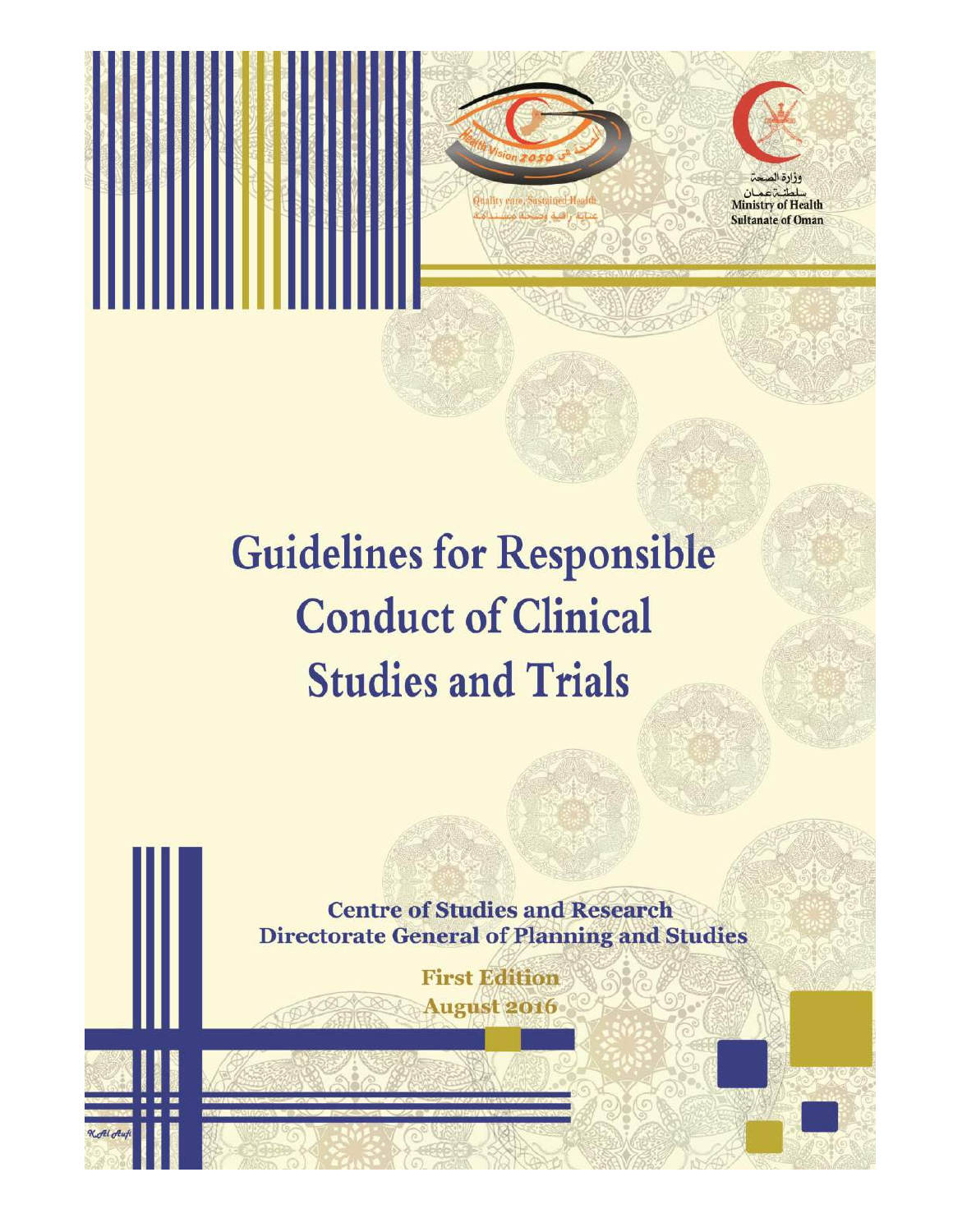# **Foreword**

<span id="page-1-0"></span>Oman needs to continue to promote a strong culture of research and development in the health sector. However, attention needs to be paid to ensure that stringent quality checks are built in, and that researchers conduct research in an impeccable manner. Failure to do so will dent the credibility of the research enterprise, affecting not just researchers or health institutions conducting research, but also those planning to do so.

This is the first edition of the Guidelines for Responsible Conduct of Clinical Studies and Trials. The guideline advocates and describes the best practice in research for researchers and institutions, promotes integrity in research and explains what is expected from researchers, and assists researchers, administrators and the community on how to manage breaches from best research practice. It is addressed not only to researchers, but also to ethics review committees, investigational institutes, pharmaceutical manufacturers, sponsors of research drug regulatory authorities, the general public and those who have interest in clinical trials in Oman. This guideline not only serves the interests of the parties actively involved in the research process, but also protects the rights and safety of subjects, including patients, and ensures the investigations are directed to the advancement of public objectives of citizens.

This document provides information on how to manage research data and materials; ethics on how to publish and disseminate research findings (including proper attribution of authorship); obligations in peer review; and how to manage conflicts of interest. It is based on international standards but with an Islamic perspective and is a first time initiative by the Ministry of Health. Future revisions will take into consideration the evolving research guidelines and standards that are suitable to the situation and context in Oman.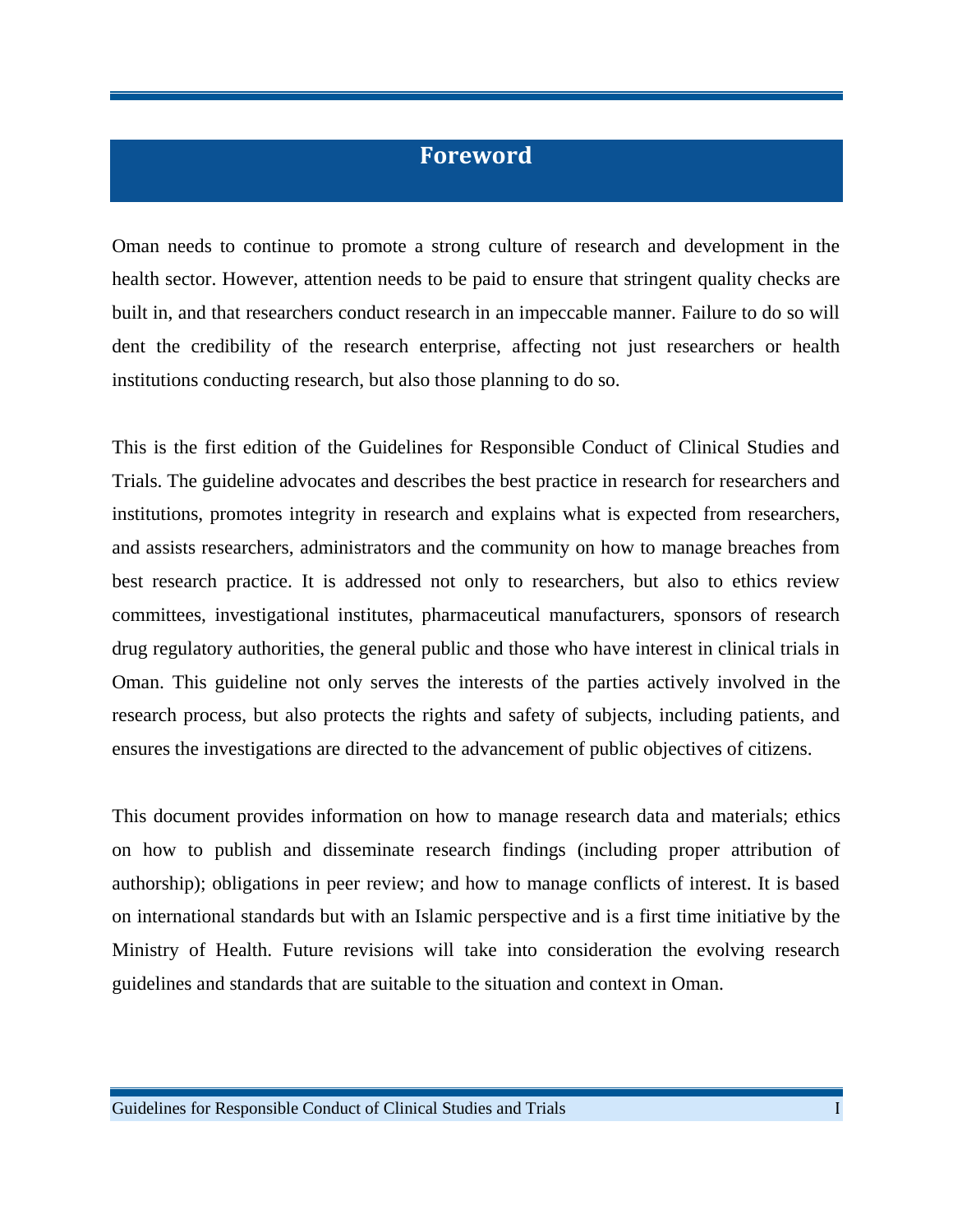I am confident that this guideline will help enhance research to meet high standards and assist institutions to better address allegations of misconduct in research

**Dr. Ahmed Mohamed Al-Saidi Minister of Health**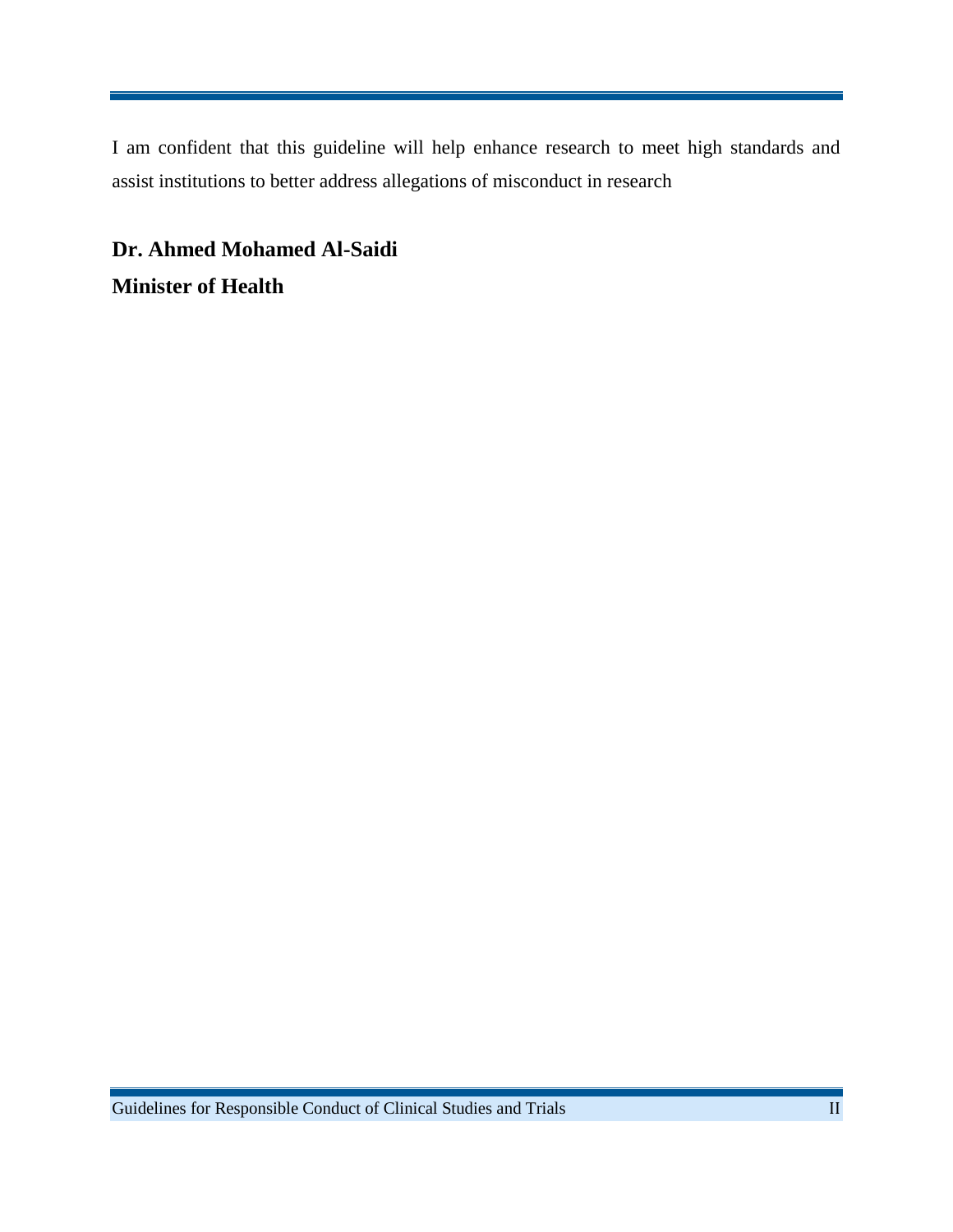# **Task Force**

**Dr. Adhra Hilal Nasser Al-Mawali**, Director, Centre of Studies and Research (Ministry of Health) Ph.D. in Flow Cytometry and Molecular Genetics, University of Adelaide (**Australia**)

**Dr. Ahmed Mohamed Al-Qasmi,** Director General of Planning and Studies (Ministry of Health)

Doctor of Science in Biostatistics, Tulane University **(United States of America)**

**Dr. Zahid Al-Mandhari**, Senior Consultant, Deputy Director, National Oncology Centre, Royal Hospital

MD, FRCPC, University of Alberta **(Canada)**

**Dr. John Idikula,** Senior Specialist, (Ministry of Health)

MS; M.Med.Sci. in Epidemiology, University of Newcastle (**Australia**)

**Ms. Sultana Mohamed Saif Al-Sabahi**, Section Head, Knowledge Translation and Research Management (Ministry of Health)

M.Sc. in Epidemiology and Medical Statistics, Sultan Qaboos University (**Oman**)

**Dr. Moustafa Fahmy Mohamed.** Dean of Oman Pharmacy Institute . Ministry of Health.

PhD in Medicinal Chemistry. University of Strathclyde **(United Kingdom)**

**Ph. Ahmed Alharbi,** Sr Specialized Pharmacist, Director, Drug Control, (Ministry of Health)

M.Sc. Clinical Pharmacy, University of Strathclyde **(United Kingdom)**

# **Acknowledgements**

- Special thanks to **Ms. Sheikha Abdullah Al-Maqbali,** Health Data entering (Diploma in Health Data Entry, Middle East College), Centre of Studies and Research, Ministry of Health, for her support in art design and production of this document.
- Special thanks to **Mr. Avinash Daniel Pinto**, Technical Manager of Health Information, Centre of Studies & Research, Ministry of Health, for his valuable comments.

Guidelines for Responsible Conduct of Clinical Studies and Trials III and Trials III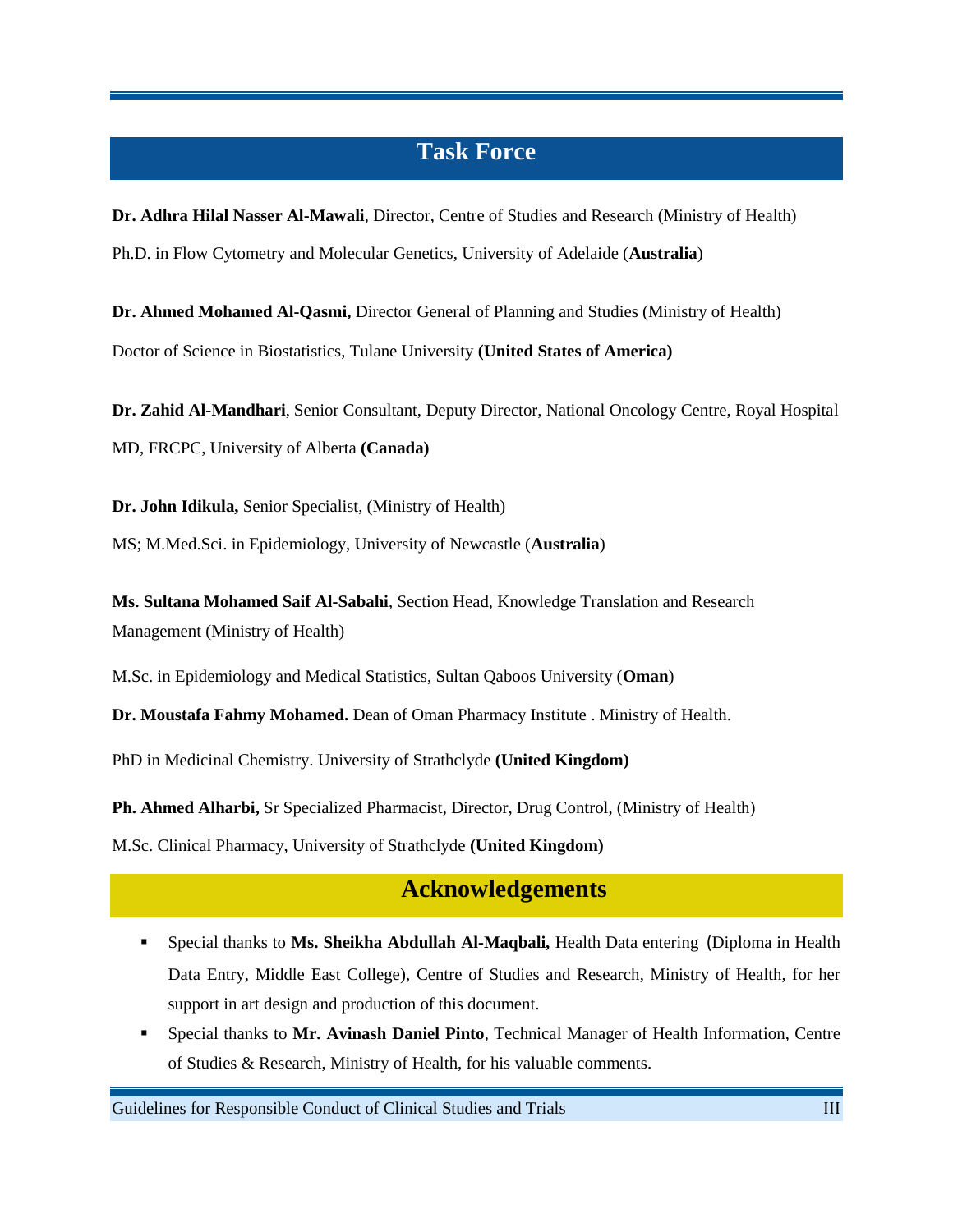# **Contents**

| 1.1                                                                     |                                                                              |  |  |
|-------------------------------------------------------------------------|------------------------------------------------------------------------------|--|--|
| 1.2                                                                     |                                                                              |  |  |
| 1.3                                                                     |                                                                              |  |  |
| 1.4                                                                     |                                                                              |  |  |
| 1.5                                                                     |                                                                              |  |  |
| Α.                                                                      |                                                                              |  |  |
| В.                                                                      |                                                                              |  |  |
| 1.6                                                                     |                                                                              |  |  |
| 1.7                                                                     |                                                                              |  |  |
| 1.8                                                                     |                                                                              |  |  |
| 1.9                                                                     |                                                                              |  |  |
| 1.10                                                                    |                                                                              |  |  |
| 1.11                                                                    |                                                                              |  |  |
| 1.12                                                                    |                                                                              |  |  |
|                                                                         |                                                                              |  |  |
| 2.1                                                                     |                                                                              |  |  |
| 2.2                                                                     |                                                                              |  |  |
| А.                                                                      | Establishment of Research and Ethical Review & Approve Committee (RERAC)  13 |  |  |
| <b>B.</b>                                                               |                                                                              |  |  |
| 2.3                                                                     |                                                                              |  |  |
| 2.4                                                                     |                                                                              |  |  |
|                                                                         |                                                                              |  |  |
| 3.1                                                                     |                                                                              |  |  |
| Guidelines for Responsible Conduct of Clinical Studies and Trials<br>IV |                                                                              |  |  |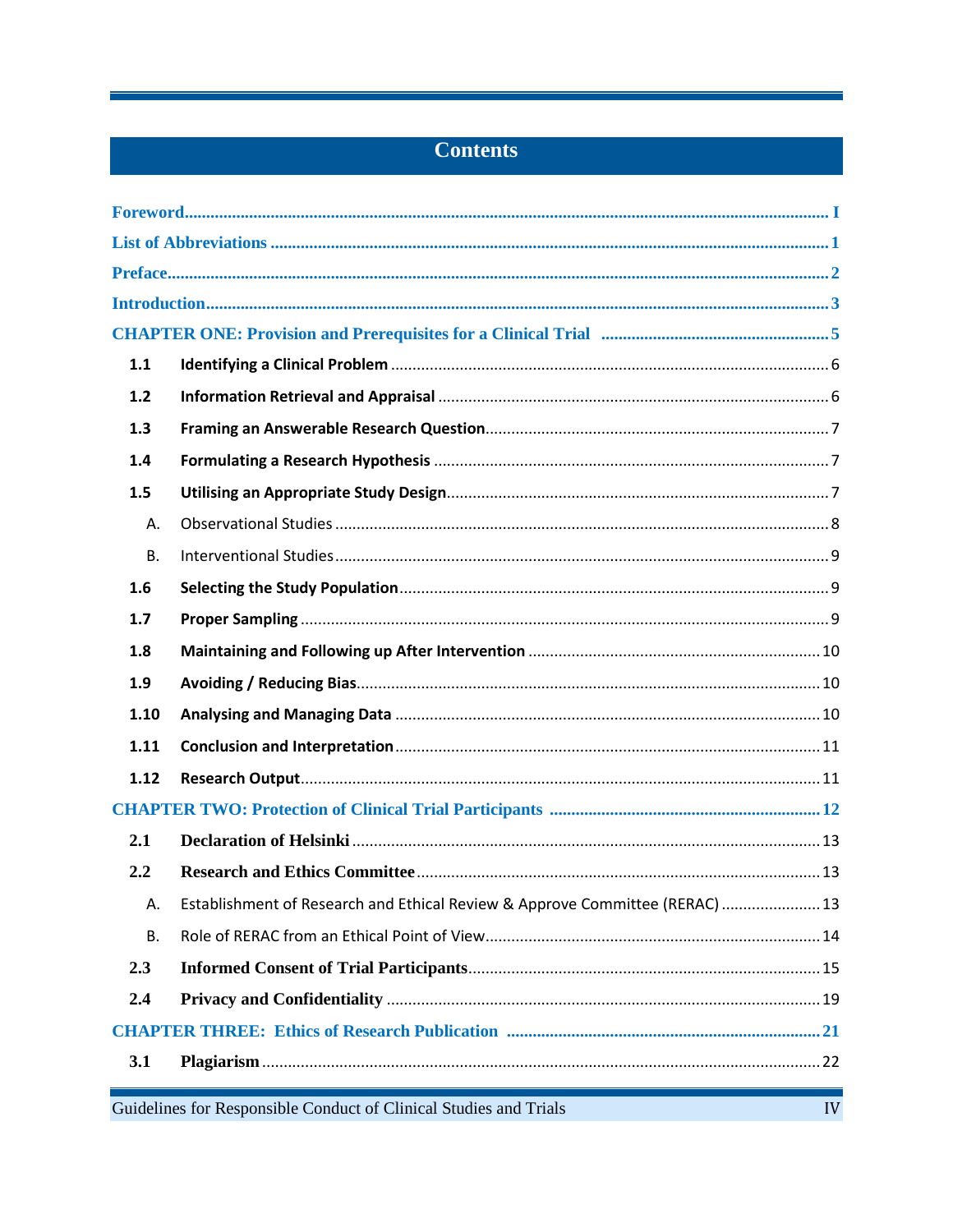| 3.2                                                                                              |                                                                        |  |  |
|--------------------------------------------------------------------------------------------------|------------------------------------------------------------------------|--|--|
| 3.3                                                                                              |                                                                        |  |  |
| А.                                                                                               |                                                                        |  |  |
| <b>B.</b>                                                                                        |                                                                        |  |  |
| C.                                                                                               |                                                                        |  |  |
| D.                                                                                               |                                                                        |  |  |
| Ε.                                                                                               |                                                                        |  |  |
| 3.4                                                                                              |                                                                        |  |  |
| А.                                                                                               |                                                                        |  |  |
| <b>B.</b>                                                                                        |                                                                        |  |  |
| C.                                                                                               |                                                                        |  |  |
| D.                                                                                               |                                                                        |  |  |
| Ε.                                                                                               |                                                                        |  |  |
| 3.5                                                                                              |                                                                        |  |  |
| А.                                                                                               |                                                                        |  |  |
| <b>B.</b>                                                                                        |                                                                        |  |  |
| 3.6                                                                                              |                                                                        |  |  |
| 3.7                                                                                              |                                                                        |  |  |
| <b>CHAPTER FOUR: Responsibilities of the Investigator and the Investigational Institution 28</b> |                                                                        |  |  |
| 4.1                                                                                              |                                                                        |  |  |
| 4.2                                                                                              |                                                                        |  |  |
| 4.3                                                                                              |                                                                        |  |  |
| 4.4                                                                                              |                                                                        |  |  |
| 4.5                                                                                              |                                                                        |  |  |
| 4.6                                                                                              |                                                                        |  |  |
| 4.7                                                                                              |                                                                        |  |  |
| 4.8                                                                                              |                                                                        |  |  |
| 4.9                                                                                              |                                                                        |  |  |
|                                                                                                  |                                                                        |  |  |
| 5.1                                                                                              |                                                                        |  |  |
|                                                                                                  | Guidelines for Responsible Conduct of Clinical Studies and Trials<br>V |  |  |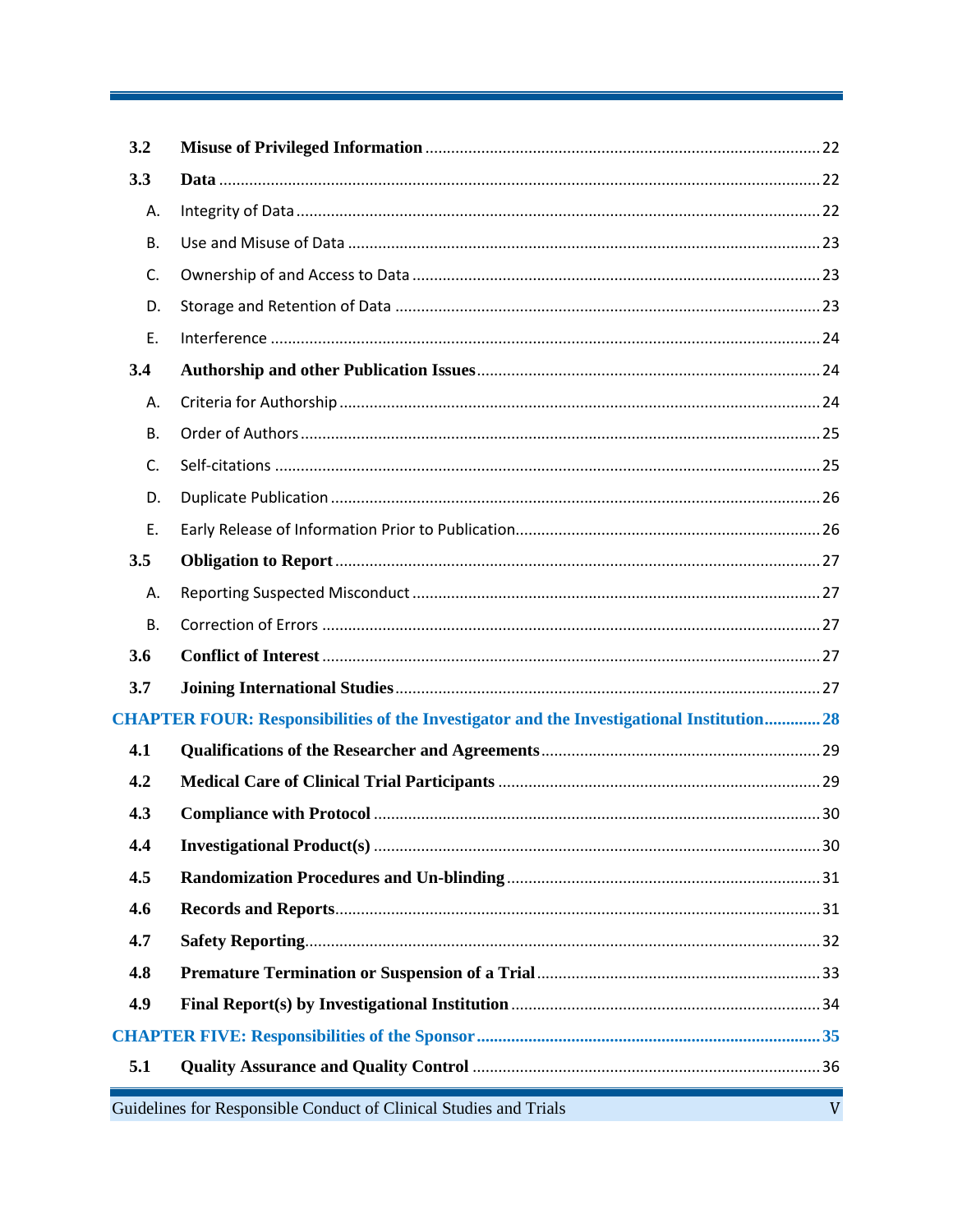| 5.2 |                                                                                                  |  |  |
|-----|--------------------------------------------------------------------------------------------------|--|--|
| 5.3 |                                                                                                  |  |  |
| 5.4 | Manufacturing, Packaging, Labelling and Coding Investigational Product 37                        |  |  |
| 5.5 |                                                                                                  |  |  |
| 5.6 |                                                                                                  |  |  |
| 5.7 |                                                                                                  |  |  |
| 5.8 |                                                                                                  |  |  |
|     | <b>CHAPTER SIX: Documents and Requirements for Clinical Studies and Trials  41</b>               |  |  |
| 6.1 | Table of Documents Required to be Submitted to Central RERAC) for Approval of                    |  |  |
|     |                                                                                                  |  |  |
| 6.2 |                                                                                                  |  |  |
| 6.3 | Other Documents which are Required During the Clinical Conduct of the Trial 45                   |  |  |
| 6.4 |                                                                                                  |  |  |
|     |                                                                                                  |  |  |
|     |                                                                                                  |  |  |
|     |                                                                                                  |  |  |
|     | Appendix 2: Checklist of Documents Required to be Submitted to Central Research Committee        |  |  |
|     | <b>Appendix 3:</b> Checklist of Documents Required to be Submitted to Central Research Committee |  |  |
|     |                                                                                                  |  |  |
|     | Appendix 5: Checklist of Documents to be Submitted to RERAC upon Completion or Termination of    |  |  |
|     | Appendix 6: Elements of the Review Process (Operational Guidelines for Ethics Committees that    |  |  |
|     |                                                                                                  |  |  |
|     |                                                                                                  |  |  |
|     |                                                                                                  |  |  |
|     |                                                                                                  |  |  |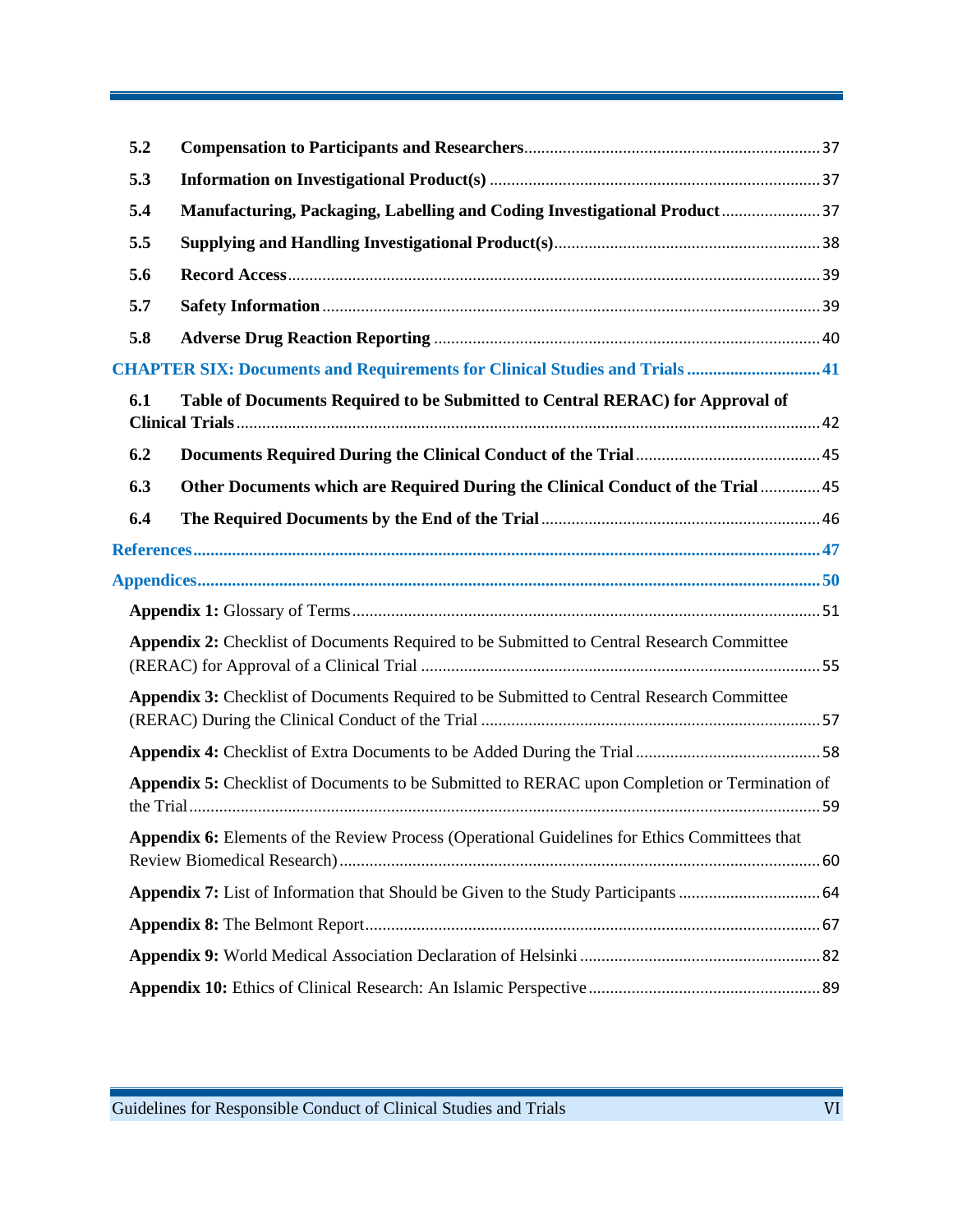# **List of Abbreviations**

<span id="page-7-0"></span>

| <b>Abbreviation</b> | <b>Full term</b>                                                                           |
|---------------------|--------------------------------------------------------------------------------------------|
| <b>ADR</b>          | <b>Adverse Drug Reaction</b>                                                               |
| <b>CDBI</b>         | Comité Directeur pour La Bioéthique (Steering Committee on Bioethics,<br>European Council) |
| <b>CIOMS</b>        | Council for International Organizations of Medical Sciences                                |
| <b>CRF</b>          | Case Record Form                                                                           |
| <b>DGPADC</b>       | Directorate General of Pharmaceutical Affairs and Drug Control                             |
| <b>DSMB</b>         | Data Safety Monitoring Board                                                               |
| EC                  | <b>Ethical Committee</b>                                                                   |
| <b>GCP</b>          | <b>Good Clinical Practice</b>                                                              |
| <b>GLP</b>          | <b>Good Laboratory Practice</b>                                                            |
| <b>GMP</b>          | <b>Good Manufacturing Practice</b>                                                         |
| <b>IOMS</b>         | <b>Islamic Organization for Medical Sciences</b>                                           |
| <b>IRB</b>          | <b>Institutional Review Board</b>                                                          |
| PI                  | Principal Investigator                                                                     |
| <b>RERAC</b>        | Research and Ethical Review & Approve Committee                                            |
| <b>SAE</b>          | <b>Serious Adverse Events</b>                                                              |
| <b>SOP</b>          | <b>Standard Operating Procedure</b>                                                        |
| <b>WHO</b>          | World Health Organization                                                                  |
| <b>WMA</b>          | <b>World Medical Association</b>                                                           |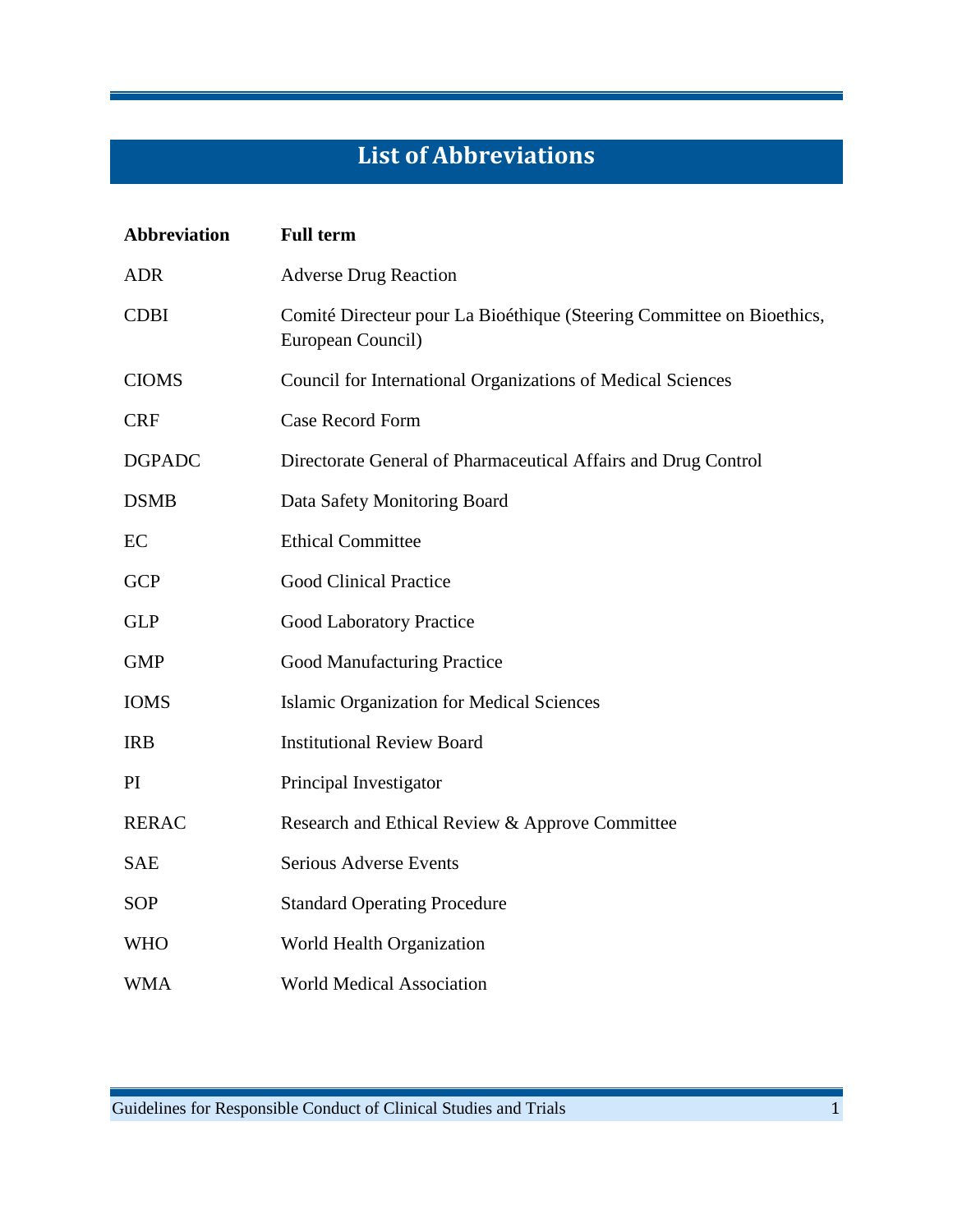# **Preface**

<span id="page-8-0"></span>The purpose of this document is to ensure that clinical studies that are conducted on human participants are designed and performed at the highest ethical and scientific standards. In conjunction with other published documents on this subject, this document will provide a positively oriented set of practical suggestions for maintaining integrity in research. Not only should the ethical conduct of research satisfy scientific, ethical and moral codes; it should also lead to better scientific results because the adherence to ethical research practices which lead to more attention to the details of scientific research, whether the study involves qualitative evaluation or quantitative analysis with statistical techniques or seeks more thoughtful collaboration among researchers. Also, the credibility of science with the general public depends on the maintenance of the highest ethical standards in research (1). Observance and compliance to this document will help researchers avoid deviating from accepted ethical research practices and prevent the more deviations that constitute research misconduct.

**Research misconduct is defined as fabrication, falsification, or plagiarism, including misrepresentation of credentials, in proposing, performing, or reviewing research, or in reporting research results. It does not include honest error or differences of opinion. Misconduct as defined above is viewed as a serious professional deviation that is participant to sanctions imposed by institutions such as universities, by many professional associations, and, in the case of research proposed to or funded by a federal agency, by that agency (2).** 

The conduct of clinical research in accordance with the principles of Good Clinical Practice (GCP) helps to ensure that clinical research participants are not exposed to undue risk, and that data generated from the research are valid and accurate. By providing a basis both for the ethical and scientific integrity of research involving human participants and for generating valid observations and sound documentation of the findings, GCP not only serves the interests of the parties actively involved in the research process, but also protects the rights, safety and wellbeing of participants and ensures that investigations are scientifically sound and advance public health goals  $(1)$ .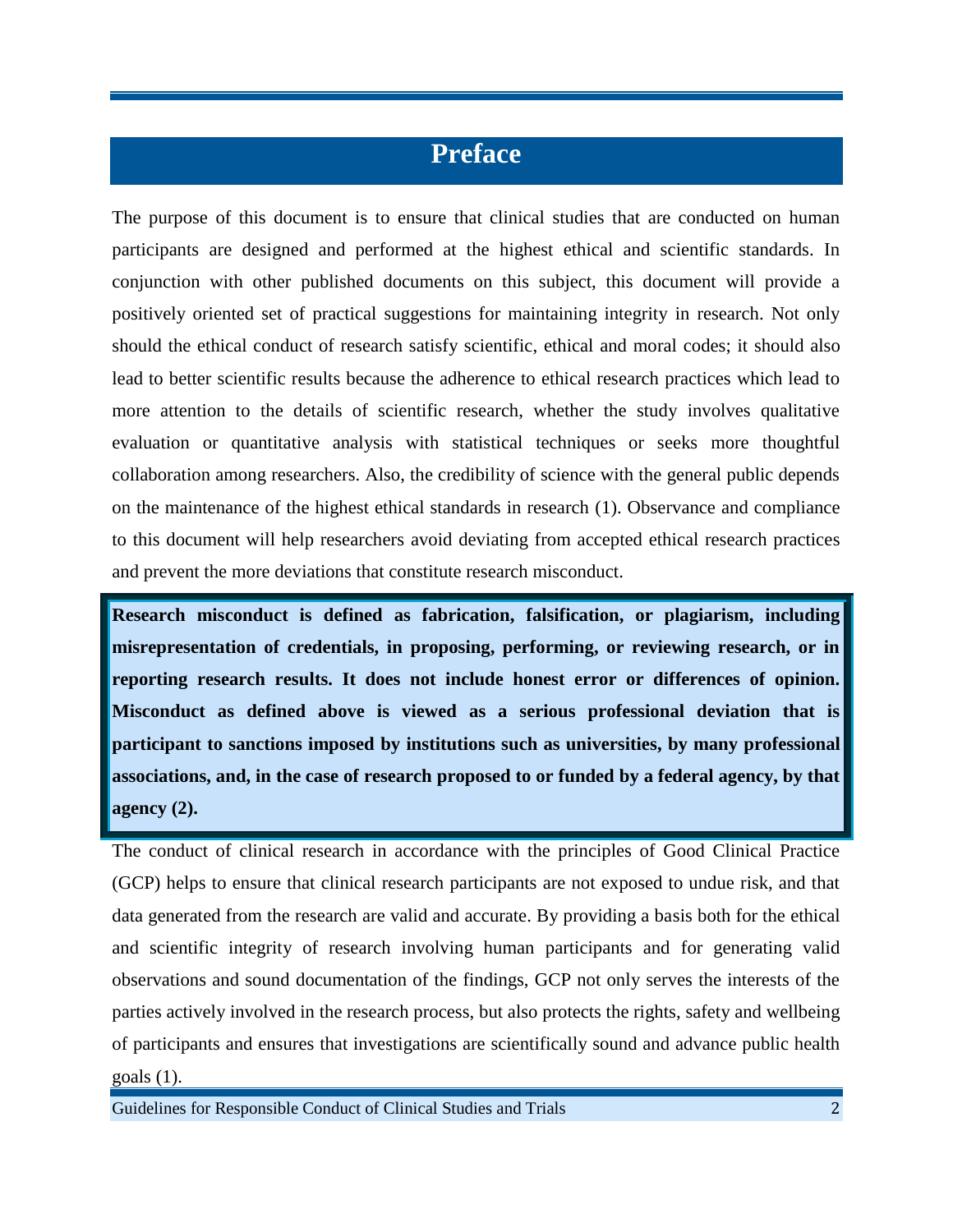# **Introduction**

<span id="page-9-0"></span>The Council for International Organizations of Medical Sciences (CIOMS) and the World Health Organization (WHO) have developed international guidelines for biomedical research. Many countries and many organizations have evolved or adapted these concepts of biomedical research to suit their own loco-regional needs as well as societal and religious considerations. The Islamic Organization for Medical Sciences (IOMS) in Kuwait convened a meeting in Cairo, Egypt in 2004 and produced a document advancing an Islamic viewpoint on these principles and guidelines (3). This document and similar documents that are more specific to the Islamic view point are relevant to some of the research area (See appendix for details). The research committees in Oman take cognizance of all appropriate ethical principles in its perusal of research in Oman. The central Research and Ethical Review & Approve Committee (RERAC) oversee and is the ultimate authority for authorizing research conducted at the various health facilities including hospitals throughout the country.

Compliance to ethical issues in clinical research is of critical importance. Failure to adhere to ethical standards may not only lead to the loss of reputation of the researcher but can also lead to litigations as many issues pertaining to ethics are also legally binding. There are also issues related to the conduct of research which are considered professionally appropriate though they may not have legal consequences. These issues of professionalism in the conduct of research is termed here as the *etiquette in research*. For example, failure to voluntarily disclose a conflict of interest is more a matter of research etiquette than a cognizable ethical offence.

This document is a guideline that gives an overview of some of the ethical concepts and etiquette necessary in conducting clinical research and clinical trials. It is not intended to serve as a complete set of reference on ethical issues. The reader is advised to read additional information pertaining to any specific research component from available resources in published literature including online information from recognized and authentic websites for application in a proposed clinical research. Some important reference material is provided in the Appendices section of this document as well as in checklists.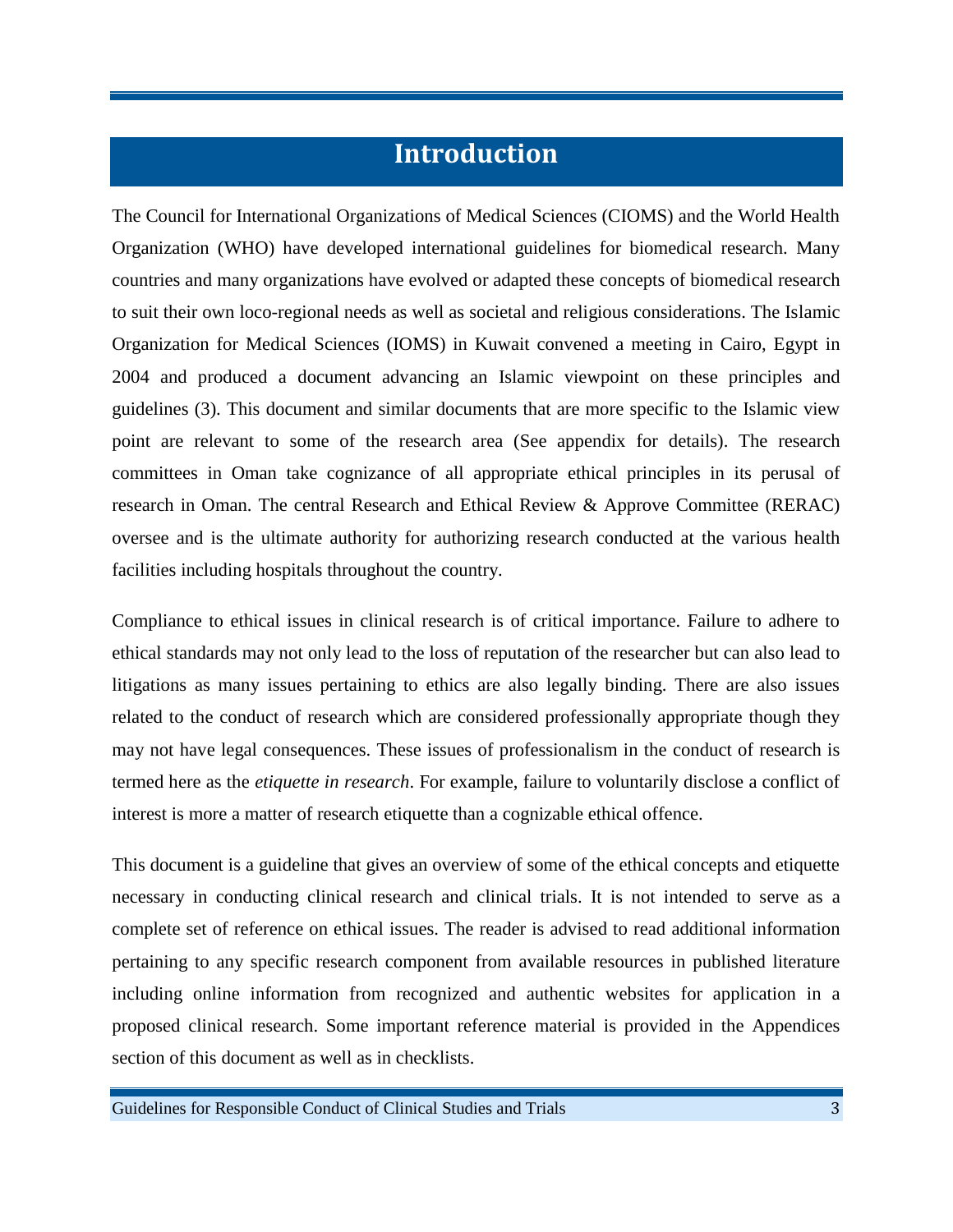In order to appreciate and apply concepts of ethics and etiquettes in clinical studies at various stages of research, the steps involved in clinical studies should be understood so that all relevant concepts can be applied at the corresponding stages in the study. Usually, the **genesis of a clinical study** would be at the point of identifying a clinical problem or a specific situation that needs to be explained or better defined. A thorough search for all available information on that topic should then be done after which an answerable question should be framed and a testable hypothesis defined. An appropriate study design that can optimally answer the research question should be identified and proceeded with. The population under consideration, the sample to be studied, any intervention if it is a clinical trial, safety and anonymity of all participants, duration of follow up, measurements of study variables, avoidance of bias, analysis and interpretation of results and dissemination of the study output are some of the important steps that would follow in a sequential order in most clinical studies. At every step there are ethical issues that will need attention. In the following chapters, most of the commonly occurring situations related to the planning, conduct and compilation of clinical studies and the ethical issues associated with each are described in some detail.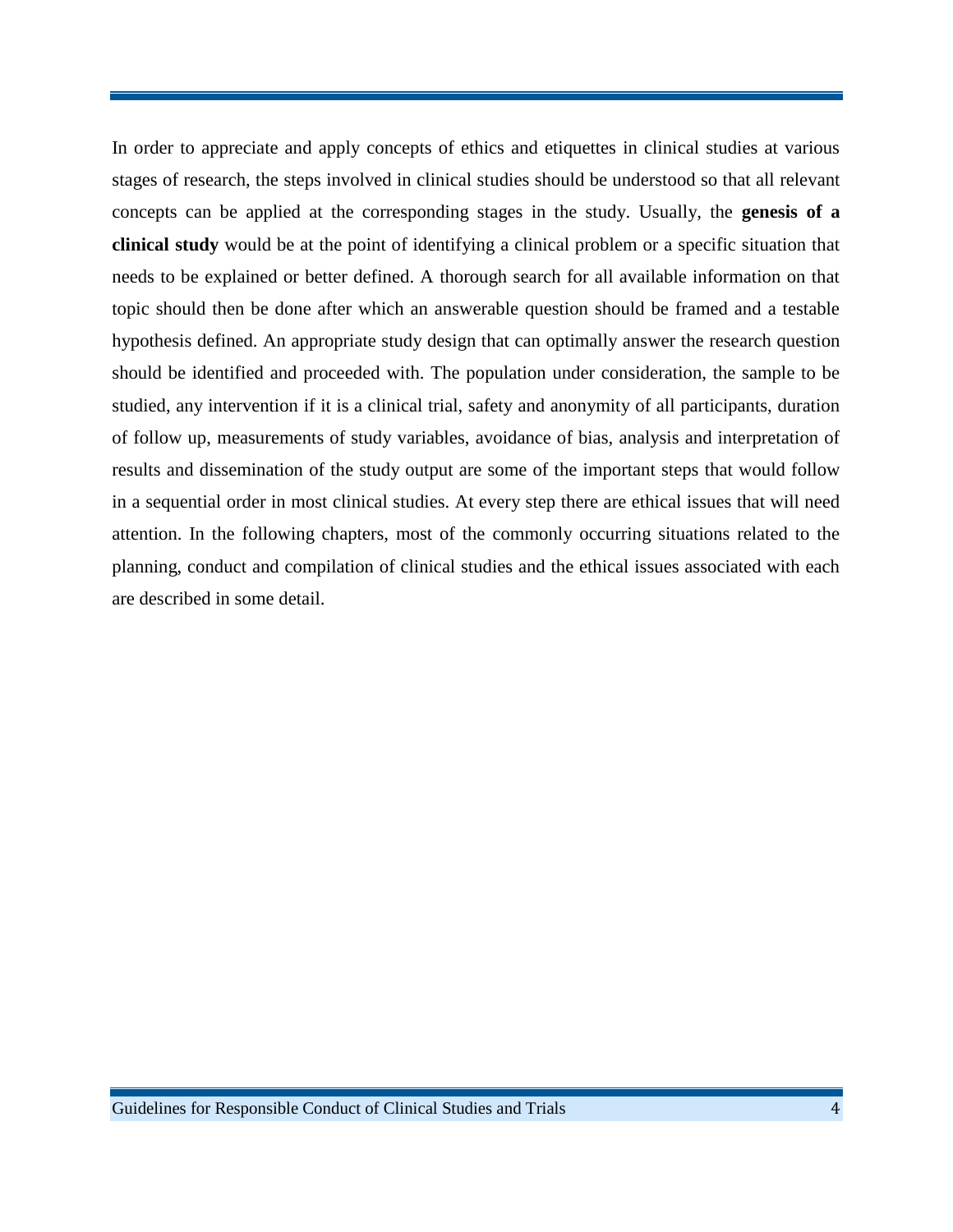# **CHAPTER ONE: Provision and Prerequisites for a Clinical Trial**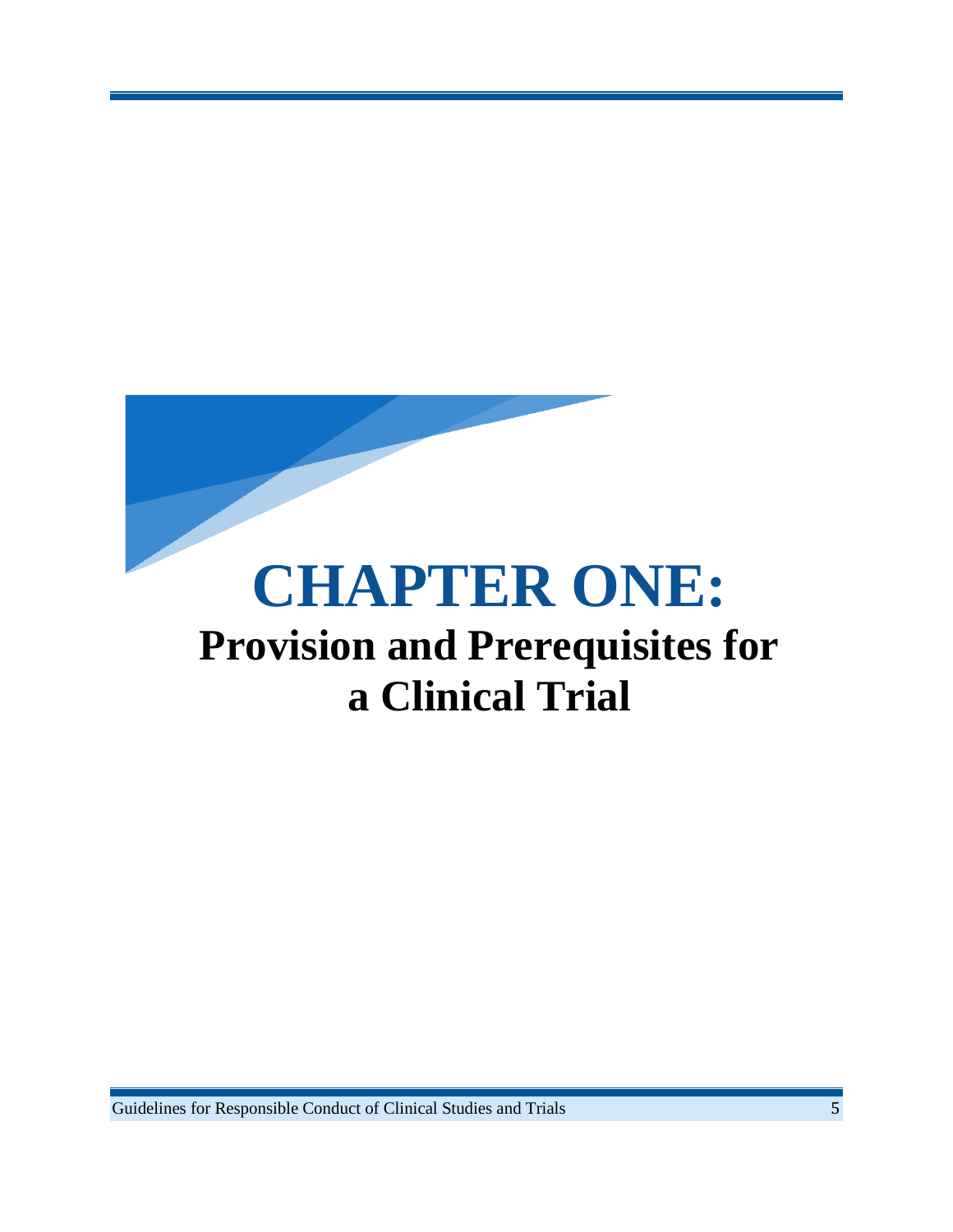# <span id="page-12-0"></span>**1.1 Identifying a Clinical Problem**

The need for clinical research invariably starts with the identification of a clinical problem or detection of an unexpected or unusual event or the need to explain in more detail an existing clinical situation or to develop a greater understanding of a clinical event or situation. Whether such an observation was an adverse event or a favourable event, it should not be ignored but further investigated through appropriate enquiry or research. The role of ethics requires that for the advancement of scientific knowledge (which in turn can improve health or minimize suffering), situations that can be studied should be subjected to an appropriate enquiry. Such a scientific enquiry, whether done by clinicians who encounter the situation or a researcher who works on that situation, will constitute a research. If the research is conducted on human participants it can be construed as clinical research. Such research can be through an experimental design where the researcher intervenes in a specified manner (Clinical Trial) or through an observational design in which the researcher observes a sequence of events prospectively or records events retrospectively without intervening in the process (Clinical Study).

## <span id="page-12-1"></span>**1.2 Information Retrieval and Appraisal**

Prior to conducting clinical research, the researcher is obliged to carry out an exhaustive search to identify and peruse all available and accessible information on the topic to be researched. Background information that gives a lead to the understanding of the situation and foreground information about the situation itself should be clearly understood by the researcher. If available literature on the situation clarifies the problem to be addressed, there is no further need to address that issue unless there is some lacunae in the understanding of the problem or some new information has since become available that warrants a review of the problem. It would be unethical to spend time, effort and resources to repeat research that has already been done. There is no need to "re-invent the wheel".

Often there is a tendency by researchers to only look at information that favours their point of view while ignoring published information that may contradict their idea. This leads to a biased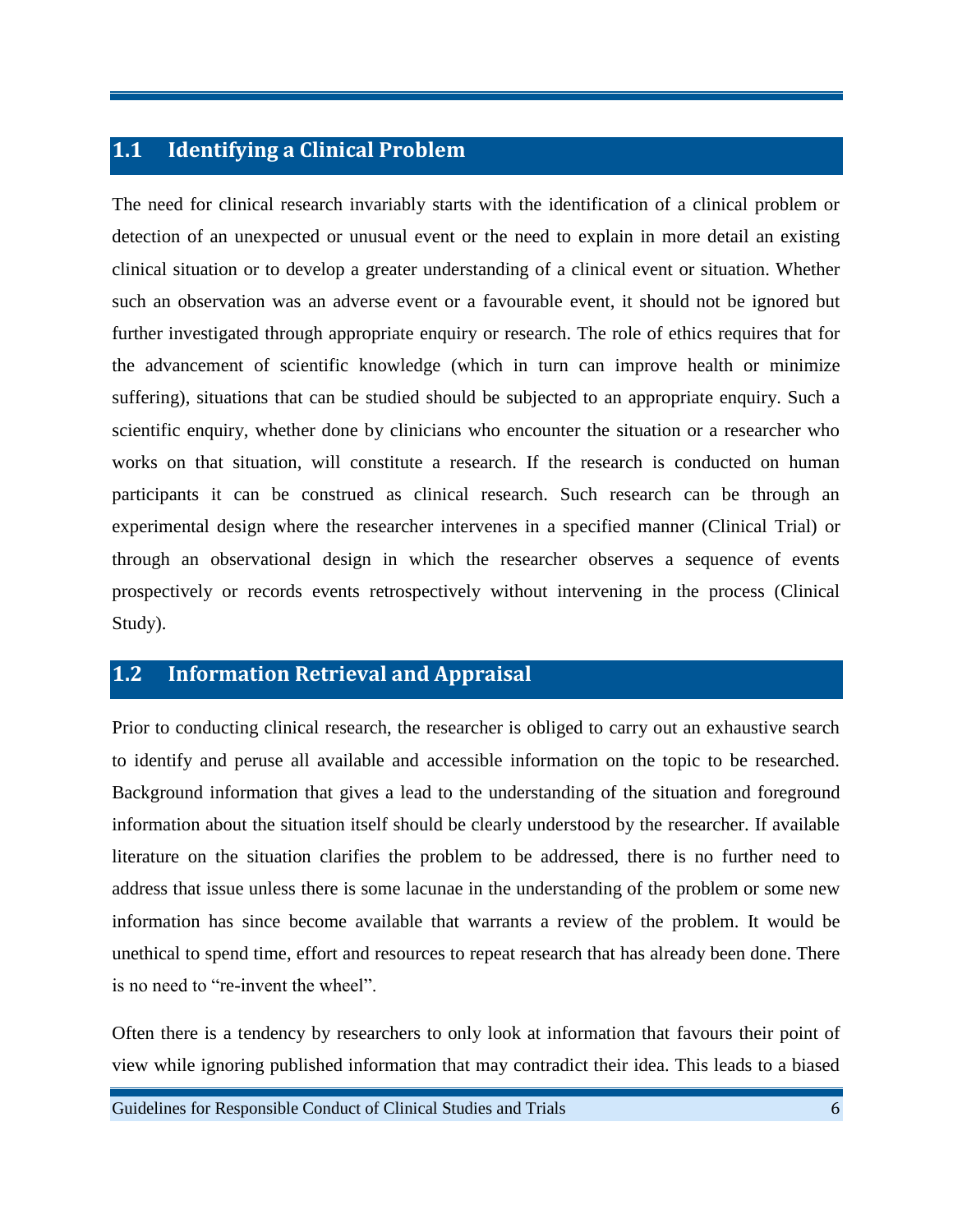opinion on the situation that may generate a biased conclusion of the research and further invalidate a true understanding of the situation. The reader of a research and even policy makers may not be knowledgeable enough to critique research output and hence poor quality or inappropriate research may have adverse consequences. Though poor quality research may not tantamount to fraud, it is the responsibility of the researcher to ensure that all possible biases in the study are avoided as best as possible.

## <span id="page-13-0"></span>**1.3 Framing an Answerable Research Question**

In order to conduct research, a potentially answerable question has to be framed. Answers that are sought should attempt to resolve the identified clinical problem or provide more knowledge and information on it. If the information that is gathered will not contribute to the advancement of the knowledge base on the cited problem, the time, effort and money spent on it would be a waste. Also, if the information gathered may not lead to a benefit for the individual participant or even the society but may directly or indirectly harm the individual participant even something as apparently innocuous as an adverse labelling effect, **such research should be avoided**.

## <span id="page-13-1"></span>**1.4 Formulating a Research Hypothesis**

Every clinical research is actually testing a hypothesis. Even though it may not be specifically stated in every research proposal or protocol, there is always an implicit hypothesis. Even in the so called hypothesis generating studies the researcher is actually attempting to establish a fact whether the findings of the proposed research will generate observation that are consistent with certain expectations or not. A scientific hypothesis should be testable and even refutable. Hypotheses that may have a moral, spiritual or other unprovable component should be avoided as it would be ethically improper to frame such hypothesis.

## <span id="page-13-2"></span>**1.5 Utilising an Appropriate Study Design**

Guidelines for Responsible Conduct of Clinical Studies and Trials 7 Every researcher must employ the best possible research design to answer the identified research problem. There are many instances where inferior study design has provided the wrong answer. Historically, there are many instances of useless or even harmful treatment that has been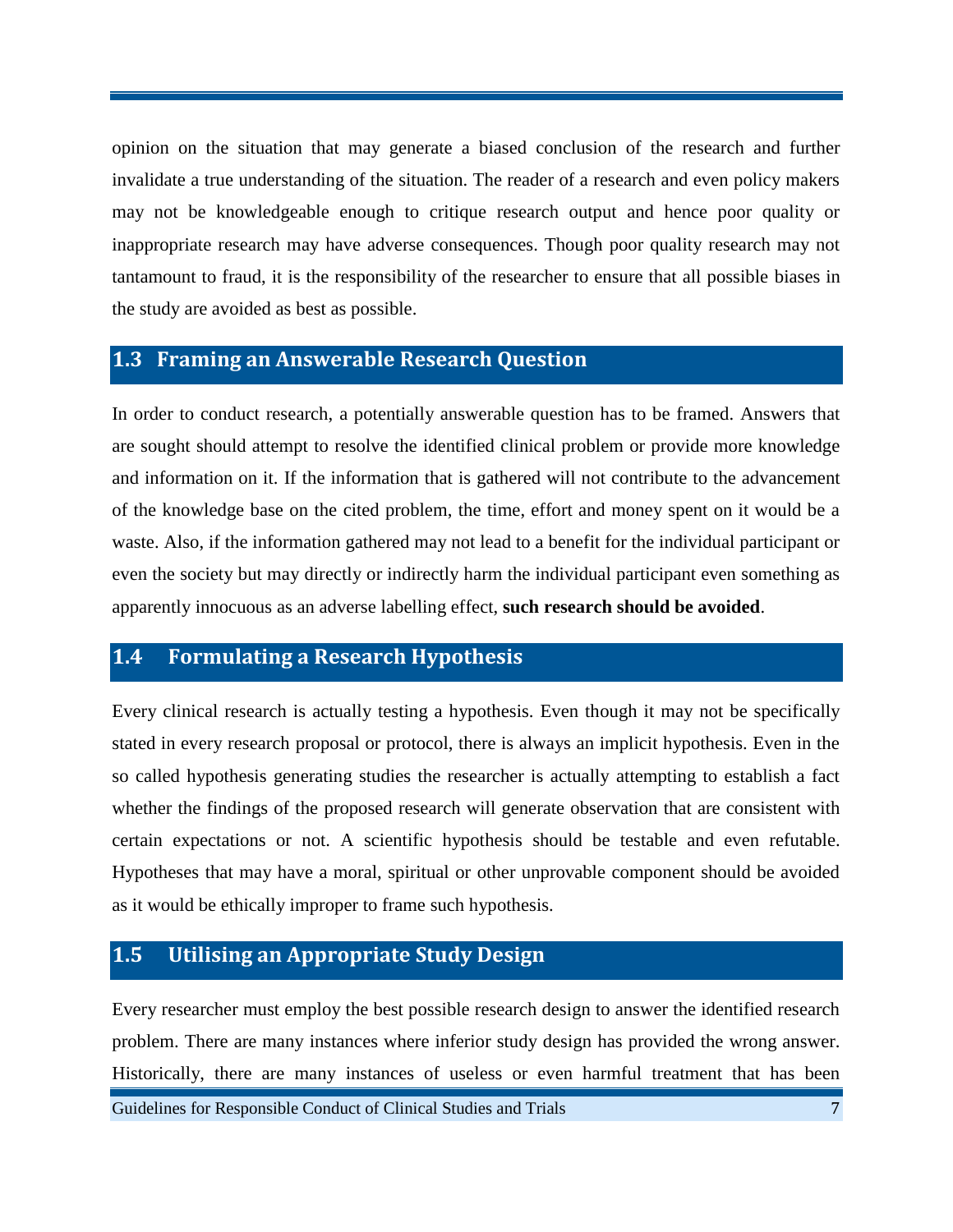promoted and propagated by well-meaning clinicians on patients because of published research that recommended such treatment were the result of poor study design. Hence, every researcher is ethically obliged to ensure that an appropriate study design is employed so that the conclusions and recommendations of the research are valid and reliable. There is a hierarchy of evidence in which the best available evidence is from a well conducted meta-analysis on that topic. In the absence of a meta-analysis, a Randomized Clinical Trial (RCT) would be the next best design especially when evaluating the effect of a clinical intervention. Since many clinical problems are not amenable to RCT because it is not feasible or for ethical reasons, an observational rather than an interventional study would only be feasible. Among observational studies, prospective studies are higher in the hierarchy in providing better evidence than retrospective or cross-sectional studies.

#### <span id="page-14-0"></span>**A. Observational Studies**

In observational or descriptive studies, data is collected from the participant through direct or indirect observation or by voluntarily gathering information provided by the participant. Though superficially it may appear that there are no major ethical issues, there can arise serious ethical concerns in the utilisation of even voluntarily revealed information. Matters of anonymity, confidentiality, security of the provided information etc. has ethical overlay. On this matter the researcher may have access to personal information of a critical nature that may have a bearing or potential harm to the individual or the community. What should be done with such information has ethical consideration and hence has to be clearly addressed in the study protocol itself. It is equally important that only the information that are directly relevant to the research question should be elicited. It is a common mistake that personal or other information that are not directly relevant to the study and the hypothesis being tested are collected with the assumption that some association may show up on the variables collected. Gathering unnecessary personal data, even though they may be voluntarily obtained from the participants, is unethical.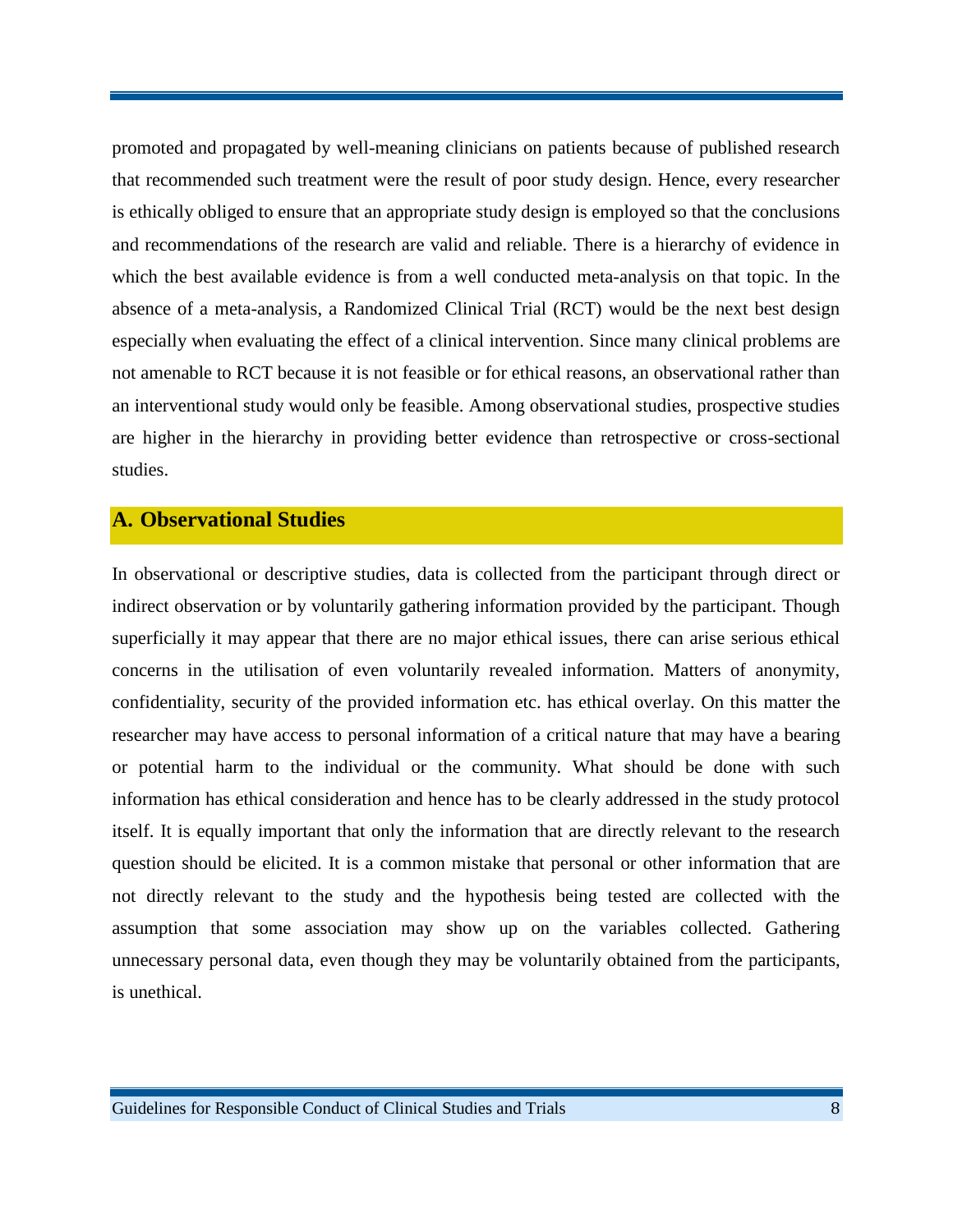## <span id="page-15-0"></span>**B. Interventional Studies**

All interventional studies are fraught with ethical issues, many of which are discussed in this document in various sections. The ethical concepts of beneficence, non-maleficence, justice and equity are most applicable in this situation. Of equal importance ethically is the control group, especially on matters of the use of placebo.

#### <span id="page-15-1"></span>**1.6 Selecting the Study Population**

Based on the nature of the study and the level of existing knowledge, the study population could vary. For example, in a therapeutic trial of a drug, there are 4 levels of clinical trials ranging from assessment of tolerance, toxicity, efficacy, effectiveness and continuing on to Post marketing surveys. The population under consideration in this case will need to be the patients who require the medication under trial. It may also be necessary to include healthy volunteers in some cases. It is well documented historically that vulnerable population groups have been sometimes subjected to therapeutic trials in an unethical manner. Even recently, there are incriminating evidence that, loop holes in the rules and regulations of some developing countries have been exploited to run therapeutic trials in populations of those countries while the same research would not have been possible in developed countries (4-6). Such practice is certainly unethical and researchers should be aware of such situations and avoid them (7). The recommended application of the research findings in any study will always be limited to a population that resembles the study population. In most cases, the entire population of interest cannot be studied and hence an appropriate sample that represents the population closely will need to be studied.

#### <span id="page-15-2"></span>**1.7 Proper Sampling**

Most studies involve a sample from the population of interest. A proper choice of the study sample such that it truly represents the study population is important, failing which the outcome of the study cannot be generalized to the parent population. A proper sampling technique and adequate sample size is critical to reduce selection bias and enhance the power of the study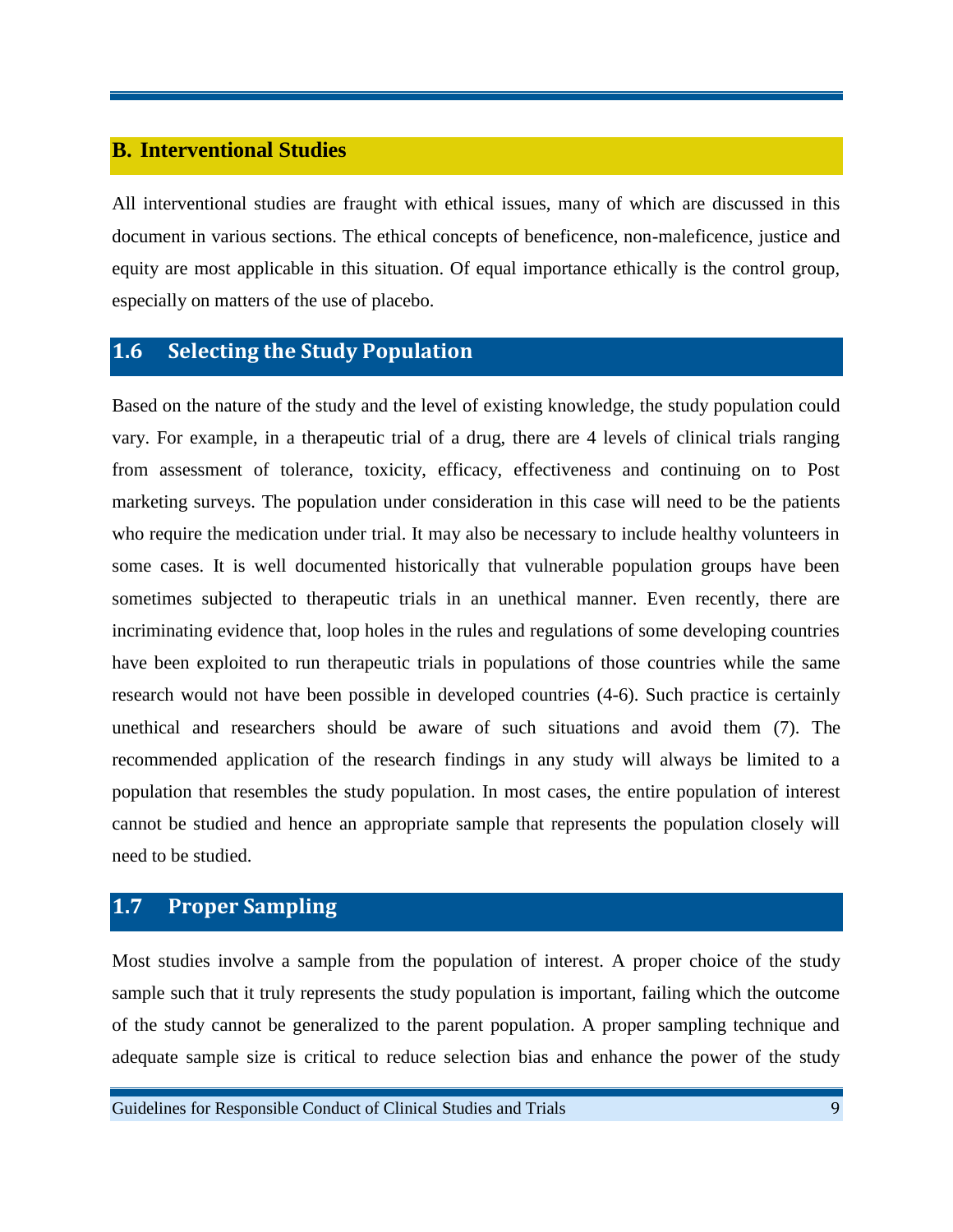(which should not be less than 80% in most studies). The researcher must specify and record the sampling technique. Failure to report the employed sampling process is an error that is seen frequently. Many instances of wrongly reporting the sampling process (such as stating that the sample was random when in fact, it was not truly so) are well known and such **declarations amount to fraud in research and not just a breach of research ethics**.

#### <span id="page-16-0"></span>**1.8 Maintaining and Following up After Intervention**

Inadequate follow up after intervention, use of an unproven or inappropriate "proxy" outcome measure, incomplete follow up, loss to follow up etc. are common problems that happen in longitudinal and interventional studies. Truthfully recording and documenting all such problems and analysing them appropriately are ethical requirements.

## <span id="page-16-1"></span>**1.9 Avoiding / Reducing Bias**

Bias is defined as a systematic deviation from truth. Hence, the researcher must take every effort to avoid or at least reduce all potential bias in the study. Bias may occur at various stages in the study process from selective review of literature to interpretation of results. Among the more important bias that may commonly occur in clinical studies are selection bias and measurement bias. Methodological techniques like randomization, blinding, objective evaluation of outcomes etc. will reduce the potential for such bias.

## <span id="page-16-2"></span>**1.10 Analysing and Managing Data**

In recent years especially with the advent of computers, powerful statistical tools are available to the researchers to analyse and interpret the data obtained through clinical research. Appropriate use of statistical tests is important to make reasonable and justifiable conclusions. Data "dredging", data "tweaking" and such manipulations are often resorted to by researchers to prove a "point". Such practices, though may not amount to fraud is poor research etiquette as they can mislead the users of the research output.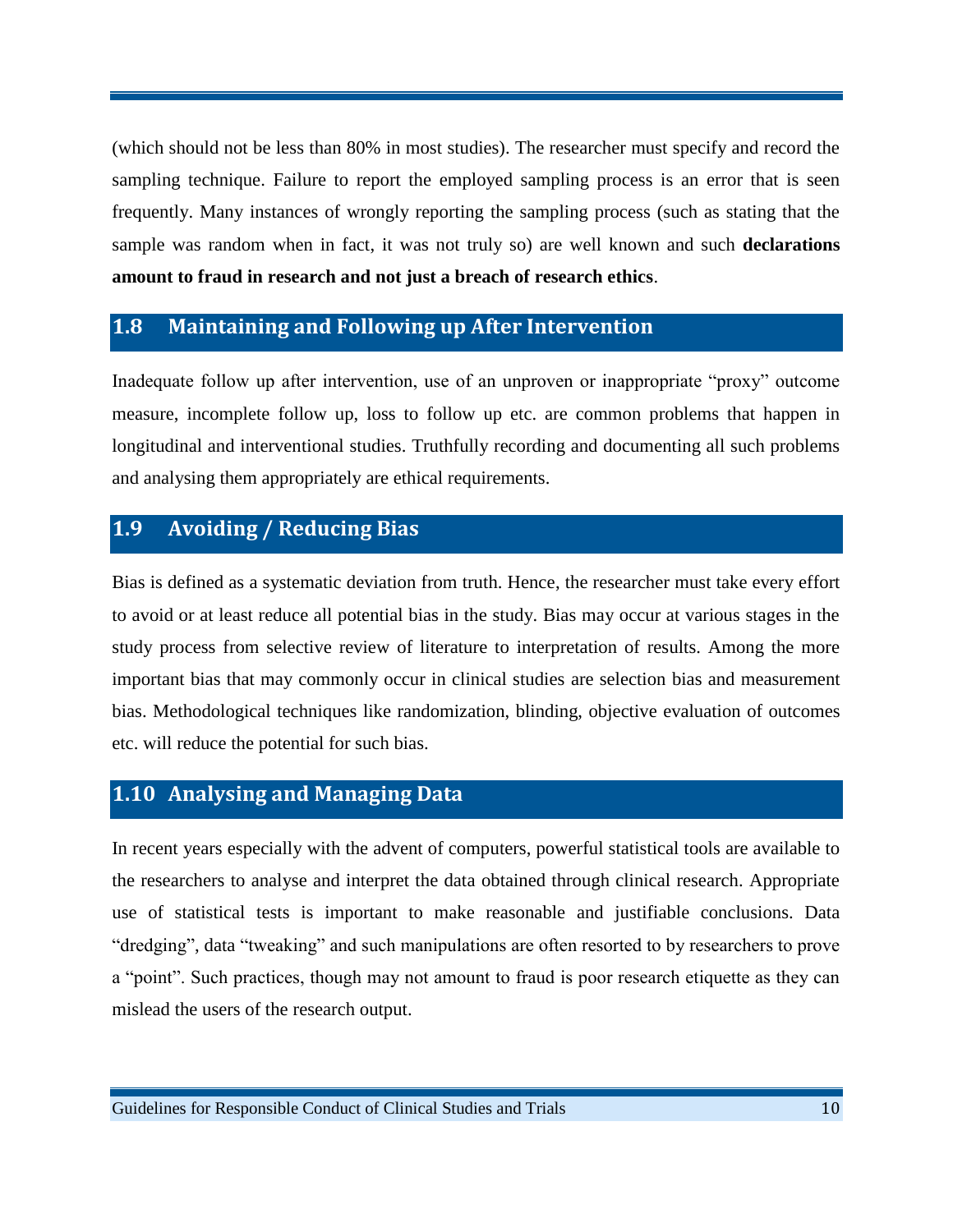# <span id="page-17-0"></span>**1.11 Conclusion and Interpretation**

The conclusion section of the research should confine to what has been achieved by the study and not extrapolate it to what could be achieved by the application of the study results. It is common to read many research publications where the stated conclusion exceeds the research objectives and the results obtained. Such inflated claims may mislead the clinician to overestimate the applicability of the study outcome in routine clinical practice.

### <span id="page-17-1"></span>**1.12 Research Output**

The complete process of writing up the completed research including the analysis and interpretation can be termed as the **research output**. There are several issues of ethics and etiquette that are applicable even at this stage and are highlighted in the following sections in more detail.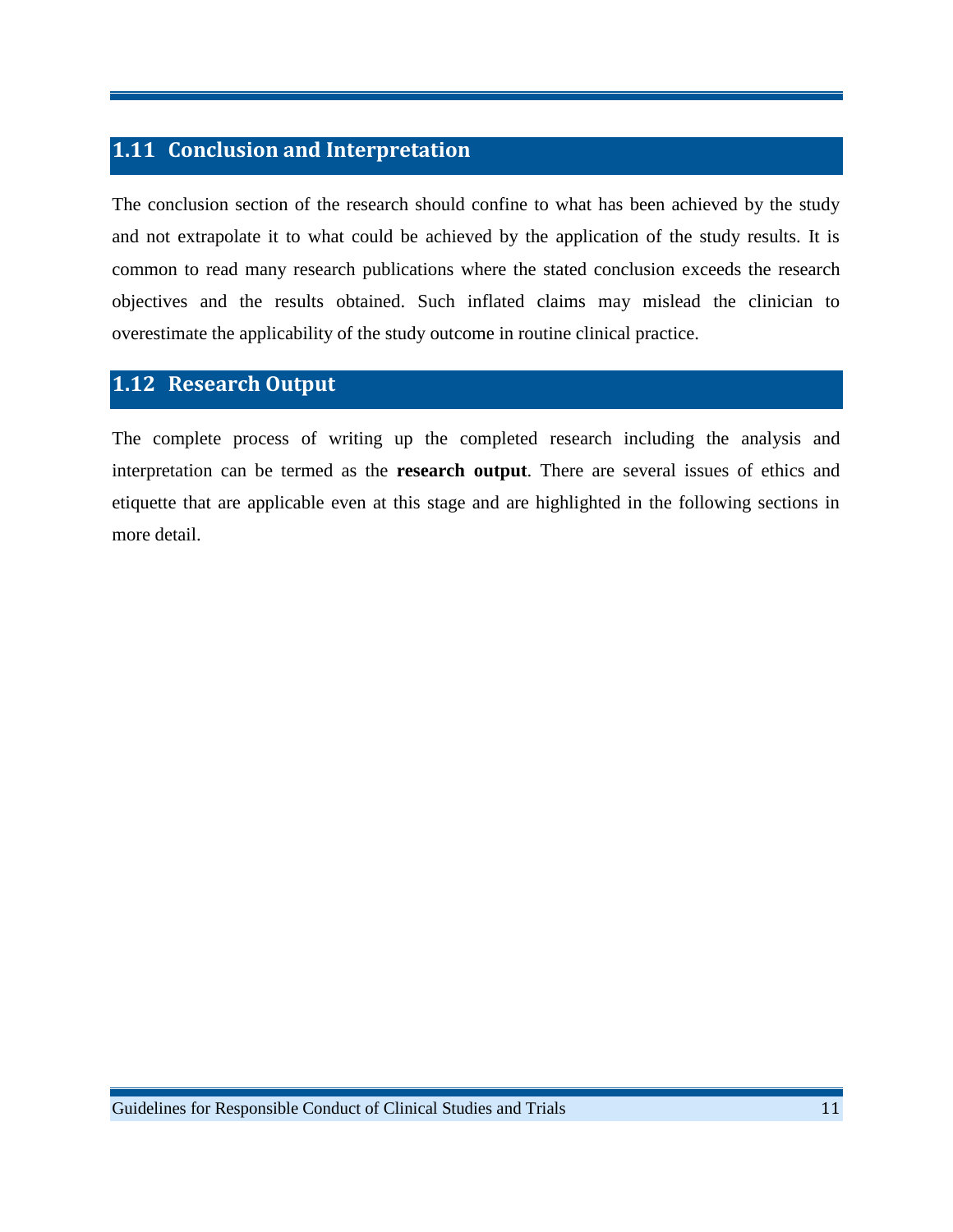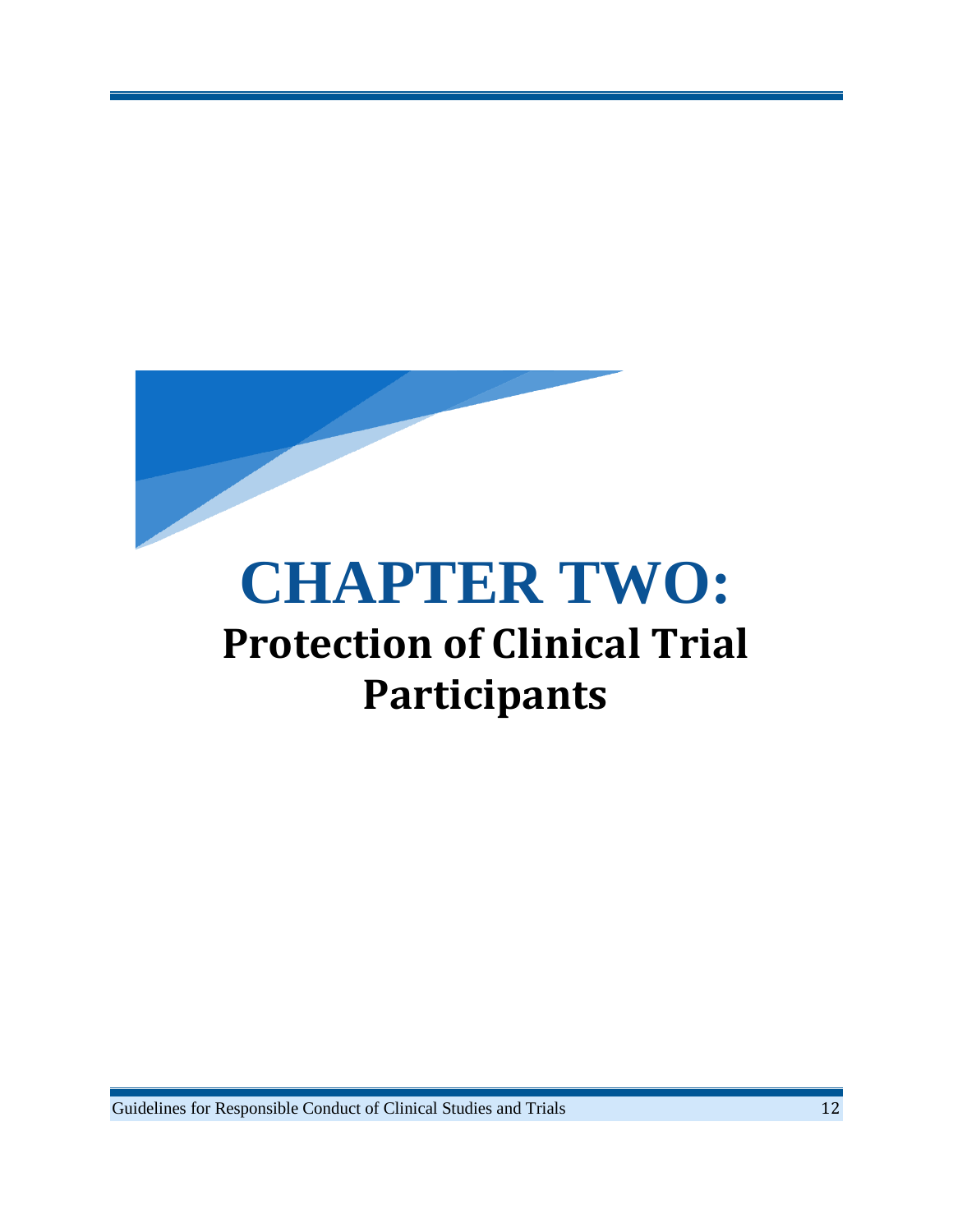# <span id="page-19-0"></span>**2.1 Declaration of Helsinki**

The current revision of the Declaration of Helsinki (8) (Appendix 9) is the accepted basis for clinical trial ethics, and must be fully followed and respected by all parties involved in the conduct of such trials. Any deviations from the Declaration must be justified and stated in the protocol. Independent assurance that participants are protected can only be provided by an ethics committee and freely obtained informed consent.

#### <span id="page-19-1"></span>**2.2 Research and Ethics Committee**

The role of the ethics committee (or other board responsible for reviewing the trial) (9) is to ensure the protection of the rights and welfare of human participants participating in clinical trials, as defined by the current revision of the Declaration of Helsinki and national and other relevant regulations, and to provide public reassurance, *inter alia*, by previewing trial protocols, etc.

# <span id="page-19-2"></span>**A. Establishment of Research and Ethical Review & Approve Committee (RERAC)**

Since 1998, the Clinical Research and Studies Committee which was under the Non-Communicable Diseases (NCD) Directorate had been reviewing and approving research in the Ministry of Health in Oman. In the 7th plan (2006-2010), the Directorate of Research and Studies revised and updated the rules and functions of the Committee and adopted new guidelines and forms for submission of proposals. The Research and Ethical Review & Approve Committee (RERAC) was promulgated by Ministerial Decision and was constituted on 23 February 2011 with a specific mandate and Terms of Reference. The Committee consists of members comprising statisticians, epidemiologists, health service providers, clinical researchers, information technology experts and specialists in bioethics. All of them are from the Ministry of Health (MoH), Sultan Qaboos University or the Oman Medical Specialty Board (OMSB). RERAC is a central committee in MoH and in addition, every region has its own Regional Research Committee that evaluates research and ethical issues related to research conducted in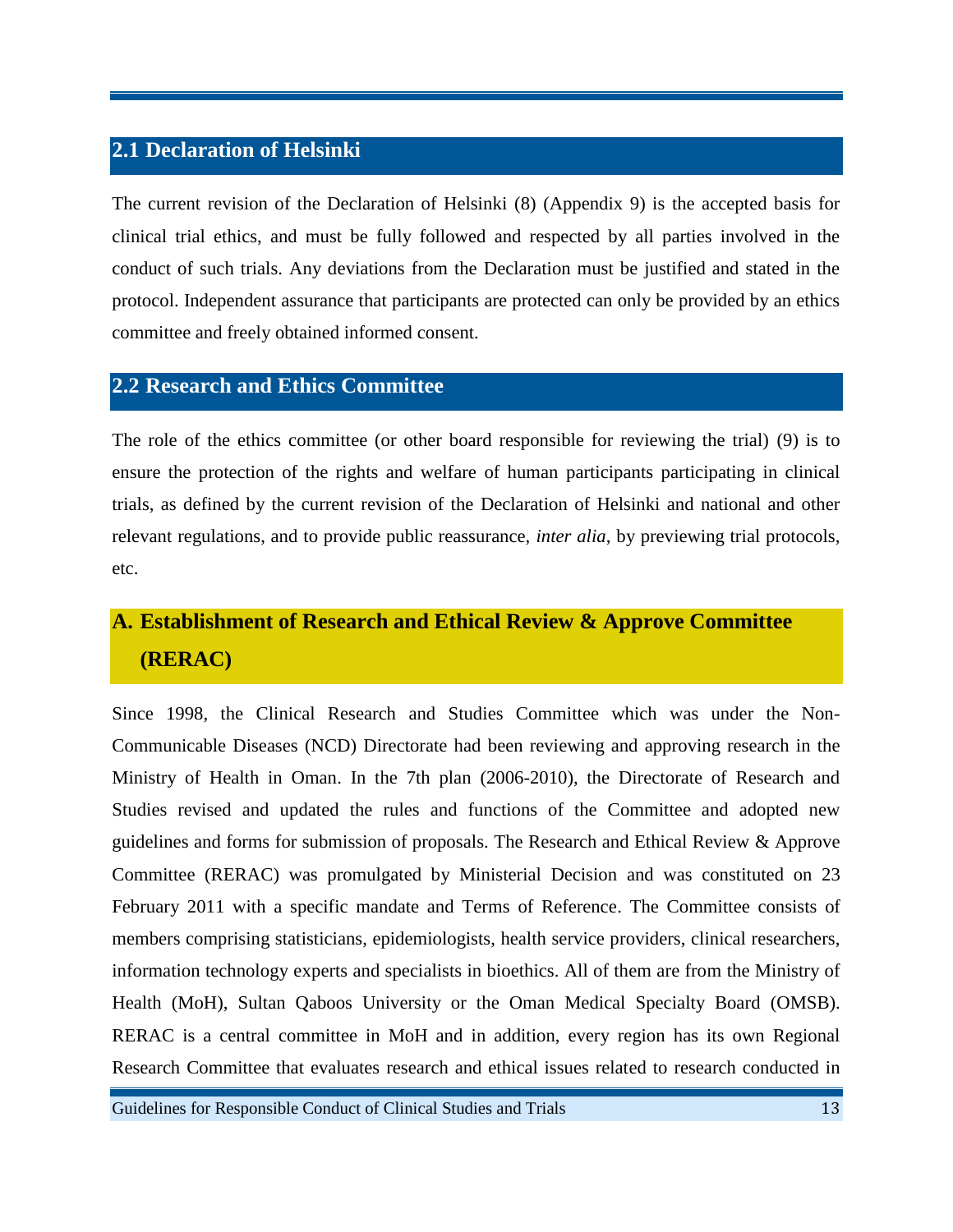their respective regions. They work in accordance with the guidelines laid down by central RERAC. In 2015, RERAC was reformed with new members along with a revised system of reviewing to meet the new process of online submission of research proposals.

#### <span id="page-20-0"></span>**B. Role of RERAC from an Ethical Point of View**

RERAC is the central committee in the MoH and it is responsible for overseeing that all submitted protocols are in accordance with the research principles laid down by various international agencies and in particular the Helsinki Declaration of **WORLD MEDICAL ASSOCIATION (**WMA), the Good Clinical Research Practice laid down by WHO, Ethics of Clinical Research from an Islamic Perspective and similar recognized documents on Clinical Research Ethics. Every research proposal that is submitted to RERAC is reviewed using a checklist to ensure that strict ethical guidelines and appropriate research methodology are followed. Feedback is given to the Principal Researcher on the acceptability of the proposal. Those that do not meet the acceptable standards are rejected or disapproved. A copy of the checklist is attached in the Appendix for reference.

The roles of the RERAC are to:

- 1. Review research proposals from both scientific and ethical aspects in accordance with the accepted scientific rules and regulations
- 2. Participate in developing policies, regulations and plans that are required to conduct scientific and ethical research.
- 3. Approve rules, guidelines, research proposal forms, review mechanisms and provide researchers with them
- 4. Ensure that all clinical, epidemiological and other types of research are in accordance with the to the scientific and ethical rules and regulations of the Sultanate of Oman
- 5. Provide the regional research committees with rules, guidelines, research proposal forms, review mechanisms which are applied at RERAC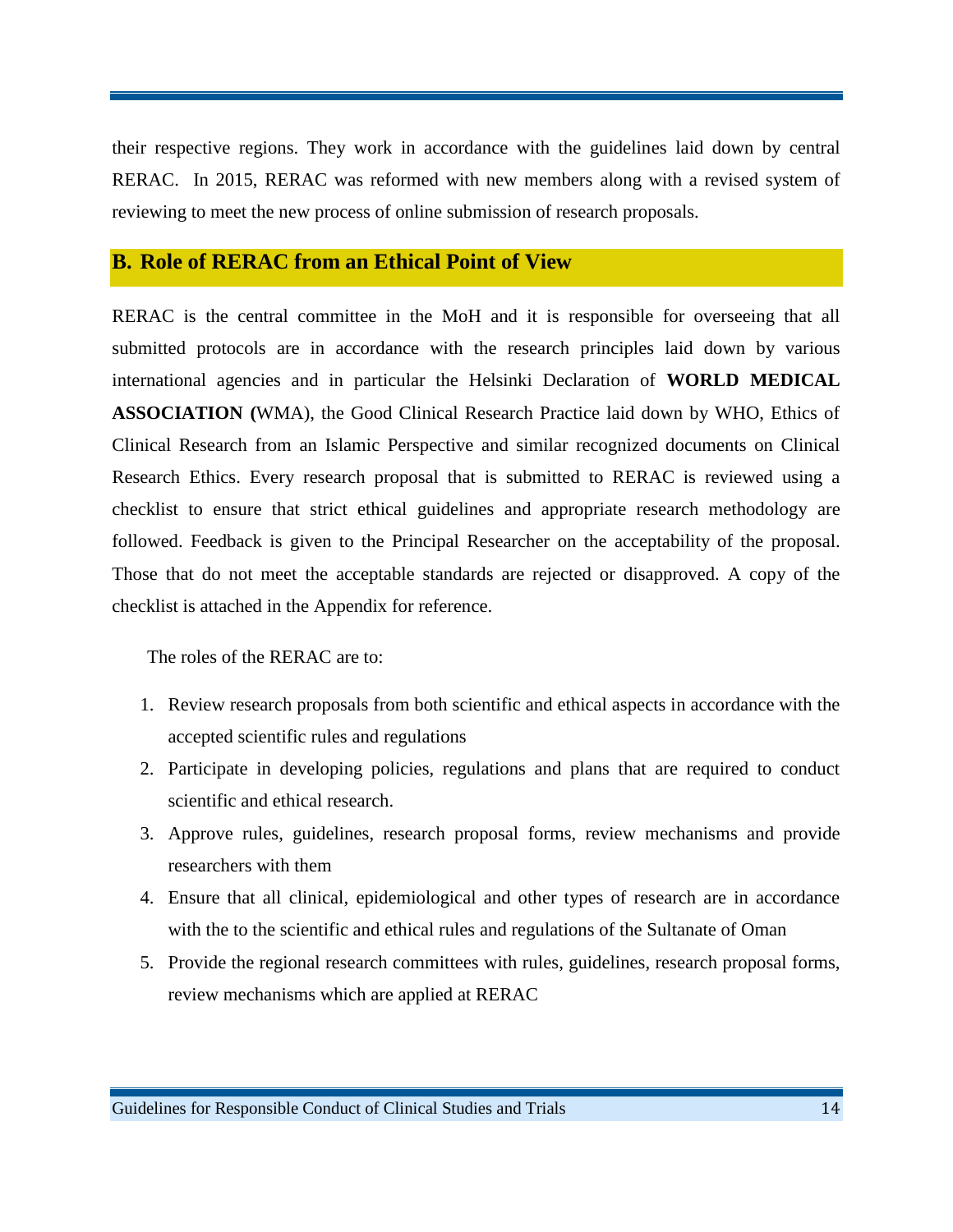# <span id="page-21-0"></span>**2.3 Informed Consent of Trial Participants**

- In obtaining and documenting informed consent, the researcher should comply with the applicable regulatory requirement(s) as well as adherence to  $GCP$  and to the ethical principles that have their origin in the Declaration of Helsinki. Prior to the beginning of the trial, the researcher should have the RERAC written approval of the written informed consent form and any other written information to be provided to the study participants (10, 11).
- ÷ The written informed consent form and any other written information to be provided to participants should be revised whenever important new information becomes available that may be relevant to the participant's consent.
- ÷ Any revised written informed consent form and written information should receive the RERAC approval in advance.
- ÷ The participant or the participant's legal representative should be informed in a timely manner if new information becomes available that may be relevant to the participant's willingness to continue participation in the trial. The communication of such information should be documented.
- 4. Neither the researcher nor staff involved in the trial should coerce or unduly influence a participant to enrol or to continue to participate in a trial.
- ۰. None of the oral and written information concerning the trial, including the written informed consent form, should contain any language that causes the participant or the participant's legal representative to waive or to appear to waive any legal rights, or that releases or appears to release the researcher , the institution, the sponsor, or their agents from liability for negligence (10).
- ÷ The researcher, or a person designated by the researcher , should fully inform the participant or, if the participant is unable to provide informed consent, the participant's legal representative, of all pertinent aspects of the trial including the written information given approval/favourable opinion by the RERAC.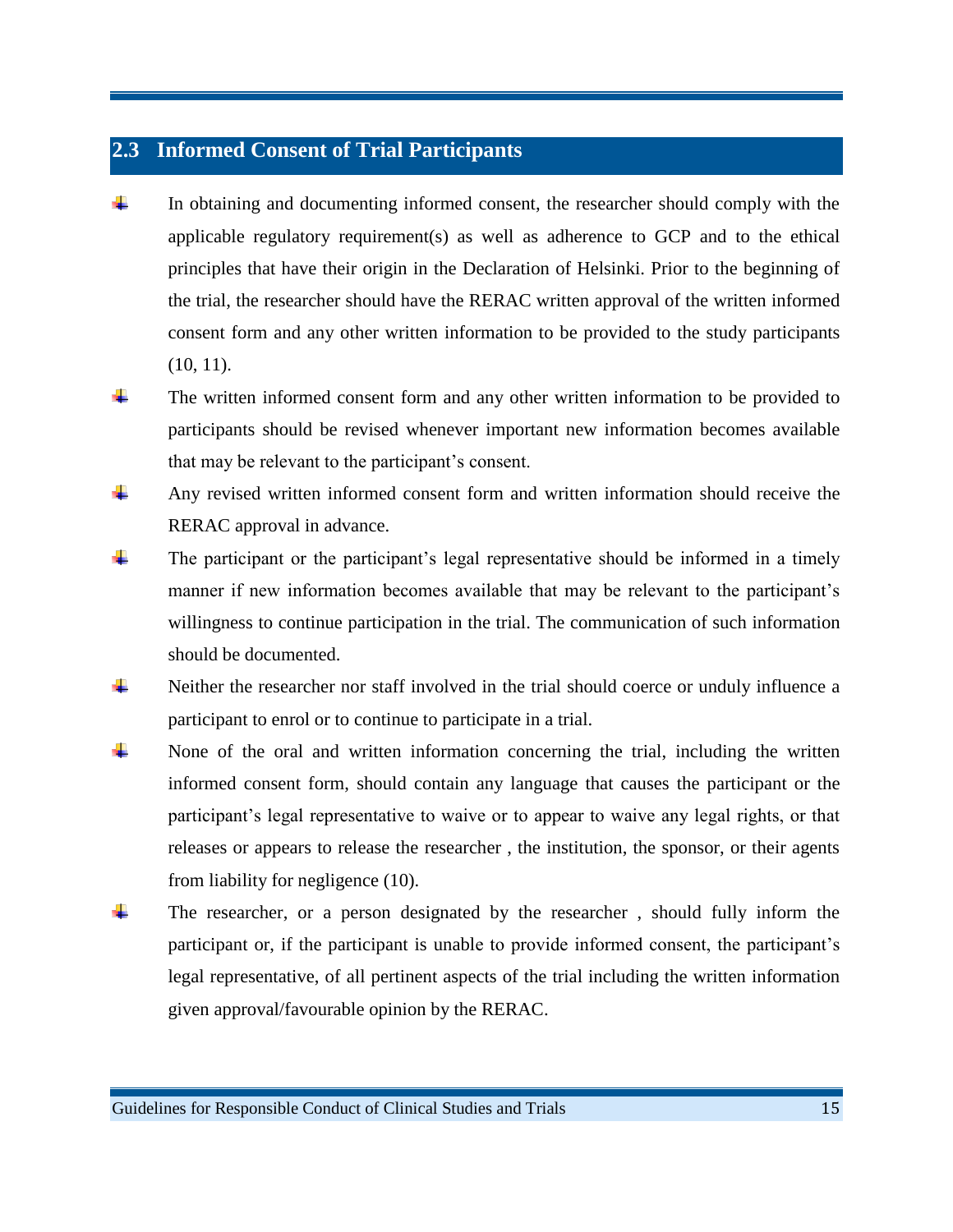- 4. The language used in the oral and written information about the trial, including the written informed consent form should be understandable to the participant or the participant's legal representative (10).
- ÷ Before informed consent is obtained, the researcher, or a person designated by the researcher, should provide the participant or the participant's legal representative ample time and opportunity to enquire about details of the trial and to decide whether or not to participate in the trial. All questions about the trial should be answered to the satisfaction of the participant or the participant's legal representative (10).
- ÷ Prior to a participant's enrolment in the trial, the written informed consent form should be signed and personally dated by the participant or the participant's legal representative, and by the person who conducted the informed consent discussion (12).
- ш. If a participant is unable to read or if a legal representative is unable to read, an impartial witness should be present during the entire informed consent discussion. After the written informed consent form and any other written information to be provided to participant is read and explained to the participant or the participant's legal representative, and after the participant or the participant's legal representative has orally consented to the participant's participation in the trial, and, if capable of doing so, has signed and personally dated the informed consent form, the witness should sign and personally date the consent form. By signing the consent form, the witness attests that the information in the consent form and any other written information was accurately explained to, and apparently understood by, the participant or the participant's legal representative, and that informed consent was freely given by participant or the participant's legal representative (10, 12).
- ÷ Both the informed consent discussion and the written informed consent form and any other written information to be provided to participants should include explanations of the following (10):
	- *That the trial involves research.*
	- *The purpose of the trial.*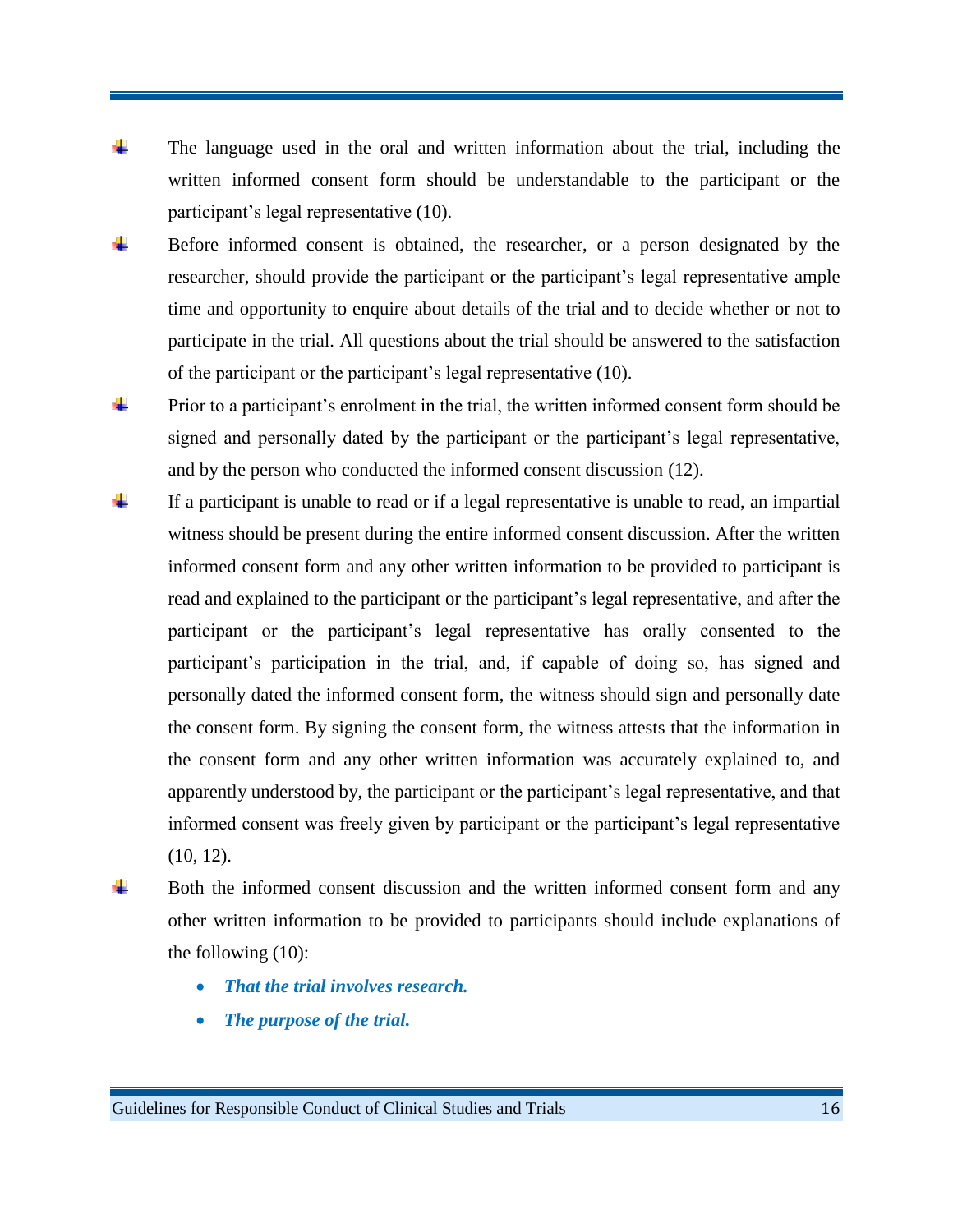- *The trial treatment(s) and the probability for random assignment to each treatment.*
- *The trial procedures to be followed, including all invasive procedures.*
- *The subject's responsibilities.*
- *Those aspects of the trial that are experimental.*
- *The reasonably foreseeable risks or inconveniences to the participant and, when applicable, to an embryo, foetus, or nursing infant.*
- *The reasonably expected benefits. When there is no intended clinical benefit to the subject, the participant should be made aware of this.*
- *The alternative procedure(s) or course(s) of treatment that may be available to the subject, and their important potential benefits and risks.*
- *The compensation and/or treatment available to the participant in the event of trial-related injury.*
- *The anticipated prorated payment, if any, to the participant for participating in the trial.*
- *The anticipated expenses, if any, to the participant for participating in the trial.*
- *That the subject's participation in the trial is voluntary and that the participant may refuse to participate or withdraw from the trial, at any time, without penalty or loss of benefits to which the participant is otherwise entitled.*
- *That the monitor(s), the auditor(s), the RERAC will be granted direct access to the subject's original medical records for verification of clinical trial procedures and/or data, without violating the confidentiality of the subject, to the extent permitted by the applicable laws and regulations and that, by signing a written informed consent form, the participant or the subject's legally acceptable representative is authorizing such access.*
- *Those records identifying the participant will be kept confidential and, to the extent permitted by the applicable laws and/or regulations, will not be made publicly available. If the results of the trial are published, the subject's identity will remain confidential.*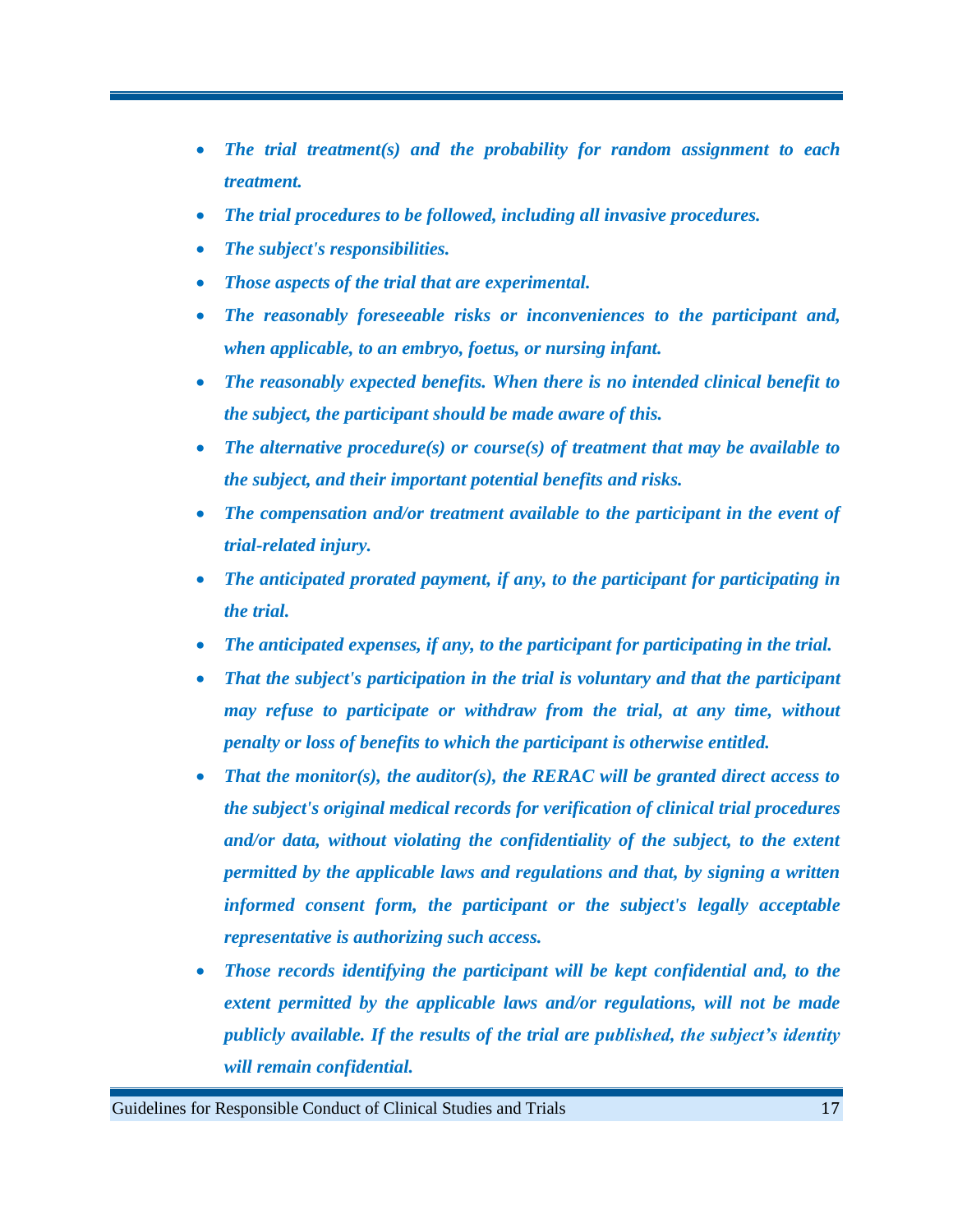- *That the participant or the subject's legally acceptable representative will be informed in a timely manner if information becomes available that may be relevant to the subject's willingness to continue participation in the trial.*
- *The person(s) to contact for further information regarding the trial and the rights of trial subjects, and whom to contact in the event of trial-related injury.*
- *The foreseeable circumstances and/or reasons under which the subject's participation in the trial may be terminated.*
- *The expected duration of the subject's participation in the trial.*
- *The approximate number of participants involved in the trial.*
- $\ddot{\phantom{1}}$  Prior to participation in the trial, the participant or the subject's legally acceptable representative should receive a copy of the signed and dated written informed consent form and any other written information provided to the subjects. During a subject's participation in the trial, the participant or the subject's legally acceptable representative should receive a copy of the signed and dated consent form updates and a copy of any amendments to the written information provided to subjects (10).
- When a clinical trial (therapeutic or non-therapeutic) includes participants who can only be enrolled in the trial with the consent of the subject's legally acceptable representative (e. g. minors, or patients with severe dementia), the participant should be informed about the trial to the extent compatible with the subject's understanding and, if capable, the participant should assent, sign and personally date the written informed consent.
- Except as described in (next point), a non-therapeutic trial (i. e. a trial in which there is no anticipated direct clinical benefit to the subject) should be conducted in participants who personally give consent and who sign and date the written informed consent form.
- $\overline{\phantom{a}}$  Non-therapeutic trials may be conducted in participants with consent of a legally acceptable representative provided the following conditions are fulfilled (10):
	- *The objectives of the trial cannot be met by means of a trial in participants who can give informed consent personally.*
	- *The foreseeable risks to the participants are low.*
	- *The negative impact on the subject's well-being is minimized and low.*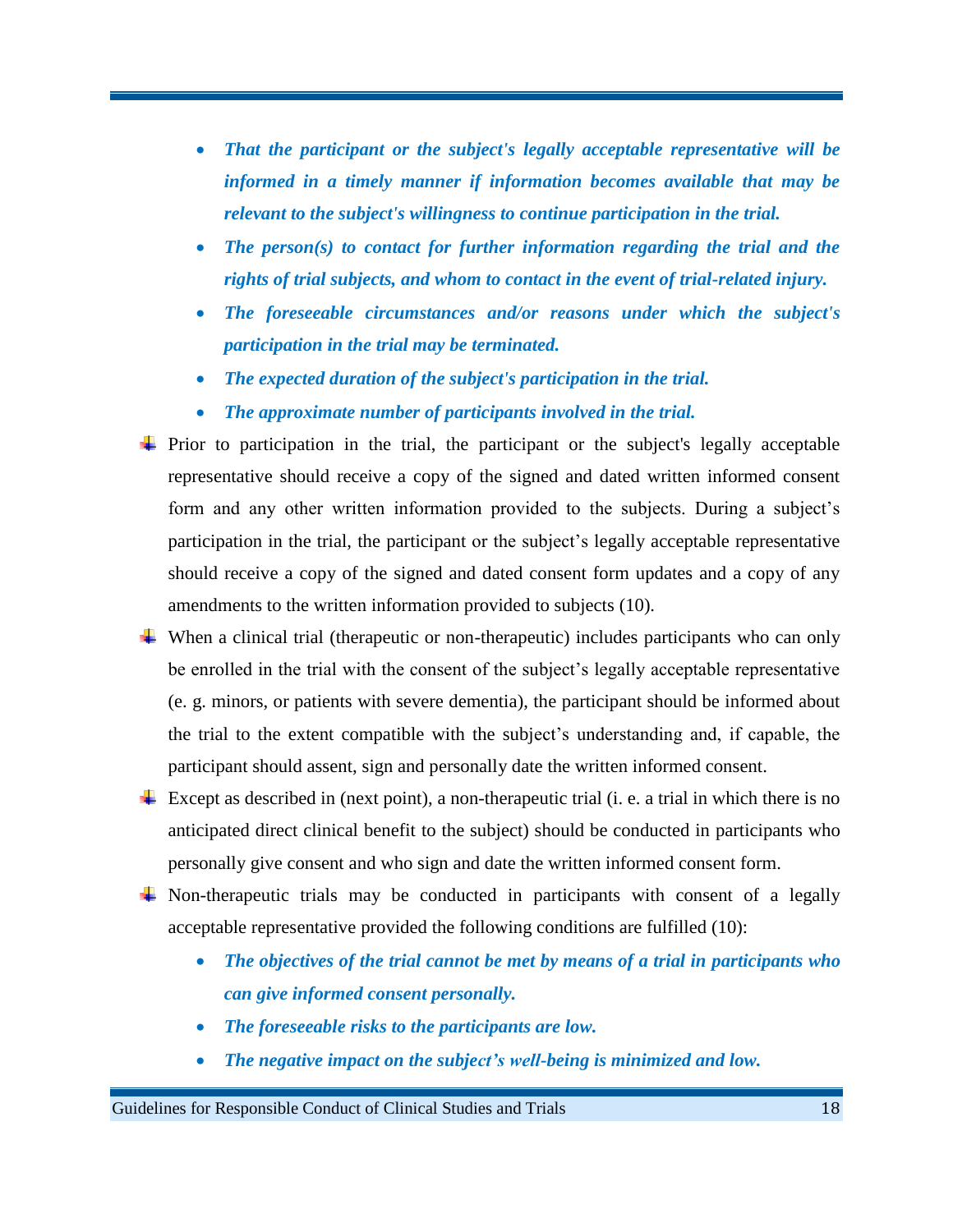- *The trial is not prohibited by law.*
- *The approval of the RERAC is expressly sought on the inclusion of such subjects, and the written approval covers this aspect.*

Such trials, unless an exception is justified, should be conducted in patients having a disease or condition for which the investigational product is intended. Participants in these trials should be particularly closely monitored and should be withdrawn if they appear to be unduly distressed.

In emergency situations, when prior consent of the participant is not possible, the consent of the subject's legally acceptable representative, if present, should be requested. When prior consent of the participant is not possible, and the subject's legally acceptable representative is not available, enrolment of the participant should require measures described in the protocol and/or elsewhere, with documented approval by the Institutional Review Board (IRB), to protect the rights, safety, and well-being of the participant and to ensure compliance with applicable regulatory requirements. The participant or the subject's legally acceptable representative should be informed about the trial as soon as possible and consent to continue and other consent as appropriate should be requested  $(10).$ 

## <span id="page-25-0"></span>**2.4 Privacy and Confidentiality**

The researcher must establish secure safeguards of confidentiality of research data as described in the current revision of the international ethical guidelines for biomedical research involving human subjects (13).

One of the conditions on which informed consent rests is that participants' privacy will be respected. Privacy refers to "persons and to their interest in controlling the access of others to themselves," and no participant should ever be forced to reveal information to the researcher that the participant does not wish to reveal. Confidentiality is equally important and refers to information about the person that has been revealed to the researcher. Especially in medical research, researchers are in a position of responsibility and dealing with a great deal of very personal information that their participants have agreed to disclose. Safeguarding this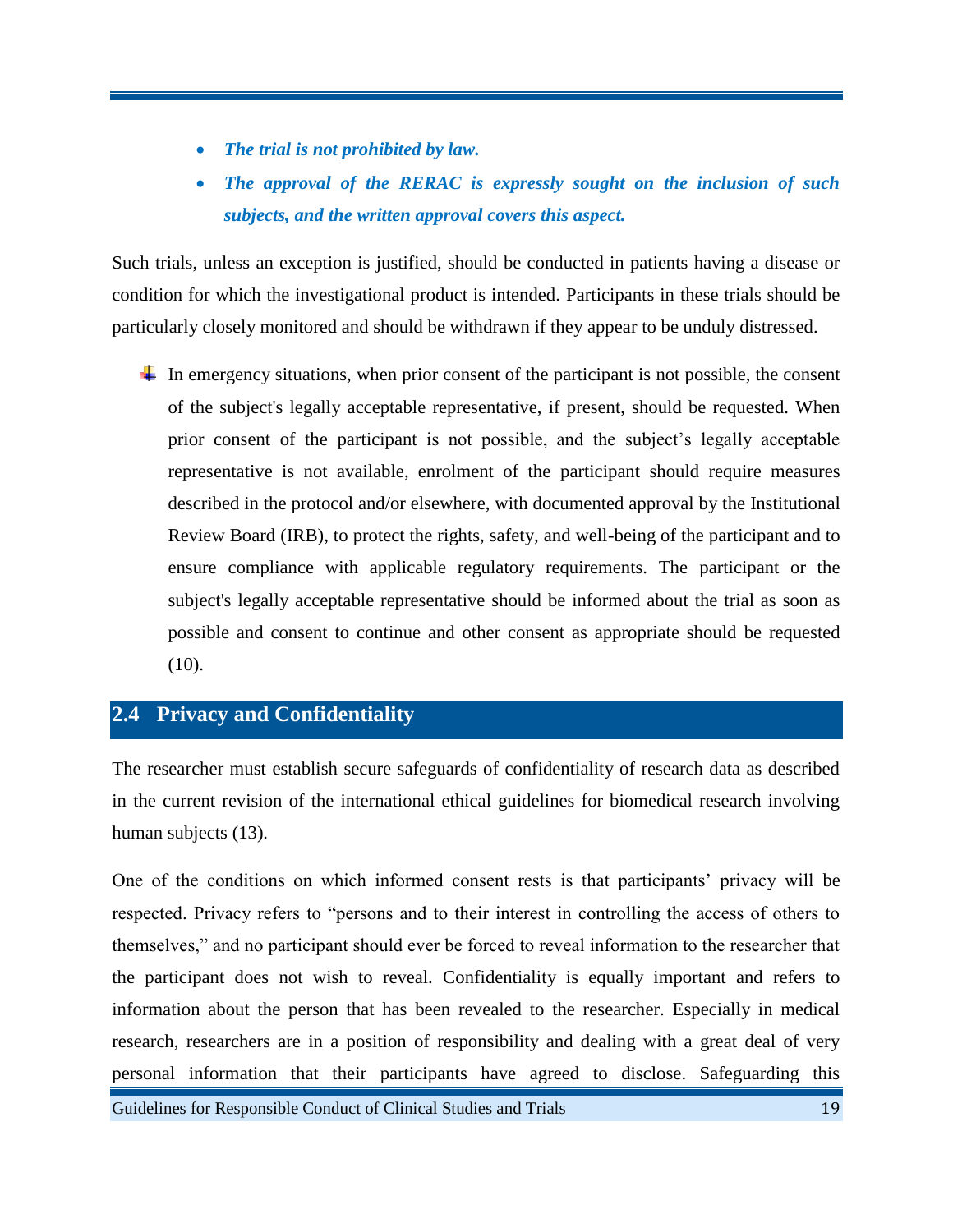information is a key part of the relationship of trust and respect that exists between the researcher and the participant. Depending on the type of study, personal identifiers such as names, birthdates, places of residence etc. may or may not have to be collected. In situations where these data are collected, researchers may take several steps to ensure the confidentiality of their participants' information, including (13, 14):

- Use participant codes to label data instead of using names, and keeping a separate list of code-to-name match-ups.
- In interview studies, use the participant's first name only (or even using an alias) when recording or publishing data. Most of the time, an alias will suffice, and is especially important to protect the participant if the published data includes other identifiers such as age, gender, community affiliations, or place of residence.
- $\overline{\phantom{a}}$  Be careful not to publish enough information that the participant can be identified.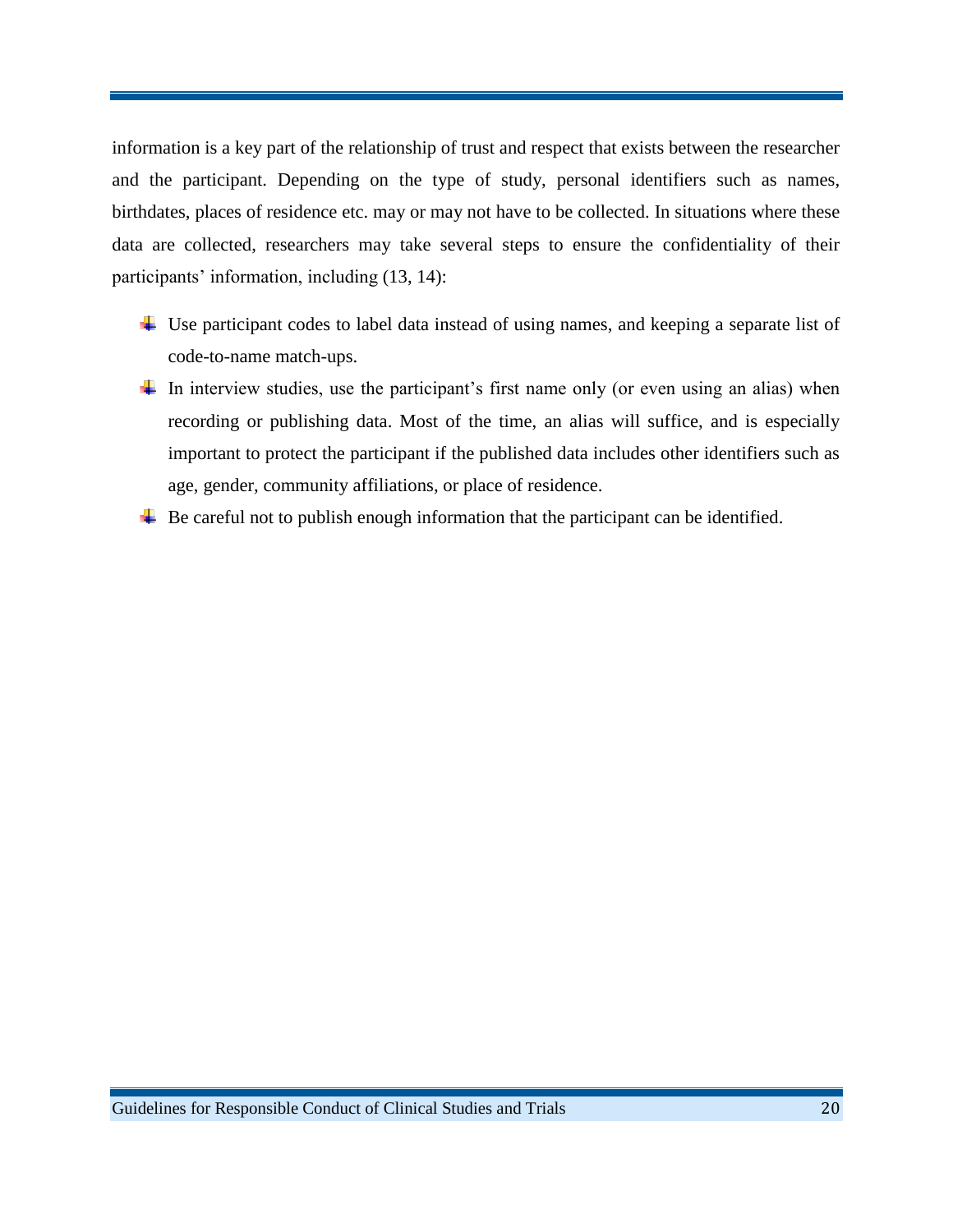

# **CHAPTER THREE: Ethics of Research Publication**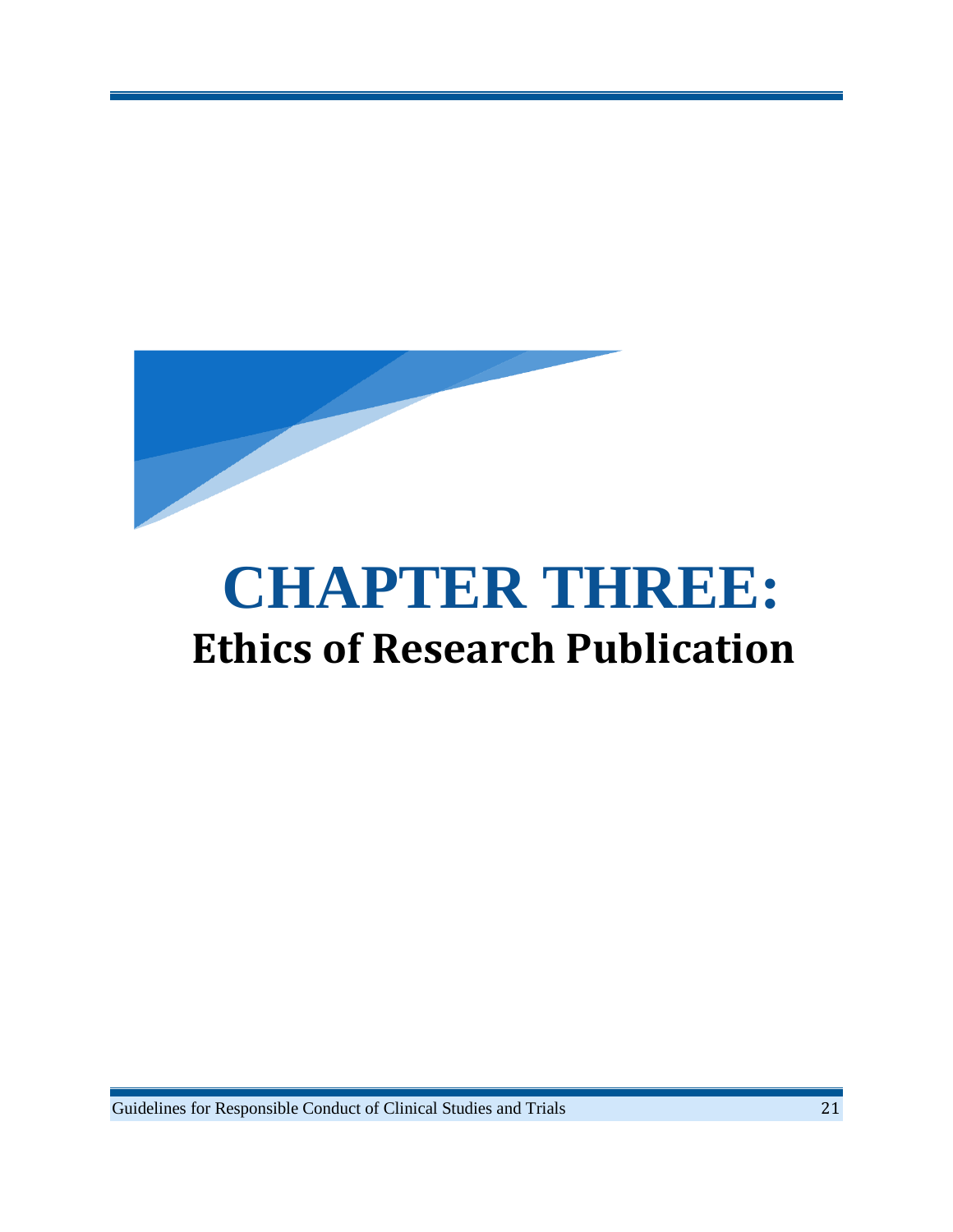## <span id="page-28-0"></span>**3.1 Plagiarism**

Authors who present the words, data, or ideas of others with the implication that they are their own, without attribution in a form appropriate for the medium of presentation, are committing theft of intellectual property and may be guilty of plagiarism and thus of research misconduct (15).

An author should cite the work of others even if he or she had been a co-author or editor of the work to be cited or had been an adviser or student of the author of such work, whether published or unpublished and whether it had been written work, an oral presentation, or material on a website (2).

#### <span id="page-28-1"></span>**3.2 Misuse of Privileged Information**

One particularly serious form of plagiarism is the misuse of privileged information taken from a grant application or manuscript received from a funding agency or journal editor for peer review, because it not only deprives the original author of appropriate credit by citation but could also pre-empt priority of first publication or use of the original idea to which the source author is entitled. Also, one who breaches confidentiality by showing a privileged unpublished document to an unauthorized person can be held to a shared responsibility for any subsequent plagiarism of the document committed by that unauthorized person (2).

#### <span id="page-28-2"></span>**3.3 Data**

#### <span id="page-28-3"></span>**A. Integrity of Data**

Fabrication and falsification of research results are serious forms of misconduct. It is the primary responsibility of a researcher to avoid either a false statement or an omission that distorts the research record. In order to preserve accurate documentation of observed facts with which later reports or conclusions can be compared, every researcher has an obligation to maintain a clear and complete record of data acquired. These records should include sufficient detail to permit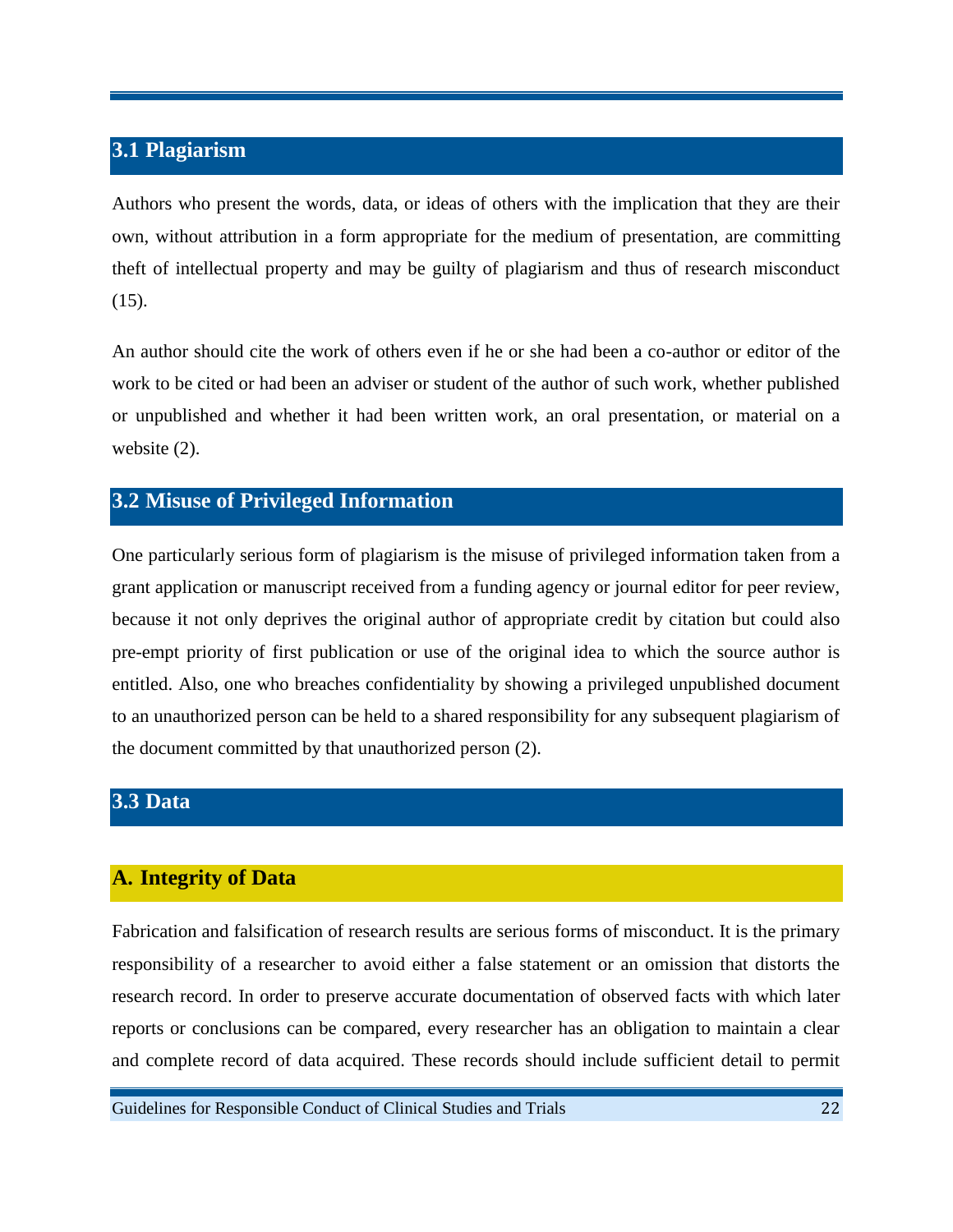examination for the purpose of replicating the research, responding to questions that may result from unintentional error or misinterpretation, establishing authenticity of the records, and confirming the validity of the conclusions (2, 13).

#### <span id="page-29-0"></span>**B. Use and Misuse of Data**

Research integrity requires not only that the reported conclusions are based on accurately recorded data or observations but also that all relevant observations are reported. It is considered a breach of research integrity to fail to report data that contradict or merely fail to support the reported conclusions, including the purposeful withholding of information about confounding factors. If some data should be disregarded for a stated reason, confirmed by an approved statistical test for neglecting outliers, the reason should be stated in the published accounts (2).

#### <span id="page-29-1"></span>**C. Ownership of and Access to Data**

Research data obtained in studies performed at an institution are not the property of the researcher who generated or observed them or even of the principal researcher of the research group. They belong to the institution it was conducted in, which can be held accountable for the integrity of the data even if the researchers have left that institution (16).

A principal investigator (PI) who leaves an institution is entitled to make a copy of data to take to another institution so as to be able to continue the research or, in some cases, to take the original data, with a written agreement to make them available to the original institution on request within a stated time period. A formal Agreement on Disposition of Research Data should be negotiated in such situations including the division of research materials e. g. specimens etc. (2).

#### <span id="page-29-2"></span>**D. Storage and Retention of Data**

Data should be stored securely for at least 3 years after completion of the project, submission of the final report to a sponsoring agency, or publication of the research, whichever comes last (2).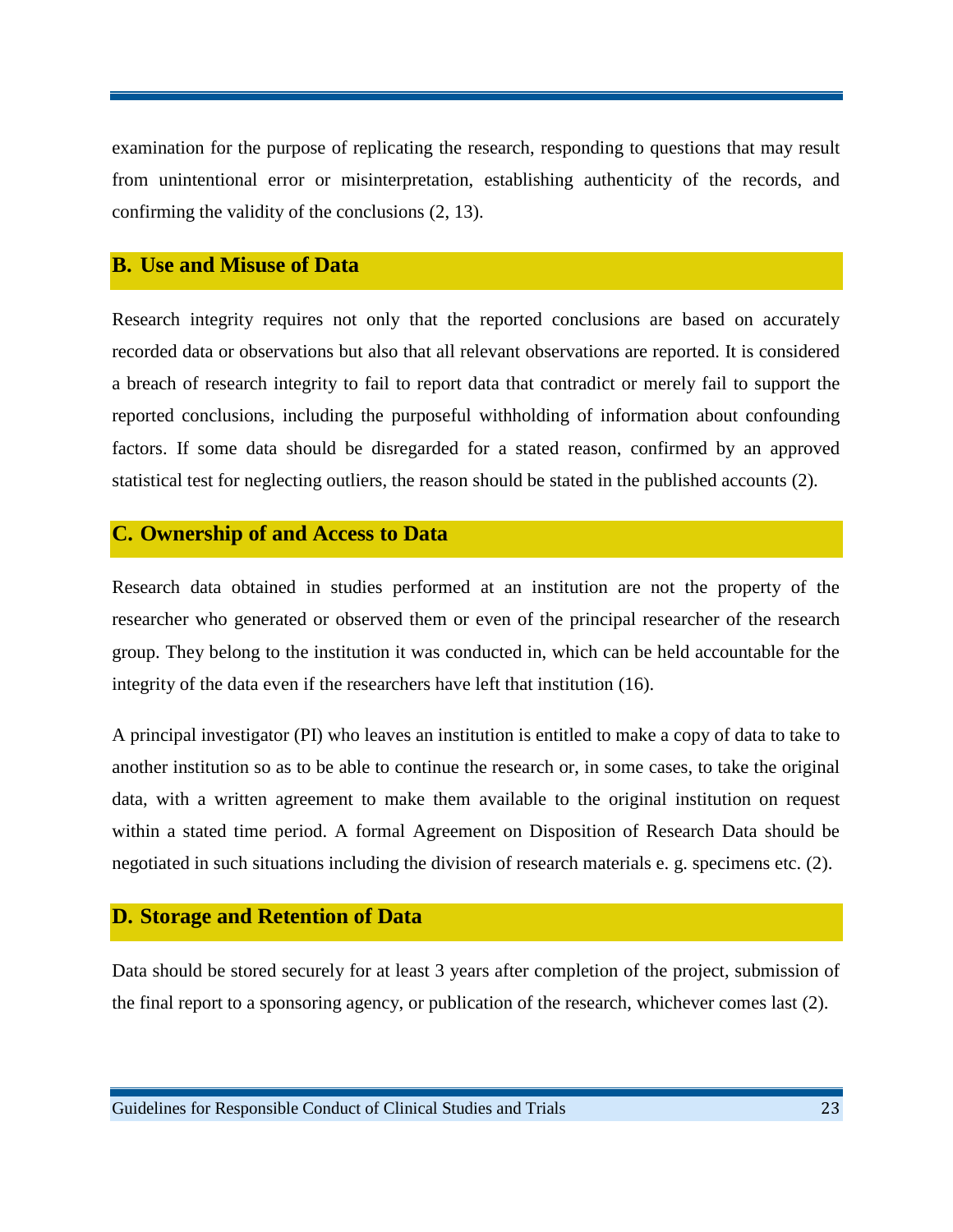#### <span id="page-30-0"></span>**E. Interference**

A research misconduct is improper withholding of data and intentional removal of, interference with, or damage to any research-related property, including instruments and other equipment (2).

#### <span id="page-30-1"></span>**3.4 Authorship and other Publication Issues**

It is an ethical obligation for a researcher to publish research results in a timely manner so as to communicate it to the scholarly world so that other researchers may build on the reported findings. The reported data and methods should be sufficiently detailed so that other researchers could attempt to replicate the results.

A commercial sponsor of a research project may not have a veto over a decision to publish, but a delay of publication for an agreed period, not to exceed six months, may be allowed in order to permit filing of a patent application (2, 17).

#### <span id="page-30-2"></span>**A. Criteria for Authorship**

Publication must give appropriate credit to all authors for their roles in the research. If more than one person contributes significantly, the decision of which names are to be listed as co-authors should reflect the relative contributions of various participants in the research. Many professional associations and research journals have specified criteria for authorship. One common standard appearing in many of these statements is that each author should have participated in formulating the research problem, interpreting the results, and writing the research paper, and should be prepared to defend the publication against criticisms. A person's name should not be listed as author without his or her knowledge, permission, and review of the final version of the manuscript that includes the names of all co-authors  $(2, 17)$ .

A person whose contribution merits co-authorship should be named even in oral presentations, especially when abstracts or transactions of the proceedings of a conference at which a paper is presented will be published. The entitlement to authorship should be the same whether or not a person is still at the original location of the research when a paper is submitted for publication.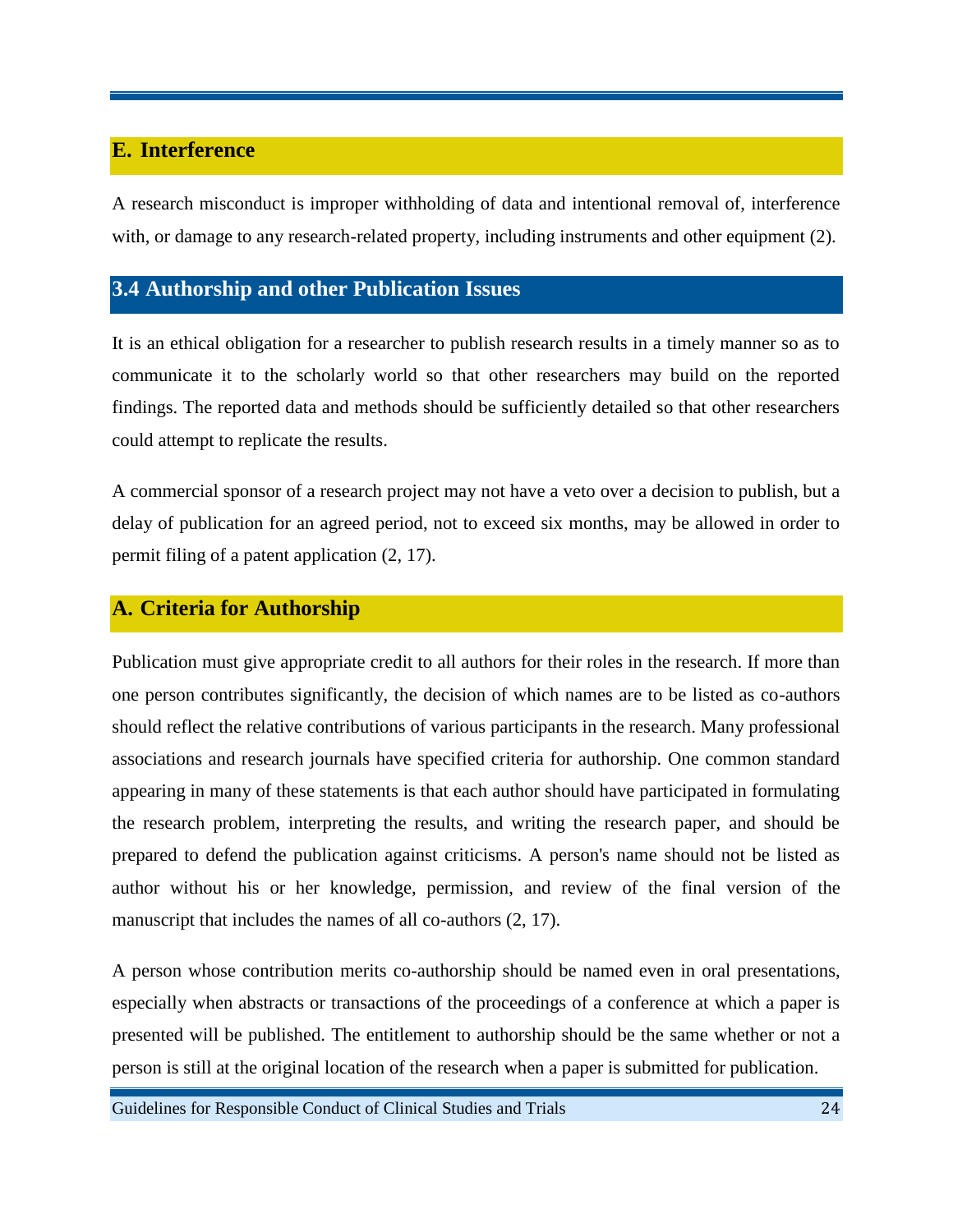Just as one should include all those who have a right to be listed as co-authors, so one should avoid the listing of so-called honorary authors, who do not meet the criteria for authorship (16). Many published versions of standards for authorship suggest the use of alternative forms of acknowledgment within the paper for contributions that do not merit co-authorship, e. g. , for technical assistance, for providing research materials or facilities, or for meeting some but not all of the stated criteria for authorship. To avoid misunderstandings and even recriminations, the inclusion and exclusion of names of research participants as co-authors should be made clear to all participants in the research prior to submission of the manuscript (2).

#### <span id="page-31-0"></span>**B. Order of Authors**

Customs regarding the order in which co-authors' names appear vary with the discipline. Whatever the discipline, it is important that all co-authors understand the basis for assigning an order of names and agree in advance to the assignments (16, 18).

A corresponding, or senior author (usually the first or last of the listed names in a multi-authored manuscript) should be designated for every paper, who will be responsible for communicating with the publisher or editor, for informing all co-authors of the status of review and publication, and for ensuring that all listed authors have approved the submitted version of the manuscript. This person has a greater responsibility than other co-authors to vouch for the integrity of the research report and should make every effort to understand and defend every element of the reported research (2, 15).

#### <span id="page-31-1"></span>**C. Self-citations**

In citing one's own unpublished work, an author must be careful not to imply an unwarranted status of a manuscript. A paper should not be listed as submitted, in anticipation of expected submission. A paper should not be listed as accepted for publication or in press unless the author has received galley proof or page proof or has received a letter from an editor or publisher stating that publication has been approved, participant perhaps only to copy-editing (2).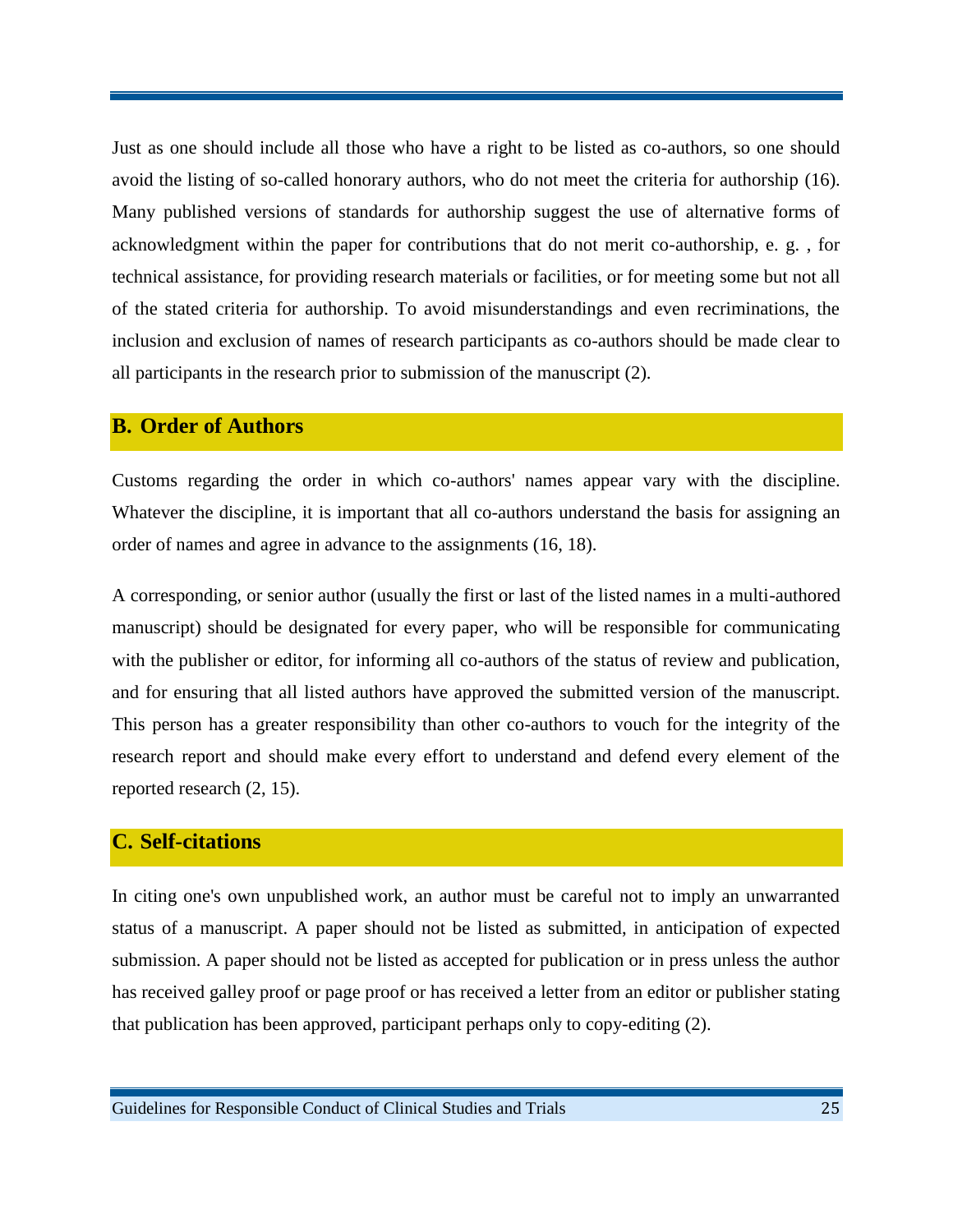# <span id="page-32-0"></span>**D. Duplicate Publication**

Researchers should not publish the same article in two different places without very good reason to do so, unless appropriate citation is made in the later publication to the earlier one, and unless the editor is explicitly informed. The same rule applies to abstracts. If there is unexplained duplication of publication without citation, sometimes referred to as self-plagiarism, a reader may be deceived as to the amount of original research data (2, 15).

It is improper in most fields to allow the same manuscript to be under review by more than one journal at the same time. Very often journals specify that a submitted work should not have been published or submitted for publication elsewhere, and some journals require that a submitted manuscript be accompanied by a statement to that effect.

An author should not divide a research paper that is a self-contained integral whole into a number of smaller papers merely for the sake of expanding the number of items in the author's bibliography.

Publication of two papers representing different interpretations of the same data by different participants in the research is confusing to readers. The participants with differing interpretations of the same data should attempt to reconcile their differences in a single publication or present their alternative interpretations in the same paper (2, 18).

#### <span id="page-32-1"></span>**E. Early Release of Information Prior to Publication**

It is unethical to release to the media scientific information contained in an accepted manuscript prior to the publication. An exception may be made if a public health issue is involved and the editor agrees to an advance release (2).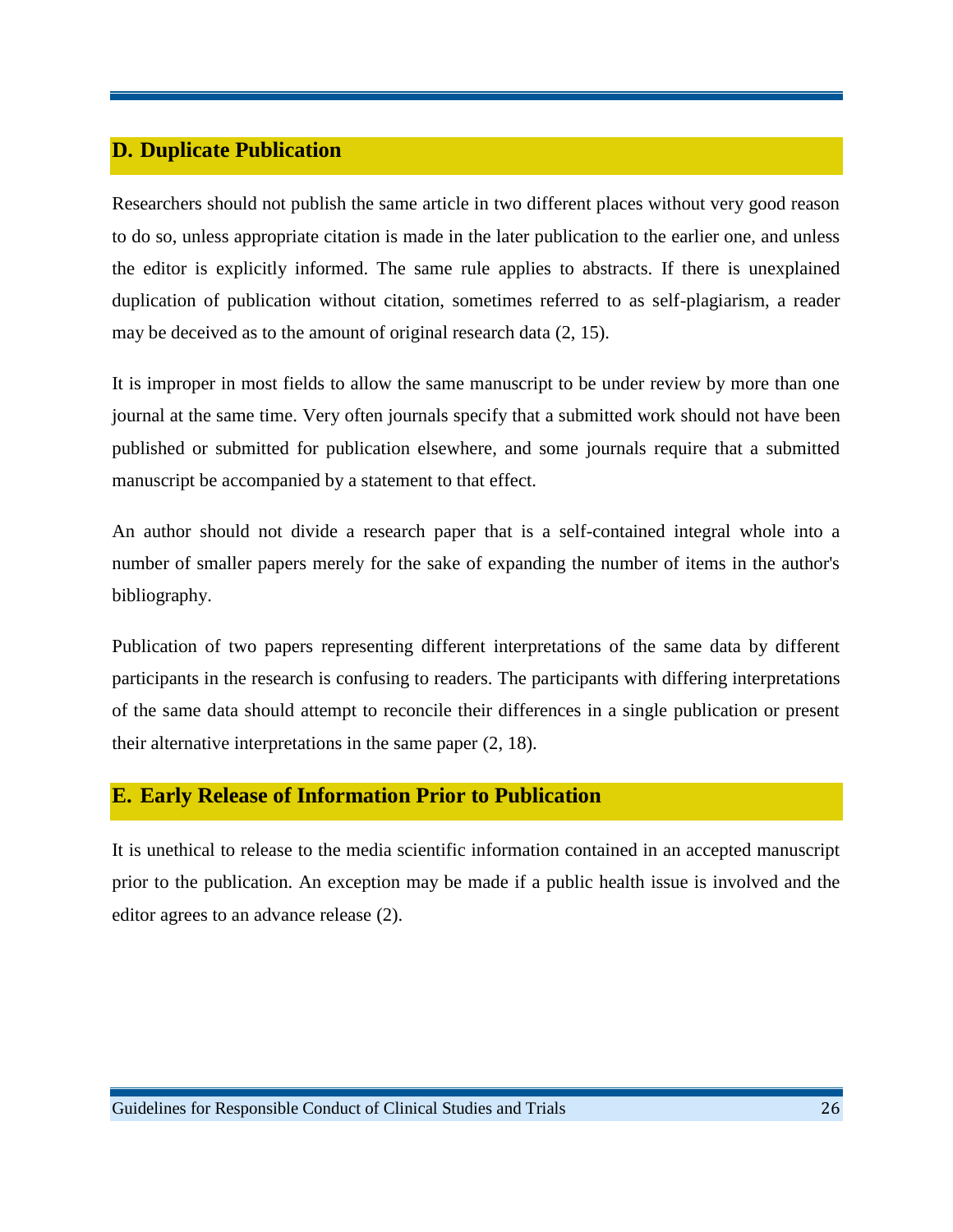# <span id="page-33-0"></span>**3.5 Obligation to Report**

#### <span id="page-33-1"></span>**A. Reporting Suspected Misconduct**

Reporting suspected research misconduct is a shared and serious responsibility of all members of the research team. Any person who suspects research misconduct has an obligation to report the allegation to the central committee (2, 15).

#### <span id="page-33-2"></span>**B. Correction of Errors**

If a finding of error, either intentional or inadvertent, or of plagiarism should be made subsequent to publication, the researcher has an obligation to submit a correction or retraction in a form specified by the editor or publisher (2).

#### <span id="page-33-3"></span>**3.6 Conflict of Interest**

There are some circumstances in which conflicts of interest could compromise the integrity of research or even lead to research misconduct, for example, by the distortion of research outcomes as a result of personal financial interests of a researcher. A notice of conflicting financial interests must be included (18). Many journals and funding agencies require such disclosures. When asked to enter into peer review of a manuscript or proposal, a researcher must disclose any conflict of interest with respect to the matter under review (2, 17).

#### <span id="page-33-4"></span>**3.7 Joining International Studies**

When joining international studies, ethical considerations need to be evaluated and in the context of Oman. The consent should be in a language understood by the layperson taking into consideration local terminologies. The data collected should be protected and ownership identified clearly in the application stating the accessibility of the data and the authorship and protection of rights of researchers involved, including citations for the various levels of data.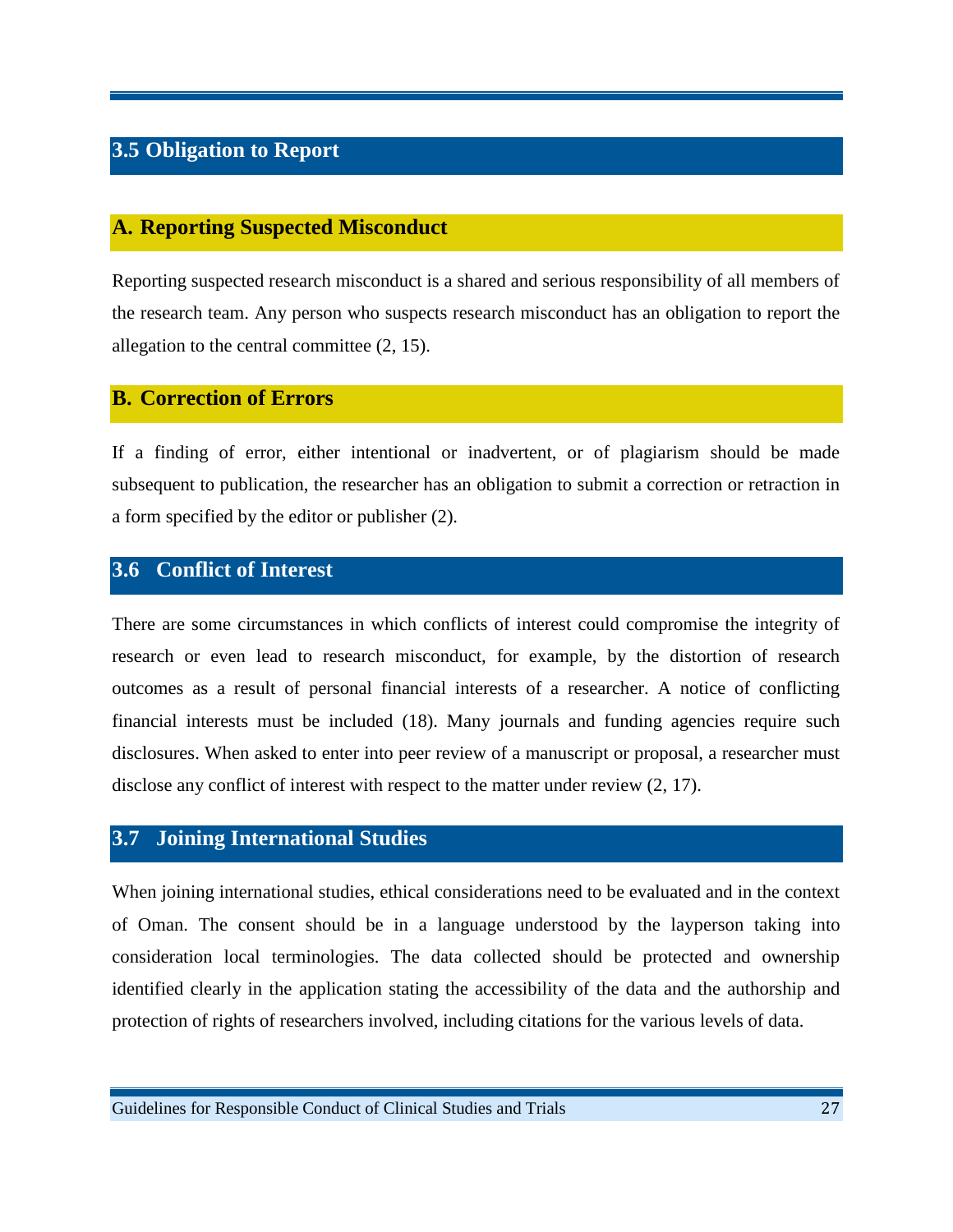# **CHAPTER FOUR: Responsibilities of the Investigator and the Investigational Institution**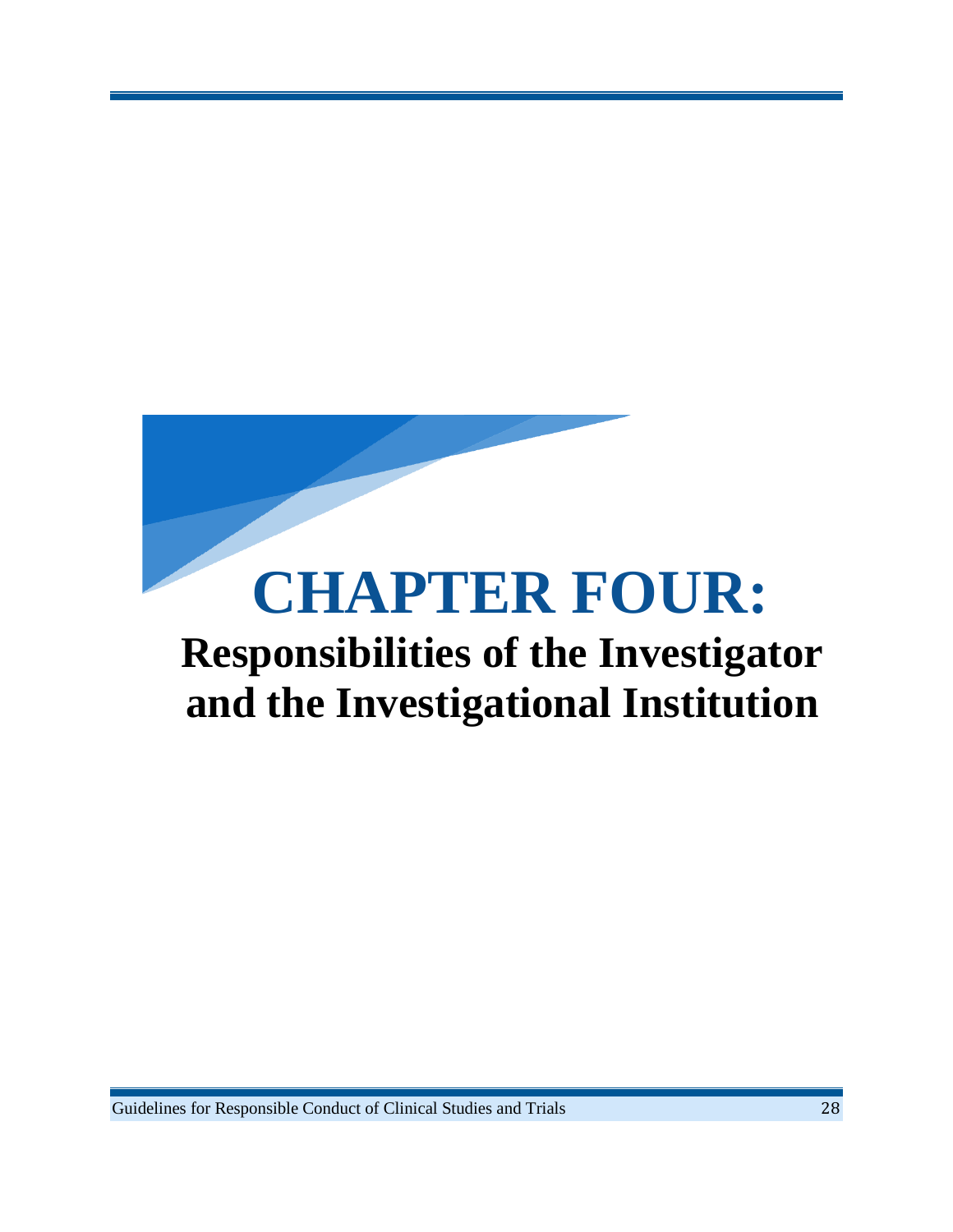# <span id="page-35-0"></span>**4.1 Qualifications of the Researcher and Agreements**

The researchers should:

- $\overline{\phantom{a}}$  Have sufficient qualifications (education, training and experience) recognized by the Sultanate of Oman.
- $\ddot{\phantom{1}}$  Have good knowledge of and experience in the field of study defined by the protocol.
- $\overline{\phantom{a}}$  Be competent in the field of study as evidenced by an updated curriculum vitae.
- $\overline{\phantom{a}}$  Be competent and experienced in research or receive scientific support from experienced colleague(s).
- $\ddot{\phantom{1}}$  Have the necessary capabilities to participate in and take full responsibility for the proper conduct of the study.
- $\overline{\phantom{a}}$  Be thoroughly familiar with and be qualified for the appropriate use of the investigational product(s)/materials, as described in the protocol.
- $\overline{\phantom{a}}$  Be aware of, and comply with the RERAC guidelines and the applicable regulatory requirements.
- $\ddot{\phantom{1}}$  Permit monitoring, auditing and inspection by the Centre of Studies and Research staff.

## <span id="page-35-1"></span>**4.2 Medical Care of Clinical Trial Participants**

- $\overline{+}$  A qualified physician, who is a principal investigator or a co-investigator of the trial, should be responsible for all trial-related clinical decisions.
- $\overline{\phantom{a}}$  During and following a subject's participation in a trial, the investigational institution should ensure that adequate medical care is provided to a participant for any adverse events, including clinically significant laboratory values, related to the trial. The investigational institution should inform a participant when medical care is needed for intercurrent illness(es) of which the researcher becomes aware.
- Although a participant is not obliged to give his/her reason(s) for withdrawing prematurely from a trial, the researcher should make a reasonable effort to ascertain the reason(s), while fully respecting the participants' rights (10, 12).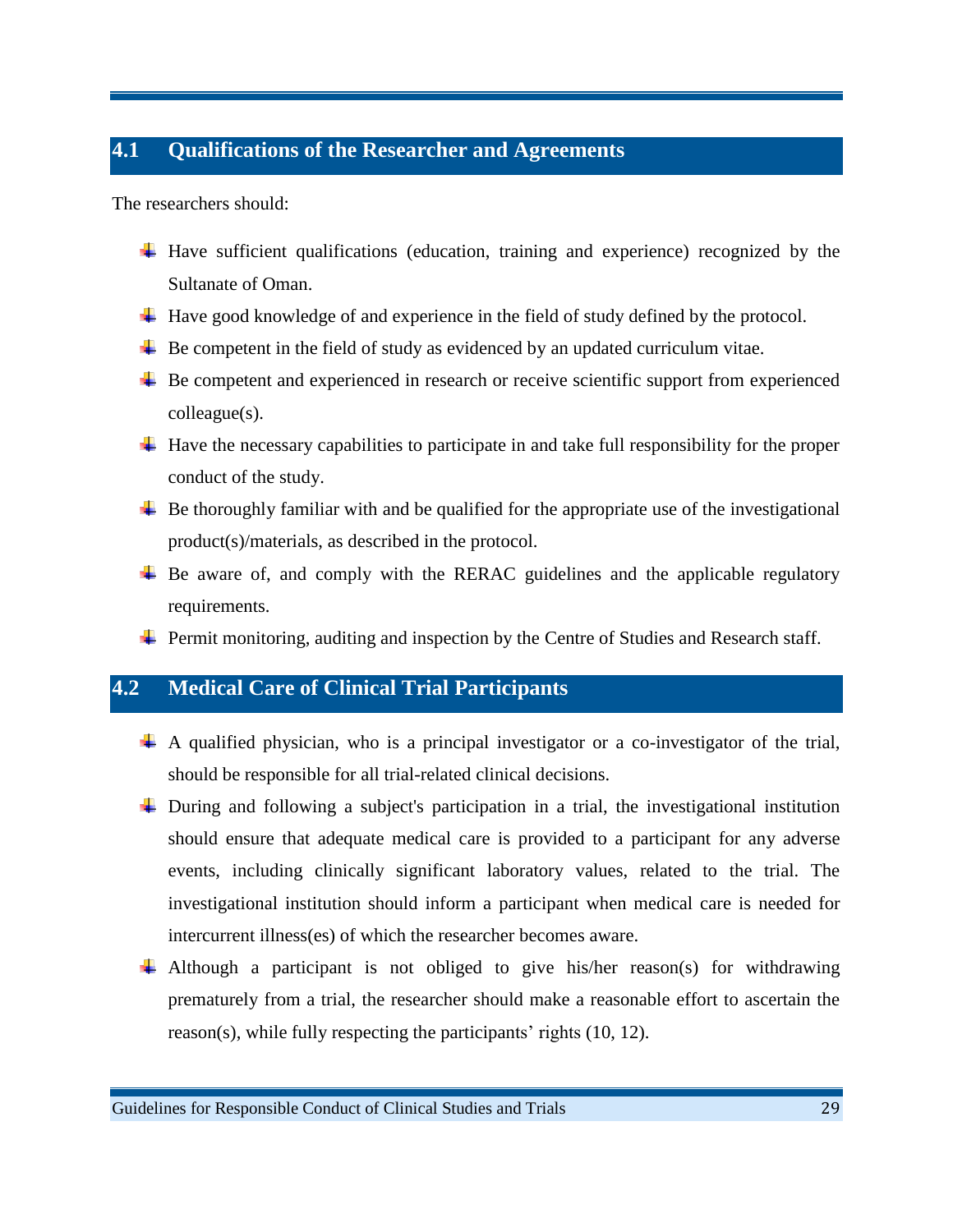#### **4.3 Compliance with Protocol**

- ÷ The investigational institution should assure that conduct of trial is in compliance with the protocol which was agreed to by the sponsor and given approval by the RERAC.
- ÷ The researcher should not implement any changes in the protocol without agreement by the sponsor and prior review and approval from the RERAC, with the following exceptions:
	- *To eliminate an immediate hazard(s) to trial participants. The implemented deviation or change, the reasons for it, and, if appropriate, the proposed protocol amendment(s) should be submitted to RERAC as soon as possible.*
	- *Minor change(s) involves only logistical or administrative aspects of the trial (e. g., change of monitor(s), change of telephone number(s)), to be included in periodical report to RERAC.*
- ÷ The researcher, or person designated by the researcher, should document and explain any deviation from the approved protocol (10, 12).

#### **4.4 Investigational Product(s)**

- $\pm$  The investigational institution is responsible about the accountability of the investigational product(s) at the trial site(s).
- $\ddot{\phantom{1}}$  The investigational institution may assign some or all of the researcher's/institution's duties for investigational product(s) accountability at the trial site(s) to an appropriate researcher or another appropriate individual who is under the supervision of the investigational institution.
- $\pm$  The investigational institution and/or or other appropriate individual, who is designated by the investigational institution, should maintain records of the product's delivery to the trial site, the inventory at the site, the use by each participant , and the return to the sponsor or alternative disposition of unused product(s). These records should include dates, quantities, batch/serial numbers, expiration dates (if applicable), and the unique code numbers assigned to the investigational product(s) and trial subjects. Researchers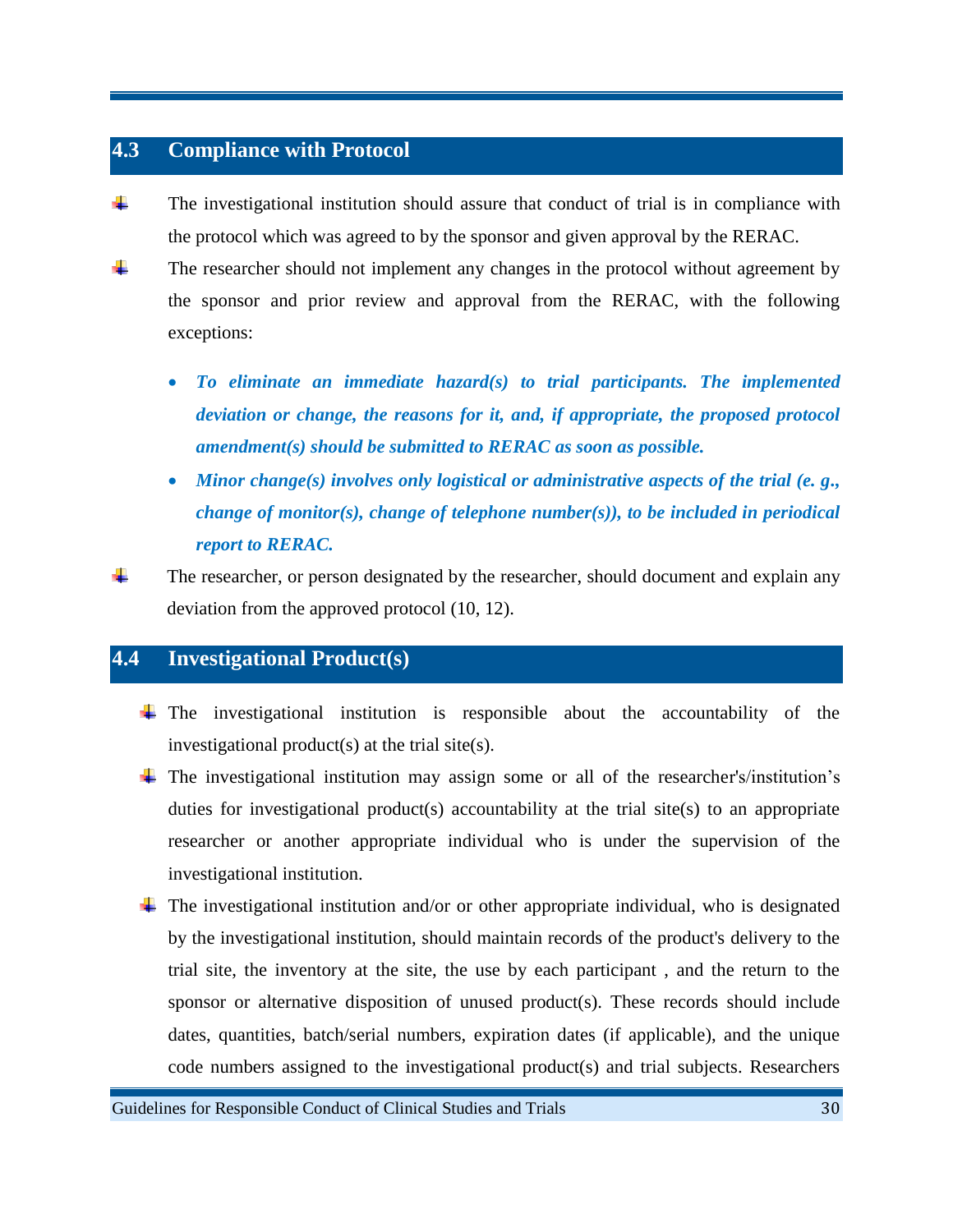should maintain records that document adequately that the participants were provided the doses specified by the protocol and reconcile all investigational product(s) received from the sponsor  $(10)$ .

- The investigational product(s) should be stored as specified by the sponsor and in accordance with applicable regulatory requirement(s).
- The researcher should ensure that the investigational product(s) are used only in accordance with the approved protocol (19).
- $\pm$  The researcher, or a person designated by the investigational institution, should explain the correct use of the investigational product(s) to each participant and should check, at intervals appropriate for the trial, that each participant is following the instructions properly (10, 17).

#### **4.5 Randomization Procedures and Un-blinding**

The researcher should follow the trial's randomization procedures, if any, and should ensure that the code is broken only in accordance with the protocol. If the trial is blinded, the researcher should promptly document and explain to the sponsor any premature un-blinding (e.g. accidental un-blinding, un-blinding due to a serious adverse event) of the investigational product(s) (10, 12).

#### **4.6 Records and Reports**

- The researcher should ensure the accuracy, completeness, legibility, and timeliness of the data reported to the sponsor in the Case Record Form (CRF) and in all required reports.
- Data reported on the CRF, which are derived from source documents, should be consistent with the source documents or the discrepancies should be explained.
- Any change or correction to a CRF should be dated, initialled, and explained (if necessary) and should not obscure the original entry (i.e. an audit trial should be maintained); this applies to both written and electronic changes and corrections. Sponsors should provide guidance to researchers and/or the researchers' designated representatives on making such corrections. Sponsors should have written procedures to assure that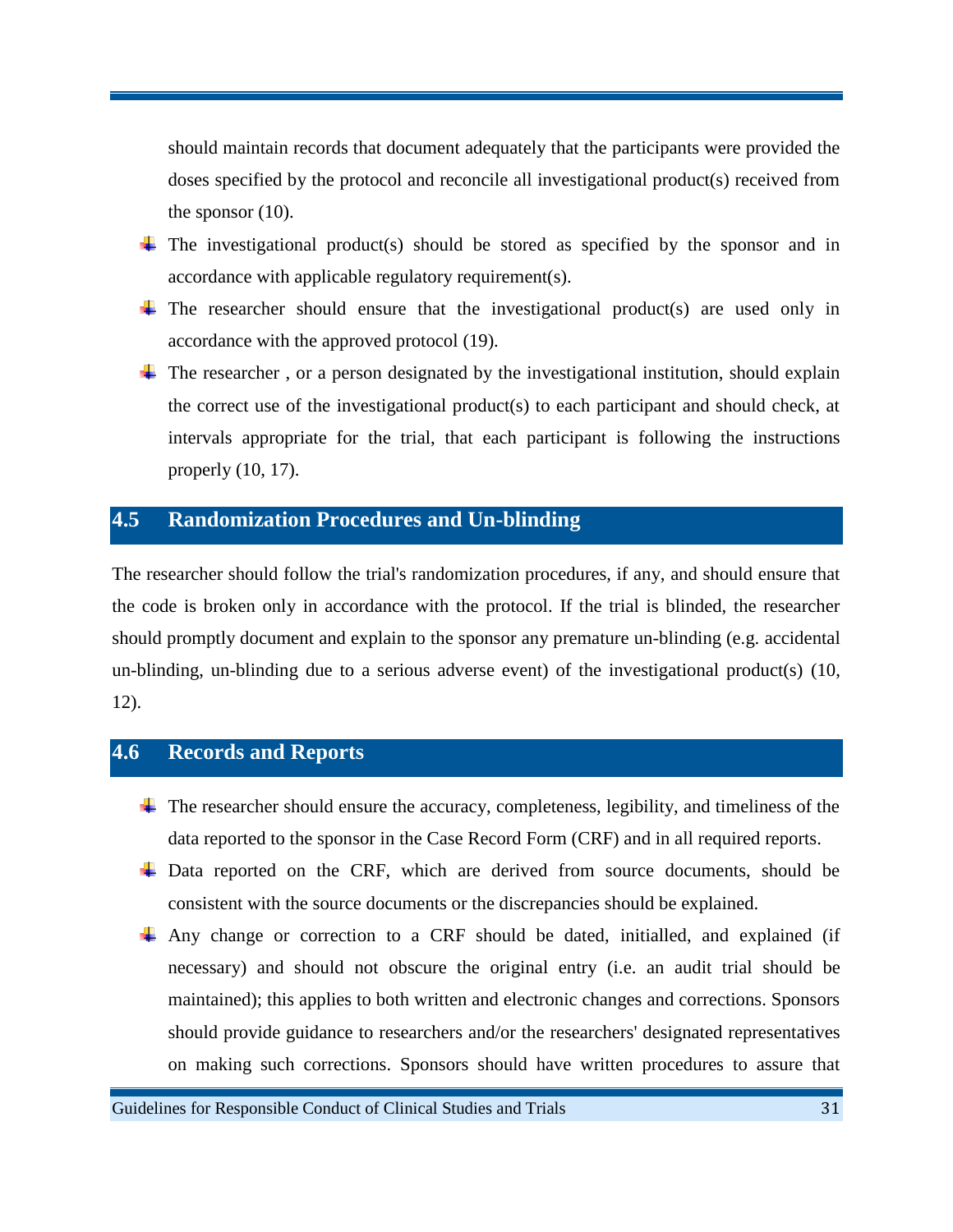changes or corrections in CRFs made by sponsor's designated representatives are documented, are necessary, and are endorsed by the researcher. The researcher should retain records of the changes and corrections (10).

- $\pm$  The investigational institution should maintain the trial documents. The investigational institution should take measures to prevent accidental or premature destruction of these documents.
- Documents should be retained until at least 3 years or at least 3 years have elapsed since the formal discontinuation of clinical development of the investigational product. These documents should be retained for a longer period, however, if required by the applicable regulatory requirements or by an agreement with the sponsor. In this case it is the responsibility of the sponsor to inform the investigational institution as to when these documents no longer need to be retained (10).
- The financial aspects of the trial should be documented in an agreement between the sponsor and the investigational institution.
- Upon request of the monitor, auditor or RERAC, the investigational institution should make available for direct access all requested trial-related records.

#### **4.7 Safety Reporting**

All Serious Adverse Events (SAEs) should be reported immediately to the sponsor except for those SAEs that the protocol or other document (e.g. investigational product brochure) identifies as not needing immediate reporting. The immediate reports should be followed promptly by detailed, written reports. The immediate and follow-up reports should identify participants by unique code numbers assigned to the trial participants rather than by the participants' names, personal identification numbers, and/or addresses (10, 12). The researcher must also comply with the applicable regulatory requirement(s) related to the reporting of unexpected serious adverse drug reactions to the Directorate General of Pharmaceutical Affairs & Drug Control (DGPADC) and the RERAC.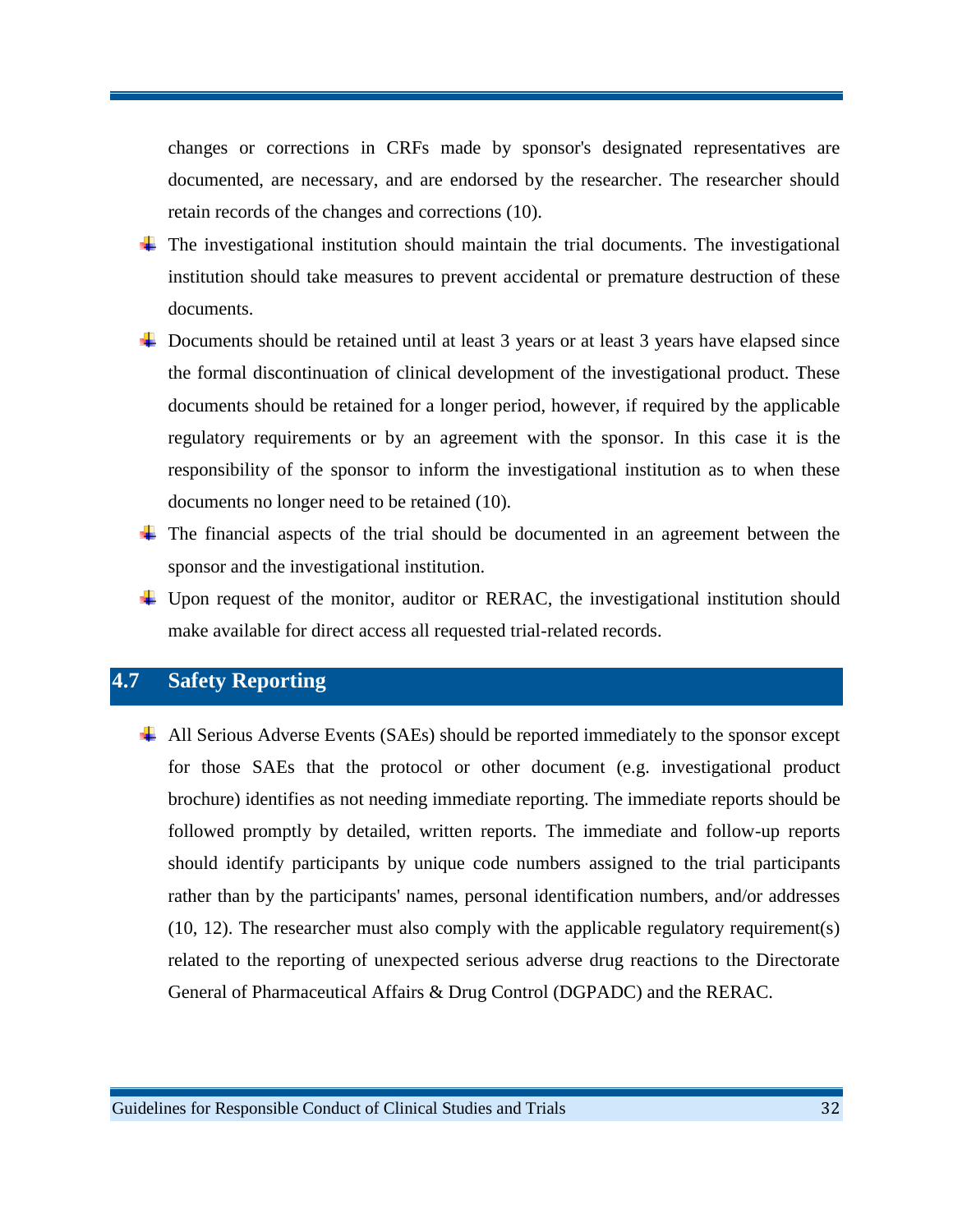- Adverse events and/or laboratory abnormalities identified in the protocol as critical to safety evaluations should be reported to the sponsor according to the reporting requirements and within the time periods specified by the sponsor in the protocol (12).
- For reported deaths, the researcher should supply the sponsor and the RERAC with any additional requested information (e.g. autopsy reports and terminal medical reports).

#### **4.8 Premature Termination or Suspension of a Trial**

There can be several justifiable reasons for prematurely terminating a clinical trial. If such a situation can be anticipated prior to starting the study, the reasons and process for premature termination should be specified in the research protocol. For e. g. : If an interim analysis of a clinical trial shows that the undue benefit (or harm) in one of the treatment arms is significantly higher (or lower), the study may be terminated and the results disclosed for the benefit of all concerned (11). (In such cases, the statistical level of significance is set at a higher level to reduce chance alpha error in the interim stage). So also an interim analysis, which was not preplanned, may be necessitated if undue benefit (or risk) is observed in any of the study groups. There may also be other unexpected and unplanned reason for discontinuation such as new information on the toxicology of a medication being used in the study, therapeutic benefit of an intervention, introduction of a superior agent during the study period, availability of a better diagnostic test etc. There may also be other reasons that may necessitate the discontinuation or suspension of a research project.

- $\perp$  If the trial is terminated prematurely or suspended for any reason, investigational institution should (10):
	- *Promptly inform the trial participants.*
	- *Assure appropriate therapy and follow-up for the participants, and,*
	- *Inform the RERAC.*
- $\pm$  If the researcher terminates or suspends a trial without prior agreement of the sponsor, the researcher should inform the institution and RERAC and should provide a detailed written explanation of the termination or suspension.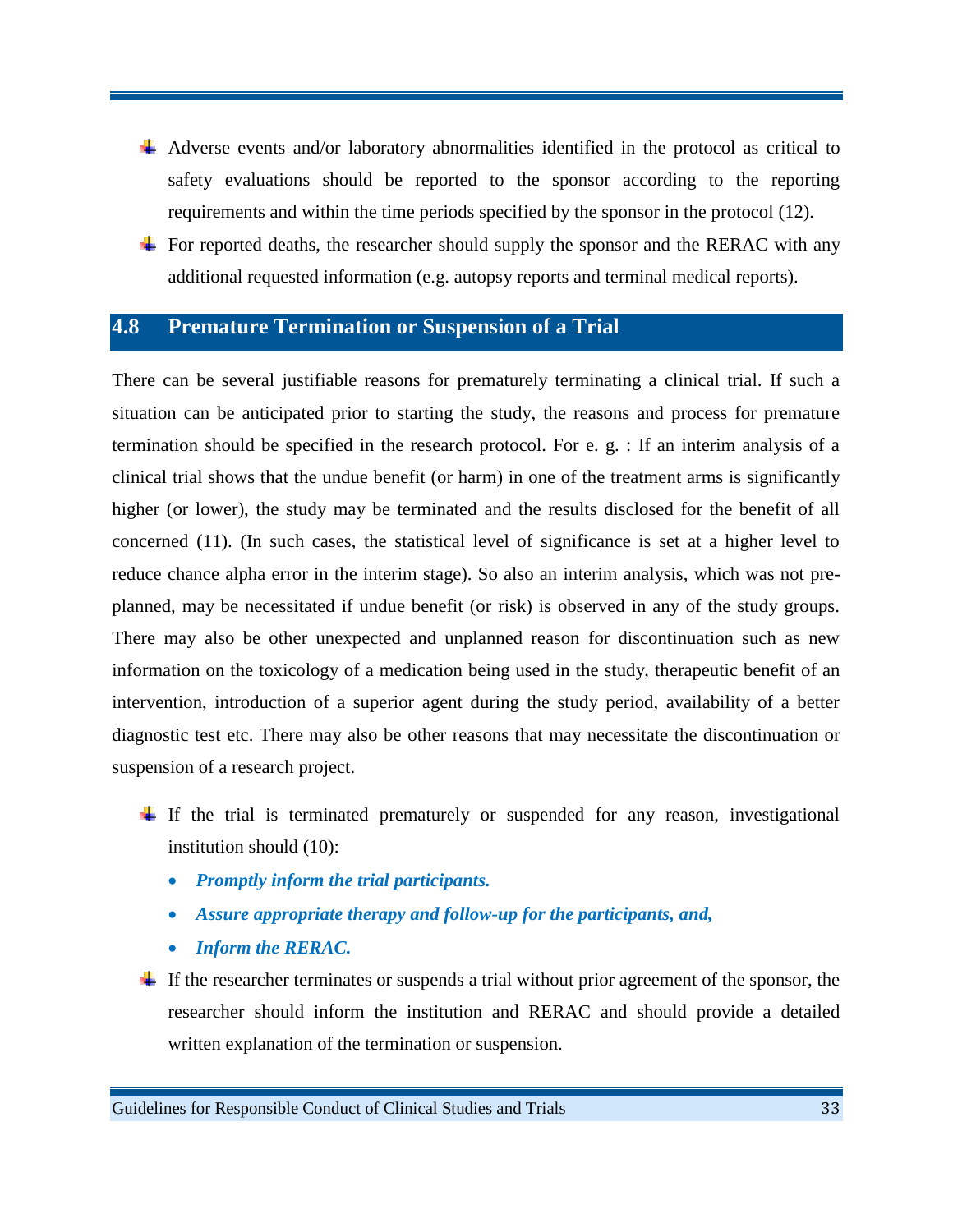- $\pm$  If the sponsor terminates or suspends a trial, the researcher should promptly inform the institution and RERAC and provide a detailed written explanation of the termination or suspension (10).
- $\pm$  If RERAC terminates or suspends its approval of a trial, the researcher should inform the investigational institution. The latter, should promptly notify the sponsor forwarding the detailed written explanation of the termination or suspension from RERAC.

#### **4.9 Final Report(s) by Investigational Institution**

Whether the trial is completed or prematurely terminated, the sponsor and Researcher should ensure that the clinical trial/study reports are prepared and provided to the RERAC.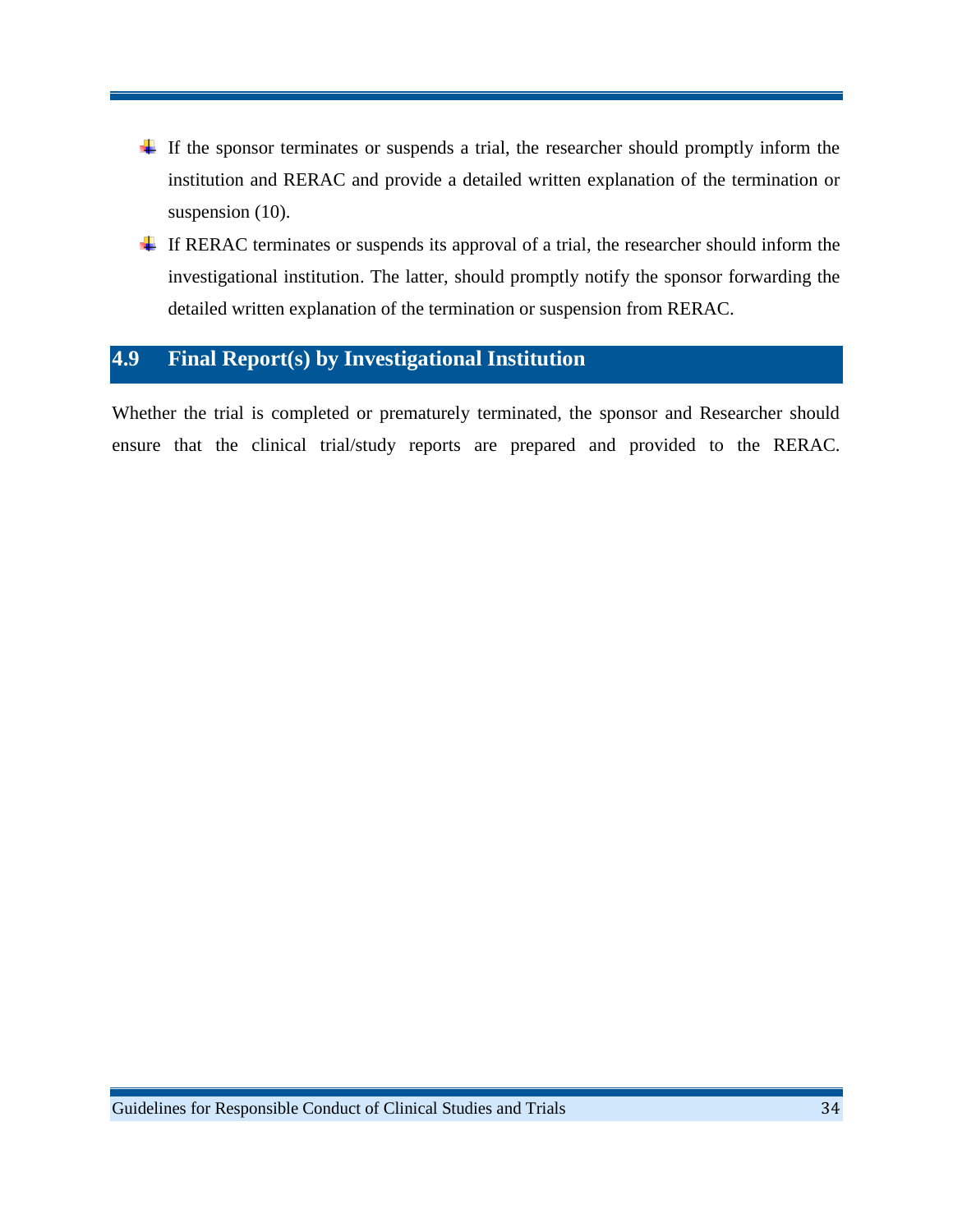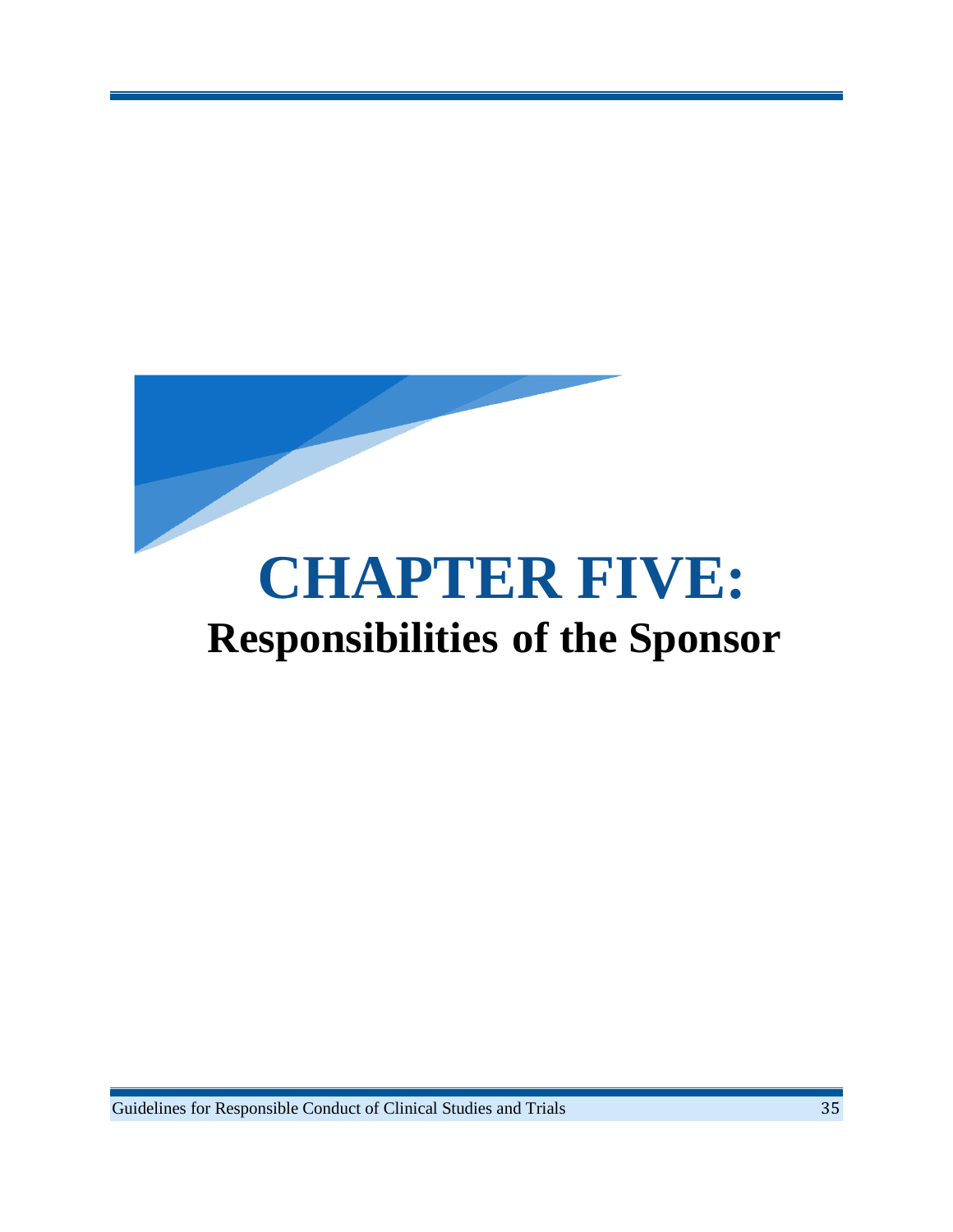#### **5.1 Quality Assurance and Quality Control**

- $\pm$  The sponsor is responsible for implementing and maintaining quality assurance and quality control systems with written Standard Operating Procedures (SOPs) to ensure that trials are conducted and data are generated, documented (recorded), and reported in compliance with the protocol, GCP, and the applicable regulatory requirement(s) (10, 20).
- When using electronic trial data handling and/or remote electronic trial data systems, the sponsor should (10):
	- *Ensure and document that the electronic data processing system(s) conforms to the sponsor's established requirements for completeness, accuracy, reliability, and consistent intended performance (i. e., validation).*
	- *Maintain SOPs for using these systems.*
	- *Ensure that the systems are designed to permit data changes in such a way that the data changes are documented and that there is no deletion of entered data (i. e., maintain an audit trial, data trial, etc.).*
	- *Maintain a security system that prevents unauthorized access to the data.*
	- *Maintain a list of the individuals who are authorized to make data changes.*
	- *Maintain adequate backup of the data.*
	- *Safeguard the blinding, if any (e. g., maintain the blinding during data entry and processing).*
- $\ddot{+}$  The sponsor should obtain the researcher 's/institution's agreement:
	- *To conduct the trial in compliance with GCP, with the applicable regulatory requirement(s), and with the protocol agreed to by the sponsor and given approval by the RERAC.*
	- *To comply with procedures for data recording/reporting: and*
	- *To permit monitoring, auditing, and inspection.*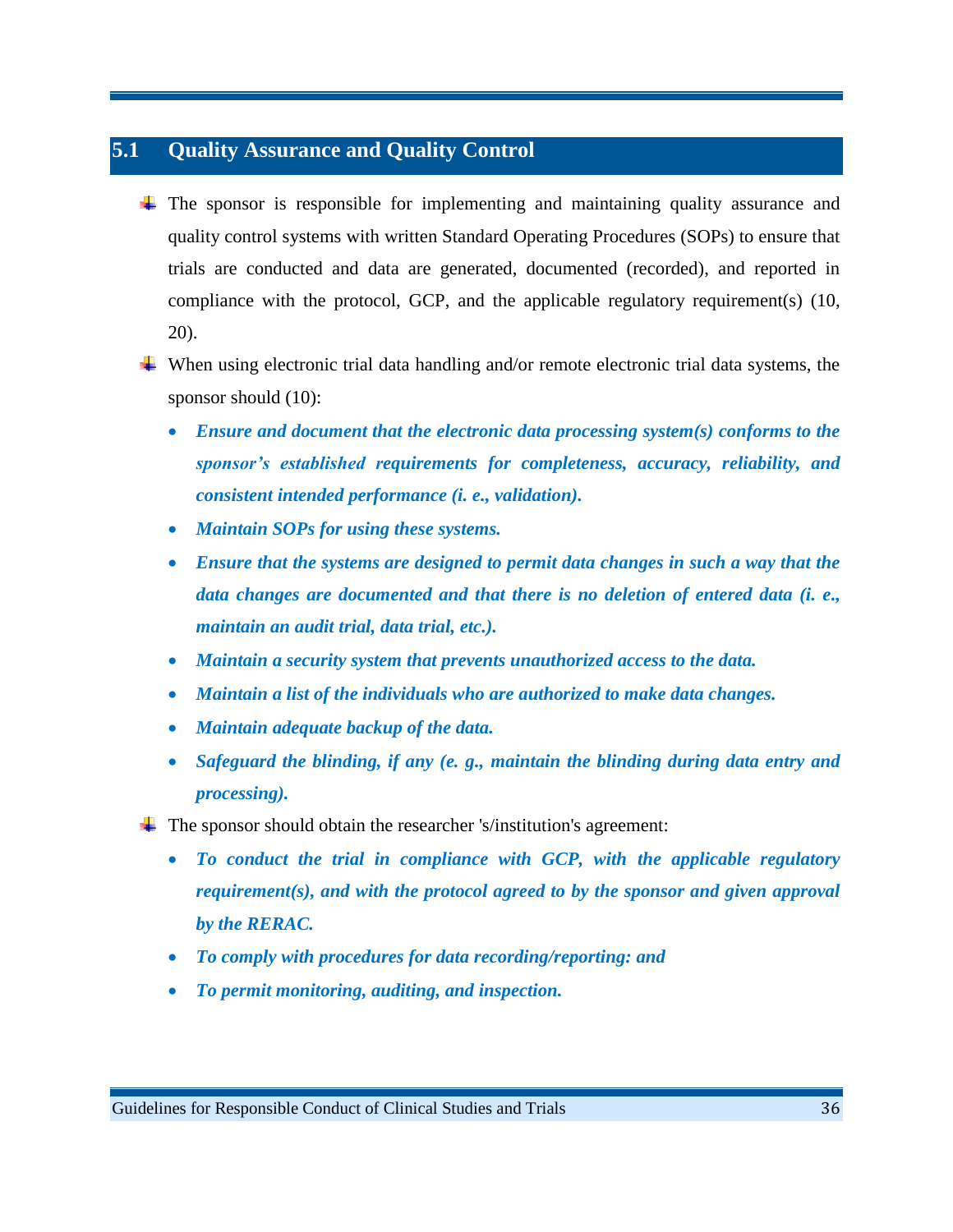*To retain the essential documents that should be in the investigational institution files until the sponsor informs the investigational institution these documents are no longer needed.* 

#### **5.2 Compensation to Participants and Researchers**

- $\pm$  If applicable, the sponsor should provide insurance or should indemnify (legal and financial coverage) the researcher /the institution against claims arising from the trial, except for claims that arise from malpractice and/or negligence (10).
- The sponsor's policies and procedures should address the costs of treatment of trial participants in the event of trial-related injuries in accordance with the applicable regulatory requirement(s) (11).
- $\ddot{\phantom{1}}$  When trial participants receive compensation, the method and manner of compensation should be as per MoH rules and guidelines.

#### **5.3 Information on Investigational Product(s)**

- When planning trials, the sponsor should ensure that sufficient safety and efficacy data from nonclinical studies and/or clinical trials are available to support human exposure by the route, at the dosages, for the duration, and in the trial population to be studied.
- $\pm$  The sponsor should update the Investigational product brochure as significant new Information becomes available (10).

#### **5.4 Manufacturing, Packaging, Labelling and Coding Investigational Product**

- $\pm$  The sponsor should ensure that the investigational product(s) (including active comparator(s) and placebo, if applicable) is characterized as appropriate to the stage of development of the product(s), is manufactured in accordance with all GMP guidance, and is coded and labelled in a manner that protects the blinding, if applicable. In addition, the labelling should comply with applicable regulatory requirement(s) (10, 21).
- $\ddot{\text{I}}$  The sponsor should determine, for the investigational product(s), acceptable storage temperatures, storage conditions (e.g., protection from light), storage times, reconstitution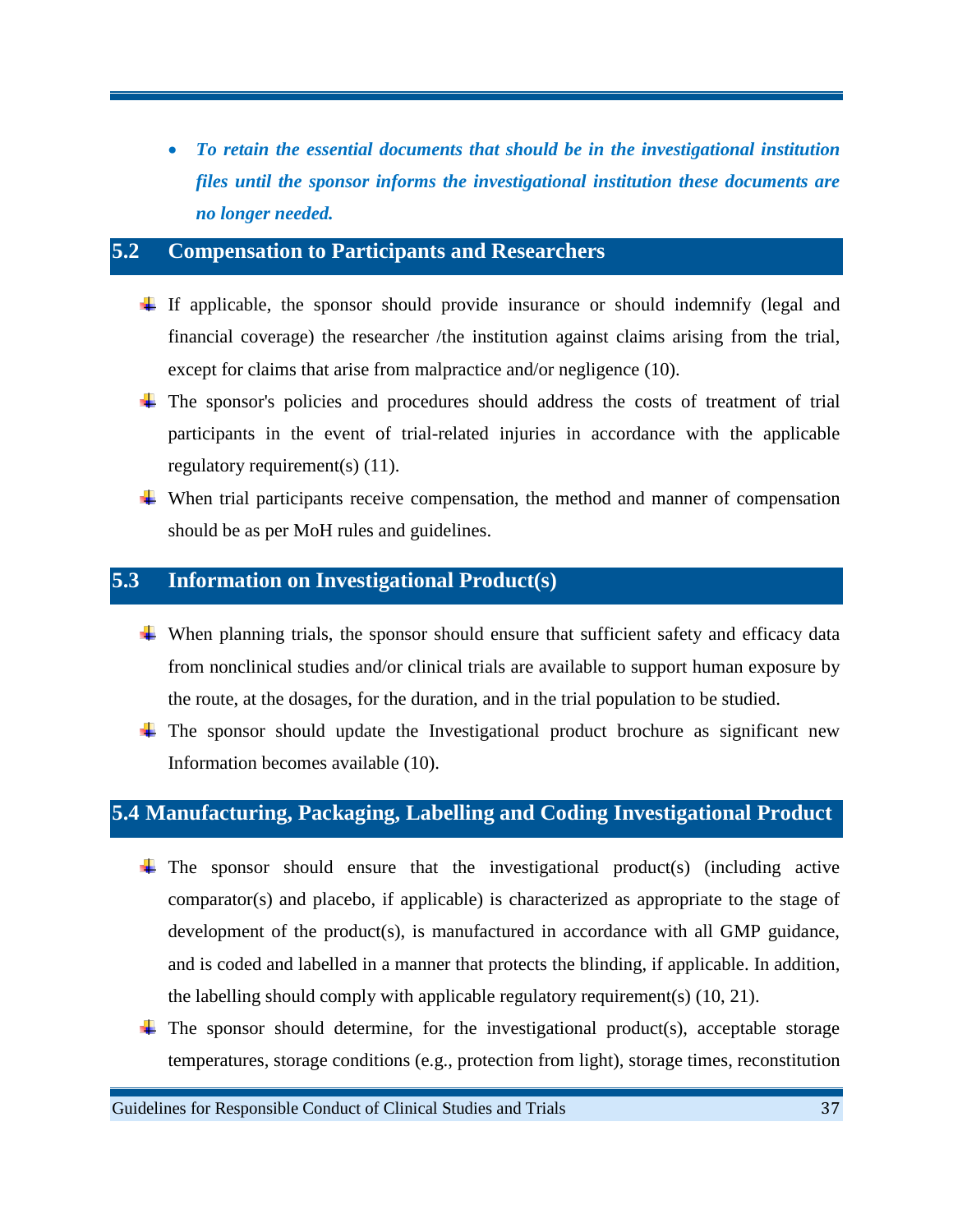fluids and procedures, and devices for product infusion, if any. The sponsor should inform all involved parties (e.g., monitors, researchers, pharmacists, storage managers) of these determinants (22).

- $\pm$  The investigational product(s) should be packaged to prevent contamination and unacceptable deterioration during transport and storage (22).
- In blinded trials, the coding system for the investigational product(s) should include a mechanism that permits rapid identification of the product(s) in case of a medical emergency, but does not permit undetectable breaks of the blinding.
- $\perp$  If significant formulation changes are made in the investigational or comparator product(s) during the course of clinical development, the results of any additional studies of the formulated product(s) (e.g., stability, dissolution rate, and bioavailability) needed to assess whether these changes would significantly alter the pharmacokinetic profile of the product should be available prior to the use of the new formulation in clinical trials  $(10).$

#### **5.5 Supplying and Handling Investigational Product(s)**

- $\pm$  The sponsor is responsible for supplying the researcher(s)/institution(s) with the investigational product(s) (21).
- $\pm$  The sponsor should not supply an investigational institution with the investigational product(s) until the sponsor obtains all required documentation (8) (e.g., approval from RERAC and DGPADC.
- The sponsor should ensure that written procedures include instructions that the investigational institution should follow for the handling and storage of investigational product(s) for the trial and documentation thereof. The procedures should address adequate and safe receipt, handling, storage, dispensing, retrieval of unused product from subjects, and return of unused investigational product(s) to the sponsor (or alternative disposition if authorized by the sponsor and in compliance with the applicable regulatory requirement(s))  $(10)$ .
- $\leftarrow$  The sponsor should: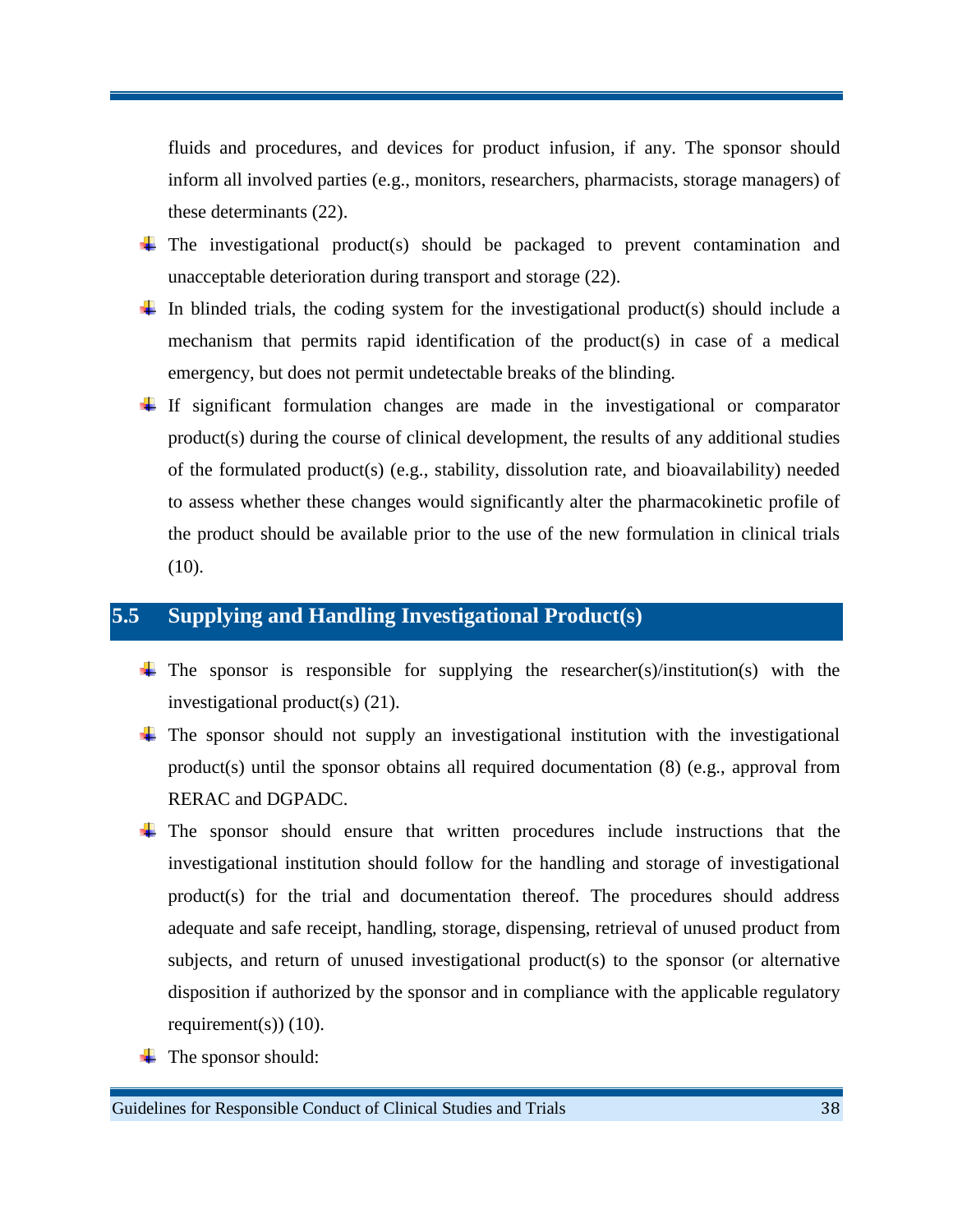- *Ensure timely delivery of investigational product(s) to the researcher(s).*
- *Maintain records that document shipment, receipt, disposition, return, and destruction of the investigational product(s).*
- *Maintain a system for retrieving investigational products and documenting this retrieval (e.g., for deficient product recall, reclaim after trial completion, expired product reclaim).*
- *Maintain a system for the disposition of unused investigational product(s) and for the documentation of this disposition.*
- *Take steps to ensure that the investigational product(s) are stable over the period of use.*
- *Maintain sufficient quantities of the investigational product(s) used in the trials to reconfirm specifications, should this become necessary, and maintain records of batch sample analyses and characteristics. To the extent stability permits, samples should be retained either until the analyses of the trial data are complete or as required by the applicable regulatory requirement(s), whichever represents the longer retention period.*

#### **5.6 Record Access**

The sponsor should verify that each participant has consented, in writing, to direct access to his/her original medical records for trial-related monitoring, audit, RERAC review, and regulatory inspection.

#### **5.7 Safety Information**

- $\ddot{\phantom{1}}$  The sponsor is responsible for the on-going safety evaluation of the investigational product(s).
- $\pm$  The sponsor should promptly notify all concerned researcher(s) institution(s) and the RERAC of findings that could affect adversely the safety of subjects, impact the conduct of the trial, or alter the RERAC approval to continue the trial.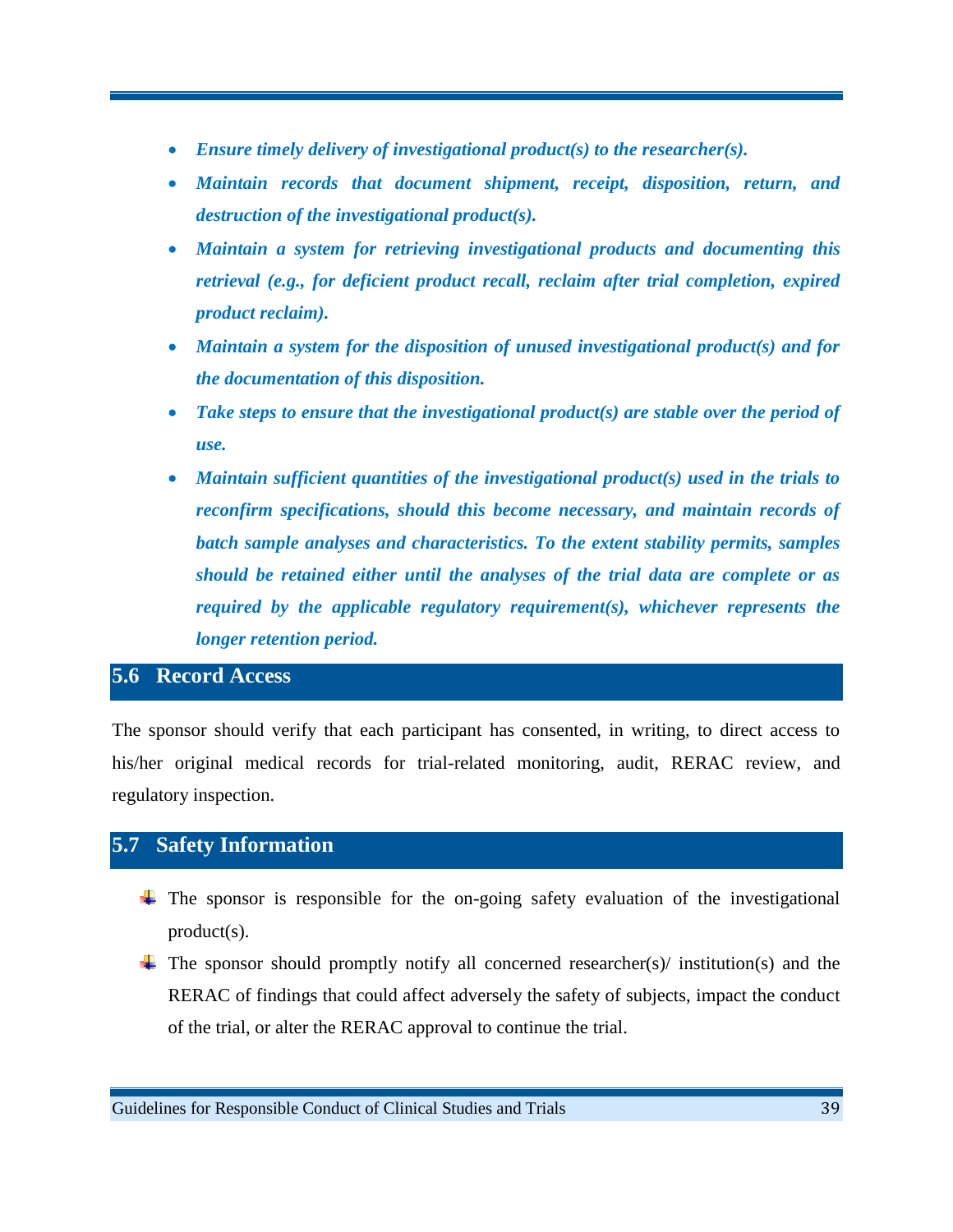### **5.8 Adverse Drug Reaction Reporting**

- $\ddot{\text{+}}$  The sponsor should expedite the reporting to all concerned researcher(s)/institutions(s), and RERAC, and to the DGPADC of all Adverse Drug Reactions (ADRs) that are both serious and unexpected.
- Such expedited reports should comply with the applicable regulatory requirement(s) (23).
- The sponsor should submit to the Drug Control Department all safety updates and periodic reports, as required by applicable regulatory requirement(s) (10).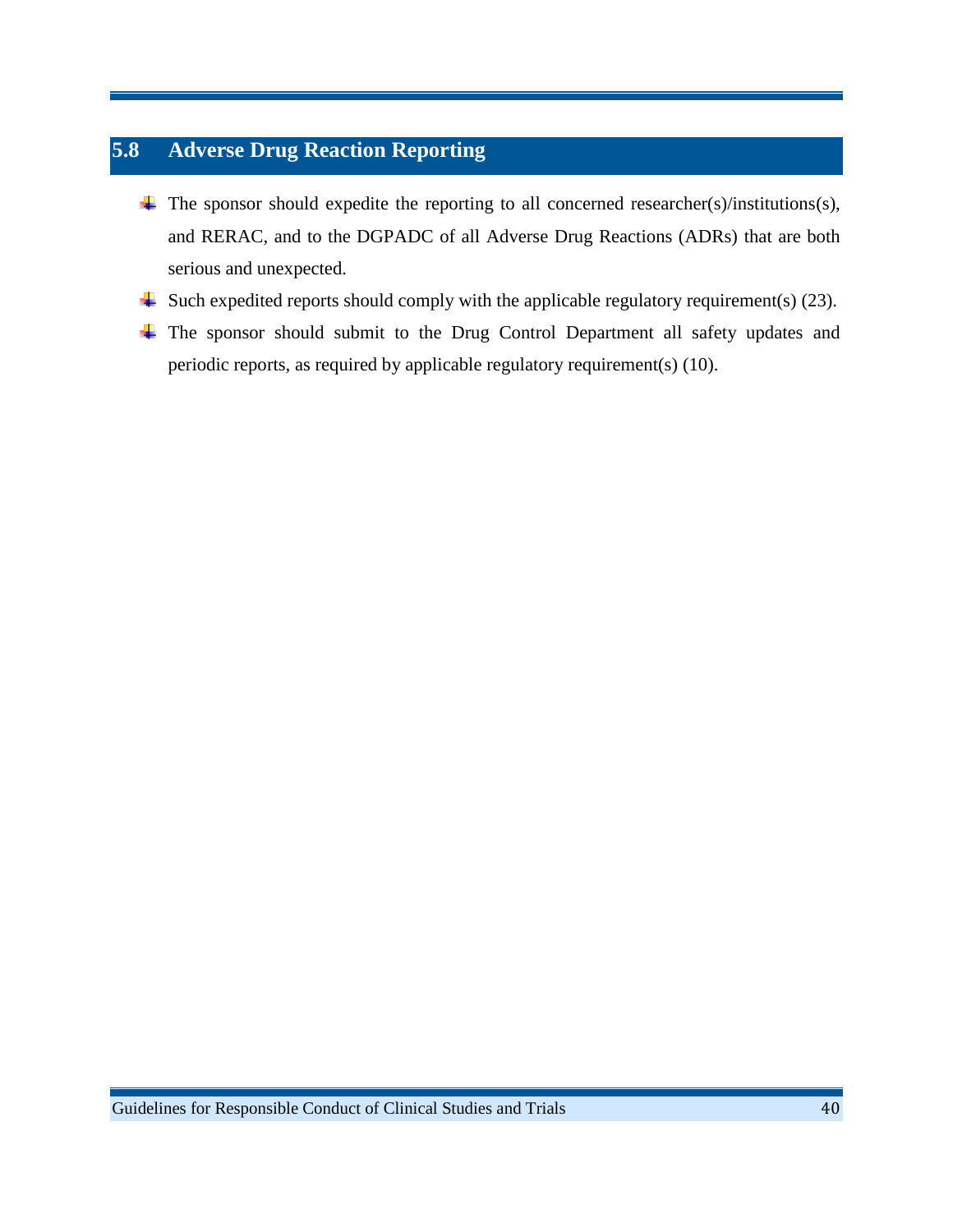## **CHAPTER SIX:**

## **Documents and Requirements for Clinical Studies and Trials**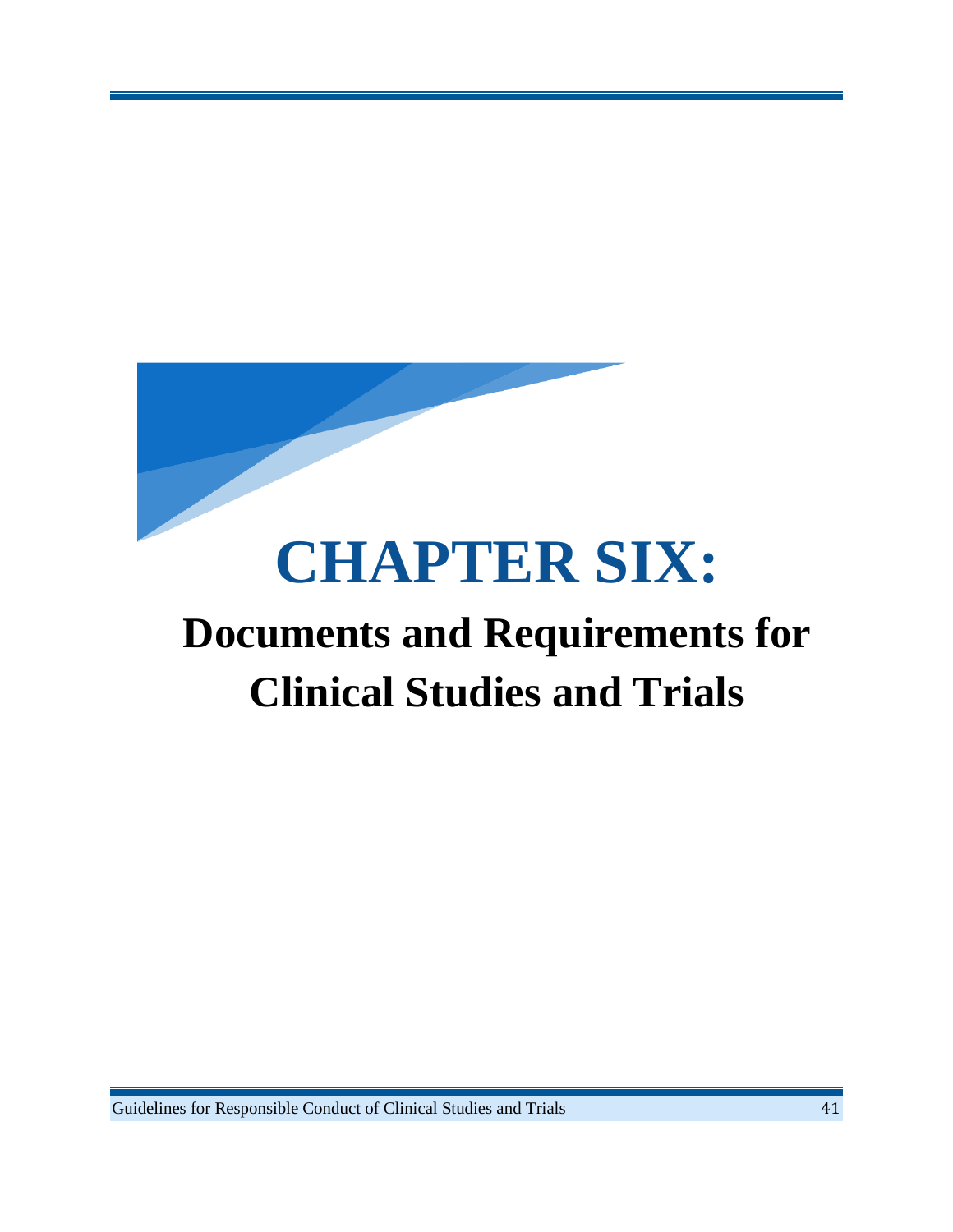## **6.1 Table of Documents Required to be Submitted to Central RERAC for Approval of Clinical Trials**

|     | <b>Title of Document</b>                            | <b>Purpose/detail</b>                    |  |  |
|-----|-----------------------------------------------------|------------------------------------------|--|--|
| 1.  | MoH's Form A1                                       | A mandatory requirement of               |  |  |
|     |                                                     | <b>RERAC</b>                             |  |  |
| 2.  | Declaration of conflict of interest for all         |                                          |  |  |
|     | researchers                                         |                                          |  |  |
| 3.  | Insurance contract with local insurance company     | To document that compensation to         |  |  |
|     | (Not yet available in Oman)                         | subject(s) for trial-related injury will |  |  |
|     |                                                     | be available                             |  |  |
| 4.  | Good Manufacturing Practice (GMP) certificates      | To ensure that the investigational       |  |  |
|     | for the manufacturing site if the investigational   | manufactured<br>drug<br>is<br>as<br>per  |  |  |
|     | drug not registered in Oman                         | acceptable international standards       |  |  |
| 5.  | Good Laboratory Practice (GLP) Certificate (if      | To ensure that the investigational test  |  |  |
|     | required) "For tests performed outside MoH          | is performed in an internationally       |  |  |
|     | certified laboratories"                             | acceptable standard                      |  |  |
| 6.  | No Objection letter from sites where the trial will | To ensure the site where the clinical    |  |  |
|     | take place                                          | trial will be conducted is aware and     |  |  |
|     |                                                     | agrees to participate if approved        |  |  |
| 7.  | Consent form                                        | Complying with RERAC standards           |  |  |
|     |                                                     | In English and Arabic                    |  |  |
| 8.  | <b>Patient information leaflets</b>                 | In English and Arabic                    |  |  |
| 9.  | Any other Material/Adverts about the trial          | If used                                  |  |  |
| 10. | CVs of all researchers                              |                                          |  |  |
| 11. | Sample of label(s) to be attached to<br>all         | "for<br>To<br>be<br>stated<br>clearly    |  |  |
|     | investigational product(s) and/or trial-related     | investigational purposes, not<br>for     |  |  |
|     | materials                                           | sale" in English and Arabic              |  |  |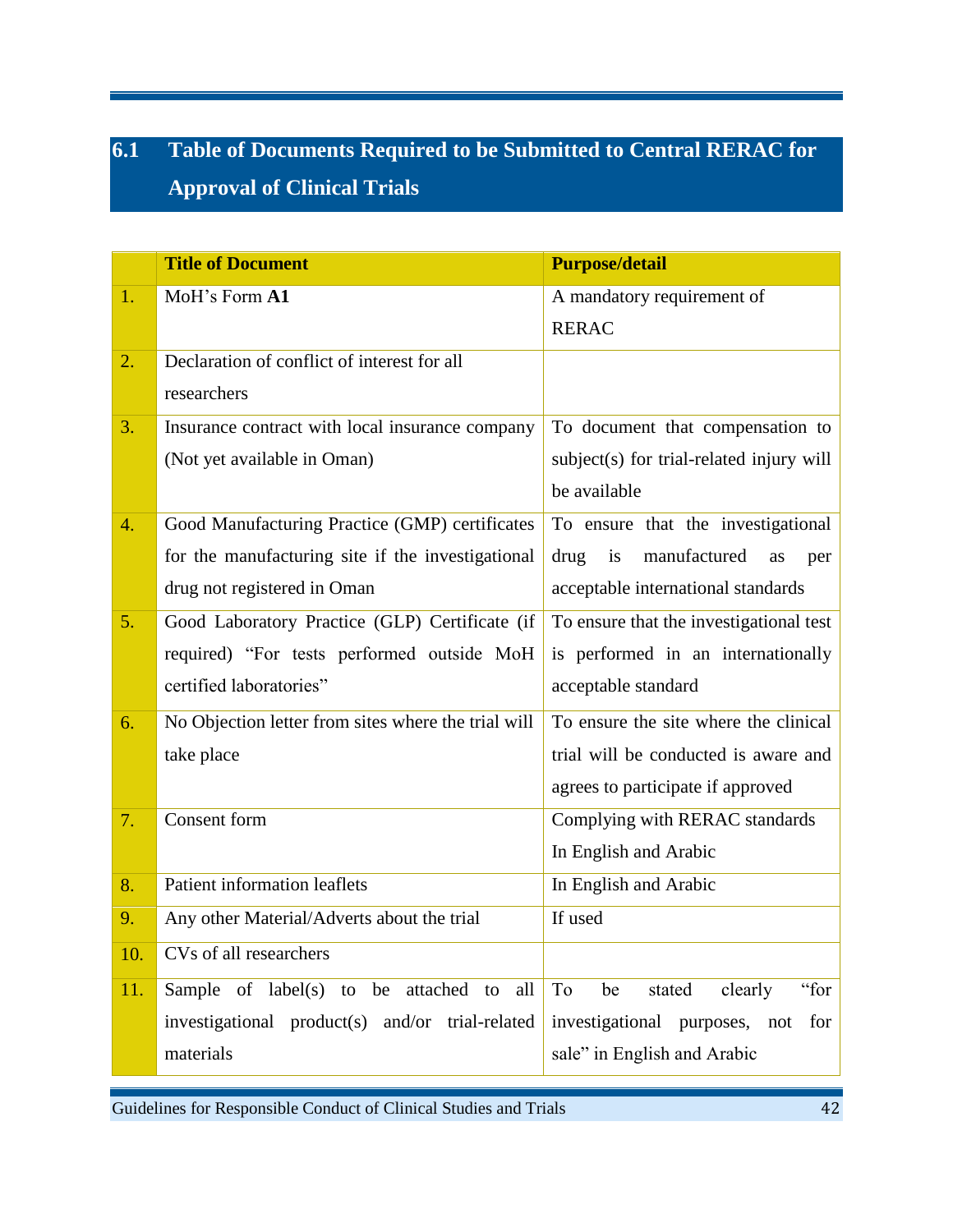| 12. | Instructions of handling , storage, reconstitution |                                         |
|-----|----------------------------------------------------|-----------------------------------------|
|     | and dispensing of the investigational product(s)   |                                         |
|     | and/or trial-related materials                     |                                         |
| 13. | Certificate of analysis of drug content            | To document identity, purity and        |
|     |                                                    | strength of investigational product.    |
|     |                                                    | This may require Halal certificate for  |
|     |                                                    | animal source products.                 |
| 14. | Shipping records for                               | To document shipment dates,             |
|     | investigational product(s) and trial-related       | Batch numbers, and method<br>of         |
|     | materials                                          | shipment<br>investigational<br>of       |
|     |                                                    | product(s) and trial-related materials. |
|     |                                                    | Allows tracking of product batch,       |
|     |                                                    | review of shipping conditions, and      |
|     |                                                    | accountability.                         |
| 15. | <b>Signed ADR Reporting Declaration</b>            | The principal researcher will be held   |
|     |                                                    | accountable to forward all ADR to       |
|     |                                                    | Directorate<br>General<br>οf            |
|     |                                                    | Pharmaceutical Affairs &<br>Drug        |
|     |                                                    | Control within 15 working days of a     |
|     |                                                    | minor incident or 2 working days of     |
|     |                                                    | a major incident                        |
| 16. | Normal value(s)/range(s) for medical/ laboratory/  | To document normal values and/ or       |
|     | technical procedure(s) and/or test(s) included in  | ranges of the tests                     |
|     | the protocol                                       |                                         |
|     |                                                    |                                         |
| 17. | Financial aspects of the trial                     | To document the financial agreement     |
|     |                                                    | between the researcher /institution     |
|     |                                                    | and/or the sponsor for the trial        |
| 18. | Sample of CRF                                      | <b>Case Report Form</b>                 |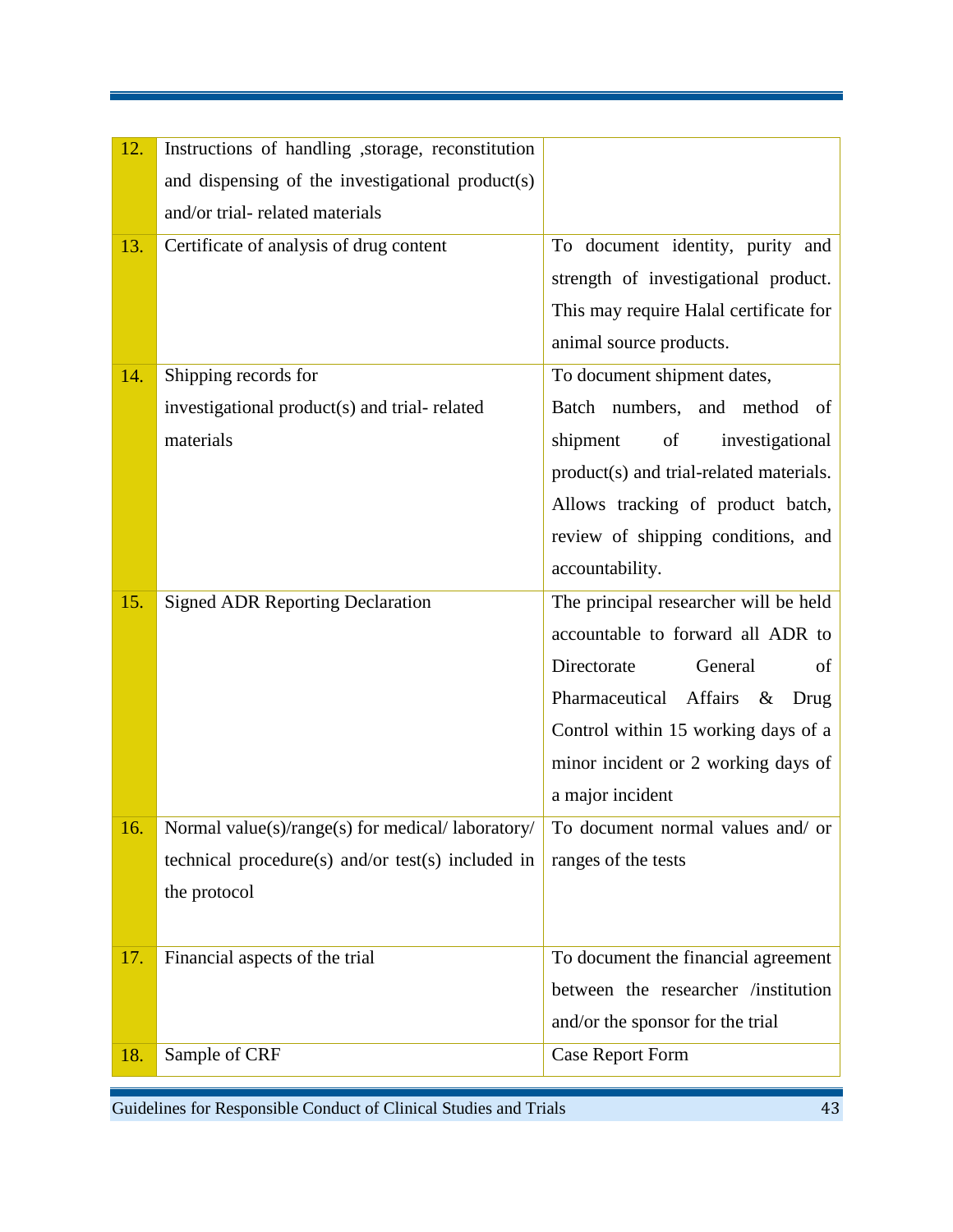|     | Declaration from the PI to submit to<br><b>Amendment Declaration form</b> |                                            |  |  |  |  |
|-----|---------------------------------------------------------------------------|--------------------------------------------|--|--|--|--|
| 19. |                                                                           |                                            |  |  |  |  |
|     |                                                                           | the central committee (RERAC) any          |  |  |  |  |
|     |                                                                           | amendments<br>to<br>the protocol or        |  |  |  |  |
|     |                                                                           | amendments<br>previously<br>any<br>to      |  |  |  |  |
|     |                                                                           | submitted documents                        |  |  |  |  |
| 20. | Decoding procedure for blinded trial                                      | how, in<br>of<br>To<br>state<br>case<br>an |  |  |  |  |
|     |                                                                           | emergency, identity of blinded             |  |  |  |  |
|     |                                                                           | investigational product<br>can<br>be       |  |  |  |  |
|     |                                                                           | revealed without breaking the blind        |  |  |  |  |
|     |                                                                           | for the remaining subjects                 |  |  |  |  |
| 21. | Additional requirements for International multicentre trials              |                                            |  |  |  |  |
|     | 21.1 Original protocol                                                    |                                            |  |  |  |  |
|     | 21. 2 Original consent form                                               | In English and if available in Arabic      |  |  |  |  |
|     | 21.3 Customized consent form (if needed)                                  | In English and Arabic                      |  |  |  |  |
|     | 21.4 List of the countries where the study is                             |                                            |  |  |  |  |
|     | submitted<br>and<br>it<br>status                                          |                                            |  |  |  |  |
|     | (Approved/Pending/Rejected)                                               |                                            |  |  |  |  |
|     | 21.5 Signed agreement between all parties                                 |                                            |  |  |  |  |
|     | involved in the trial, e. g.                                              |                                            |  |  |  |  |
|     | -Researcher/institution and sponsor                                       |                                            |  |  |  |  |
|     | -Researcher /institution                                                  |                                            |  |  |  |  |

After fulfilment of the above requirements, RERAC will give the final decision in 1-2 months. Note that failure to submit required documents will result in further delay. Once the preliminary approval is granted, the primary researcher must submit to RERAC a document stating that the site is suitable and ready to conduct the trial and that all necessary training has been completed. This is to ensure that the trial will be conducted as designed. The final approval will be granted within 2 weeks of receiving this document.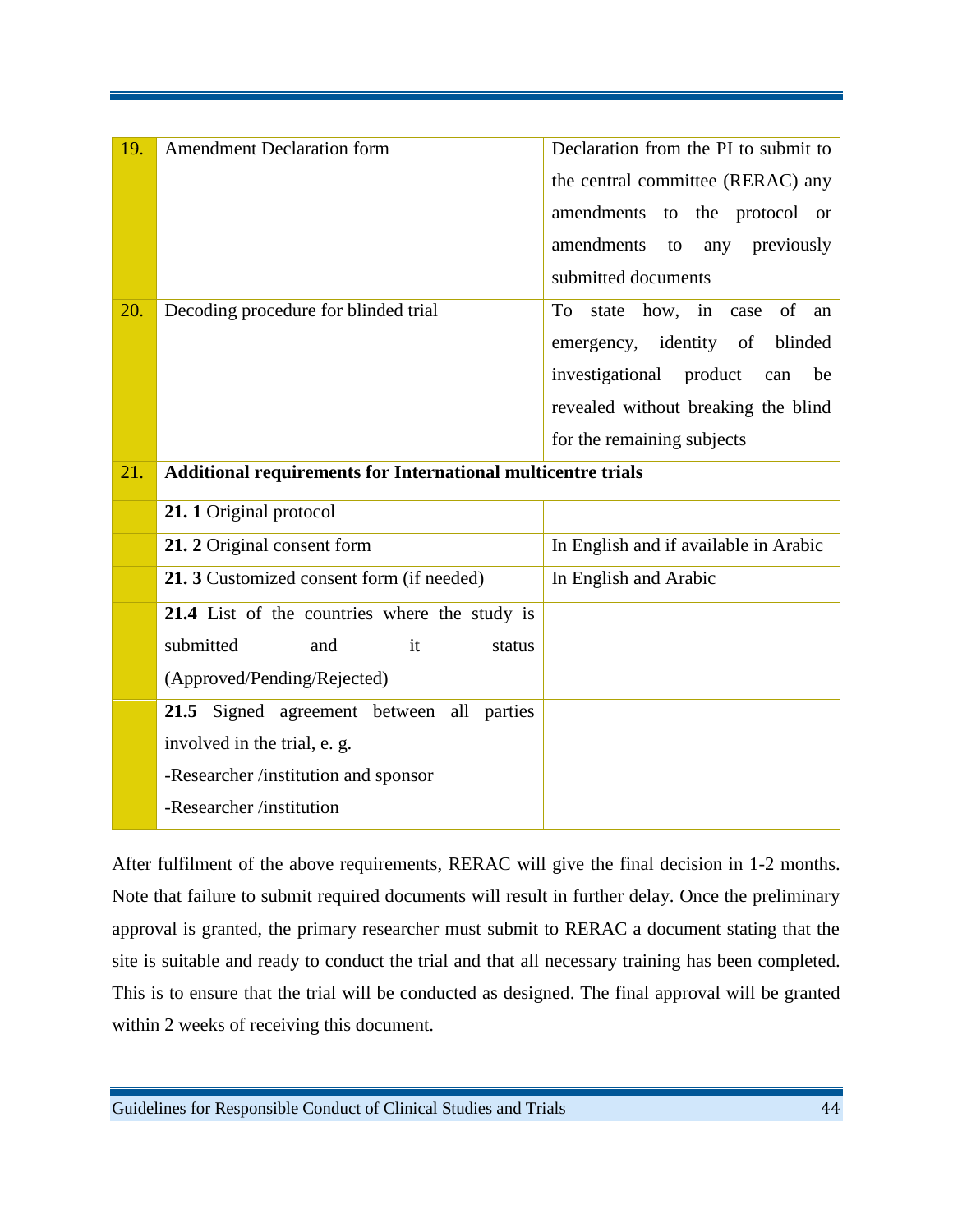#### **6.2 Documents Required During the Clinical Conduct of the Trial**

RERAC requires periodical reports during the clinical trials (every 6 months if the duration of the study is more than a year and every 3 months for trials less than a year)

These reports should include the following:-

Table of documents required to be submitted to Central Research Committee (RERAC) during the clinical conduct of the trials.

|    | <b>Title of Document</b> | <b>Purpose/detail</b>                                        |
|----|--------------------------|--------------------------------------------------------------|
| 1. | Accrual summary          | Including list of pre-trial screened, eligible and recruited |
|    |                          | participants                                                 |
| 2. | Copies of Signed consent |                                                              |
| 3. | Copies of reported ADR   | Which should have already been forwarded to Directorate      |
|    |                          | General of Pharmaceutical Affairs & Drug Control             |
| 4. | Relevant communications  | Any agreements or significant discussions regarding trial    |
|    |                          | administration, protocol violations, trial conduct, adverse  |
|    |                          | event (AE) reporting.                                        |

## **6.3 Other Documents which are Required During the Clinical Conduct of the Trial**

In addition to having on file the above documents in the previous 2 tables (Section 6.1 and Section 6.2), the following should be added to the files during the trial as evidence that all new relevant information is documented as it becomes available.

| <b>Title of Document</b>           | <b>Purpose/detail</b>                                 |
|------------------------------------|-------------------------------------------------------|
| Signed CRF forms                   |                                                       |
| Subjects' ID code list, if blinded | To permit identification of all participants enrolled |
|                                    | in the trial in case follow-up is required.           |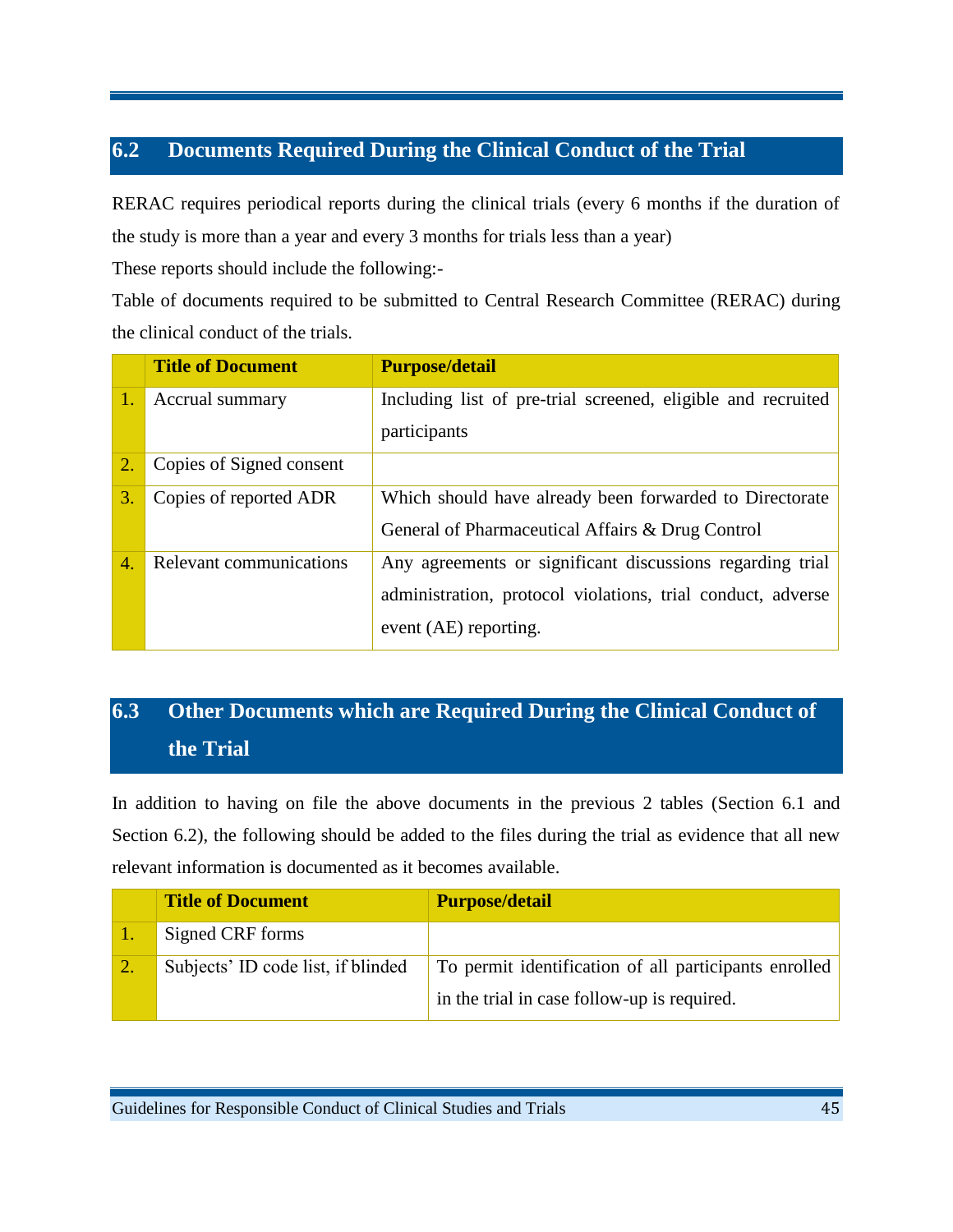| $\overline{3}$ . | Investigational $product(s)$      | To document that investigational                    |  |  |  |  |  |
|------------------|-----------------------------------|-----------------------------------------------------|--|--|--|--|--|
|                  | accountability at the site        | products(s) have been used according to<br>the 1    |  |  |  |  |  |
|                  |                                   | protocol                                            |  |  |  |  |  |
| $\mathcal{A}.$   | banking<br>data<br>when<br>Tissue | To document location and identification of retained |  |  |  |  |  |
|                  | possible                          | samples if assays need to be repeated               |  |  |  |  |  |
|                  | <b>Master Randomization List</b>  |                                                     |  |  |  |  |  |

Please note that there will be periodical Audits at any time during the trial and the above documents may be requested.

### **6.4 The Required Documents by the End of the Trial**

Upon completion or termination of the trial, the following are required to be reported to RERAC:

|    | <b>Title of Document</b>                | <b>Purpose/detail</b>                            |  |  |  |  |
|----|-----------------------------------------|--------------------------------------------------|--|--|--|--|
| 1. | of<br>investigational<br>Documentation  | of<br>To<br>destruction<br>document<br>unused    |  |  |  |  |
|    | product(s) destruction                  | investigational product(s) by sponsor or at site |  |  |  |  |
| 2. | identification<br>Completed participant | To permit identification of all participants     |  |  |  |  |
|    | code list                               | enrolled in the trial in case follow-up is       |  |  |  |  |
|    |                                         | required. List should be kept in a confidential  |  |  |  |  |
|    |                                         | manner and for agreed-upon time                  |  |  |  |  |
| 3. | Final trial close-out monitoring report | To document that all activities required for     |  |  |  |  |
|    |                                         | trial close-out are completed, and copies of     |  |  |  |  |
|    |                                         | essential document are held in the appropriate   |  |  |  |  |
|    |                                         | files                                            |  |  |  |  |
| 4. | Treatment allocation and decoding       | To document any decoding that may have           |  |  |  |  |
|    | documentation                           | occurred                                         |  |  |  |  |
| 5. | Final report by researcher              | To document completion of the trial              |  |  |  |  |
| 6. | Clinical study report                   | To document results and interpretation of trial  |  |  |  |  |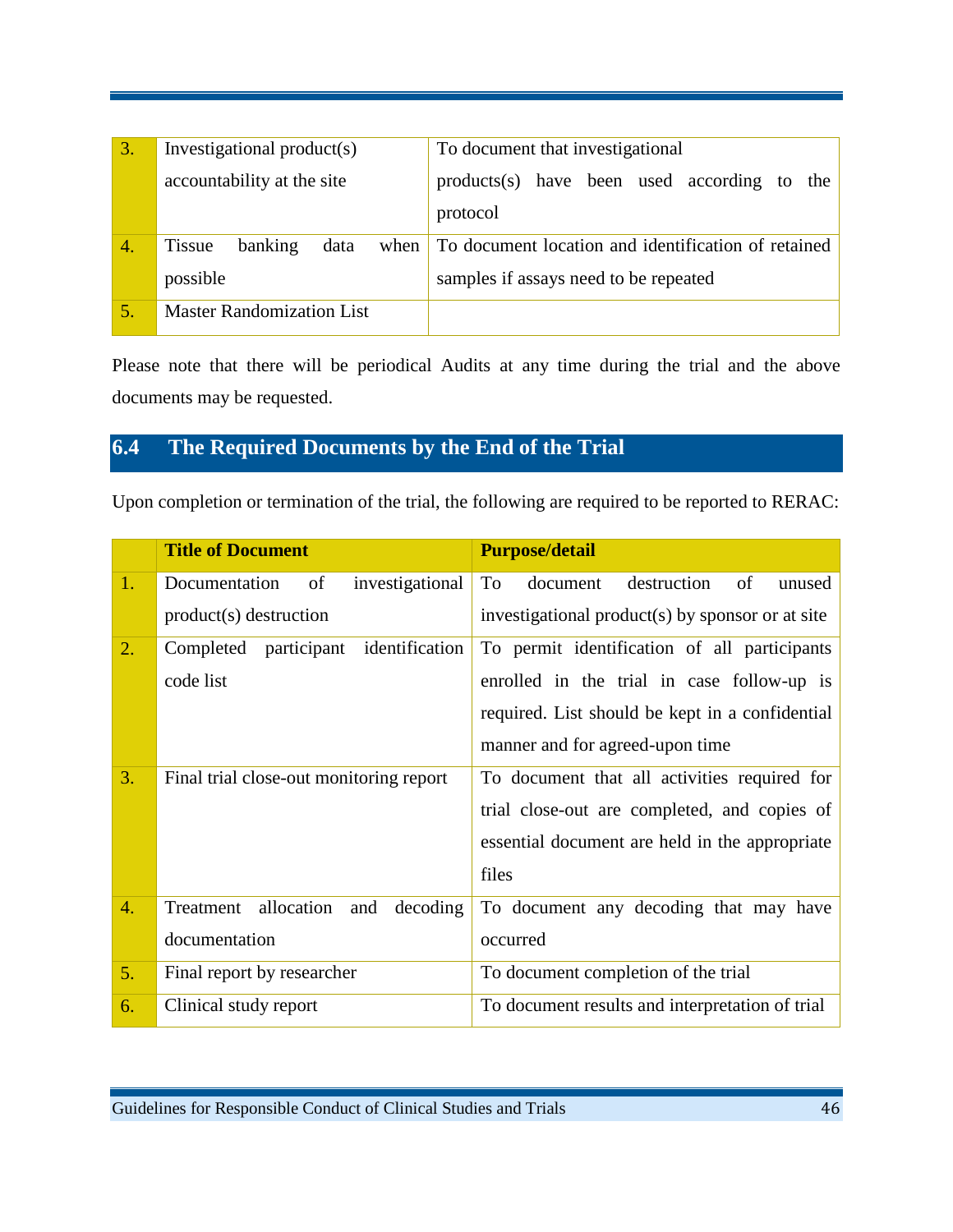

# **References**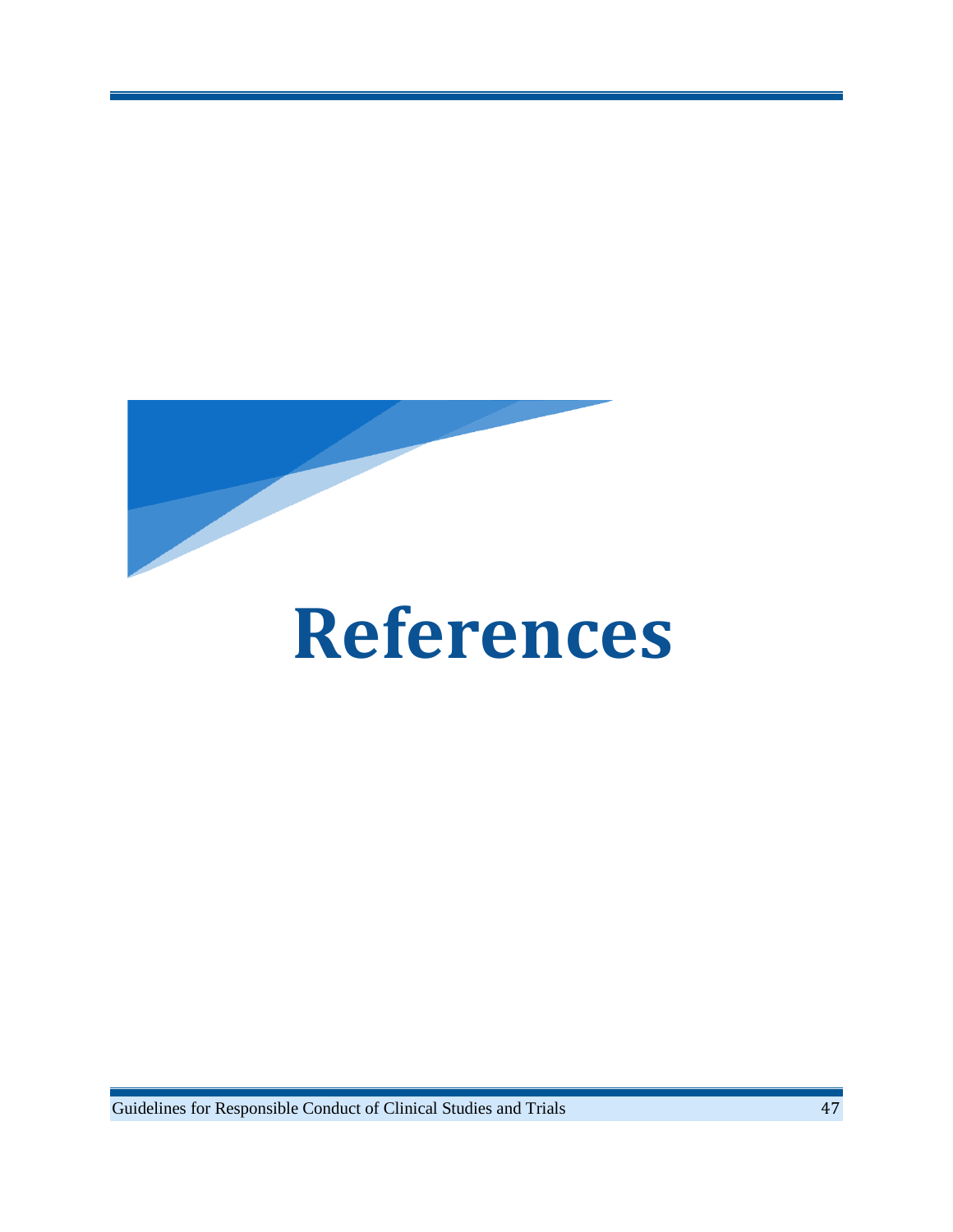#### **References**

- 1. World Health Organization. Handbook for Good Clinical Research Practice: Guidance for Implementation. 2005.
- 2. Cathedral of learning. Office of research integrity. Guidelines for responsible conduct of research. 2011. Available at: [www.pitt.edu/provost/ethresearch.html.](http://www.pitt.edu/provost/ethresearch.html) [Accessed on: 2014 August 20]
- 3. Fadel HE. Ethics of clinical research: An Islamic perspective. Journal of the Islamic Medical Association of North America. 2010;42(2).
- 4. Macklin R. Double standards in medical research in developing countries: Cambridge University Press; 2004.
- 5. Shapiro HT, Meslin EM. Ethical issues in the design and conduct of clinical trials in developing countries. New England Journal of Medicine. 2001;345(2):139-42.
- 6. Glickman SW, McHutchison JG, Peterson ED, Cairns CB, Harrington RA, Califf RM, et al. Ethical and scientific implications of the globalization of clinical research. New England Journal of Medicine. 2009;360(8):816-23.
- 7. Emanuel EJ, Wendler D, Killen J, Grady C. What makes clinical research in developing countries ethical? The benchmarks of ethical research. Journal of Infectious Diseases. 2004;189(5):930-7.
- 8. Association WM. Declaration of Helsinki, ethical principles for medical research involving human subjects. 52 nd WMA General Assembly, Edinburgh, Scotland. 2000.
- 9. World Health Organization. Operational guidelines for ethics committees that review biomedical research. 2000. Available from: [http://www.who.int/tdr/publications/training-guideline](http://www.who.int/tdr/publications/training-guideline-publications/operational-guidelines-ethics-biomedical-research/en/)[publications/operational-guidelines-ethics-biomedical-research/en/.](http://www.who.int/tdr/publications/training-guideline-publications/operational-guidelines-ethics-biomedical-research/en/)
- 10. US Food and Drug Administration. Guidance for industry, E6 good clinical practice: consolidated guidance. Federal Register. 1997;10:691-709.
- 11. Health Research Council of New Zealand. Guidelines on Ethics for Health Research. 2002.
- 12. Council for International Organizations of Medical Sciences. International ethical guidelines for biomedical research involving human subjects. Bulletin of medical ethics. 2002(182):17.
- 13. Research CIoH. CIHR best practices for protecting privacy in health research: Canadian Institutes of Health Research; 2005.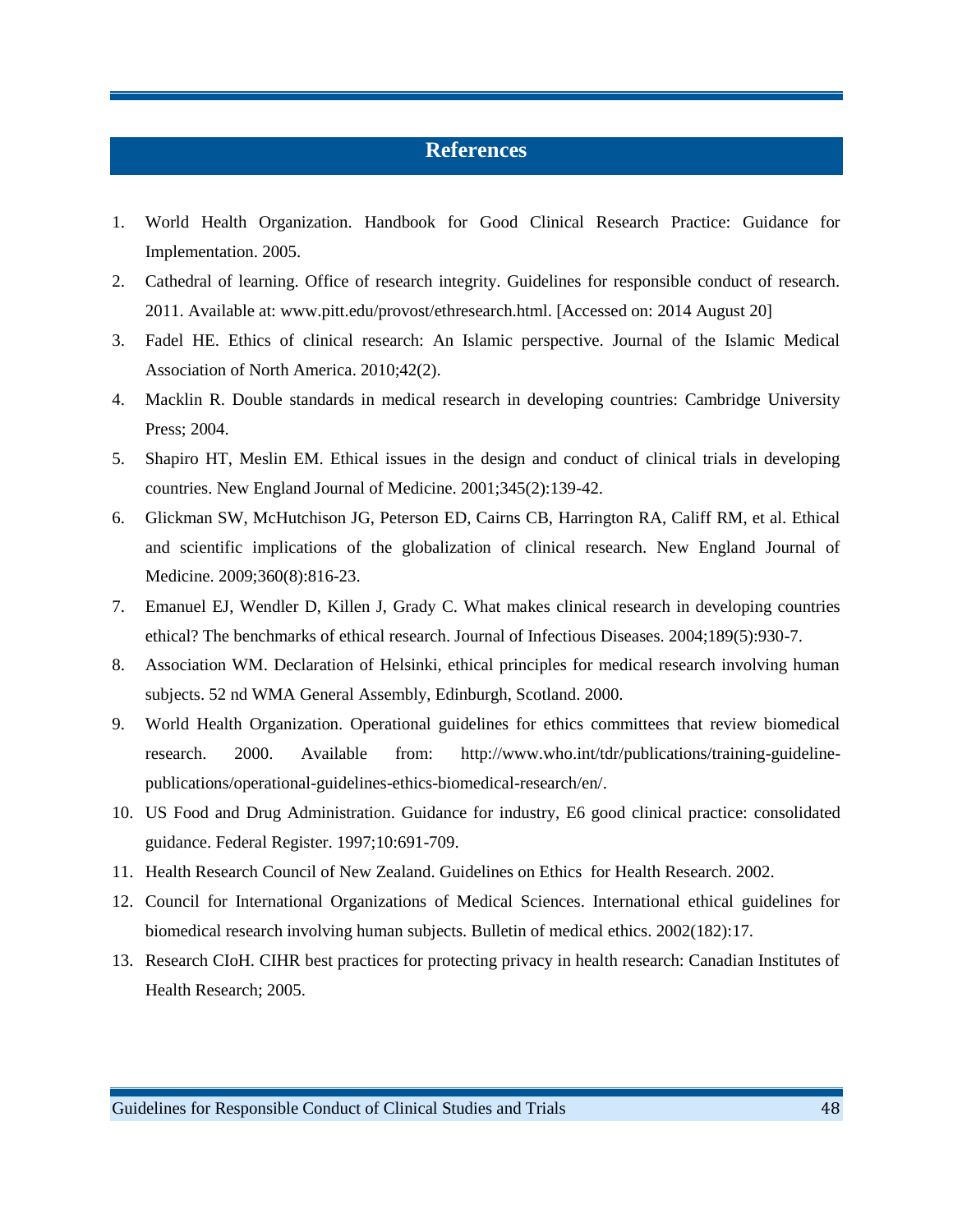- 14. Unite for Sight. Consent, Privacy, and Confidentiality Global Health Research Online Course. Available at: [http://www.uniteforsight.org/research-course/module4.](http://www.uniteforsight.org/research-course/module4) [Accessed on: 2014 October 15]
- 15. University of Minnesota: Center for Bioethics. A guide to research ethics. Retrieved from the University of Minnesota Digital Conservancy, [http://purl.umn.edu/193.](http://purl.umn.edu/193) 2003.
- 16. Medical Research Council. Good research practice: Principles and guidelines. 2012. Available at: [http://www.mrc.ac.uk/news-events/publications/good-research-practice-principles-and-guidelines/.](http://www.mrc.ac.uk/news-events/publications/good-research-practice-principles-and-guidelines/) [Accessed on: 2014 December 20]
- 17. National Health and Medical Research Council. Australian Code For The Responsible Conduct Of Research2007.
- 18. Uniform requirements for manuscripts submitted to biomedical journals: Writing and editing for biomedical publication. Journal of Pharmacology & Pharmacotherapeutics. 2010;1(1):42-58.
- 19. European Commission: Health And Consumers Directorate-General. Guidance on Investigational Medicinal Products (IMPs). 2011. Available at: [http://ec.europa.eu/health/files/eudralex/vol-](http://ec.europa.eu/health/files/eudralex/vol-10/imp_03-2011.pdf)[10/imp\\_03-2011.pdf.](http://ec.europa.eu/health/files/eudralex/vol-10/imp_03-2011.pdf) [Accessed on: 2015 March 12]
- 20. Food and Drug Administration. Guidance for Clinical Trial Sponsors: Establishment and Operation of Clinical Trial Data Monitoring Committees 2006. Available at: [http://www.fda.gov/downloads/RegulatoryInformation/Guidances/ucm127073.pdf.](http://www.fda.gov/downloads/RegulatoryInformation/Guidances/ucm127073.pdf) [Accessed on: February 3 2015]
- 21. Saudi Food & Drug Authority. Clinical Trial Requirement Guideline version 1.3. . 2013. Available at: [www.sfda.gov.sa.](http://www.sfda.gov.sa/) [Accessed on: 2014 March 1]
- 22. World Health Organization. Good manufacturing practices: supplementary guidelines for the manufacture of investigational pharmaceutical products for clinical trials in humans (Annex 7). 1996. Available at: http://www.who.int/medicines/areas/quality\_safety/quality\_assurance /InvestigationalPharmaceuticalProductsClinicalTrialsHumansTRS863Annex7.pdf. [Accessed on: 2014 October 28]
- 23. Food and Drug Administration. Guidance for Clinical Investigators, Sponsors, and IRBs: Adverse Event Reporting to IRBs - Improving Human Subject Protection 2009. Available at: [http://www.fda.gov/downloads/RegulatoryInformation/Guidances/UCM126572.pdf.](http://www.fda.gov/downloads/RegulatoryInformation/Guidances/UCM126572.pdf) [Accessed on: 2015 May 22]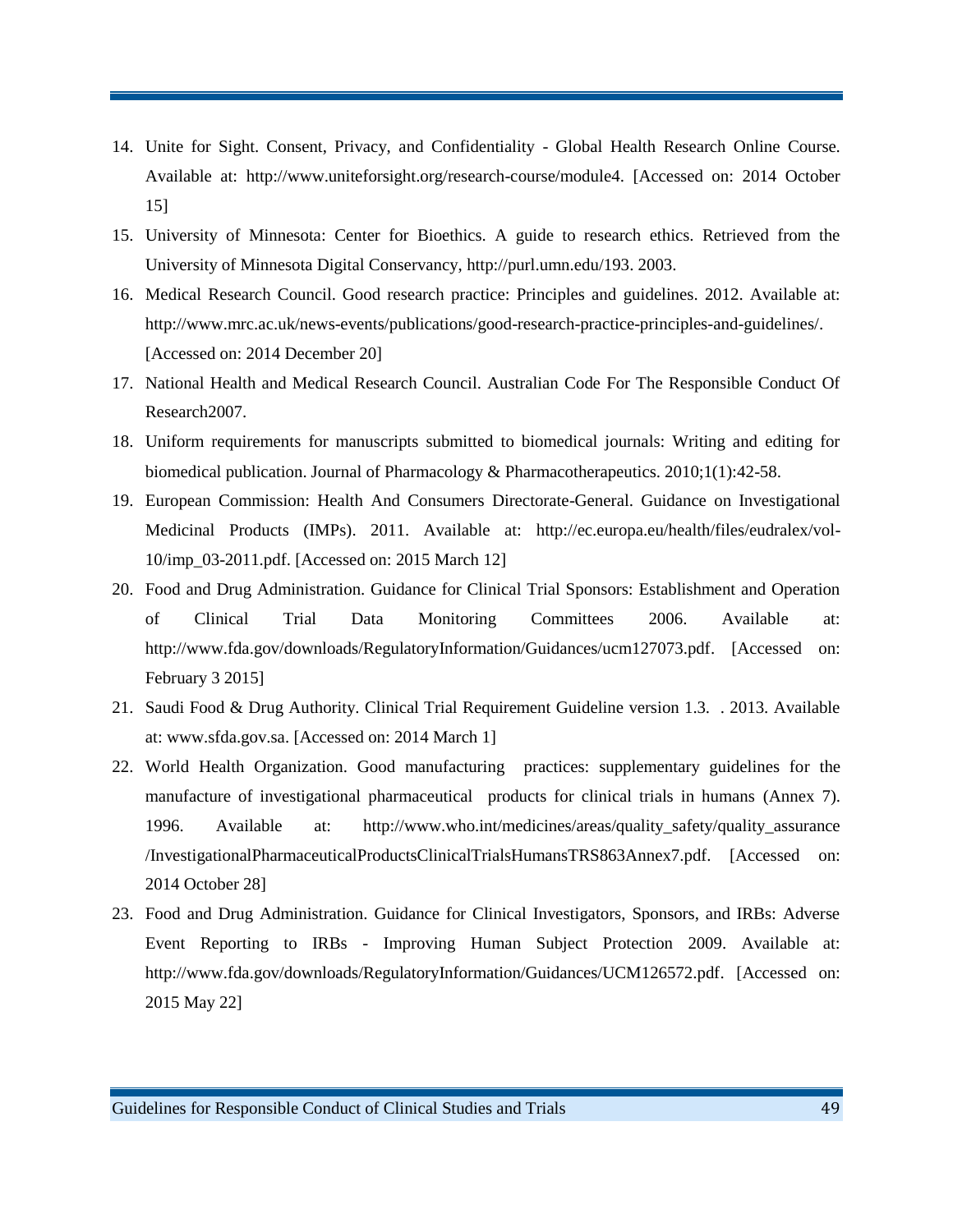

## **Appendices**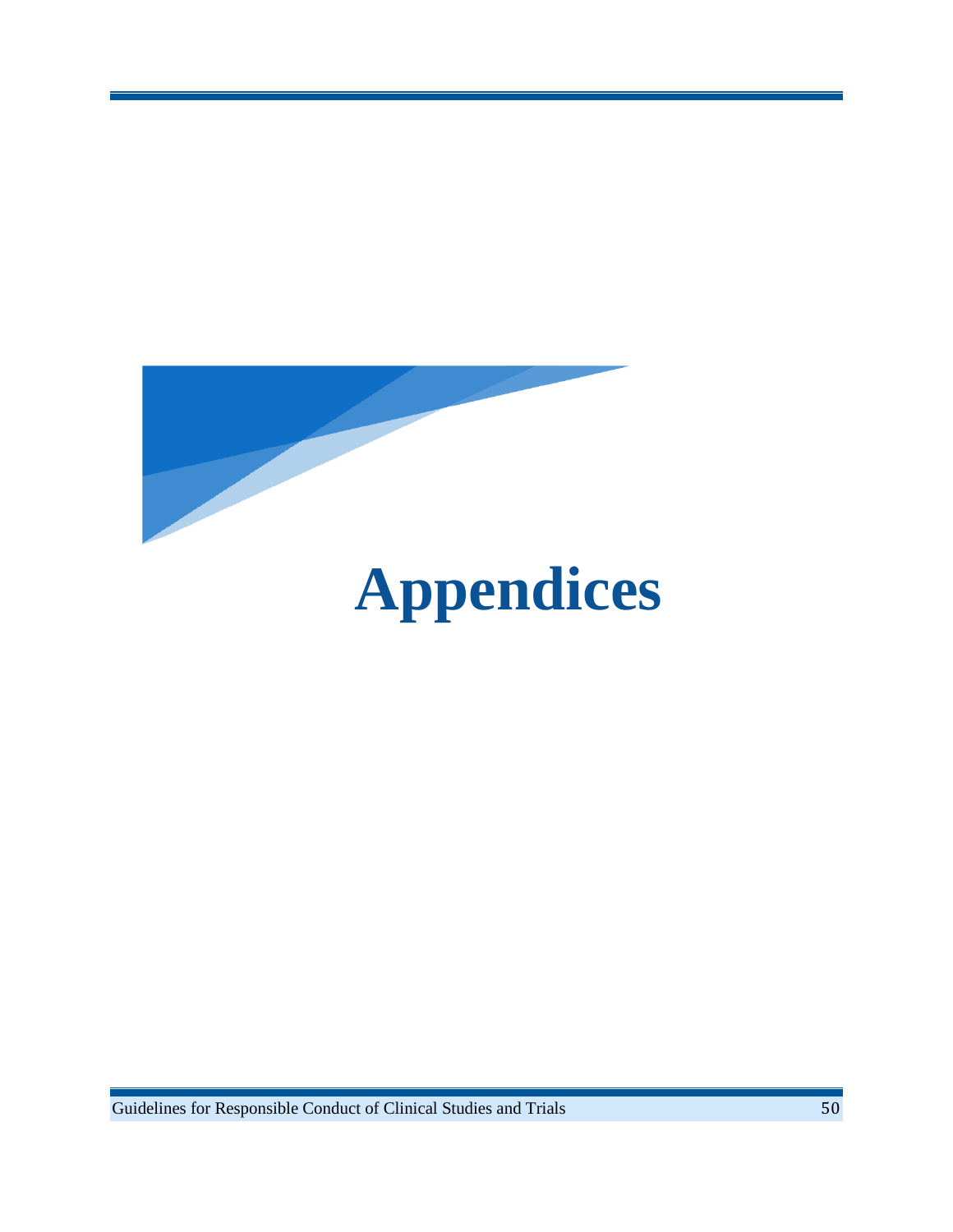#### **Appendix 1: Glossary of Terms**

*Few important terms that are used in this document are briefly defined below as per standard definition given in the references that are cited.*

#### **Investigator / Researcher:**

The qualified scientist who undertakes the scientific, legal and ethical responsibilities of the research that he/she conducts by himself/herself or on behalf of an organization or sponsor. He/she is also the leader of the team of co-researcher(s).

#### **Research Protocol:**

A written document that provides the background information of the research topic, justification for the research, stated aims and objectives of the study, describes the design and methodology of the research, specifies the recruitment, allocation and maintenance of the participants, management of the data generated and also specifies the role and responsibility of the members of the research team. Unlike a guideline, protocols have to be strictly adhered to and any deviation should be with due notification or authorization. Protocol may be amended according a specific need / situation / participant characteristic or to meet a situation that may arise in the course of the research but they must be done by the researcher / research team and which should be made known in writing to all concerned including the sponsor, supervisor and RERAC.

#### **Standard Operating Procedure (SOP):**

A written, well described document that states explicitly the steps to be followed in the conduct of a specific task, objective or procedure.

#### **Beneficence:**

This refers to the ethical obligation to maximize benefit and to minimize harm. This principle gives rise to norms requiring that the risks of research be reasonable in the light of the expected benefits, that the research design be sound, and that the researchers be competent both to conduct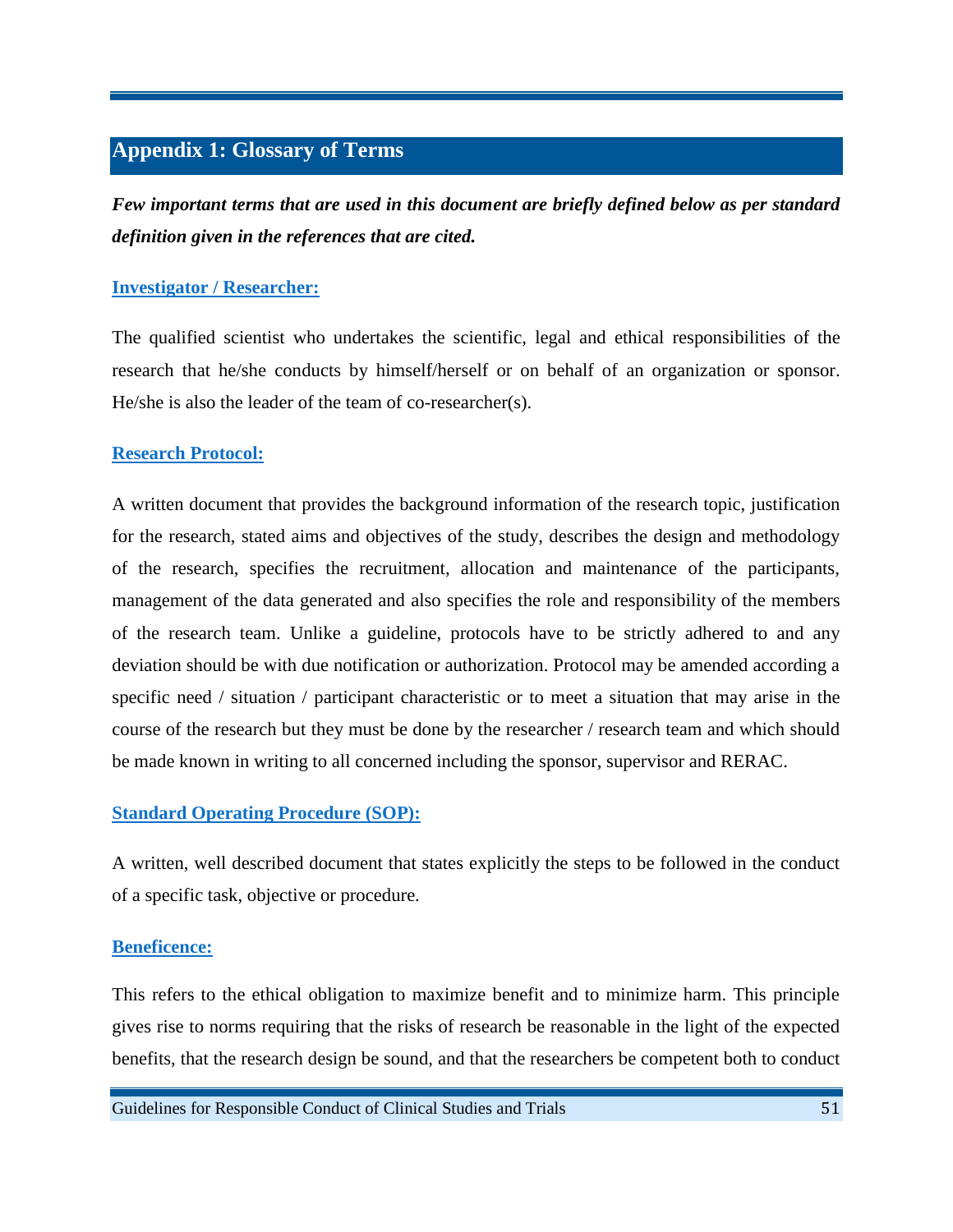the research and to safeguard the welfare of the research subjects.

#### **Non-Maleficence:**

The Hippocratic maxim "do no harm" has long been a fundamental principle of medical ethics. Claude Bernard extended it to the realm of research, saying that one should not injure one person regardless of the benefits that might come to other.

#### **Justice:**

The principle of justice gives rise to moral requirements that there be fair procedures and outcomes in the selection of research subjects. (The Belmont Report) Justice in the selection of research participants requires attention in two respects: the individual and the social.

#### **Research Participant:**

An individual who participates (as a subject) in a biomedical research project, either as the direct recipient of an intervention (e.g., study product or invasive procedure), as a control, or through observation. The individual may be a healthy person who volunteers to participate in the research, or a person with a condition unrelated to the research carried out who volunteers to participate, or a person (usually a patient) whose condition is relevant to the use of the study product or questions being investigated.

#### **Randomization:**

The process of allocation of the participant to the intervention is by a pre-determined probability or chance. This is to reduce potential for selection bias. Normally, consent to participate in the research should be obtained from every participant prior to randomization. Withdrawal from the intervention and dropouts after randomization should be minimal. Hence a clear understanding of the randomization process for allocation should be clearly explained to the participant through the consenting procedure.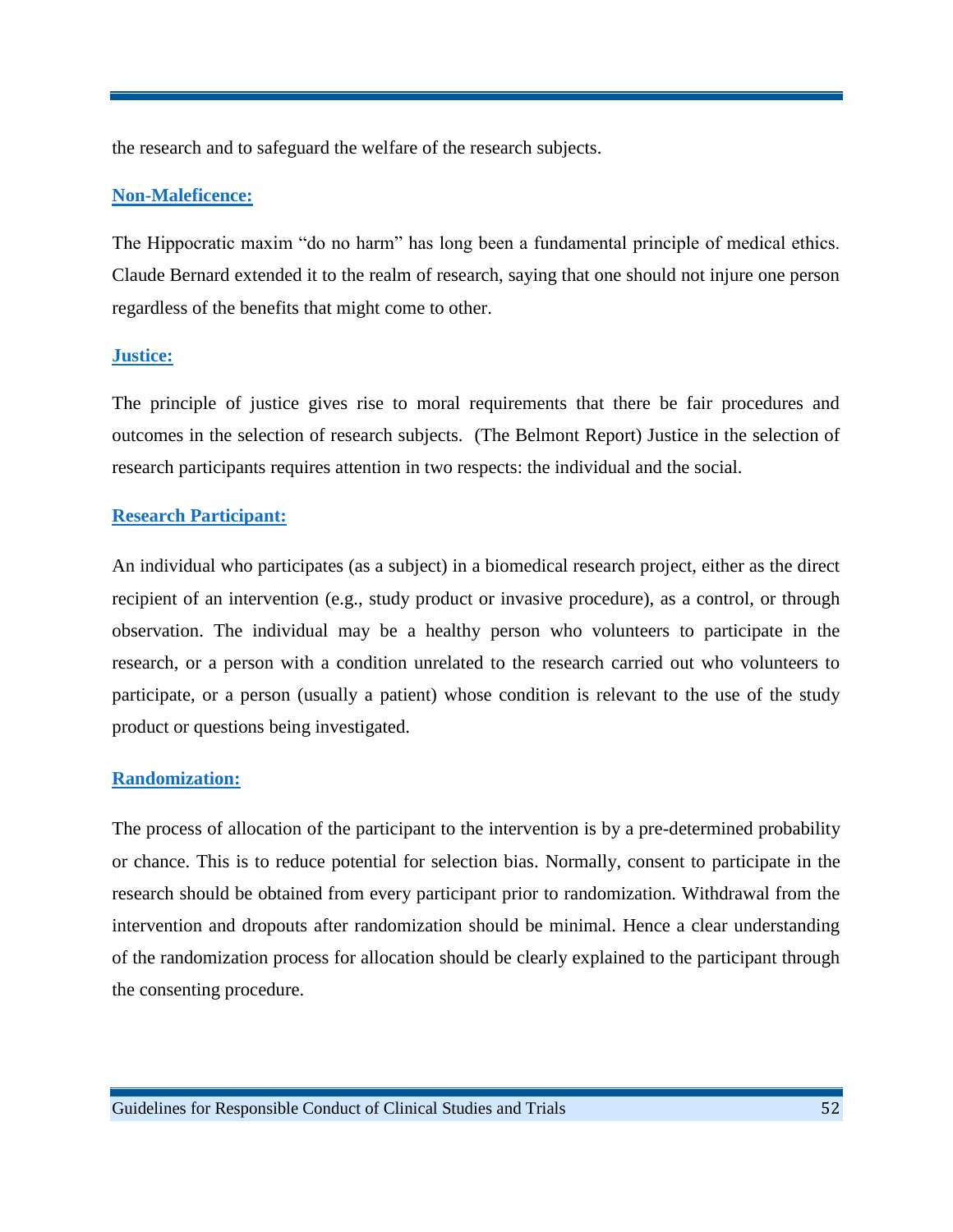#### **Blinding / Masking:**

Though the terms are not necessarily interchangeable, it refers to the situation where either the participant, the evaluator or the adjudicator or all three are unaware of the intervention imparted to the participant. This is done to reduce the potential for the outcome measurement bias. Ethical issues may be involved in blinding and the research proposal should clearly identify the need and justification for blinding.

#### **Unblinding:**

The process of revealing the intervention that was previously unknown through the blinding process. This may be intentionally done to ensure safety of the participant in order to provide management in the event of an adverse event. Unblinding becomes ethically mandatory in such instances. Such need for unblinding must be specified in the protocol. Unblinding may also happen unintentionally and it is the responsibility of the researcher to ensure that such situation does not happen. Recording if unintentional unblinding has occurred in a study is worth noting as it will identify potential for measurement bias.

#### **Sponsor:**

An individual, company, institution, or organization that takes responsibility for the initiation, management, and/or financing of a research project. A pharmaceutical company, manufacturer of biomedical products often sponsor research to promote their product.

#### **Conflict of Interest:**

A situation where a researcher, member of a committee or any individual has the potential to favourably report on a product or event or situation. It may arise when the person has financial, material, institutional or social ties to the research.

#### **Plagiarism:**

To make a statement or declaration as if it is one's own when in fact it has been copied from a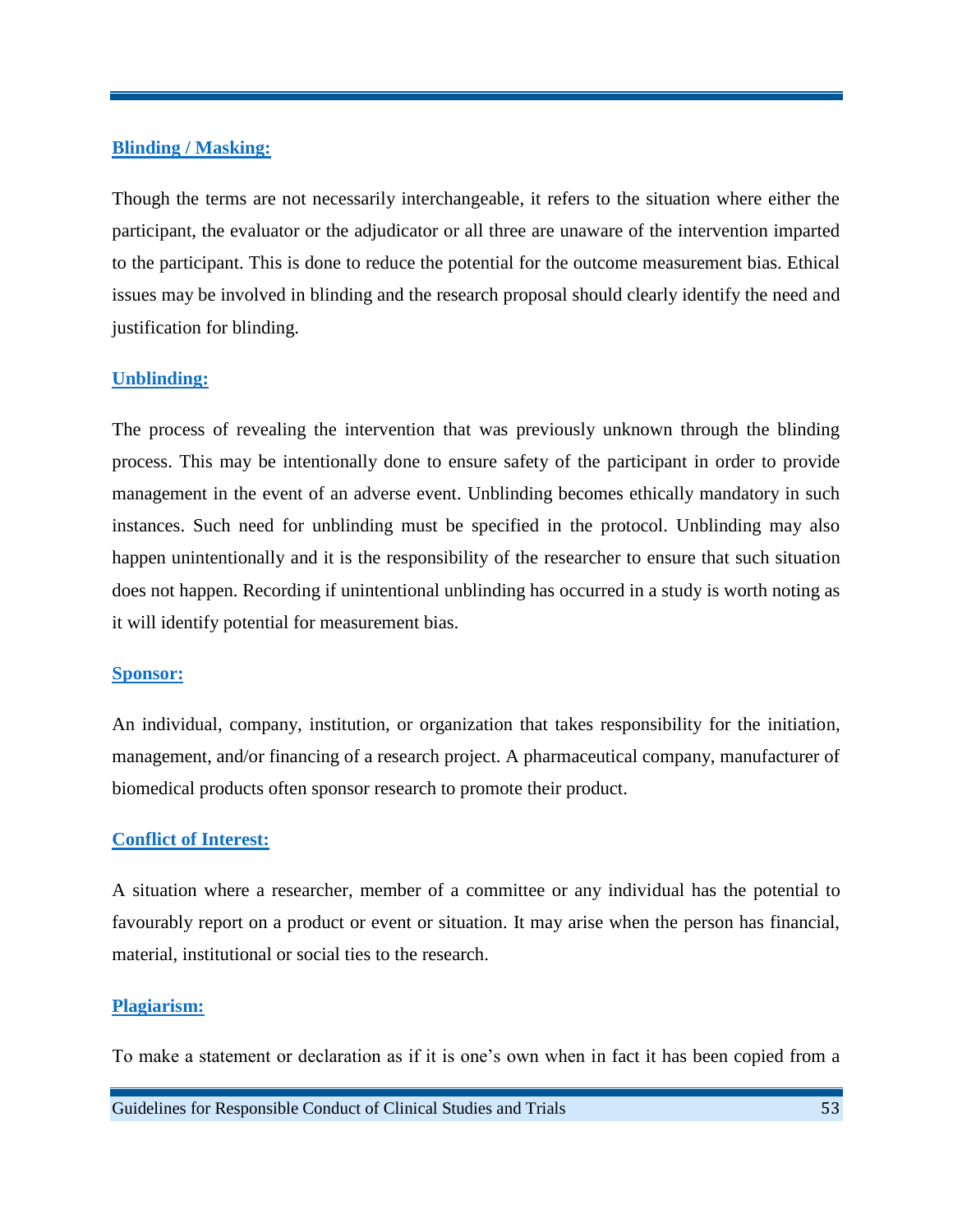previously existing or published statement but without acknowledging the original source of that statement. Information that is general knowledge in the public domain or what is in common usage in the profession need not be acknowledged.

#### **Privileged Information:**

Information of a special nature that has not been formally published as yet that an individual may get to know because of the role or responsibility of that individual as a reviewer, editor, sponsor, member of a research or funding committee or any such privileged position is termed as privileged information.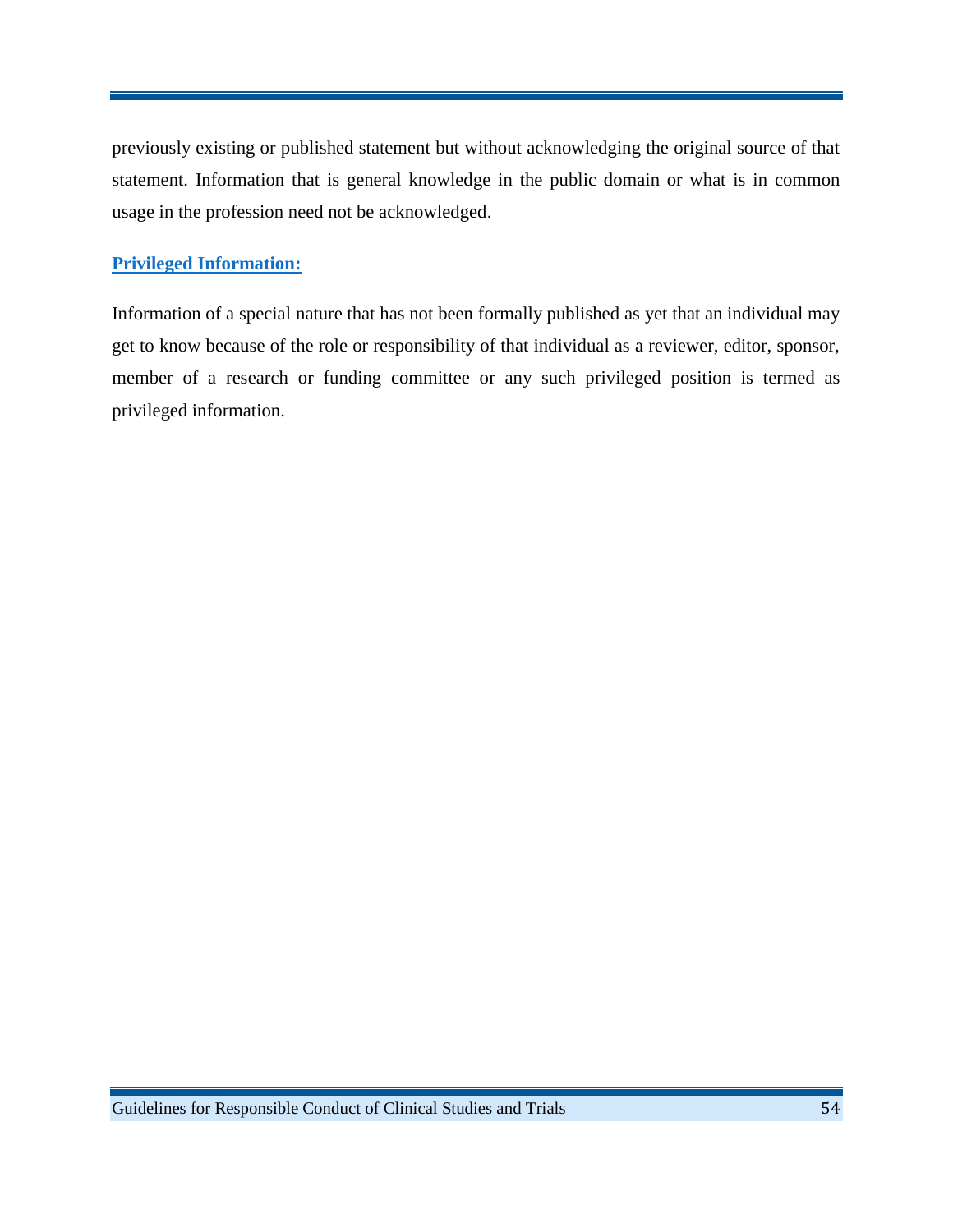## **Appendix 2: Checklist of Documents Required to be Submitted to Central Research Committee (RERAC) for Approval of a Clinical Trial**

|     | <b>Title of Document</b>                                                 | <b>Yes</b> | <b>No</b> | N/A |
|-----|--------------------------------------------------------------------------|------------|-----------|-----|
| 1.  | Filled MoH's form specialized for clinical trials                        |            |           |     |
| 2.  | Declaration of conflict of interest for all researchers                  |            |           |     |
| 3.  | Insurance contract with local insurance company                          |            |           |     |
| 4.  | Manufacturing Practice<br>Good<br>(GMP)<br>certificates<br>for<br>the    |            |           |     |
|     | manufacturing site if the investigational drug not registered in Oman    |            |           |     |
| 5.  | Good Laboratory Practice (GLP) Certificate (if required) "For tests      |            |           |     |
|     | performed outside MOH certified laboratories"                            |            |           |     |
| 6.  | No objection letter from the institution where the trial will take place |            |           |     |
| 7.  | Consent form                                                             |            |           |     |
| 8.  | <b>Patient information leaflets</b>                                      |            |           |     |
| 9.  | Any other Material/Adverts about the trial                               |            |           |     |
| 10. | CVs of all researchers                                                   |            |           |     |
| 11. | Sample of label(s) to be attached to all investigational product(s)      |            |           |     |
|     | and/or trial-related materials                                           |            |           |     |
| 12. | Instructions of handling , storage, reconstitution and dispensing of the |            |           |     |
|     | investigational product(s) and/or trial-related materials                |            |           |     |
| 13. | Certificate of analysis of drug content                                  |            |           |     |
| 14. | Shipping records for                                                     |            |           |     |
|     | investigational product(s) and trial- related materials<br>where         |            |           |     |
|     | applicable                                                               |            |           |     |
| 15. | <b>Signed ADR Reporting Declaration</b>                                  |            |           |     |
| 16. | Normal<br>value(s)/range(s)<br>for<br>medical/laboratory/technical       |            |           |     |
|     | $procedure(s)$ and/or test(s) included in the protocol                   |            |           |     |
| 17. | Financial aspects of the trial                                           |            |           |     |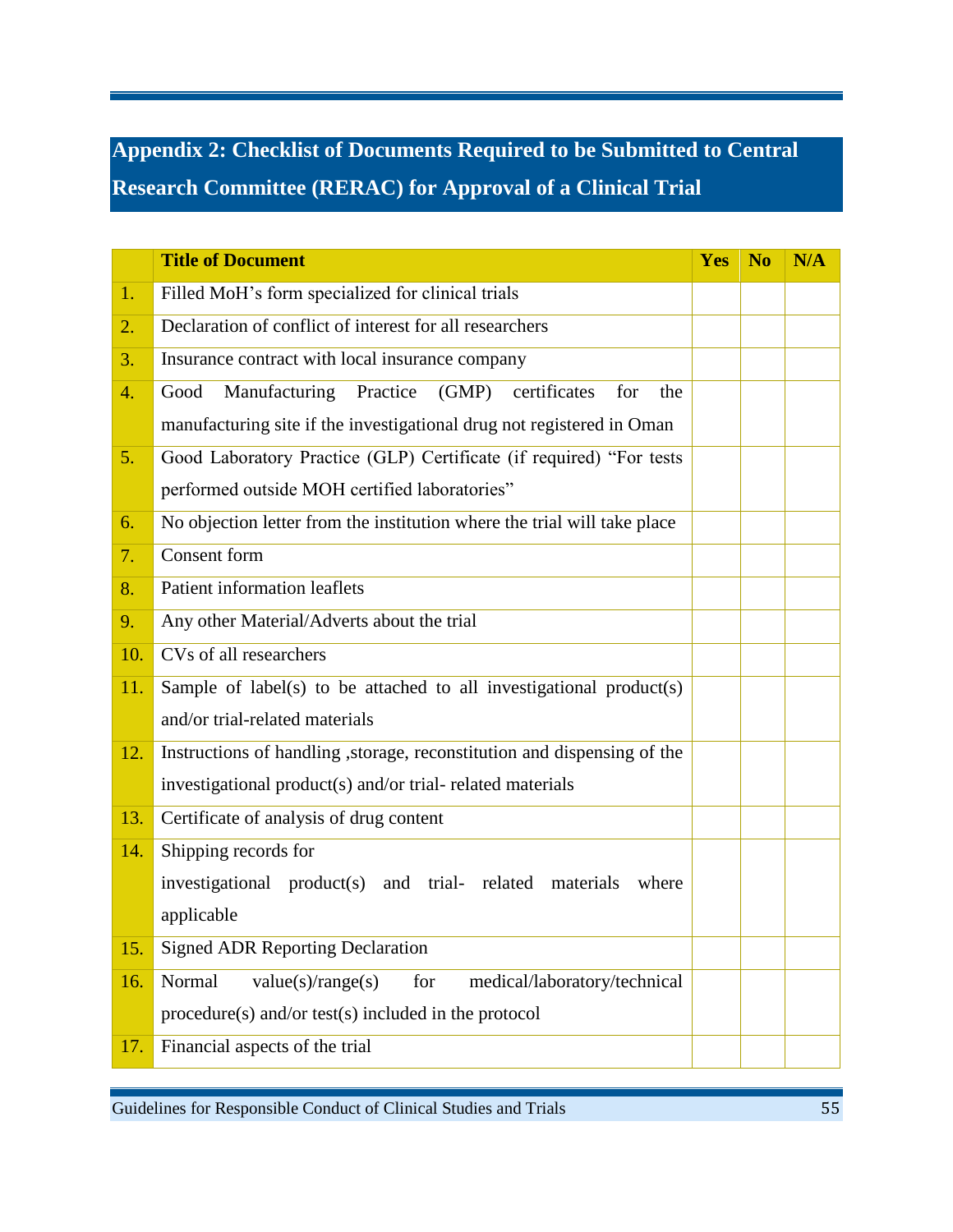| 18. | Sample of CRF                                                     |  |  |
|-----|-------------------------------------------------------------------|--|--|
| 19. | <b>Amendment Declaration form</b>                                 |  |  |
| 20. | Decoding procedure for blinded trial                              |  |  |
| 21. | Original protocol                                                 |  |  |
| 22. | Original consent form                                             |  |  |
| 23. | Customized consent form (if needed)                               |  |  |
| 24. | List of the countries where the study is submitted and it status  |  |  |
|     | (Approved/Pending/Rejected)                                       |  |  |
| 25. | Signed agreement between all parties involved in the trial, e. g. |  |  |
|     | -Researcher/institution and sponsor                               |  |  |
|     | -Researcher/institution                                           |  |  |
| 26. | <b>Budget</b>                                                     |  |  |
| 27. | Source of funding                                                 |  |  |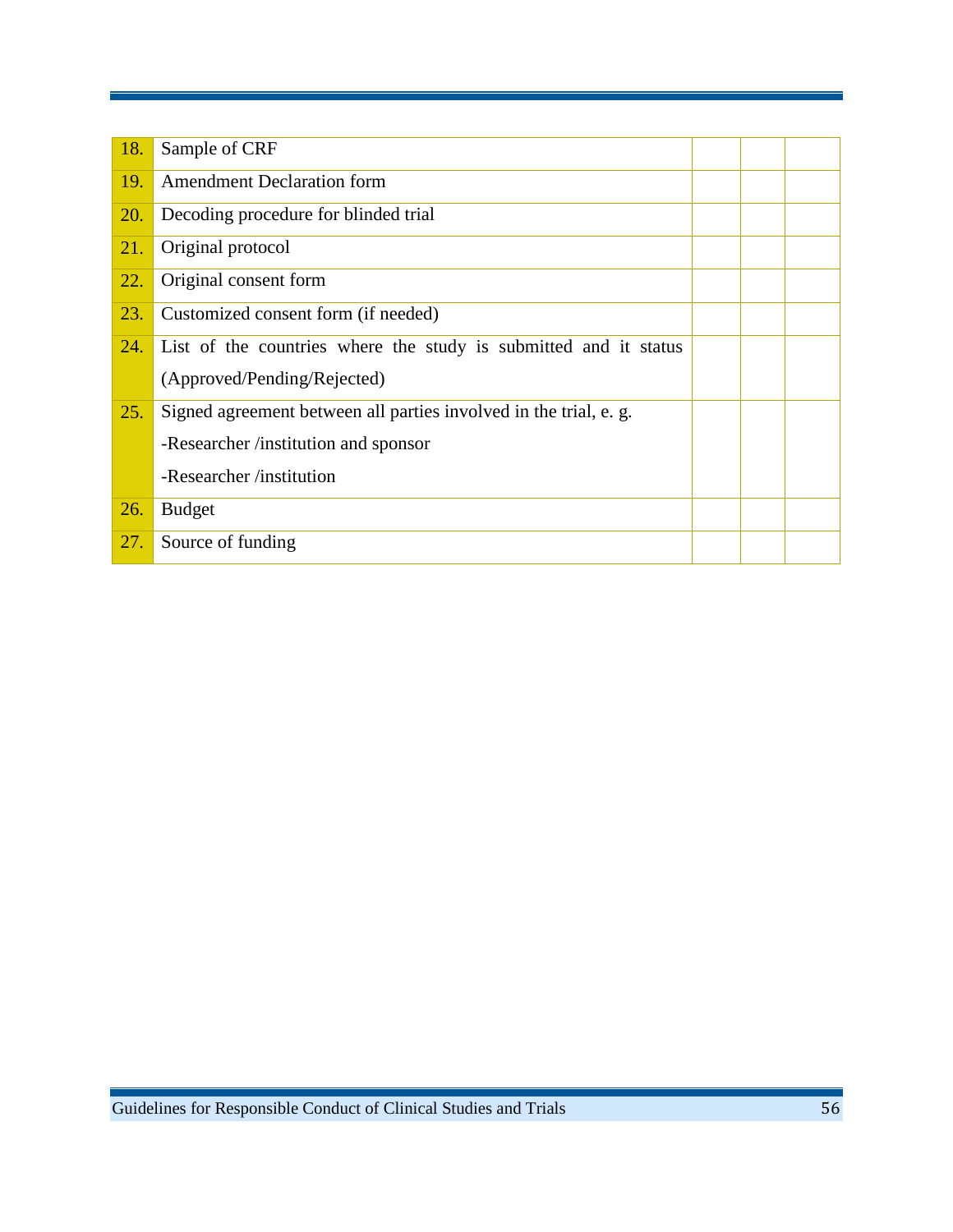## **Appendix 3: Checklist of Documents Required to be Submitted to Central Research Committee (RERAC) During the Clinical Conduct of the Trial**

|                  | <b>Title of Document</b>                    | <b>Yes</b> | $N_0$ $N/A$ |  |
|------------------|---------------------------------------------|------------|-------------|--|
|                  | Accrual summary                             |            |             |  |
|                  | Copies of Signed consent                    |            |             |  |
|                  | Copies of reported ADR                      |            |             |  |
| $\overline{4}$ . | Statement of expense and budget utilization |            |             |  |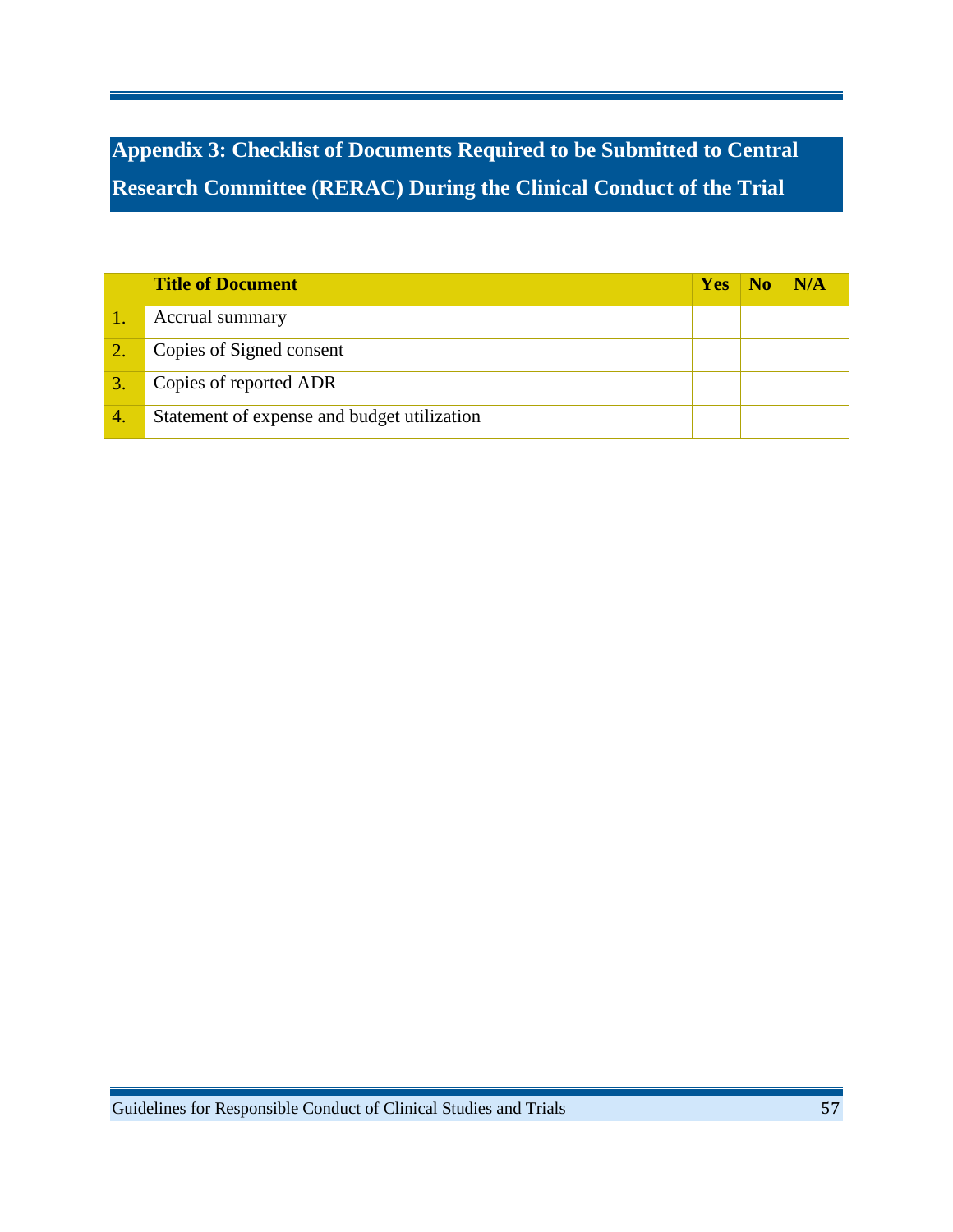### **Appendix 4: Checklist of Extra Documents to be Added During the Trial**

(As evidence that all new relevant information is documented as it becomes available)

|                | <b>Title of Document</b>                              | <b>Yes</b> | No. | N/A |
|----------------|-------------------------------------------------------|------------|-----|-----|
|                | Signed CRF forms                                      |            |     |     |
| 2.             | Subjects' ID code list, if blinded                    |            |     |     |
| 3.             | Investigational product(s) accountability at the site |            |     |     |
| $\overline{4}$ | Tissue banking data when possible                     |            |     |     |
|                | <b>Master Randomization List</b>                      |            |     |     |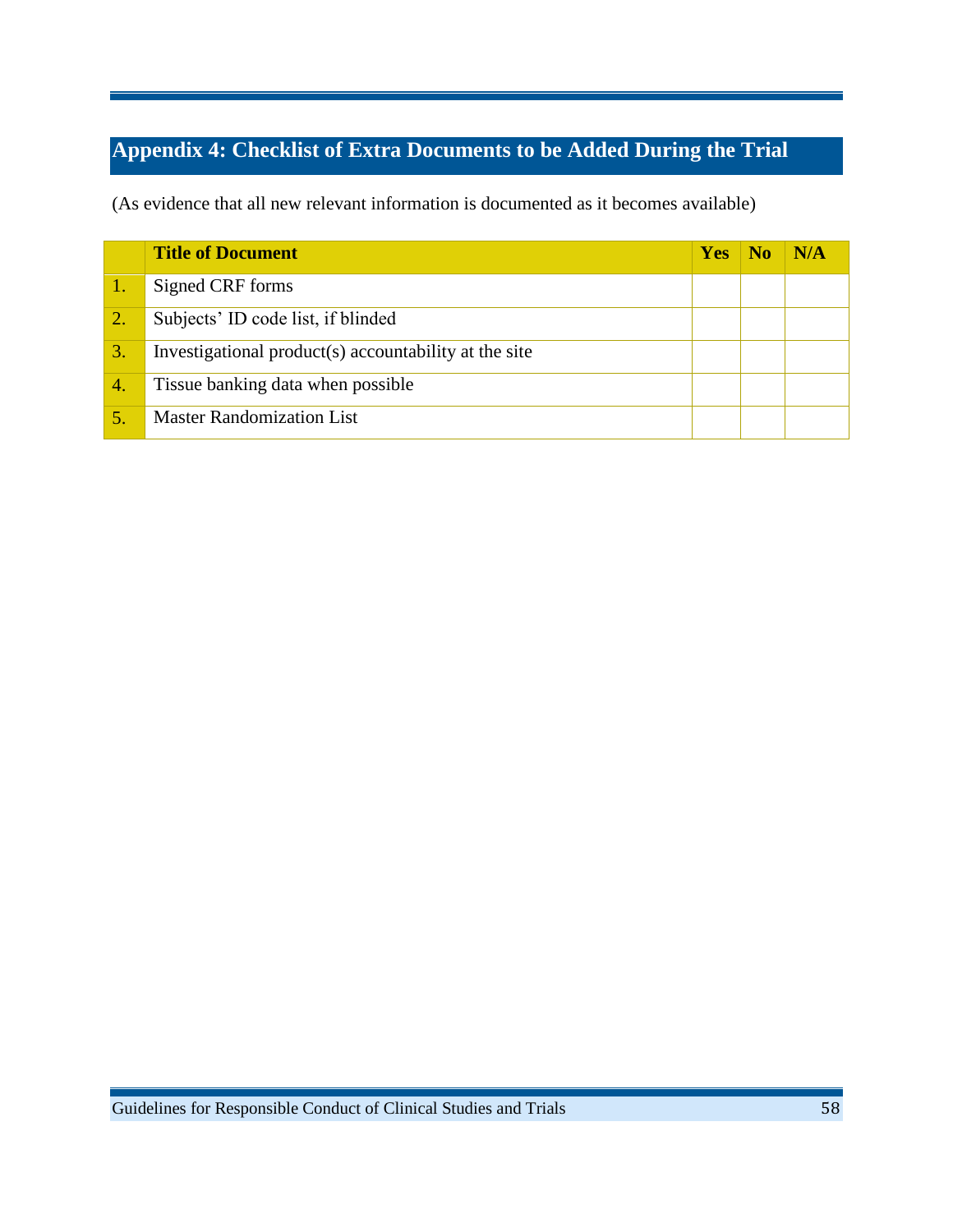## **Appendix 5: Checklist of Documents to be Submitted to RERAC upon Completion or Termination of the Trial**

|                  | <b>Title of Document</b>                                | <b>Yes</b> | N <sub>0</sub> | N/A |
|------------------|---------------------------------------------------------|------------|----------------|-----|
| 1.               | Documentation of investigational product(s) destruction |            |                |     |
| 2.               | Completed participant identification code list          |            |                |     |
| 3.               | Final trial close-out monitoring report                 |            |                |     |
| $\overline{4}$ . | Treatment allocation and decoding documentation         |            |                |     |
| 5.               | Final report by researcher                              |            |                |     |
| 6.               | Clinical study report                                   |            |                |     |
| 7.               | Balance sheet of accounts/financial statement           |            |                |     |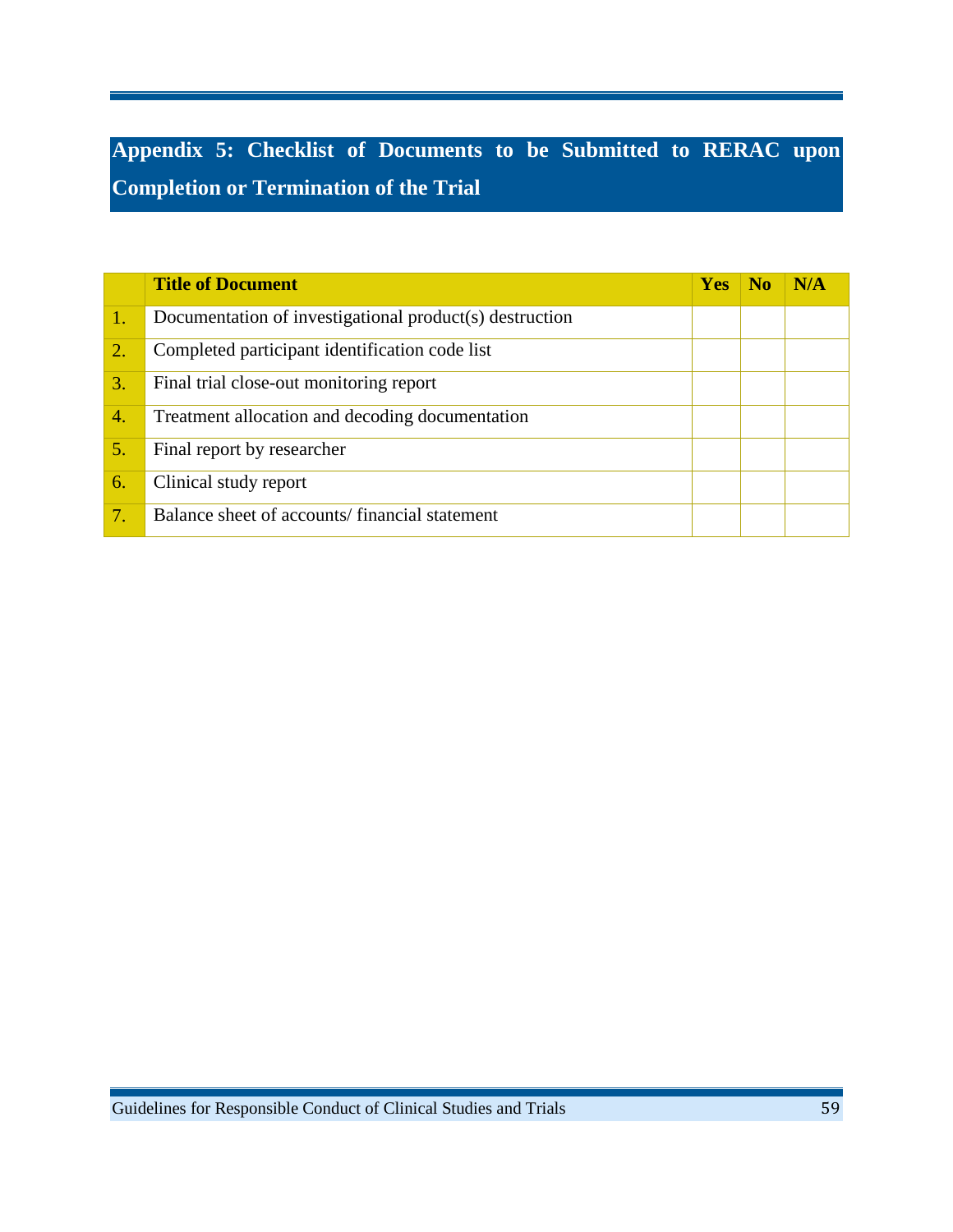## **Appendix 6: Elements of the Review Process (Operational Guidelines for Ethics Committees that Review Biomedical Research)**

Citation: *World Health Organization. Operational guidelines for ethics committees that review biomedical research; 2000. Available from: http://www. who. int/tdr/publications/trainingguideline-publications/operational-guidelines-ethics-biomedical-research/en/(page 10-13).* 

The primary task of an Ethics Committee (EC) lies in the review of research proposals and their supporting documents, with special attention given to the informed consent process, documentation, and the suitability and feasibility of the protocol. ECs need to take into account prior scientific reviews, if any, and the requirements of applicable laws and regulations.

The following should be considered, as applicable:

#### *6.2.1 Scientific Design and Conduct of the Study*

6.2.1.1 The appropriateness of the study design in relation to the objectives of the study, the statistical methodology (including sample size calculation), and the potential for reaching sound conclusions with the smallest number of research participants;

6.2.1.2 The justification of predictable risks and inconveniences weighed against the anticipated benefits for the research participants and the concerned communities;

6.2.1.3 The justification for the use of control arms;

6.2.1.4 Criteria for prematurely withdrawing research participants;

6.2.1.5 Criteria for suspending or terminating the research as a whole;

6.2.1.6 The adequacy of provisions made for monitoring and auditing the conduct of the research, including the constitution of a Data Safety Monitoring Board (DSMB);

6.2.1.7 The adequacy of the site, including the supporting staff, available facilities, and emergency procedures;

6.2.1.8 The manner in which the results of the research will be reported and published;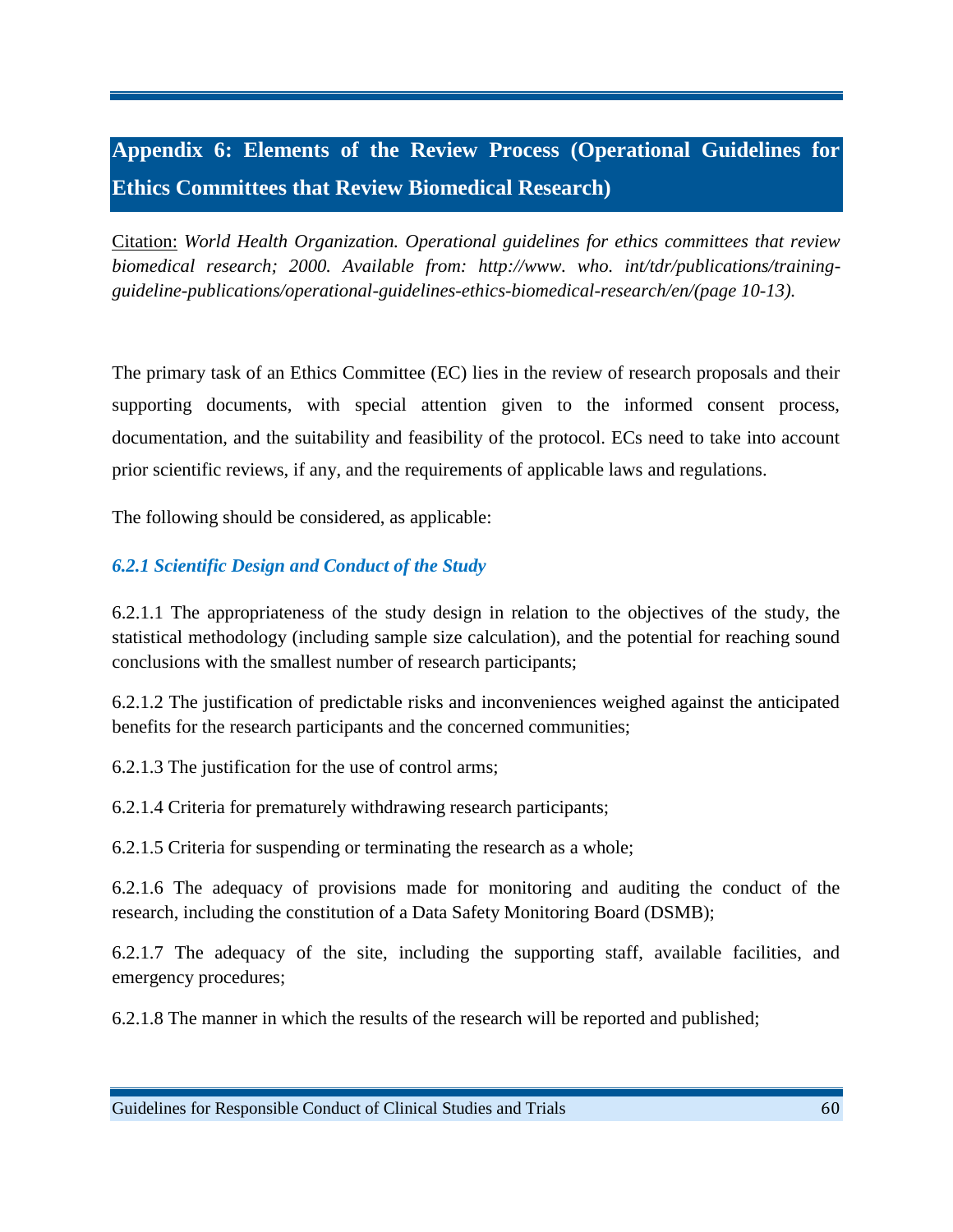#### *6.2.2 Recruitment of Research Participants*

6.2.2.1 The characteristics of the population from which the research participants will be drawn (including gender, age, literacy, culture, economic status, and ethnicity);

6.2.2.2 The means by which initial contact and recruitment is to be conducted;

6.2.2.3 The means by which full information is to be conveyed to potential research participants or their representatives;

6.2.2.4 Inclusion criteria for research participants;

6.2.2.5 Exclusion criteria for research participants;

*6.2.3 Care and Protection of Research Participants*

6.2.3.1 The suitability of the researcher (s)'s qualifications and experience for the proposed study;

6.2.3.2 Any plans to withdraw or withhold standard therapies for the purpose of the research, and the justification for such action;

6.2.3.3 The medical care to be provided to research participants during and after the course of the research;

6.2.3.4 The adequacy of medical supervision and psycho-social support for the research participants;

6.2.3.5 Steps to be taken if research participants voluntarily withdraw during the course of the research;

6.2.3.6 The criteria for extended access to, the emergency use of, and/or the compassionate use of study products;

6.2.3.7 The arrangements, if appropriate, for informing the research participant's general practitioner (family doctor), including procedures for seeking the participant's consent to do so;

6.2.3.8 A description of any plans to make the study product available to the research participants following the research;

6.2.3.9 A description of any financial costs to research participants;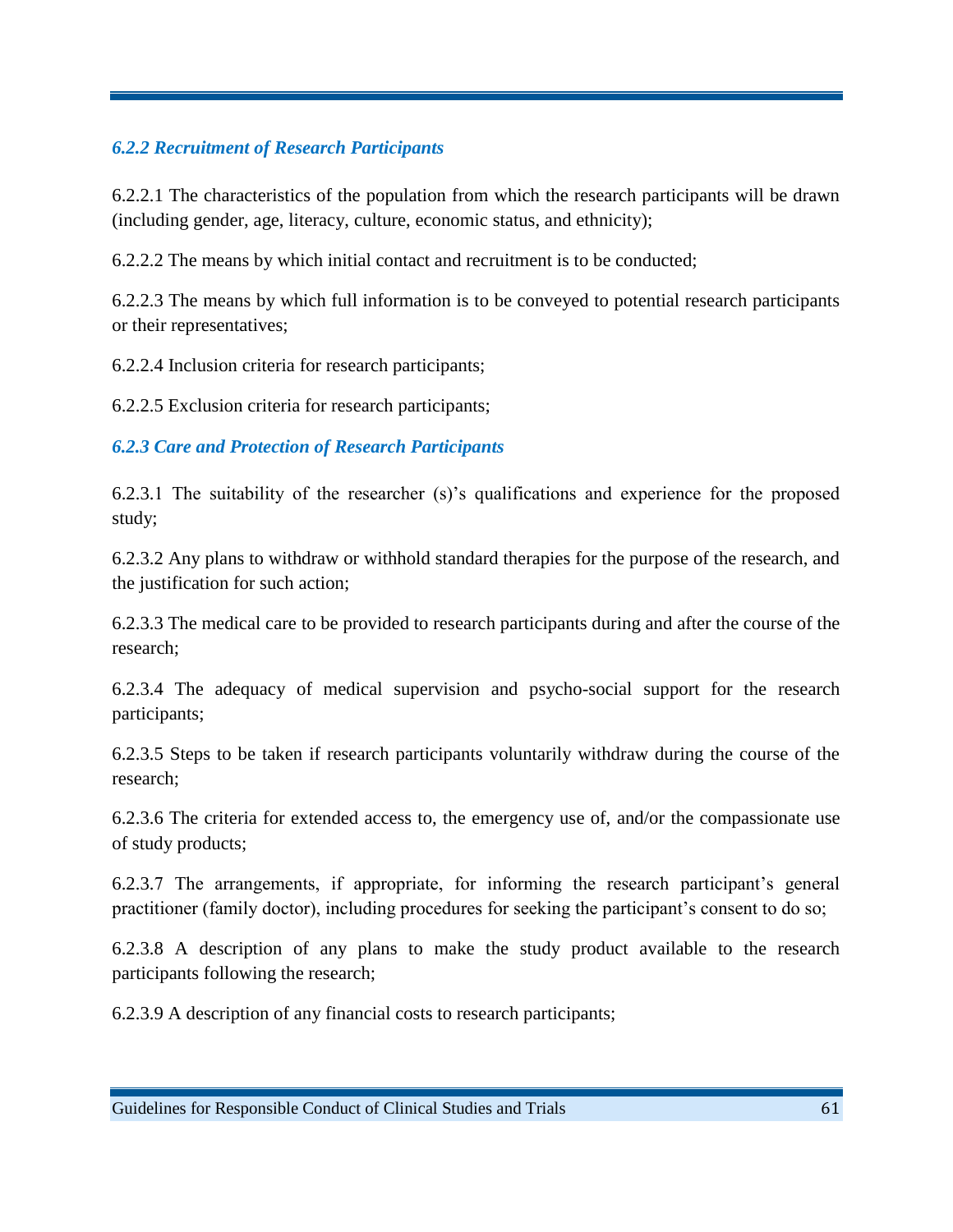6.2.3.10 the rewards and compensations for research participants (including money, services, and/or gifts);

6.2.3.11 the provisions for compensation/treatment in the case of the injury/disability/death of a research participant attributable to participation in the research;

6.2.3.12 the insurance and indemnity arrangements;

#### *6.2.4 Protection of Research Participant Confidentiality*

6.2.4.1 A description of the persons who will have access to personal data of the research participants, including medical records and biological samples;

6.2.4.2 The measures taken to ensure the confidentiality and security of personal information concerning research participants;

#### *6.2.5 Informed Consent Process*

6.2.5.1 A full description of the process for obtaining informed consent, including the identification of those responsible for obtaining consent;

6.2.5.2 The adequacy, completeness, and understandability of written and oral information to be given to the research participants, and, when appropriate, their legally acceptable representative(s);

6.2.5.3 Clear justification for the intention to include in the research individuals who cannot consent, and a full account of the arrangements for obtaining consent or authorization for the participation of such individuals;

6.2.5.4 Assurances that research participants will receive information that becomes available during the course of the research relevant to their participation (including their rights, safety, and well-being);

6.2.5.5 The provisions made for receiving and responding to queries and complaints from research participants or their representatives during the course of a research project;

#### *6. 2. 6 Community Considerations*

6.2.6.1 The impact and relevance of the research on the local community and on the concerned communities from which the research participants are drawn;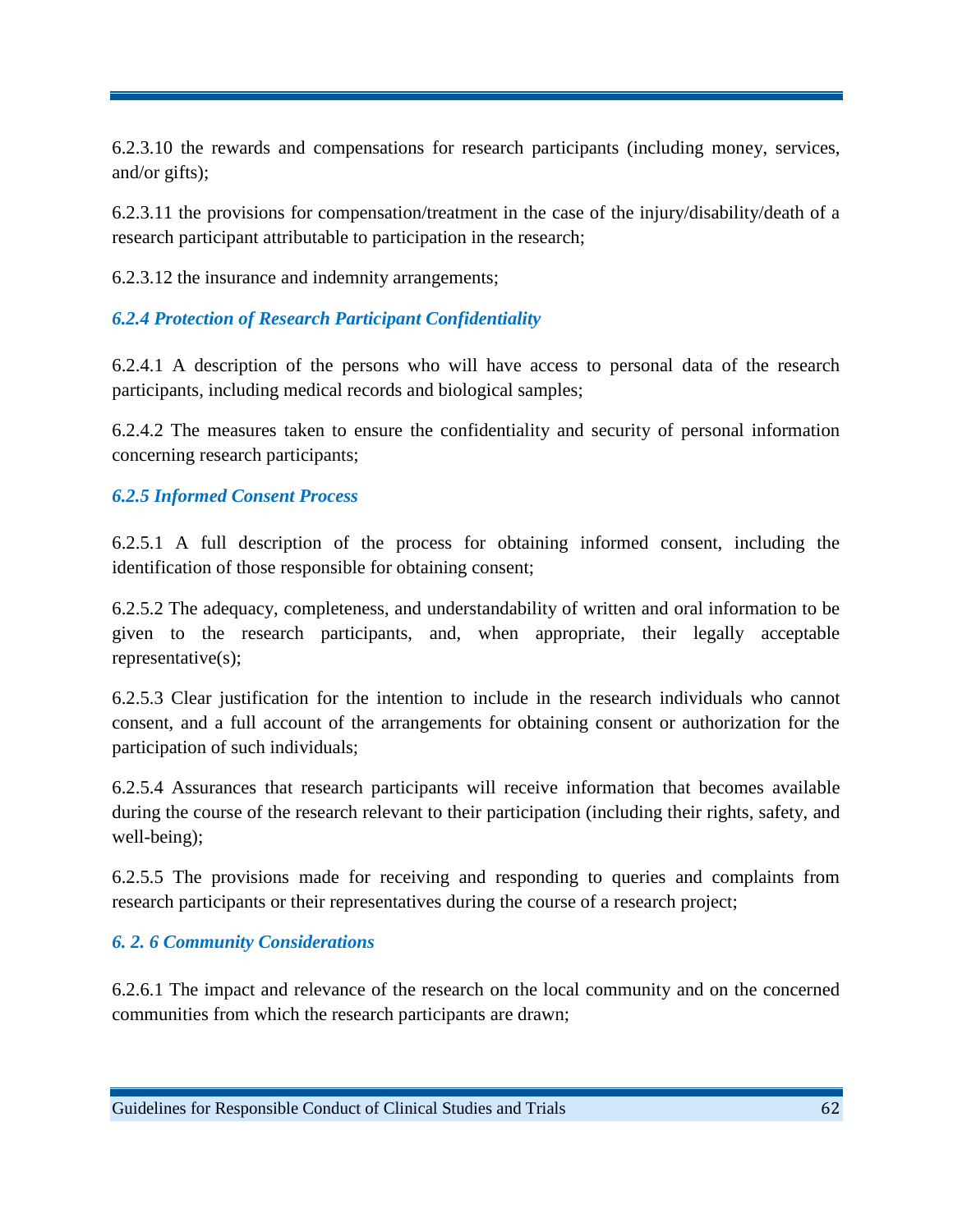6.2.6.2 The steps taken to consult with the concerned communities during the course of designing the research;

6.2.6.3 The influence of the community on the consent of individuals;

6.2.6.4 proposed community consultation during the course of the research;

6.2.6.5 the extent to which the research contributes to capacity building, such as the enhancement of local healthcare, research, and the ability to respond to public health needs;

6.2.6.6 A description of the availability and affordability of any successful study product to the concerned communities following the research;

6.2.6.7 The manner in which the results of the research will be made available to the research participants and the concerned communities.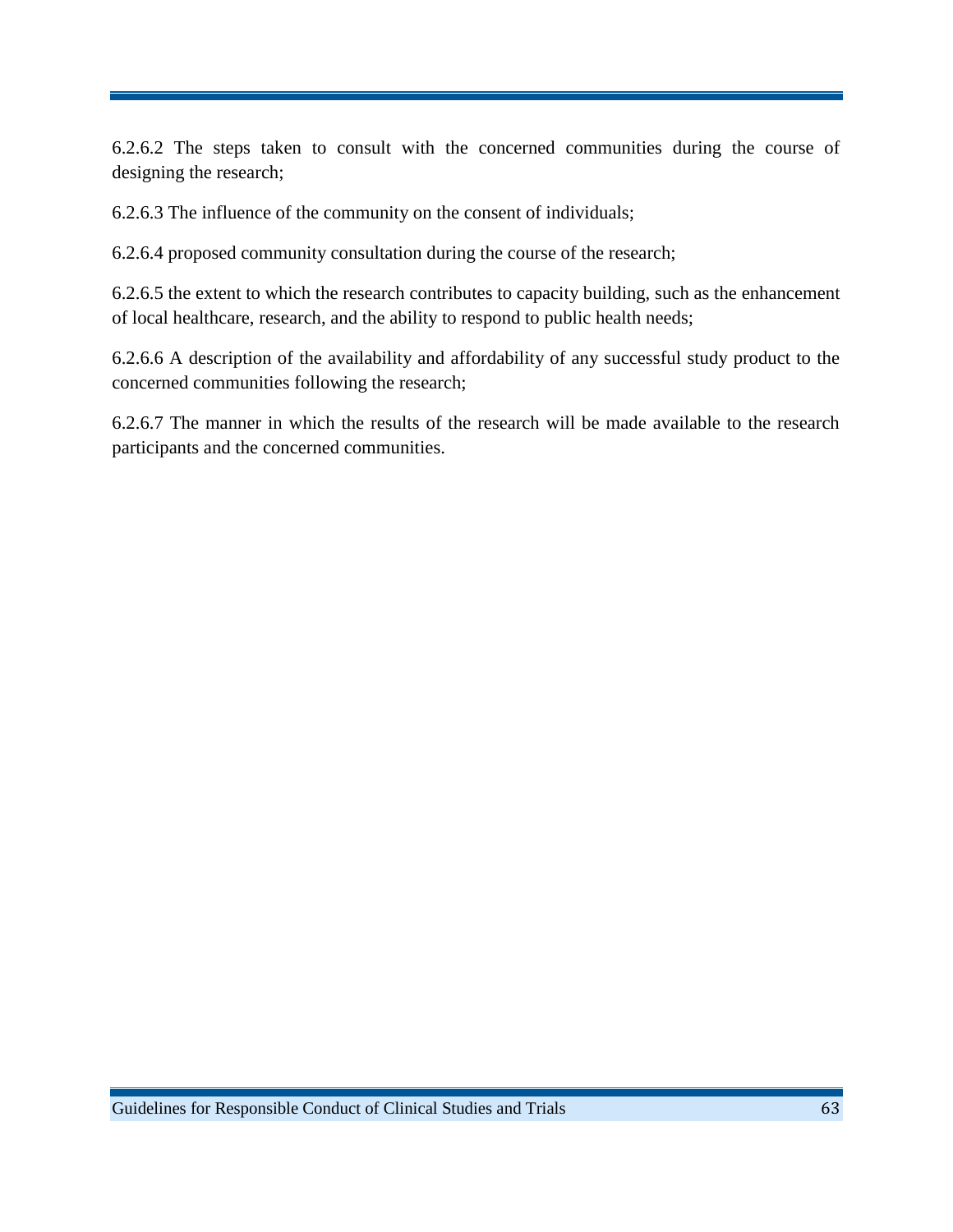## **Appendix 7: List of Information that Should be Given to the Study Participants**

Citation: *World Health Organization. Handbook for Good Clinical Research Practice (GCP): Guidance for Implementation. 2005 (page 62 – 64).* 

List of Information that should be given to the study participants / participants in accordance with GCP

GCP recognizes that certain essential elements of informed consent should be included in the informed consent discussion, the written informed consent form, and any other information to be provided to participants who participate in the study. All information must be communicated in a comprehensive and understandable manner to the trial subject. This includes, but is not limited to:

- Title of the protocol.
- Identity of the sponsor.
- Identify of the clinical researcher and institutional affiliation of the researcher.
- Source of research funding (e.g., public, private, or both).
- That the trial involves research.
- That the subject's participation in the trial is voluntary and that the participant may refuse to participate or withdraw from the trial, at any time, without penalty or loss of benefits to which the participant is otherwise entitled.
- The purpose of the trial.
- The trial treatment(s) and the probability for random assignment to each treatment.
- The trial procedures to be followed, including all invasive procedures.
- The subject's responsibilities.
- Those aspects of the trial that are experimental.
- The reasonably foreseeable risks or inconveniences to the participant and, when applicable, to an embryo, fetus or nursing infant.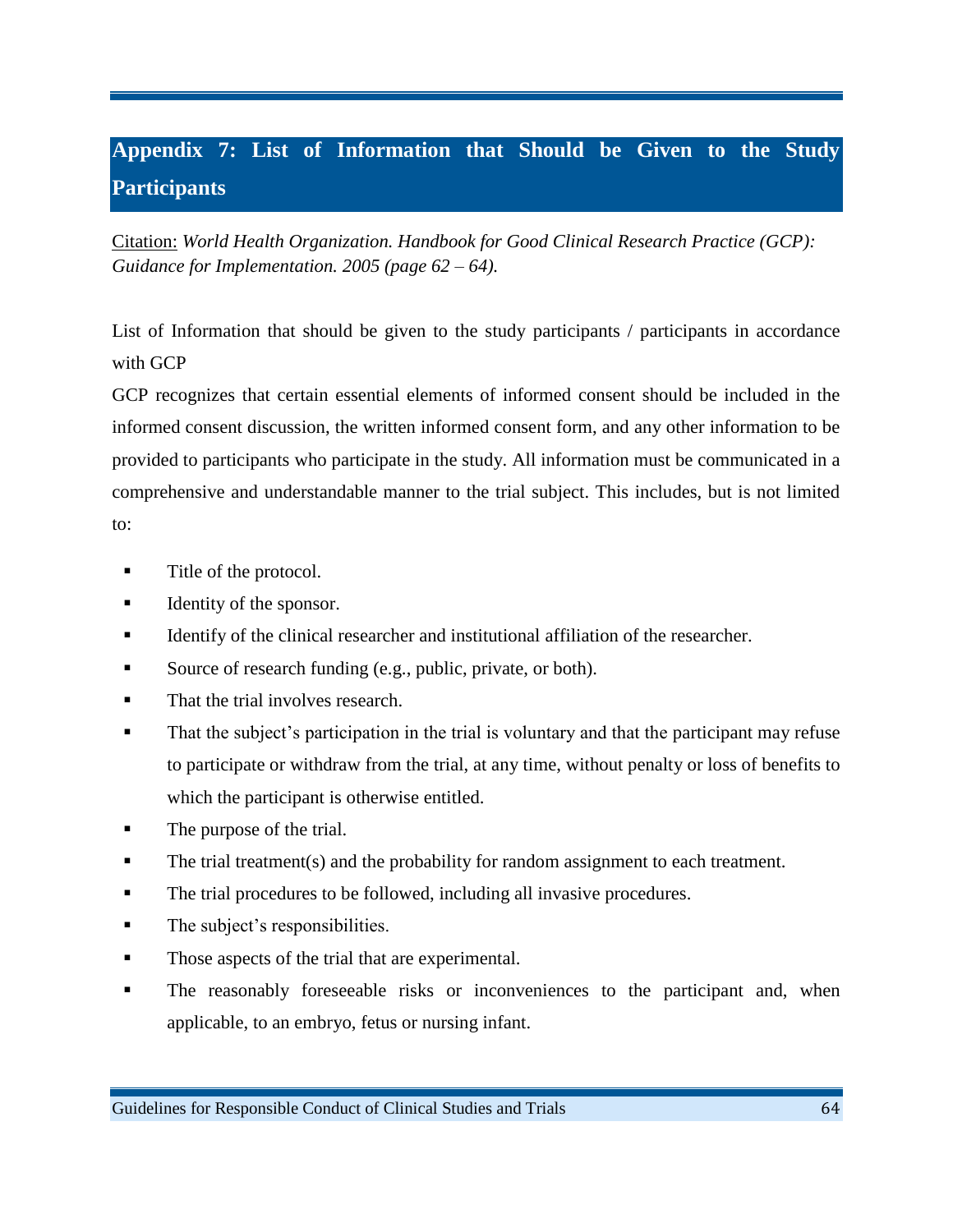- The reasonably expected benefits. When there is no intended clinical benefit to the subject, the participant should be made aware of this.
- The alternative procedure(s) or course(s) of treatment that may be available to the subject, and their important potential benefits and risks.
- The compensation and/or treatment available to the participant in the event of trial-related injury.
- The anticipated prorated money or other forms of payment (e. g. , material goods), if any, to the participant for participating in the trial.
- The anticipated expenses, if any, to the participant for participating in the trial. This may include expenses to the participant for routine medical care for conditions that are not within the scope of the research.
- That the monitor(s), the auditor(s), the iec/irb, and the regulatory authority ( $-i$ es) will be granted direct access to the subject's original medical records for verification of clinical trial procedures and/or data, without violating the confidentiality of the subject, to the extent permitted by the applicable laws and regulations and that, by signing a written informed consent form, the participant or the subject's legally authorized representative is authorizing such access.
- That records identifying the participant will be kept confidential and, to the extent permitted by the applicable laws and/or regulations, will not be made publicly available. If the results of the trial are published, the subject's identity will remain confidential.
- The potential risks should confidentiality measures be compromised (e. g. , stigma, loss of reputation; potential loss of insurability).
- That the participant or the subject's legally authorized representative will be informed in a timely manner if information becomes available that may be relevant to the subject's willingness to continue participation in the trial.
- The person(s) to contact for further information regarding the trial and the rights of trial subjects, and whom to contact in the event of trial-related injury.
- The foreseeable circumstances and/or reasons under which the subject's participation in the trial may be terminated.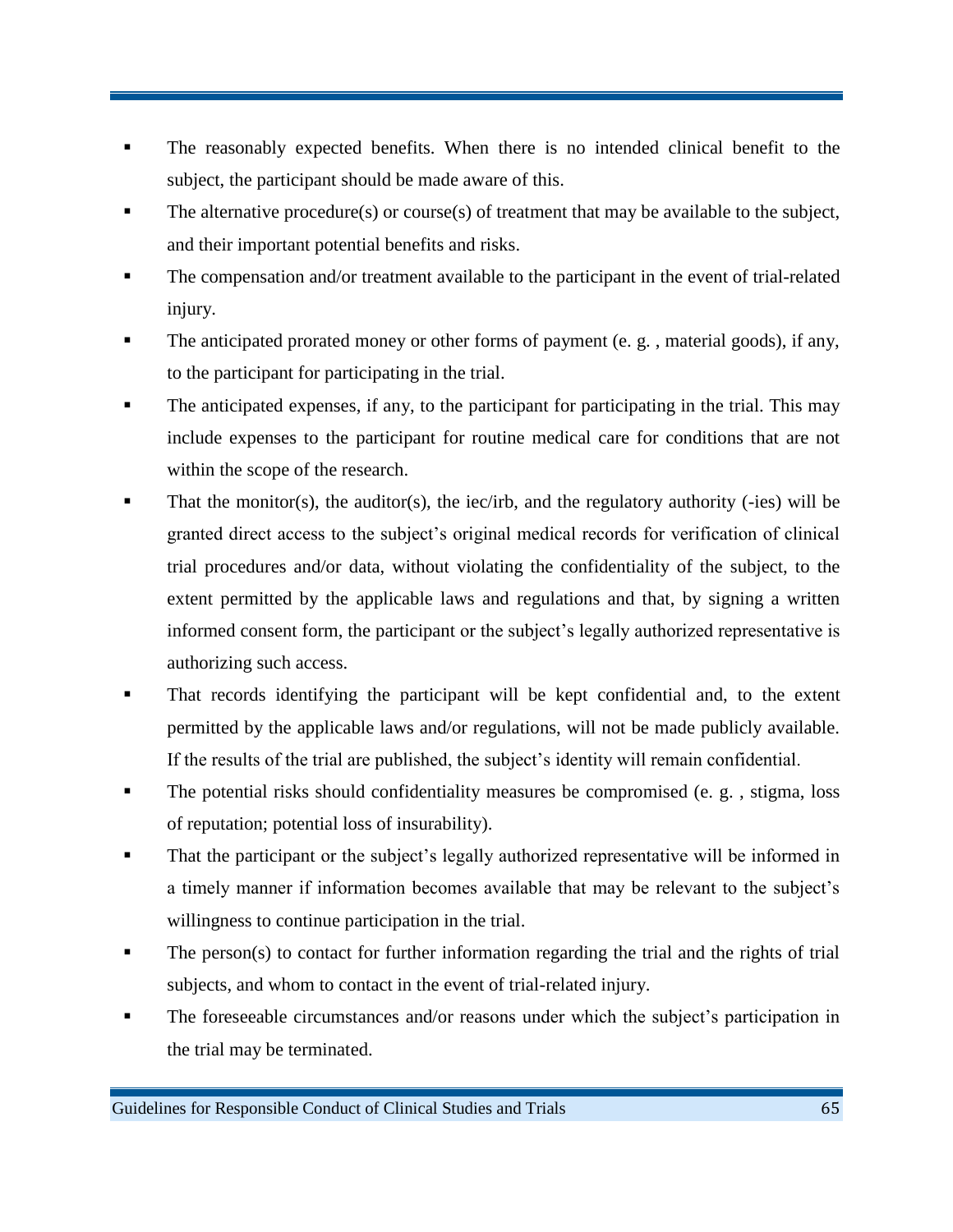- The expected duration of the subject's participation in the trial.
- The approximate number of participants involved in the trial.

"… Information about risks should never be withheld for the purpose of eliciting the cooperation of subjects, and truthful answers should always be given to direct questions about the research. Care should be taken to distinguish cases in which disclosure would destroy or invalidate the research from cases in which disclosure would simply inconvenience the researcher. " (The Belmont Report)

Due consideration should be given to obtaining consent for the collection and/or use of biological specimens, including future purposes. Guidance is developing in this area (see CIOMS International Ethical Guidelines; CIOMS Report on Pharmacogenetics – Towards improving treatment with medicines, 2005; the Council of Europe Steering Committee on Bioethics (CDBI) Additional Protocols to Oviedo Convention, 2005).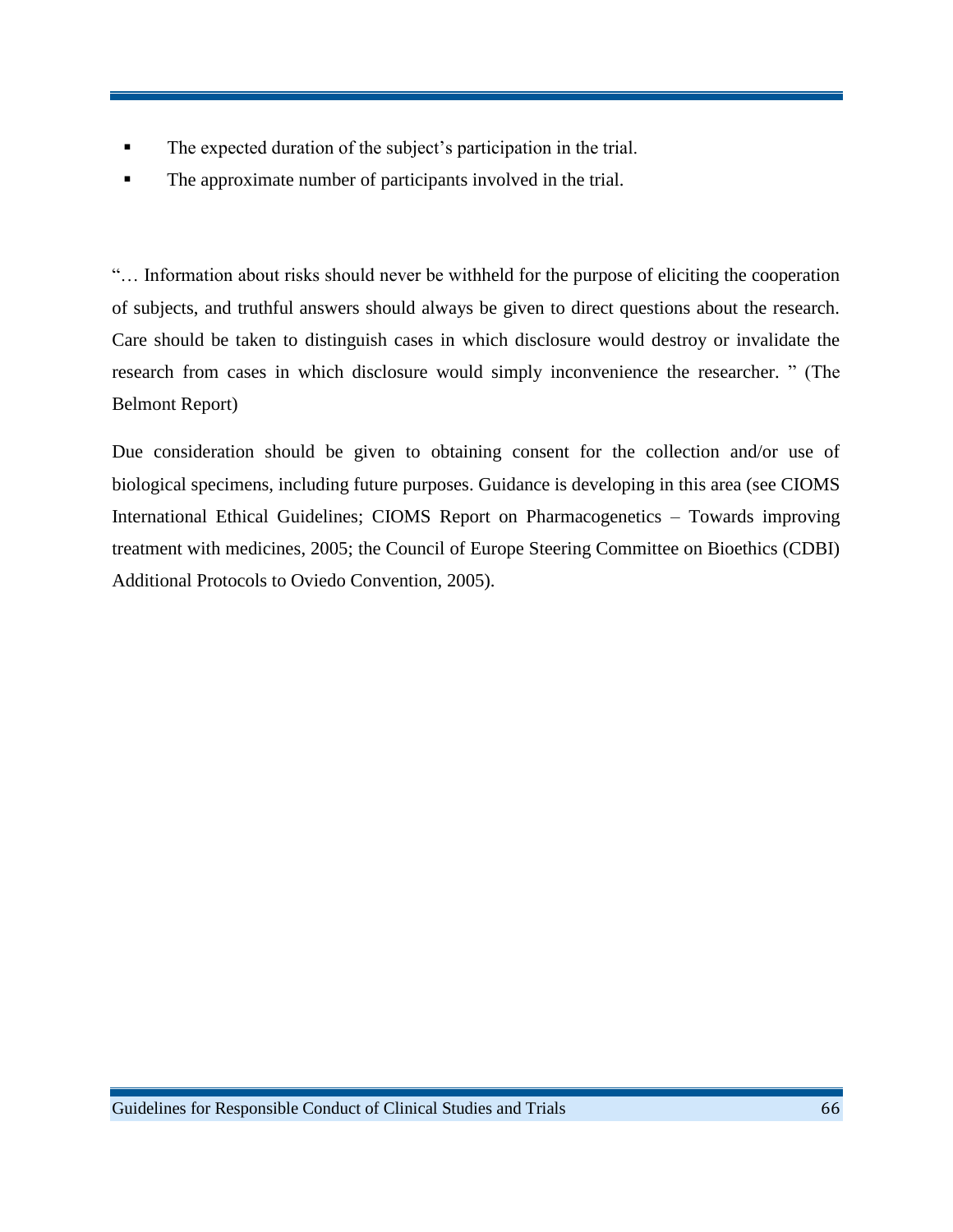# **Appendix 8: The Belmont Report**

Citation: *Ethical Principles and Guidelines for the Protection of Human Subjects of Research, the National Commission for the Protection of Human Subjects of Biomedical and Behavioral Research April 18, 1979*

**AGENCY**: Department of Health, Education, and Welfare

**ACTION**: Notice of Report for Public Comment.

**SUMMARY**: On July 12, 1974, the National Research Act (Pub. L. 93-348) was signed into law, there-by creating the National Commission for the Protection of Human Participants of Biomedical and Behavioral Research. One of the charges to the Commission was to identify the basic ethical principles that should underlie the conduct of biomedical and behavioral research involving human participant and to develop guidelines which should be followed to assure that such research is conducted in accordance with those principles. In carrying out the above, the Commission was directed to consider: **(i)** the boundaries between biomedical and behavioral research and the accepted and routine practice of medicine, **(ii)** the role of assessment of riskbenefit criteria in the determination of the appropriateness of research involving human subjects, **(iii)** appropriate guidelines for the selection of human participants for participation in such research and **(iv)** the nature and definition of informed consent in various research settings.

The Belmont Report attempts to summarize the basic ethical principles identified by the Commission in the course of its deliberations. It is the outgrowth of an intensive four- day period of discussions that were held in February 1976 at the Smithsonian Institution's Belmont Conference Center supplemented by the monthly deliberations of the Commission that were held over a period of nearly four years. It is a statement of basic ethical principles and guidelines that should assist in resolving the ethical problems that surround the conduct of research with human subjects. By publishing the Report in the Federal Register, and providing reprints upon request, the Secretary intends that it may be made readily available to scientists, members of Institutional Review Boards, and Federal employees. The two-volume Appendix, containing the lengthy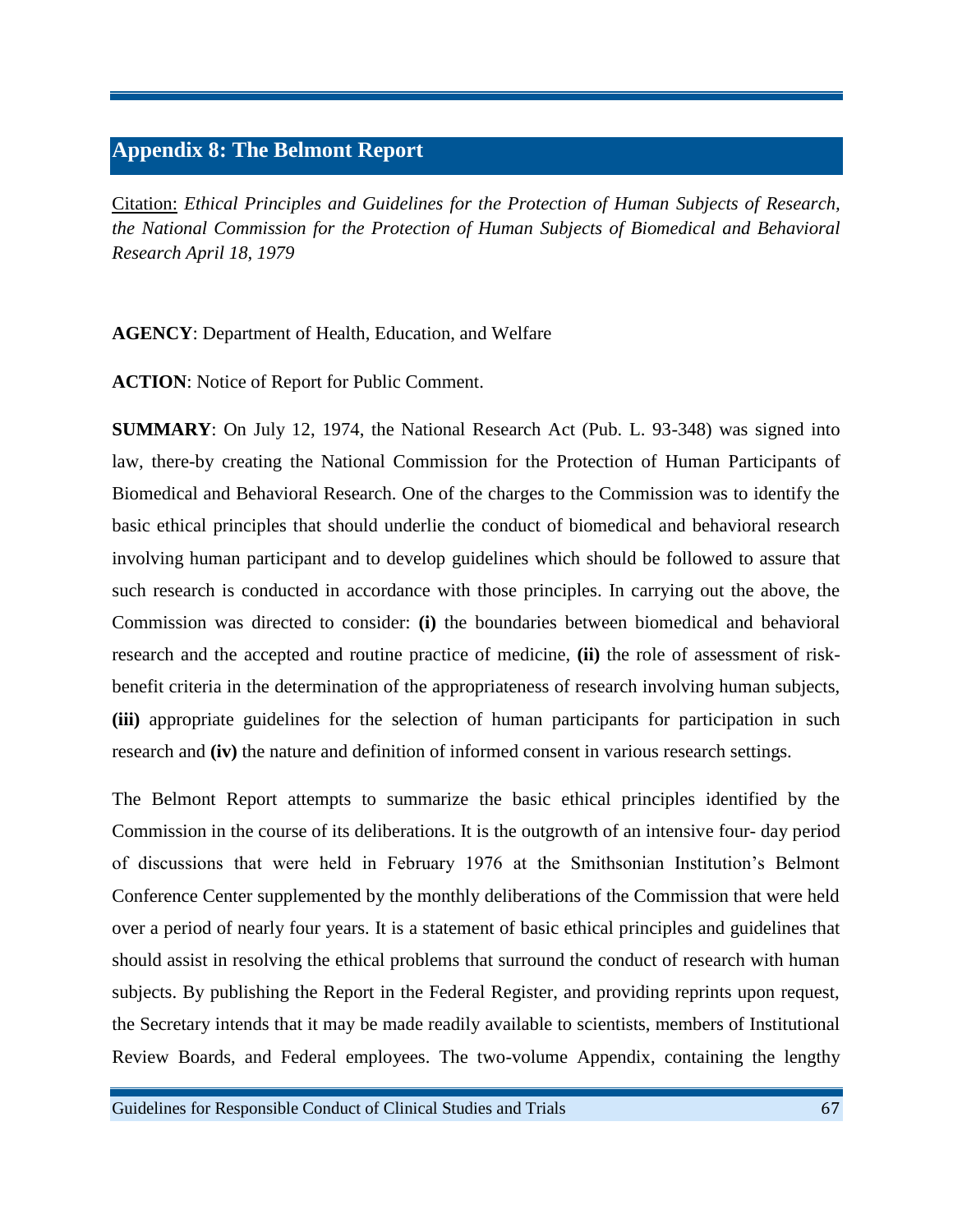reports of experts and specialists who assisted the Commission in fulfilling this part of its charge, it available as DHEW Publication No. (OS) 78-0013 and No. (OS) 78-0014, for sale by the Superintendent of Documents, U. S. Government Printing Office, Washington, D. C.

### 20402.

Unlike most other reports of the Commission, the Belmont Report does not make specific recommendations for administrative action by the Secretary of Health, Education, and Welfare. Rather, the Commission recommended that the Belmont Report be adopted in its entirety, as a statement of the Department's policy. The Department requests public comment on this recommendation.

## **Ethical Principles & Guidelines for Research Involving Human Participants**

Scientific research has produced substantial social benefits. It has also posed some troubling ethical questions. Public attention was drawn to these questions by reported abuses of human participants in biomedical experiments, especially during the Second World War. During the Nuremberg War Crime trials, the Nuremberg code was drafted as a set of standards for judging physicians and scientists who had conducted biomedical experiments on concentration camp prisoners. This code became the prototype of many later codes intended to assure that research involving human participants would be carried out in an ethical manner.

The codes consist of rules, some general, others specific that guide the researchers or the reviewers of research in their work. Such rules often are inadequate to cover complex situations; at times they come into conflict, and they are frequently difficult to interpret or apply. Broader ethical principles will provide a basis on which specific rules may be formulated, criticized and interpreted.

Three principles, or general prescriptive judgments, that are relevant to research involving human participants are identified in this statement. Other principles may also be relevant. These three are comprehensive, however, and are stated at a level of generalization that should assist scientists, subjects, reviewers and interested citizens to understand the ethical issues inherent in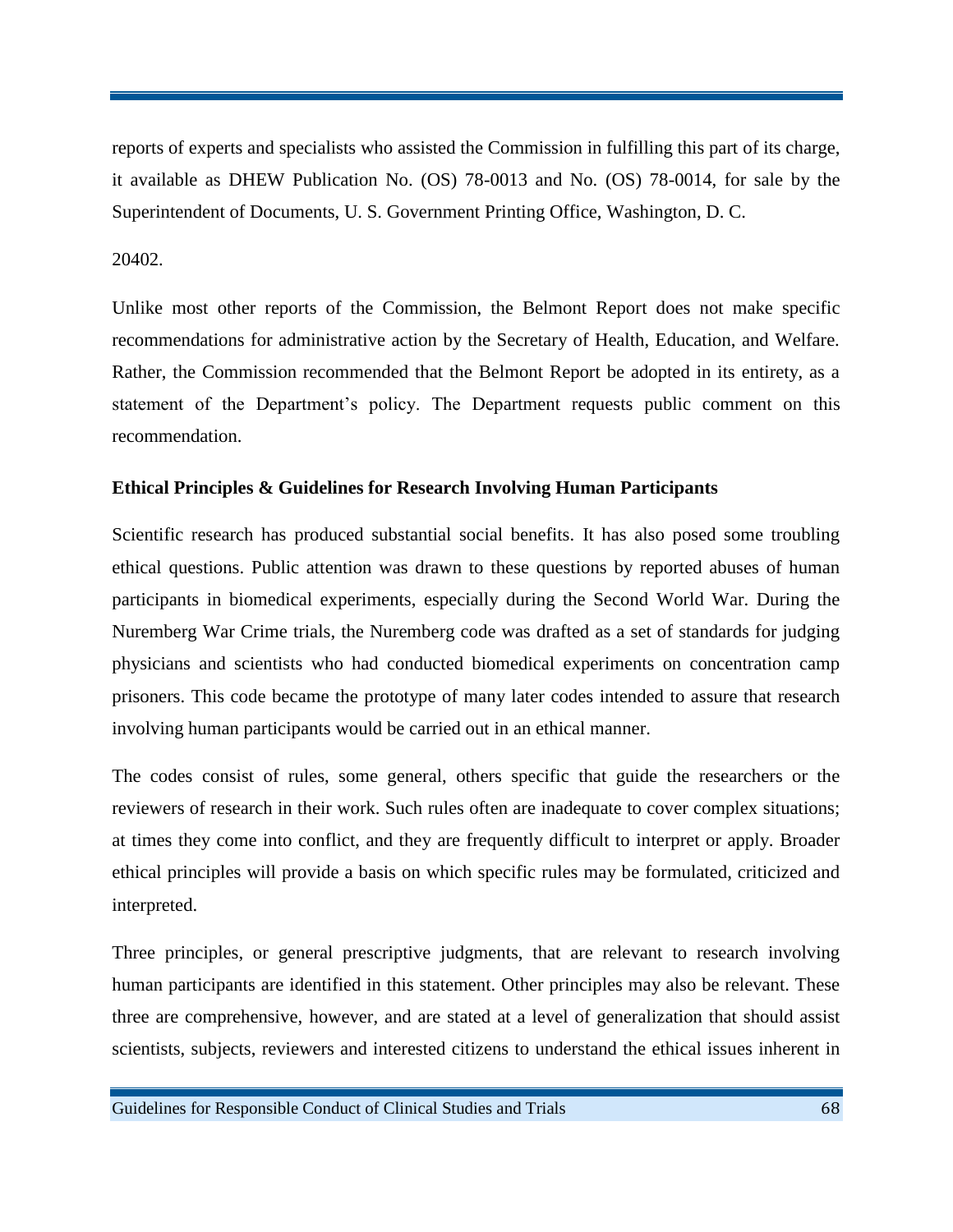research involving human subjects. These principles cannot always be applied so as to resolve beyond dispute particular ethical problems. The objective is to provide an analytical framework that will guide the resolution of ethical problems arising from research involving human subjects.

This statement consists of a distinction between research and practice, a discussion of the three basic ethical principles, and remarks about the application of these principles.

#### **Part A: Boundaries Between Practice & Research**

It is important to distinguish between biomedical and behavioral research, on the one hand, and the practice of accepted therapy on the other, in order to know what activities ought to undergo review for the protection of human participants or research. The distinction between research and practice is blurred partly because both often occur together (as in research designed to evaluate a therapy) and partly because notable departures from standard practice are often called "experimental" when "research" are not carefully defined.

For the most part, the term, "practice" refers to interventions that are designed solely to enhance the well-being of an individual patient or client and that have a reasonable expectation of success. The purpose of medical or behavioral practice is to provide diagnosis, preventive treatment or therapy to particular individuals. By contrast, the term "research" designates an activity designed to test a hypothesis, permit conclusions to be drawn, and thereby to develop or contribute to generalizable knowledge (expressed, for example, in theories, principles, and statements of relationships). Research is usually described in a format protocol that sets forth an objective and a set of procedures designed to reach that objective.

When a clinician departs in a significant way from standard or accepted practice, the innovations does not, in and of itself, constitute research. The fact that a procedure is "experimental," in the sense of new, untested or different, does not automatically place it in the category of research. Radically new procedures of this description should, however, be made the object of formal research at an early stage in order to determine whether they are safe and effective. Thus, it is the responsibility of medical practice committees, for example, to insist that a major innovation be incorporated into a formal research project.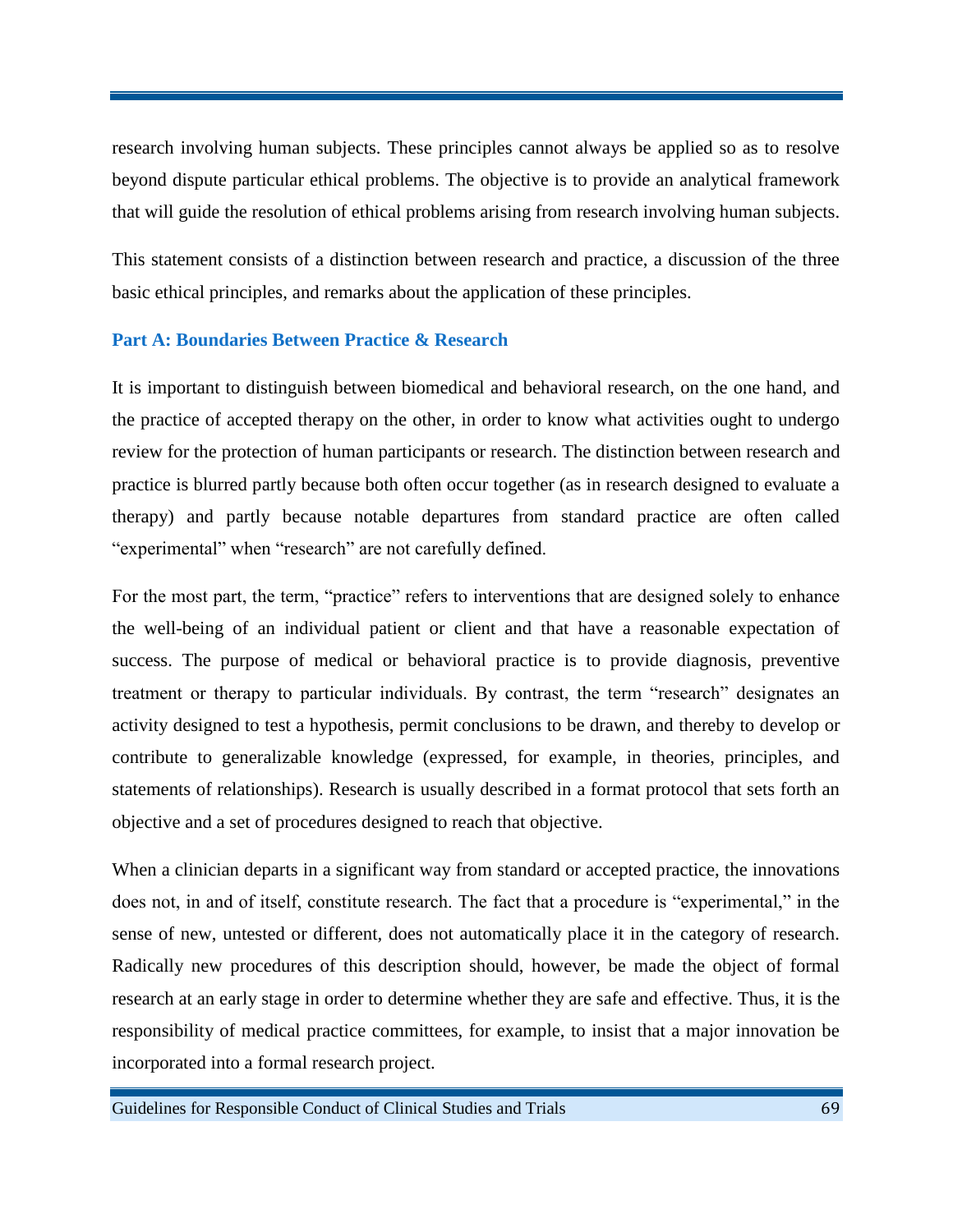Research and practice may be carried on together when research is designed to evaluate the safety and efficacy of a therapy. This need not cause any confusion regarding whether or not the activity requires review; the general rule is that if there is any element or research in an activity should undergo review for the protection of human subjects.

## **Part B: Basic Ethical Principles**

The expression "basic ethical principles" refers to those general judgments that serve as a basic justification for the many particular ethical prescriptions and evaluations of human actions. Three basic principles, among those generally accepted in our cultural tradition, are particularly relevant to the ethics of research involving human subjects: the principles of respect of persons, beneficences and justice.

**1. Respect for Persons.** – Respect for person incorporates at least two ethical convictions: first, that individuals should be treated as autonomous agents, and second, that persons with diminished autonomy are entitled to protection. The principle of respect for persons thus divides into two separate moral requirements: the requirement to acknowledge autonomy and the requirement to protect those with diminished autonomy.

An autonomous person is an individual capable of deliberation about personal goals and of acting under the direction of such deliberation. To respect autonomy is to give weight to autonomous persons' considered opinions and choices while refraining from obstructing their actions unless they are clearly detrimental to others. To show lack of respect for an autonomous agent is to repudiate that person's considered judgments, to deny an individual the freedom to act on those considered judgments, or to withhold information necessary to make a considered judgment, when there are no compelling reasons to do so.

However, not every human being is capable of self-determination. The capacity for selfdetermination matures during an individual's life, and some individuals lose this capacity wholly or in part because of illness, mental disability, or circumstances that severely restrict liberty. Respect for the immature and the incapacitated may require protecting them as they mature or while they are incapacitated.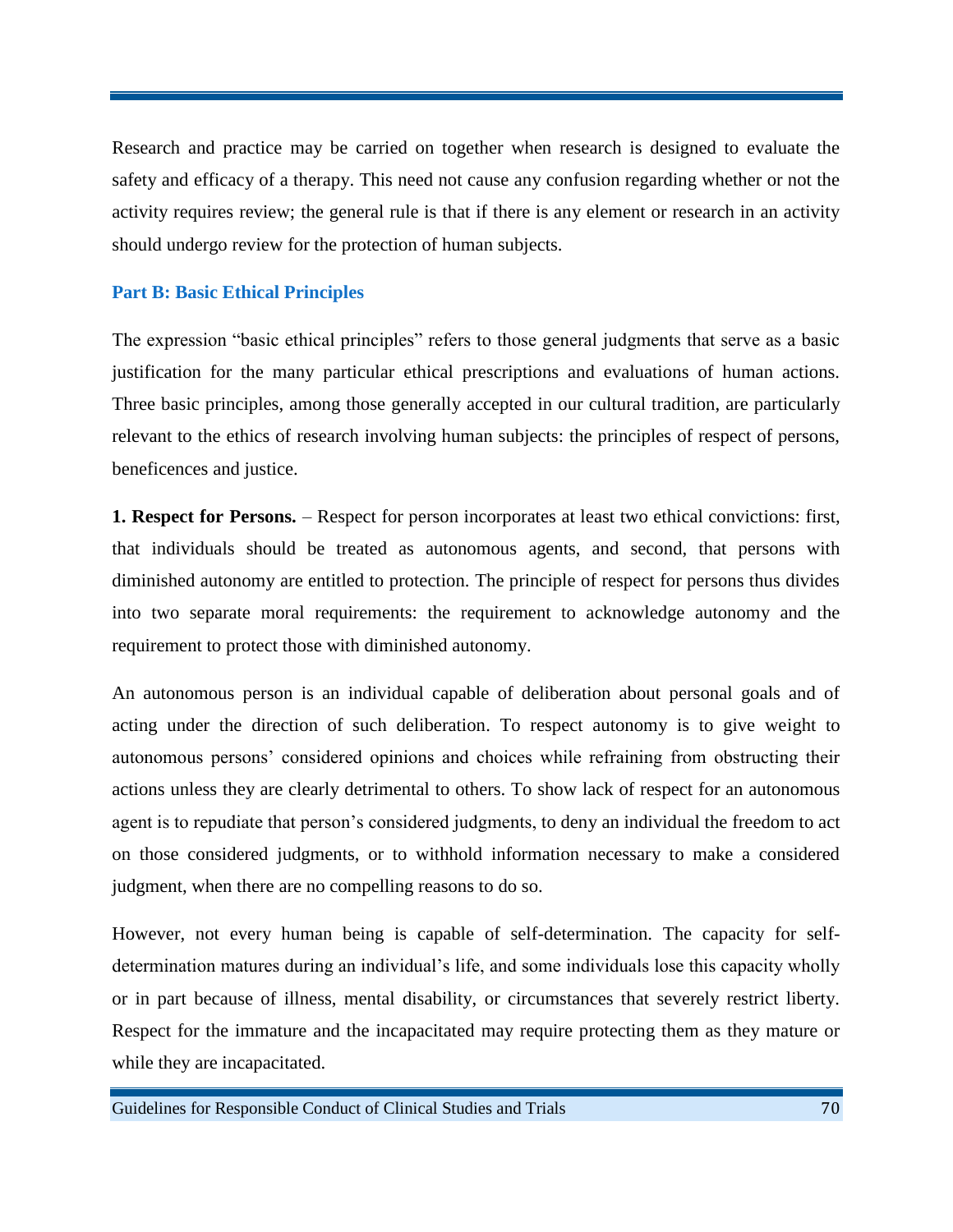Some persons are in need of extensive protection, even to the point of excluding them from activities which may harm them; other persons require little protection beyond making sure they undertake activities freely and with awareness of possible adverse consequence. The extent of protection afforded should depend upon the risk of harm and the likelihood of benefit. The judgment that any individual lacks autonomy should be periodically reevaluated and will vary in different situations.

In most cases of research involving human subjects, respect for persons demands that participants enter into the research voluntarily and with adequate information. In some situations, however, application of the principle is not obvious. The involvement of prisoners as participants of research provides an instructive example. On the one hand, it would seem that the principle of respect for persons requires that prisoners not be deprived of the opportunity to volunteer for research. On the other hand, under prison conditions they may be subtly coerced or unduly influenced to engage in research activities for which they would not otherwise volunteer. Respect for person would then dictate that prisoners be protected. Whether to allow prisoners to "volunteer" or to "protect" them presents a dilemma. Respecting persons, in most hard cases, is often a matter of balancing competing claims urged by the principle or respect itself.

**2. Beneficence.** – Persons are treated in an ethical manner not only by respecting their decisions and protecting them from harm, but also by making efforts to secure their well- being. Such treatment falls under the principle of beneficence. The term "beneficence" is often understood to cover acts of kindness or charity that go beyond strict obligation. Two general rules have been formulated as complementary expression of beneficent actions in this sense: **(1)** do not harm and **(2)** maximize possible benefits and minimize possible harms. The Hippocratic maxim "do no harm" has long been a fundamental principle of medical ethics. Claude Bernard extended it to the realm of research, saying that one should not injure one person regardless of the benefits that might come to others. However, even avoiding harm requires learning what is harmful; and, in the process of obtaining this information, persons may be exposed to risk of harm. Further, the Hippocratic Oath requires physicians to benefit their patients "according to their best judgment." Learning what will in fact benefit may require exposing persons to risk. The problem posed by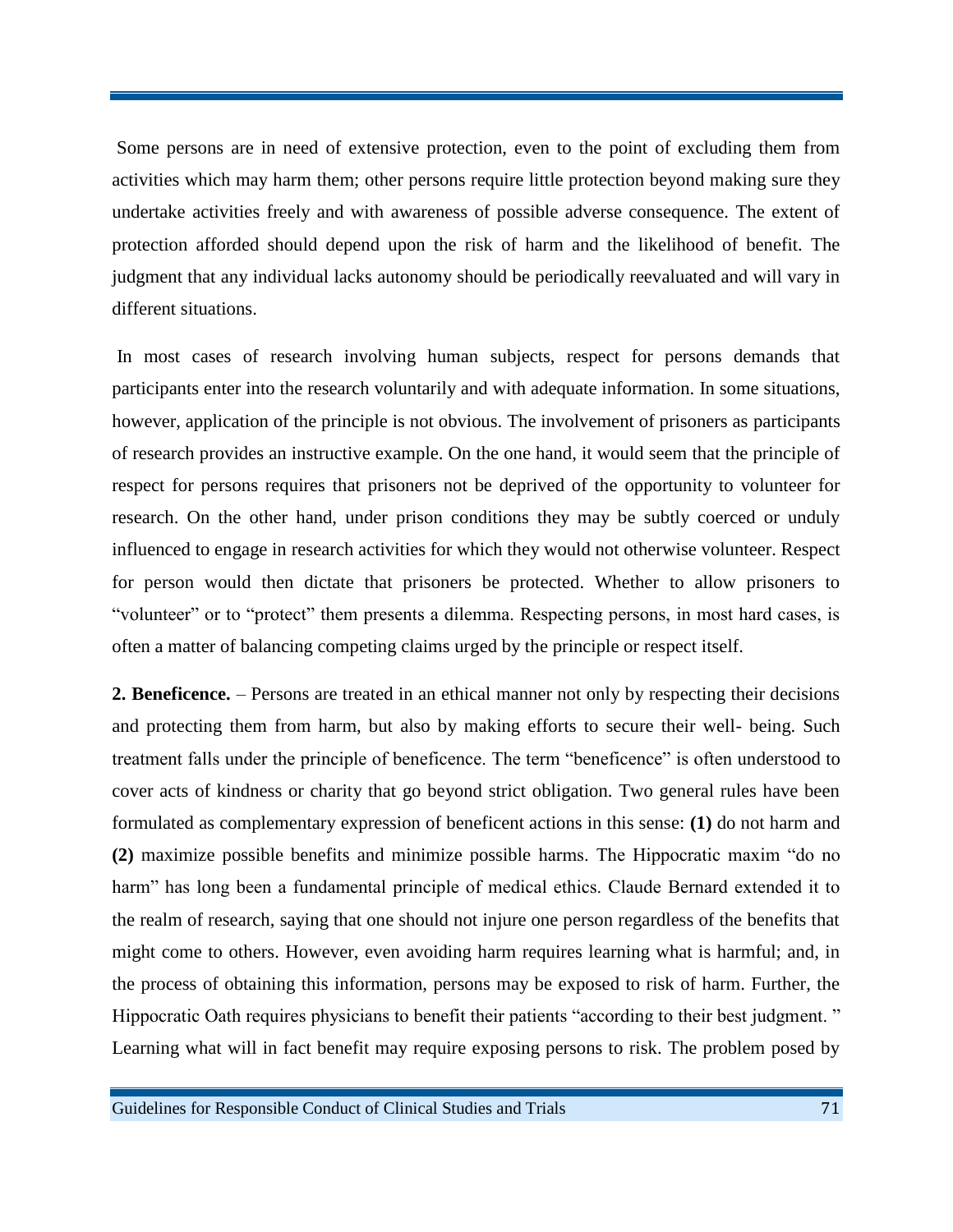these imperatives is to decide when it is justifiable to seek certain benefits despite the risks involved, and when the benefits should be foregone because of the risks. The obligations of beneficence affect both individual researchers and society at large, because they extend both to particular research projects and to the entire enterprise of research. In the case of particular projects, researchers and members of their institutions are obliged to give forethought to the maximization of benefits and the reduction of risk that might occur from the research investigation. In the case of scientific research in general, members of the larger society are obliged to recognize the longer term benefits and risks that may result from the improvement of knowledge and from the development of novel medical, psychotherapeutic, and social procedures. The principle of beneficence often occupies a well-defined justifying role in many areas of research involving human subjects. An example is found in research involving children.

Effective ways of treating childhood diseases and fostering healthy development are benefits that serve to justify research involving children – even when individual research participants are not direct beneficiaries. Research also makes it possible to avoid the harm that may result from the application or previously accepted routine practices that on closer investigation turn out to be dangerous. But the role of the principle of beneficence is not always so unambiguous. A difficult ethical problem remains, for example, about research and presents more than minimal risk without immediate prospect of direct benefit to the children involved. Some have argued that such research is inadmissible, while others have pointed out that this limit would rule out much research promising great benefit to children in the future. Here again, as with all hard cases, the different claims covered by the principle of beneficence may come into conflict and force difficult choices.

**3. Justice.** – Who ought to receive the benefits of research and bear its burdens? This is a question of justice, in the sense of "fairness in distribution" or "what is deserved. " An injustice occurs when some benefit to which a person is entitled is denied without good reason or when some burden is imposed unduly. Another way of conceiving the principle of justice is that equals ought to be treated equally. However, this statement requires explication. Who is equal and who is unequal? What considerations justify departure from equal distribution? Almost all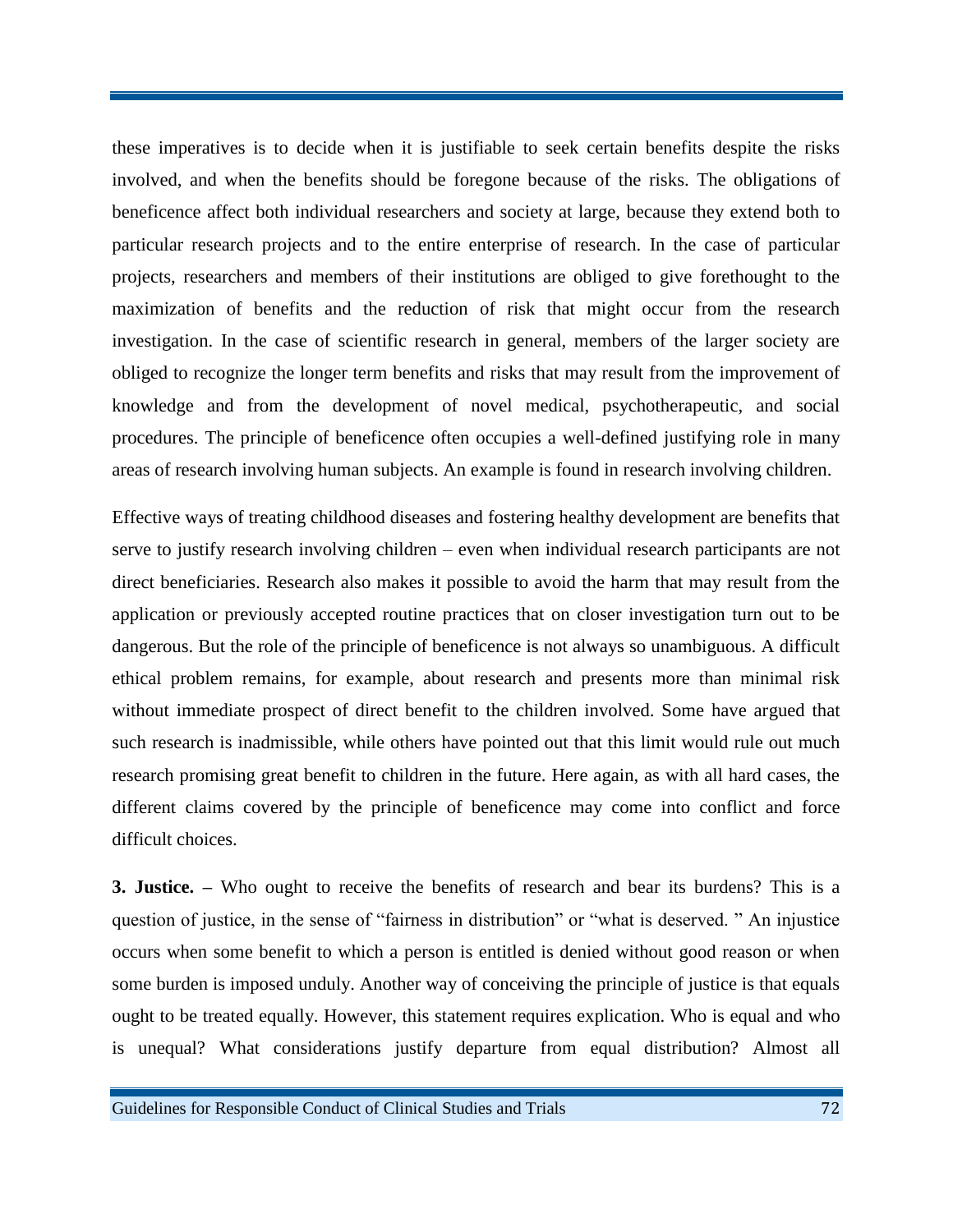commentators allow that distinctions based on experience, age, deprivation, competence, merit and position do sometimes constitute criteria justifying differential treatment for certain purposes. It is necessary, then, to explain in what respects people should be treated equally. There are several widely accepted formulations of just ways to distribute burdens and benefits. Each formulation mentions some relevant property on the basis of which burdens and benefits should be distributed. These formulations are **(1)** to each person and equal share, **(2)** to each person according to individual need, **(3)** to each person according to individual effort, **(4)** to each person according to societal contribution, and **(5)** to each person according to merit.

Questions of justice have long been associated with social practices such as punishment, taxation and political representation. Until recently these questions have not generally been associated with scientific research. However, they are foreshadowed even in the earliest reflections on the ethics of research involving human subjects. For example, during the 19th and early 20th centuries the burdens of serving as research participants fell largely upon poor ward patients, while the benefits of improved medical care flowed primarily to private patients. Subsequently, the exploitation of unwilling prisoners as research participants in Nazi concentration camps was condemned as a particularly flagrant injustice. In this country, in the 1940's, the Tuskegee syphilis study used disadvantaged, rural black men to study the untreated course of a disease that is by no means confined to that population. These participants were deprived of demonstrably effective treatment in order not to interrupt the project, long after such treatment became generally available.

Against this historical background, it can be seen how conceptions of justice are relevant to research involving human subjects. For example, the selection of research participants needs to be scrutinized in order to determine whether some classes (e. g. , welfare patients, particular racial and ethnic minorities, or persons confined to institutions) are being systematically selected simply because of their easy availability, their compromised position, or their manipulability, rather than for reasons directly related to the problem being studied. Finally, whenever research supported by public funds leads to the development of therapeutic devices and procedures, justice demands both that these not provide advantages only to those who can afford them and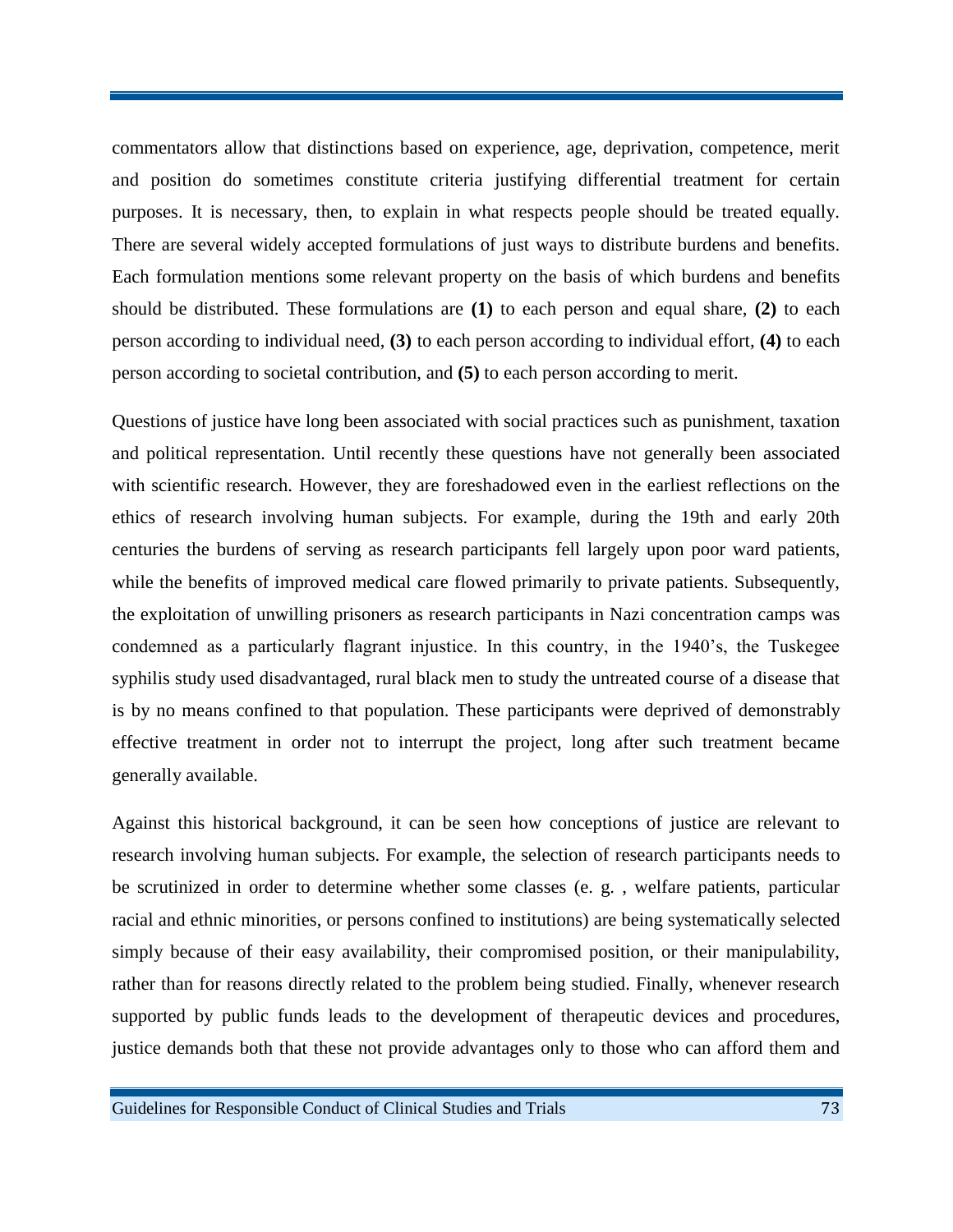that such research should not unduly involve persons from groups unlikely to be among the beneficiaries of subsequent applications of the research.

#### **Part C: Applications**

Applications of the general principles to the conduct or research leads to consideration of the following requirements: informed consent, risk/benefit assessment, and the selection of participants of research.

**1. Informed Consent.** – Respect for persons requires that subjects, to the degree that they are capable, be given the opportunity to choose what shall or shall not happen to them. This opportunity is provided when adequate standards for informed consent are satisfied. While the importance of informed consent is unquestioned, controversy prevails over the nature and possibility of an informed consent. Nonetheless, there is widespread agreement that the consent process can be analyzed as containing three elements: information, comprehension and voluntariness.

**Information.** Most codes of research establish specific items for disclosure intended to assure that participants are given sufficient information. These items generally include: the research procedure, their purposes, risks and anticipated benefits, alternative procedures (where therapy is involved), and a statement offering the participant the opportunity to ask questions and to withdraw at any time from the research. Additional items have been proposed, including how participants are selected, the person responsible for the research, etc.

However, a simple listing of items does not answer the question of what the standard should be for judging how much and what sort of information should be provided. One standard frequently invoked in medical practice, namely the information commonly provided by practitioners in the field or in the locale, is inadequate since research takes place precisely when a common understanding does not exist. Another standard, currently popular in malpractice law, requires the practitioner to reveal the information that reasonable persons would wish to know in order to make a decision regarding their care. This, too, seems insufficient since the research subject, being in essence a volunteer, may wish to know considerably more about risks gratuitously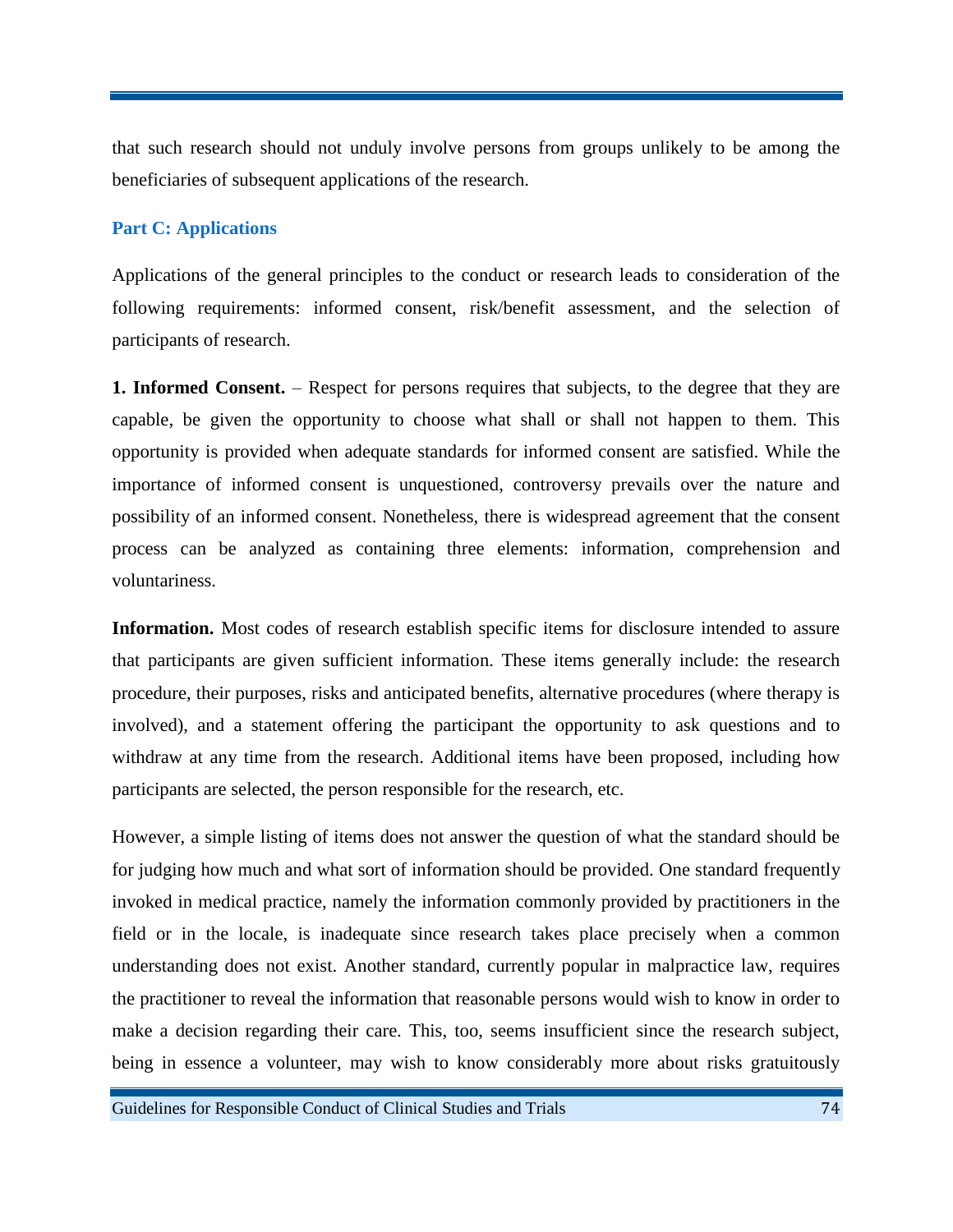undertaken than do patients who deliver themselves into the hand of a clinician for needed care. It may be that a standard of "the reasonable volunteer" should be proposed: the extent and nature of information should be such that persons, knowing that the procedure is neither necessary for their care nor perhaps fully understood, can decide whether they wish to participate in the furthering of knowledge. Even when some direct benefit to them is anticipated, the participants should understand clearly the range of risk and the voluntary nature of participation.

A special problem of consent arises where informing participants of some pertinent aspect of the research is likely to impair the validity of the research. In many cases, it is sufficient to indicate to participants that they are being invited to participate in research of which some features will not be revealed until the research is concluded. In all cases of research involving incomplete disclosure, such research is justified only if it is clear that **(1)** incomplete disclosure is truly necessary to accomplish the goals of the research, **(2)** there are no undisclosed risks to participants that are more than minimal, and **(3)** there is an adequate plan for debriefing subjects, when appropriate, and for dissemination of research results to them. Information about risks should never be withheld for the purpose of eliciting the cooperation of subjects, and truthful answers should always be given to direct questions about the research. Care should be taken to distinguish cases in which disclosure would destroy or invalidate the research from cases in which disclosure would simply inconvenience the researcher .

**Comprehension.** The manner and context in which information is conveyed is as important as the information itself. For example, presenting information in a disorganized and rapid fashion, allowing too little time for consideration or curtailing opportunities for questioning, all may adversely affect a subject's ability to make an informed choice.

Because the subject's ability to understand is a function of intelligence, rationality, maturity and language, it is necessary to adapt the presentation of the information to the subject's capacities. Researchers are responsible for ascertaining that the participant has comprehended the information. While there is always an obligation to ascertain that the information about risk to participants is complete and adequately comprehended, when the risks are more serious, that obligation increases. On occasion, it may be suitable to give some oral or written tests of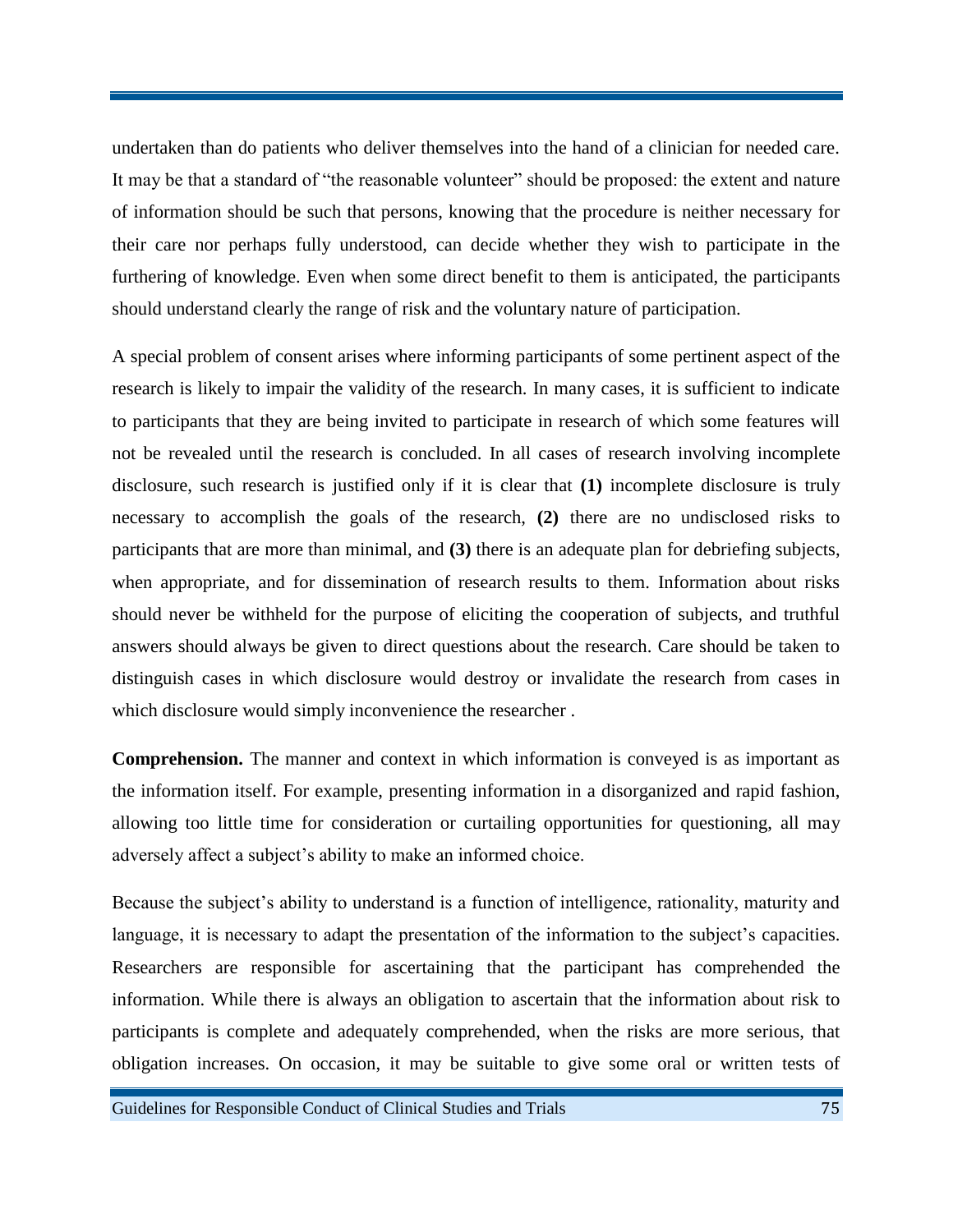comprehension.

Special provision may need to be made when comprehension is severely limited – for example, by conditions of immaturity or mental disability. Each class of participants that one might consider as incompetent (e. g. , infants and young children, mentally disable patients, the terminally ill and the comatose) should be considered on its own terms. Even for these persons, however, respect requires giving them the opportunity to choose to the extent they are able, whether or not to participate in research. The objections of these participants to involvement should be honored, unless the research entails providing them a therapy unavailable elsewhere. Respect for persons also requires seeking the permission of other parties in order to protect the participants from harm. Such persons are thus respected both by acknowledging their own wishes and by the use of third parties to protect them from harm.

The third parties chosen should be those who are most likely to understand the incompetent subject's situation and to act in that person's best interest. The person authorized to act on behalf of the participant should be given an opportunity to observe the research as it proceeds in order to be able to withdraw the participant from the research, if such action appears in the subject's best interest.

**Voluntariness.** An agreement to participate in research constitutes a valid consent only if voluntarily given. This element of informed consent requires conditions free of coercion and undue influence. Coercion occurs when an overt threat of harm is intentionally presented by one person to another in order to obtain compliance. Undue influence, by contrast, occurs through an offer of an excessive, unwarranted, inappropriate or improper reward or other overture in order to obtain compliance. Also, inducements that would ordinarily be acceptable may become undue influences if the participant is especially vulnerable.

Unjustifiable pressures usually occur when persons in positions of authority or commanding influence – especially where possible sanctions are involved – urge a course of action for a subject. A continuum of such influencing factors exists, however, and it is impossible to state precisely where justifiable persuasion ends and undue influence begins. But undue influence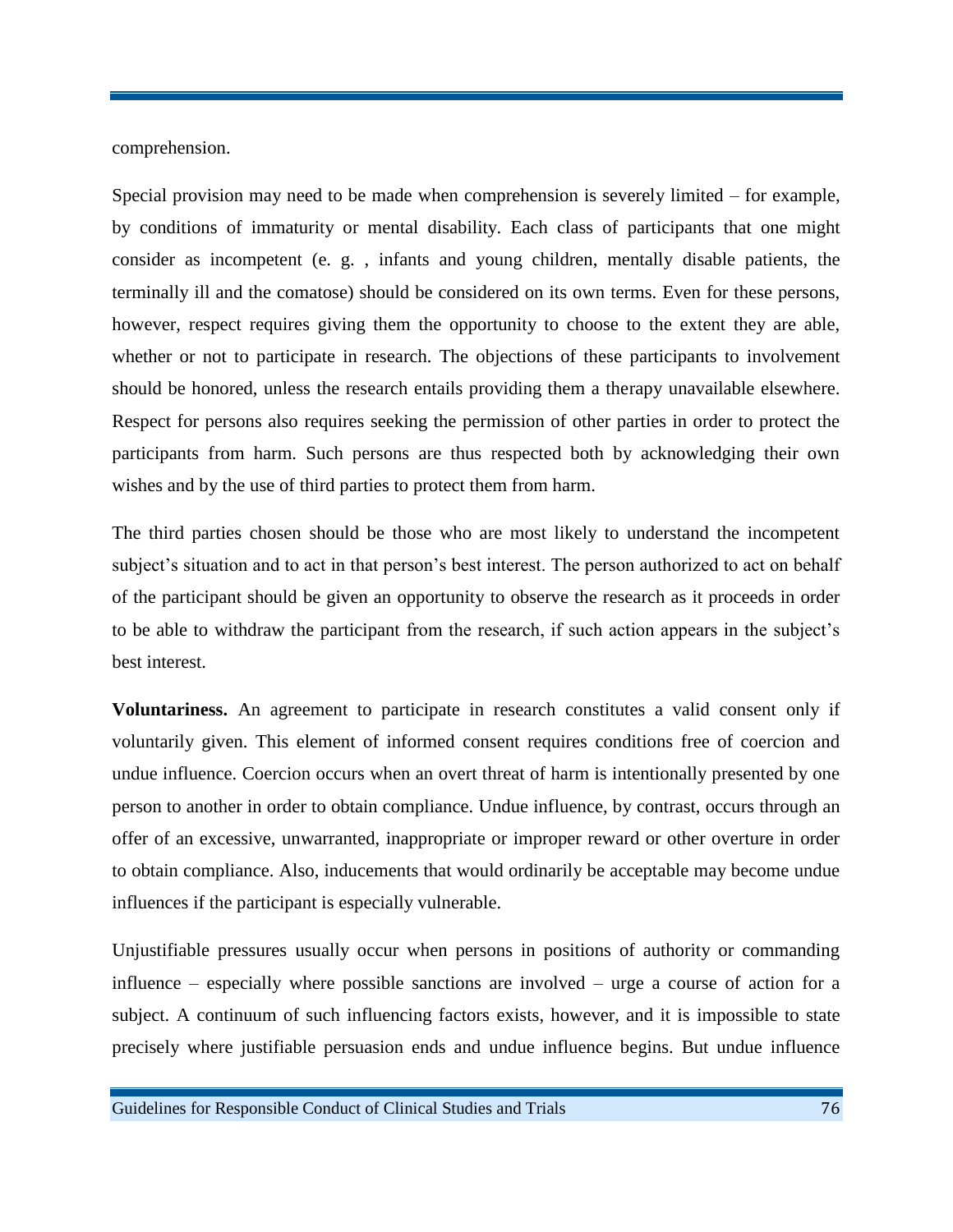would include actions such as manipulating a person's choice through the controlling influence of a close relative and threatening to withdraw health services to which an individual would otherwise be entitle.

**2. Assessment of Risks and Benefits.** – The assessment of risks and benefit requires a careful arrayal of relevant data, including, in some cases, alternative ways of obtaining the benefits sought in the research. Thus, the assessment presents both an opportunity and a responsibility to gather systematic and comprehensive information about proposed research. For the researcher, it is a means to examine whether the proposed research in properly designed. For a review committee, it is a method for determining whether the risks that will be presented to participants are justified. For prospective subjects, the assessment will assist the determination whether or not to participate.

**The Nature and Scope of Risks and Benefits.** The requirement that research be justified on the basis of a favorable risk/benefit assessment bears a close relation to the principle of beneficence, just as the moral requirement that informed consent be obtained is derived primarily from the principle of respect for persons. The term "risk" refers to a possibility that harm may occur. However, when expressions such as "small risk" or "high risk" are used, they usually refer (often ambiguously) both to the chance (probability) of experiencing a harm and the severity (magnitude) of the envisioned harm.

The term "benefit" is used in the research context to refer to something of positive value related to health or welfare. Unlike, "risk," "benefit" is not a term that expresses probabilities. Risk is properly contrasted to probability of benefits, and benefits are properly contrasted with harms rather than risks of harm. Accordingly, so-called risk/benefit assessments are concerned with the probabilities and magnitudes of possible harm and anticipated benefits. Many kinds of possible harms and benefits need to be taken into account. There are, for example, risks of psychological harm, physical harm, legal harm, social harm and economic harm and the corresponding benefits. While the most likely types of harms to research participants are those of psychological or physical pain or injury, other possible kinds should not be overlooked.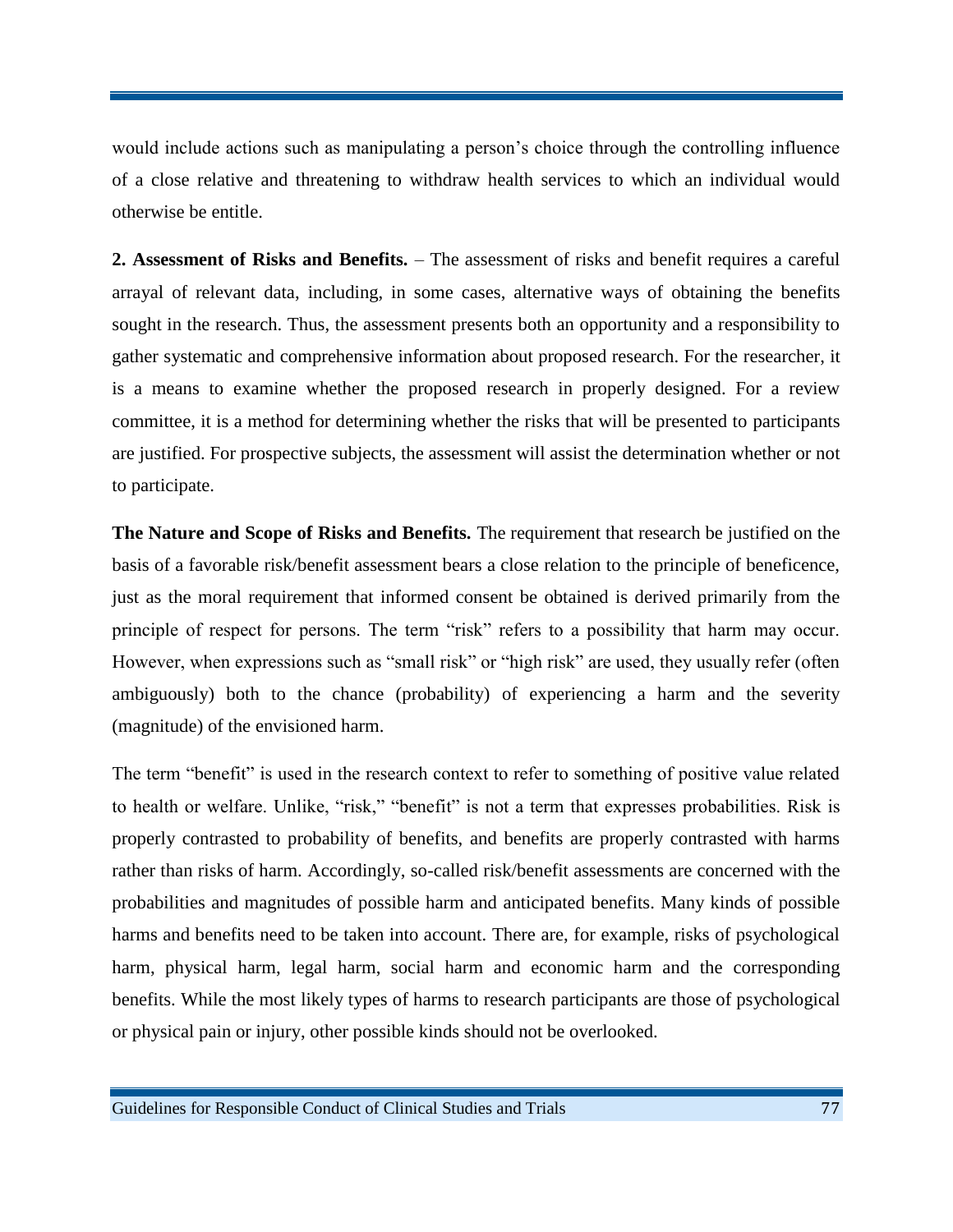Risks and benefits of research may affect the individual subjects, the families of the individual subjects, and society at large (or special groups of participants in society). Previous codes and Federal regulations have required that risks to participants be outweighed by the sum of both the anticipated benefit to the subject, if any, and the anticipated benefit to society in the form of knowledge to be gained from the research. In balancing these different elements, the risks and benefits affecting the immediate research participant will normally carry special weight. On the other hand, interests other than those of the participant may on some occasions be sufficient by themselves to justify the risks involved in the research, so long as the subjects' rights have been protected. Beneficence thus requires that we protect against risk of harm to participants and also that we be concerned about the loss of the substantial benefits that might be gained from research.

**The Systematic Assessment of Risks and Benefits.** It is commonly said that benefits and risks must be "balanced" and shown to be "in a favorable ratio." The metaphorical character of these terms draws attention to the difficulty of making precise judgments. Only on rare occasions will quantitative techniques be available for the scrutiny of research protocols. However, the idea of systematic, no arbitrary analysis of risks and benefits should be emulated insofar as possible. This ideal requires those making decisions about the justifiability of research to be thorough in the accumulation and assessment of information about all aspects of the research, and to consider alternatives systematically. This procedure renders the assessment of research more rigorous and precise, while making communication between review board members and researchers less participant to misinterpretation, misinformation and conflicting judgments. Thus, there should first be a determination of the validity of the presuppositions of the research; then the nature, probability and magnitude of risk should be distinguished with as much clarity as possible. The method of ascertaining risks should be explicit, especially where there is no alternative to the use of such vague categories as small or slight risk. It should also be determined whether a researcher's estimates the probability of harm or benefits are reasonable, as judged by known facts or other available studies.

Finally, assessment of the justifiability of research should reflect at least the following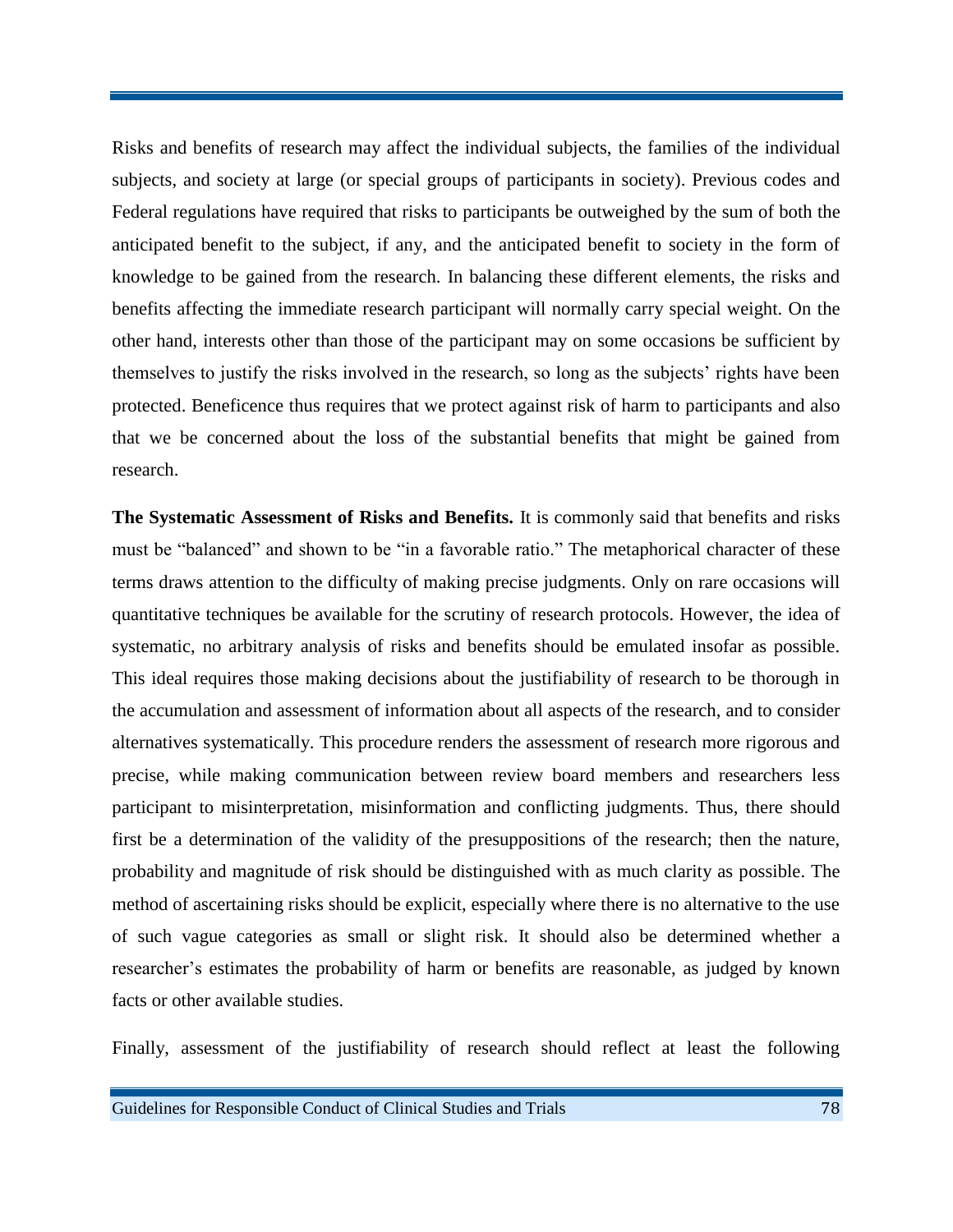considerations; **(i)** Brutal or inhumane treatment of human participants is never morally justified. **(ii)** Risks should be reduced to those necessary to achieve the research objective. It should be determined whether it is in fact necessary to use human participants at all. Risk can perhaps never be entirely eliminated, but it can often be reduced by careful attention to alternative procedures. **(iii)** When research involves significant risk of serious impairment, review committees should be extraordinarily insistent on the justification of the risk (looking usually to the likelihood of benefit to the participant – or, in some rare cases, to the manifest voluntariness of the participation). **(iv)** When vulnerable populations are involved in research, the appropriateness of involving them should itself be demonstrated. A number of variables go into such judgments, including the nature and degree of risk, the condition of the particular population involved, and the nature and level of the anticipated benefits. **(v)** Relevant risks and benefits must be thoroughly arrayed in documents and procedures used in the informed consent process.

**3. Selection of Subjects.** – Just as the principle of respect for persons finds expression in the requirements for consent, and the principle of beneficence in risk/benefit assessment, the principle of justice gives rise to moral requirements that there be fair procedures and outcomes in the selection of research subjects.

Justice is relevant to the selection of participants of research at two levels: the social and the individual. Individual justice in the selection of participants would require that researchers exhibit fairness: thus, they should not offer potentially beneficial research only to some patients who are in their favor or select only "undesirable" persons for risky research.

Social justice requires that distinction be drawn between classes of participants that ought, and ought not, to participate in any particular kind of research, based on the ability of members of that class to bear burdens and on the appropriateness of placing further burdens on already burdened persons. Thus, it can be considered a matter of social justice that there is an order of preference in the selection of classes of participants (e. g. , adults before children) and that some classes of potential participants (e. g. , the institutionalized mentally infirm or prisoners) may be involved as research subjects, if at all, only on certain conditions.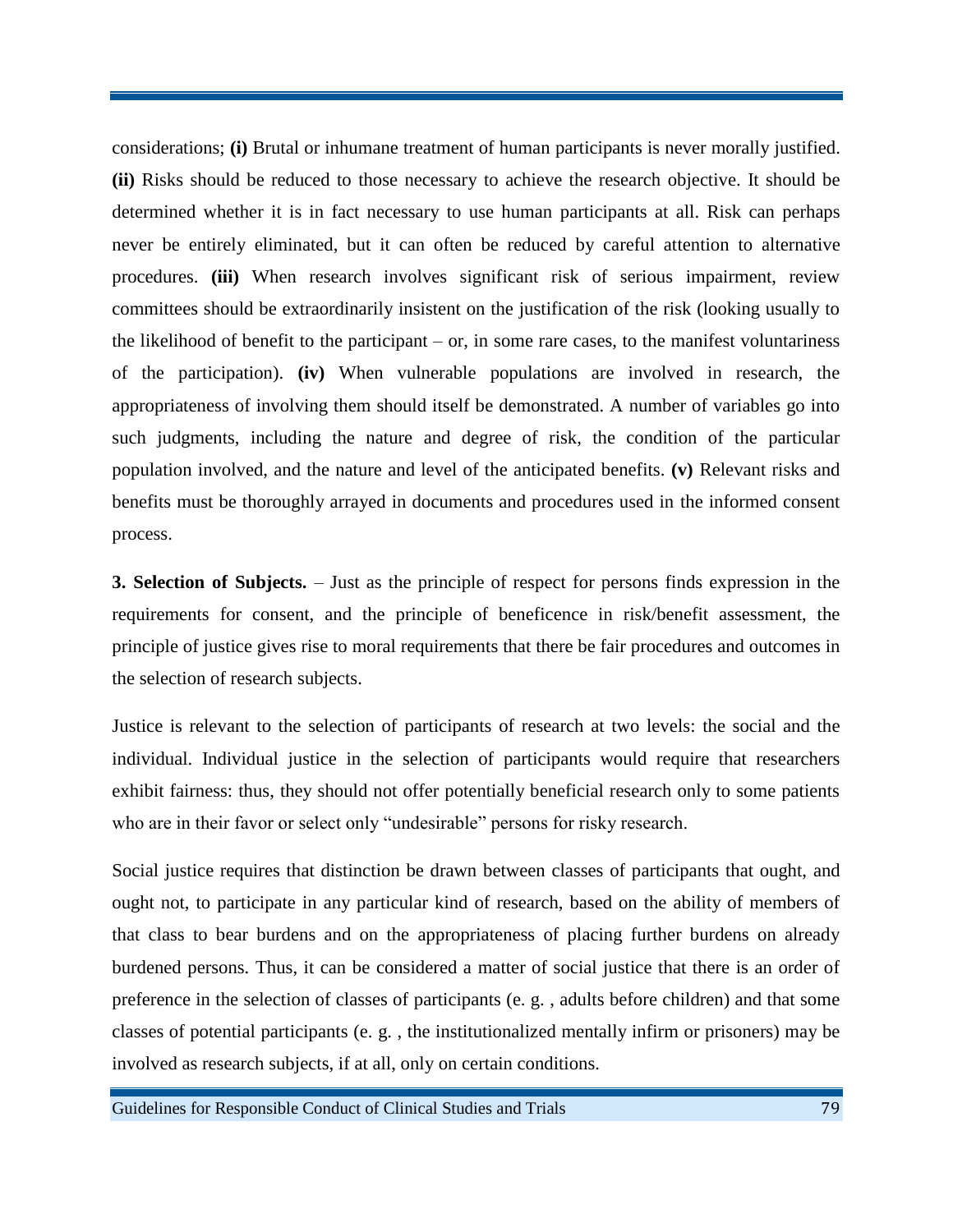Injustice may appear in the selection of subjects, even if individual participants are selected fairly by researchers and treated fairly in the course of research. Thus injustice arises from social, racial, sexual and cultural biases institutionalized in society. Thus, even if individual researchers are treating their research participants fairly, and even if IRBs are taking care to assure that participants are selected fairly within a particular institution, unjust social patterns may nevertheless appear in the overall distribution of the burdens and benefits of research. Although individual institutions or researchers may not be able to resolve a problem that is pervasive in their social setting, they can consider distributive justice in selecting research subjects.

Some populations, especially institutionalized ones, are already burdened in many ways by their infirmities and environments. When research is proposed that involves risks and does not include a therapeutic component, other less burdened classes of persons should be called upon first to accept these risks of research, except where the research is directly related to the specific conditions of the class involved. Also, even though public funds for research may often flow in the same directions as public funds for health care, it seems unfair that populations dependent on public health care constitute a pool of preferred research participants if more advantaged populations are likely to be the recipients of the benefits.

One special instance of injustice results from the involvement of vulnerable subjects. Certain groups, such a racial minorities, the economically disadvantaged, the very sick, and the institutionalized may continually be sought as research subjects, owing to their ready availability in settings where research is conducted. Given their dependent status and their frequently compromised capacity for free consent, they should be protected against the danger of being involved in research solely for administrative convenience, or because they are easy to manipulate as a result of their illness or socioeconomic condition.

(1) Since 1945, various codes for the proper and responsible conduct of human experimentation in medical research have been adopted by different organizations. The best known of these codes are the Nuremberg Code of 1947, the Helsinki Declaration of 1964 (revised in 1975), and the 1971 Guidelines (codified into Federal Regulations in 1974) issued by the U. S. Department of Health, Education, and Welfare Codes for the conduct of social and behavioral research have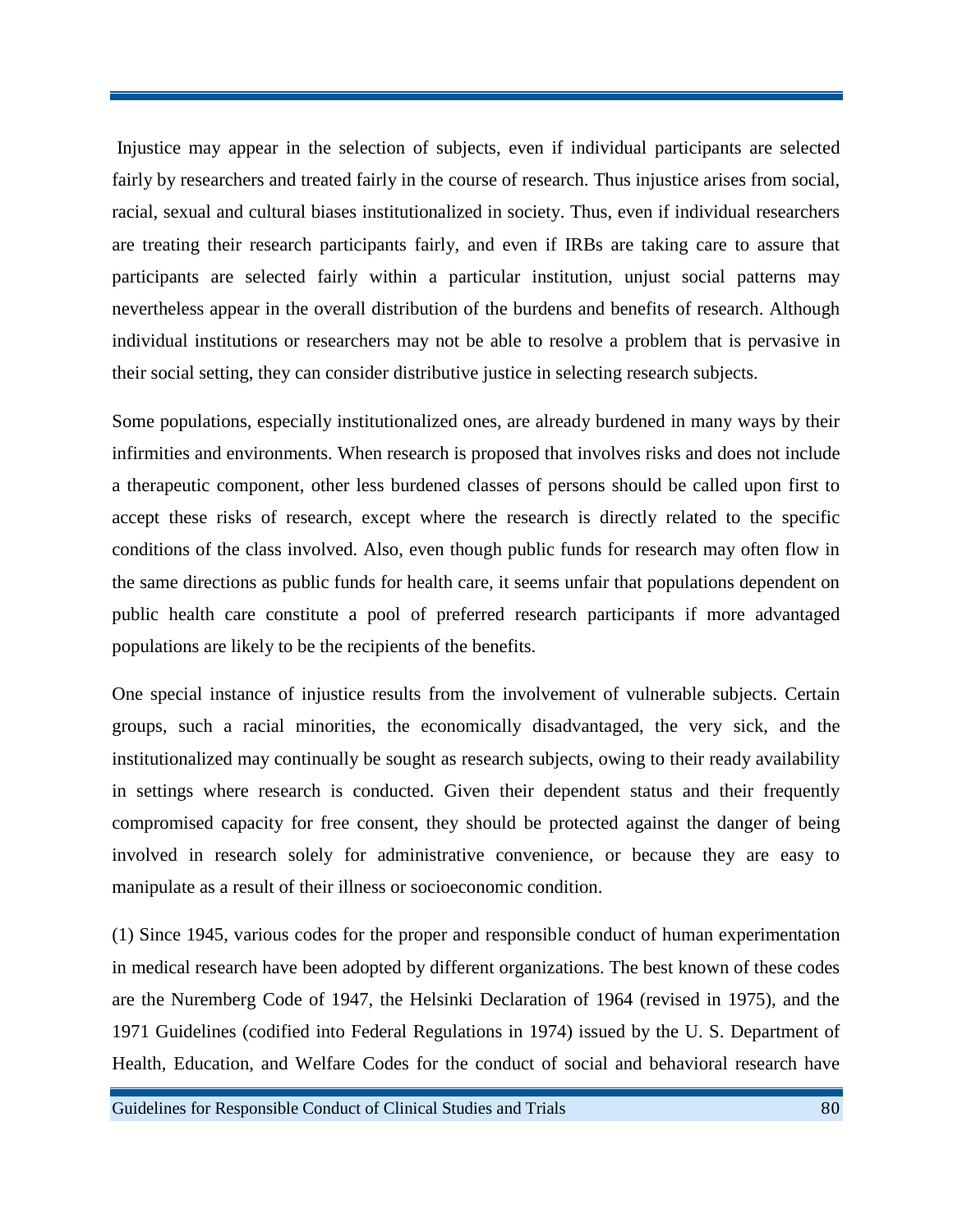also been adopted, the best known being that the American Psychological Association, published in 1973.

(2) Although practice usually involves interventions designed solely to enhance the well- being of a particular individual, interventions are sometimes applied to one individual for the enhancement of the well-being of another (e. g. , blood donation, skin grafts, organ transplants) or an intervention may have the dual purpose of enhancing the well-being of a particular individual, and, at the same time, providing some benefit to others (e. g. , vaccination, which protects both the person who is vaccinated and society generally).

The fact that some forms of practice have elements other than immediate benefit to the individual receiving an intervention, however, should not confuse the general destination between research and practice. Even when a procedure applied in practice may benefit some other person, it remains an intervention designed to enhance the well-being of a particular individual or groups of individuals; thus, it is practice and need not be reviewed as research.

(3) Because the problems related to social experimentation may differ substantially from those of biomedical and behavioral research, the Commission specifically declines to make any policy determination regarding such research at this time. Rather, the Commission believes that the problem ought to be addressed by one of its successor bodies.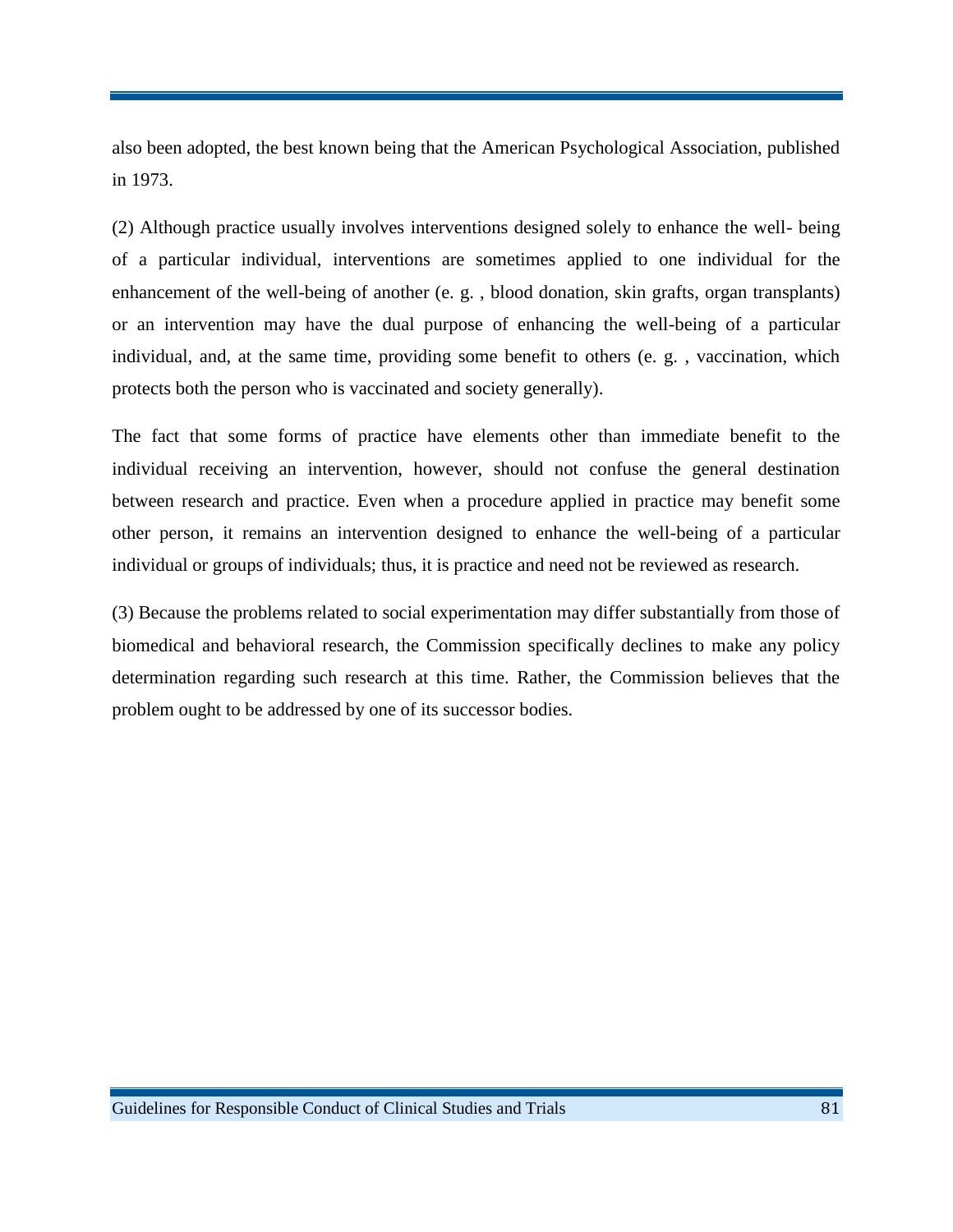## **Appendix 9: World Medical Association Declaration of Helsinki**

Citation: *World Medical Association, 2000. Declaration of Helsinki, ethical principles for medical research involving human subjects. 52nd WMA General Assembly, Edinburgh, Scotland.*

(Adopted by the 18th WMA General Assembly, Helsinki, Finland, June 1964, and amended by the 29th WMA General Assembly, Tokyo, Japan, October 1975,35th WMA General Assembly, Venice, Italy, October 1983 41st WMA General Assembly, Hong Kong, September 1989 48th WMA General Assembly, Somerset West, Republic of South Africa, October 1996 and the 52nd WMA General Assembly, Edinburgh, Scotland, October 2000 Note of Clarification on Paragraph 29 added by the WMA General Assembly, Washington 2002 Note of Clarification on Paragraph 30 added by the WMA General Assembly, Tokyo 2004 )

## **A. INTRODUCTION**

1. The World Medical Association has developed the Declaration of Helsinki as a statement of ethical principles to provide guidance to physicians and other participants in medical research involving human subjects. Medical research involving human participants includes research on identifiable human material or identifiable data.

2. It is the duty of the physician to promote and safeguard the health of the people. The physician's knowledge and conscience are dedicated to the fulfillment of this duty.

3. The Declaration of Geneva of the World Medical Association binds the physician with the words, "The health of my patient will be my first consideration," and the International Code of Medical Ethics declares that, "A physician shall act only in the patient's interest when providing medical care which might have the effect of weakening the physical and mental condition of the patient. "

4. Medical progress is based on research which ultimately must rest in part on experimentation involving human subjects.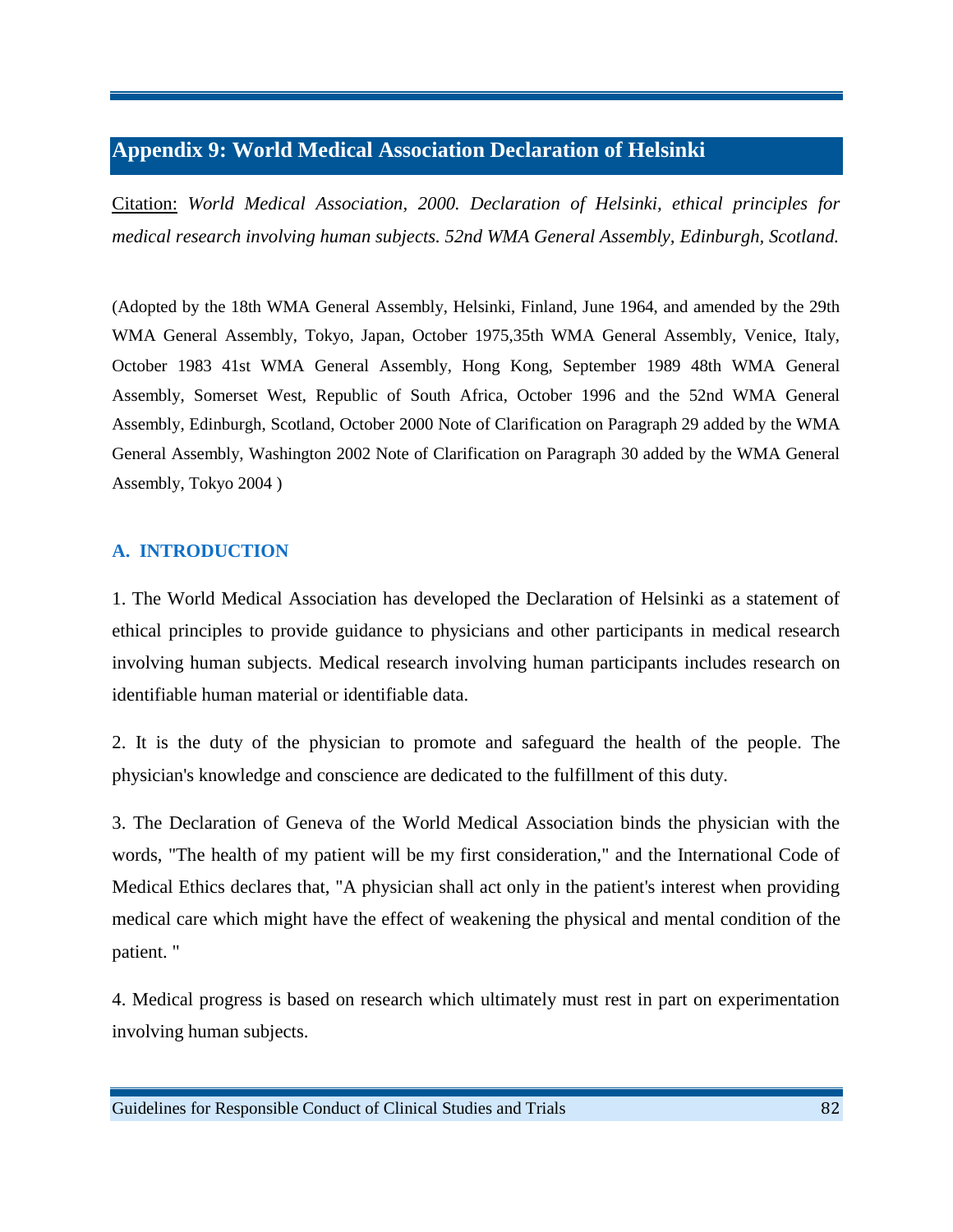5. In medical research on human subjects, considerations related to the well-being of the human participant should take precedence over the interests of science and society.

6. The primary purpose of medical research involving human participants is to improve prophylactic, diagnostic and therapeutic procedures and the understanding of the aetiology and pathogenesis of disease. Even the best proven prophylactic, diagnostic, and therapeutic methods must continuously be challenged through research for their effectiveness, efficiency, accessibility and quality.

7. In current medical practice and in medical research, most prophylactic, diagnostic and therapeutic procedures involve risks and burdens.

8. Medical research is participant to ethical standards that promote respect for all human beings and protect their health and rights. Some research populations are vulnerable and need special protection. The particular needs of the economically and medically disadvantaged must be recognized. Special attention is also required for those who cannot give or refuse consent for themselves, for those who may be participant to giving consent under duress, for those who will not benefit personally from the research and for those for whom the research is combined with care.

9. Research Researchers should be aware of the ethical, legal and regulatory requirements for research on human participants in their own countries as well as applicable international requirements. No national ethical, legal or regulatory requirement should be allowed to reduce or eliminate any of the protections for human participants set forth in this Declaration.

## **B. BASIC PRINCIPLES FOR ALL MEDICAL RESEARCH**

10. It is the duty of the physician in medical research to protect the life, health, privacy, and dignity of the human subject.

11. Medical research involving human participants must conform to generally accepted scientific principles, be based on a thorough knowledge of the scientific literature, other relevant sources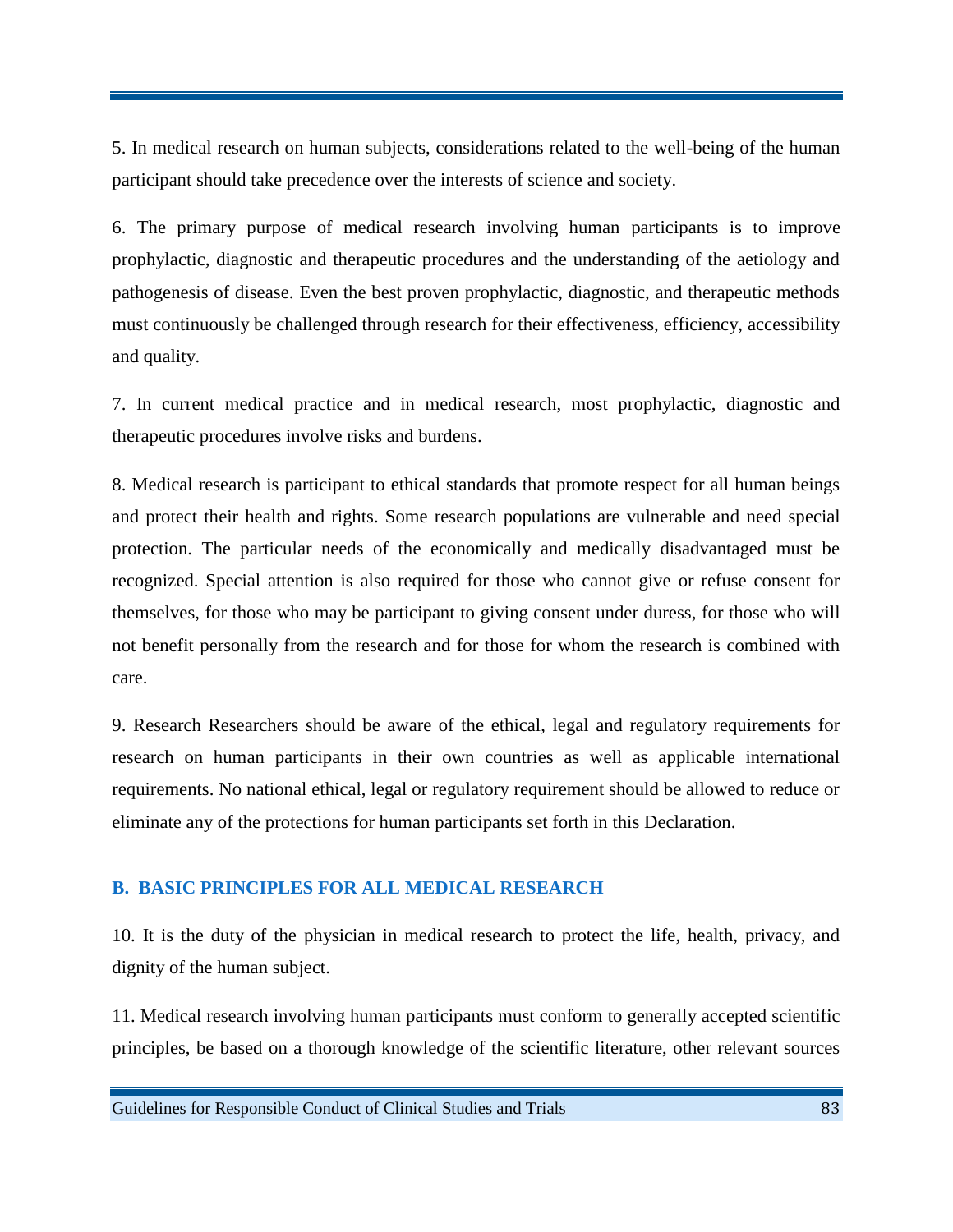of information, and on adequate laboratory and, where appropriate, animal experimentation.

12. Appropriate caution must be exercised in the conduct of research which may affect the environment, and the welfare of animals used for research must be respected.

13. The design and performance of each experimental procedure involving human participants should be clearly formulated in an experimental protocol. This protocol should be submitted for consideration, comment, guidance, and where appropriate, approval to a specially appointed ethical review committee, which must be independent of the researcher , the sponsor or any other kind of undue influence. This independent committee should be in conformity with the laws and regulations of the country in which the research experiment is performed. The committee has the right to monitor ongoing trials. The researcher has the obligation to provide monitoring information to the committee, especially any serious adverse events. The researcher should also submit to the committee, for review, information regarding funding, sponsors, institutional affiliations, other potential conflicts of interest and incentives for subjects.

14. The research protocol should always contain a statement of the ethical considerations involved and should indicate that there is compliance with the principles enunciated in this Declaration.

15. Medical research involving human participants should be conducted only by scientifically qualified persons and under the supervision of a clinically competent medical person. The responsibility for the human participant must always rest with a medically qualified person and never rest on the participant of the research, even though the participant has given consent.

16. Every medical research project involving human participants should be preceded by careful assessment of predictable risks and burdens in comparison with foreseeable benefits to the participant or to others. This does not preclude the participation of healthy volunteers in medical research. The design of all studies should be publicly available.

17. Physicians should abstain from engaging in research projects involving human participants unless they are confident that the risks involved have been adequately assessed and can be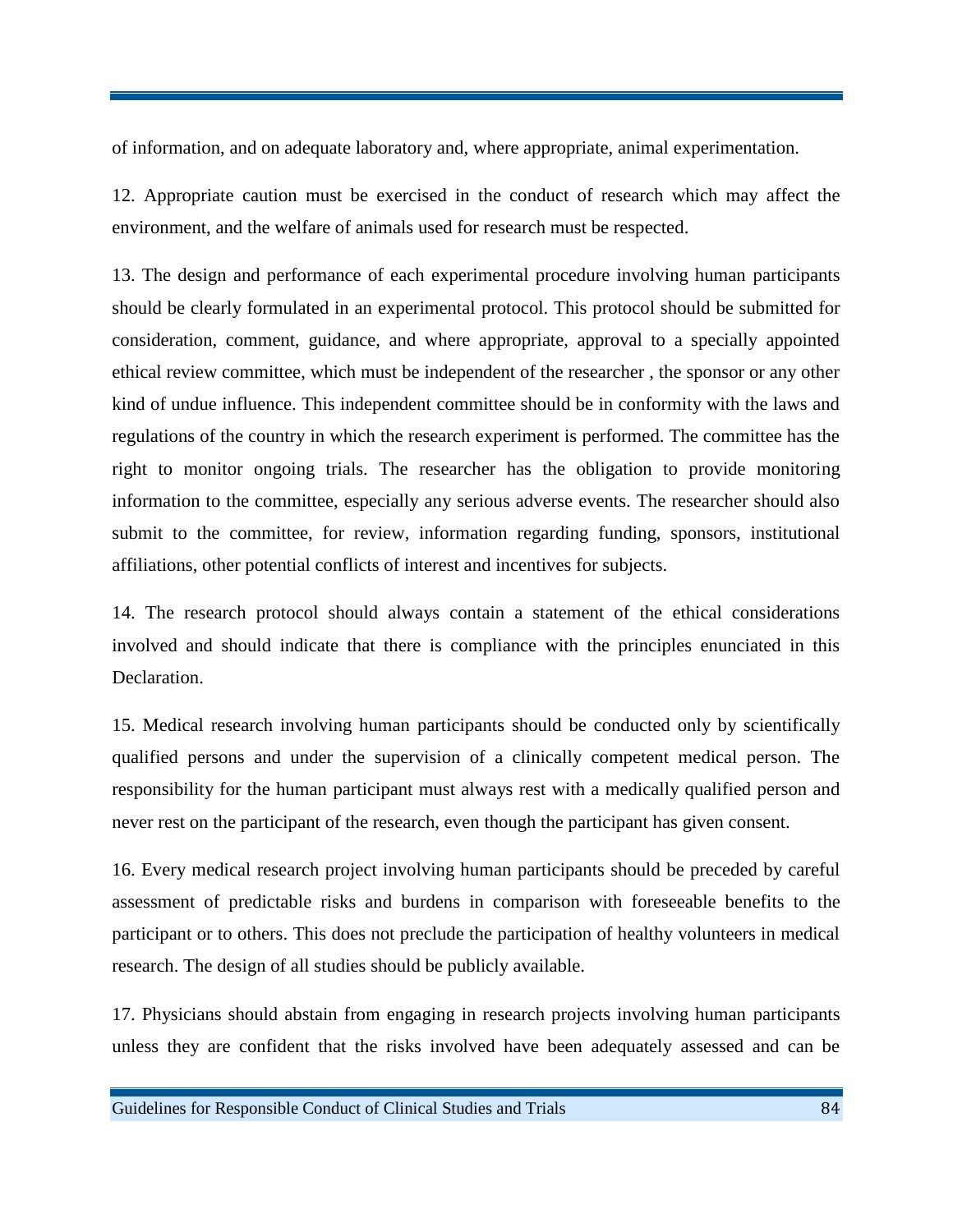satisfactorily managed. Physicians should cease any investigation if the risks are found to outweigh the potential benefits or if there is conclusive proof of positive and beneficial results.

18. Medical research involving human participants should only be conducted if the importance of the objective outweighs the inherent risks and burdens to the subject. This is especially important when the human participants are healthy volunteers.

19. Medical research is only justified if there is a reasonable likelihood that the populations in which the research is carried out stand to benefit from the results of the research.

20. The participants must be volunteers and informed participants in the research project.

21. The right of research participants to safeguard their integrity must always be respected. Every precaution should be taken to respect the privacy of the subject, the confidentiality of the patient's information and to minimize the impact of the study on the subject's physical and mental integrity and on the personality of the subject.

22. In any research on human beings, each potential participant must be adequately informed of the aims, methods, sources of funding, any possible conflicts of interest, institutional affiliations of the researcher, the anticipated benefits and potential risks of the study and the discomfort it may entail. The participant should be informed of the right to abstain from participation in the study or to withdraw consent to participate at any time without reprisal. After ensuring that the participant has understood the information, the physician should then obtain the subject's freelygiven informed consent, preferably in writing. If the consent cannot be obtained in writing, the non-written consent must be formally documented and witnessed.

23. When obtaining informed consent for the research project the physician should be particularly cautious if the participant is in a dependent relationship with the physician or may consent under duress. In that case the informed consent should be obtained by a well-informed physician who is not engaged in the investigation and who is completely independent of this relationship.

24. For a research participant who is legally incompetent, physically or mentally incapable of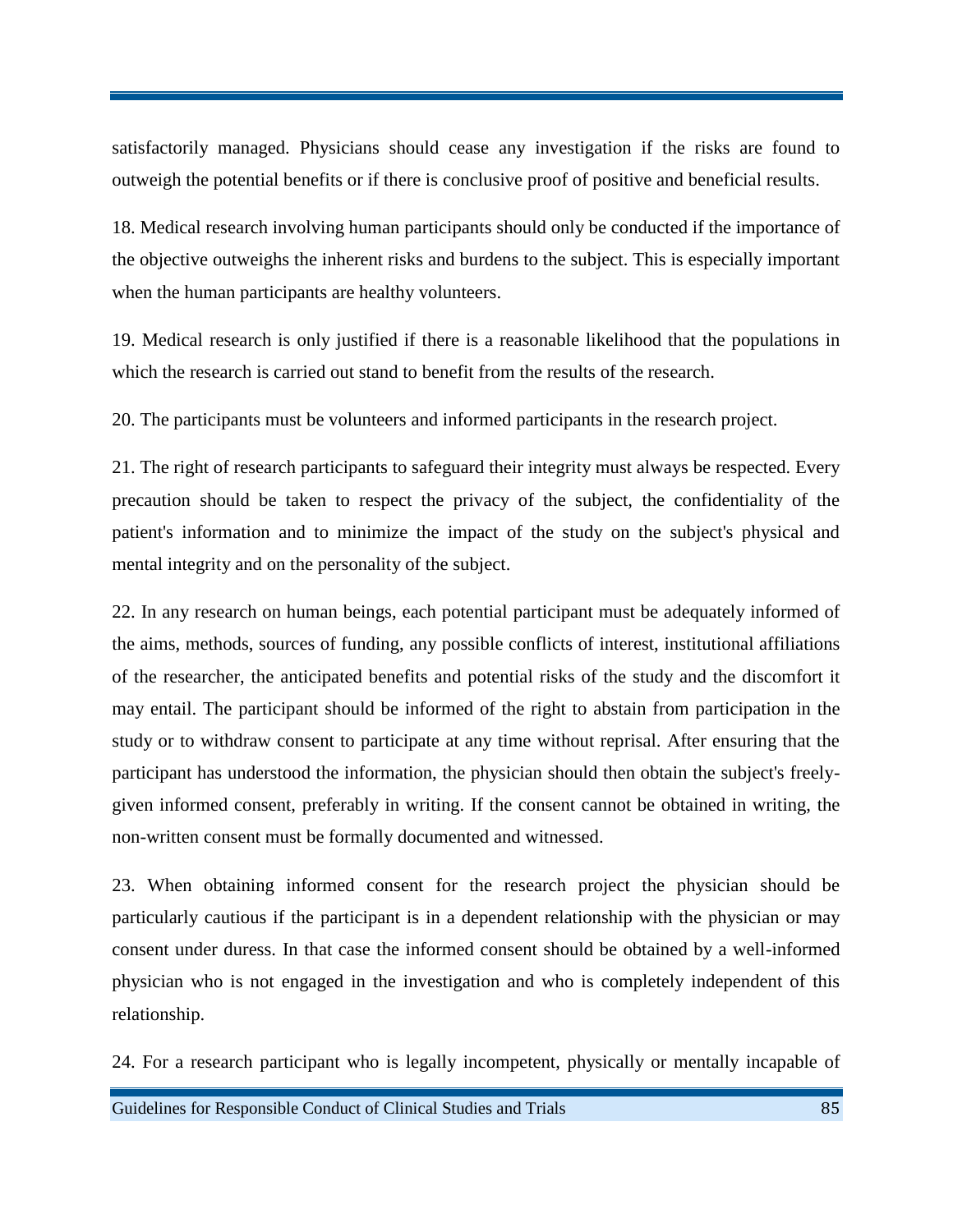giving consent or is a legally incompetent minor, the researcher must obtain informed consent from the legally authorized representative in accordance with applicable law. These groups should not be included in research unless the research is necessary to promote the health of the population represented and this research cannot instead be performed on legally competent persons.

25. When a participant deemed legally incompetent, such as a minor child, is able to give assent to decisions about participation in research, the researcher must obtain that assent in addition to the consent of the legally authorized representative.

26. Research on individuals from whom it is not possible to obtain consent, including proxy or advance consent, should be done only if the physical/mental condition that prevents obtaining informed consent is a necessary characteristic of the research population. The specific reasons for involving research participants with a condition that renders them unable to give informed consent should be stated in the experimental protocol for consideration and approval of the review committee. The protocol should state that consent to remain in the research should be obtained as soon as possible from the individual or a legally authorized surrogate.

27. Both authors and publishers have ethical obligations. In publication of the results of research, the researchers are obliged to preserve the accuracy of the results. Negative as well as positive results should be published or otherwise publicly available. Sources of funding, institutional affiliations and any possible conflicts of interest should be declared in the publication. Reports of experimentation not in accordance with the principles laid down in this Declaration should not be accepted for publication.

# **C. ADDITIONAL PRINCIPLES FOR MEDICAL RESEARCH COMBINED WITH MEDICAL CARE**

28. The physician may combine medical research with medical care, only to the extent that the research is justified by its potential prophylactic, diagnostic or therapeutic value. When medical research is combined with medical care, additional standards apply to protect the patients who are research subjects.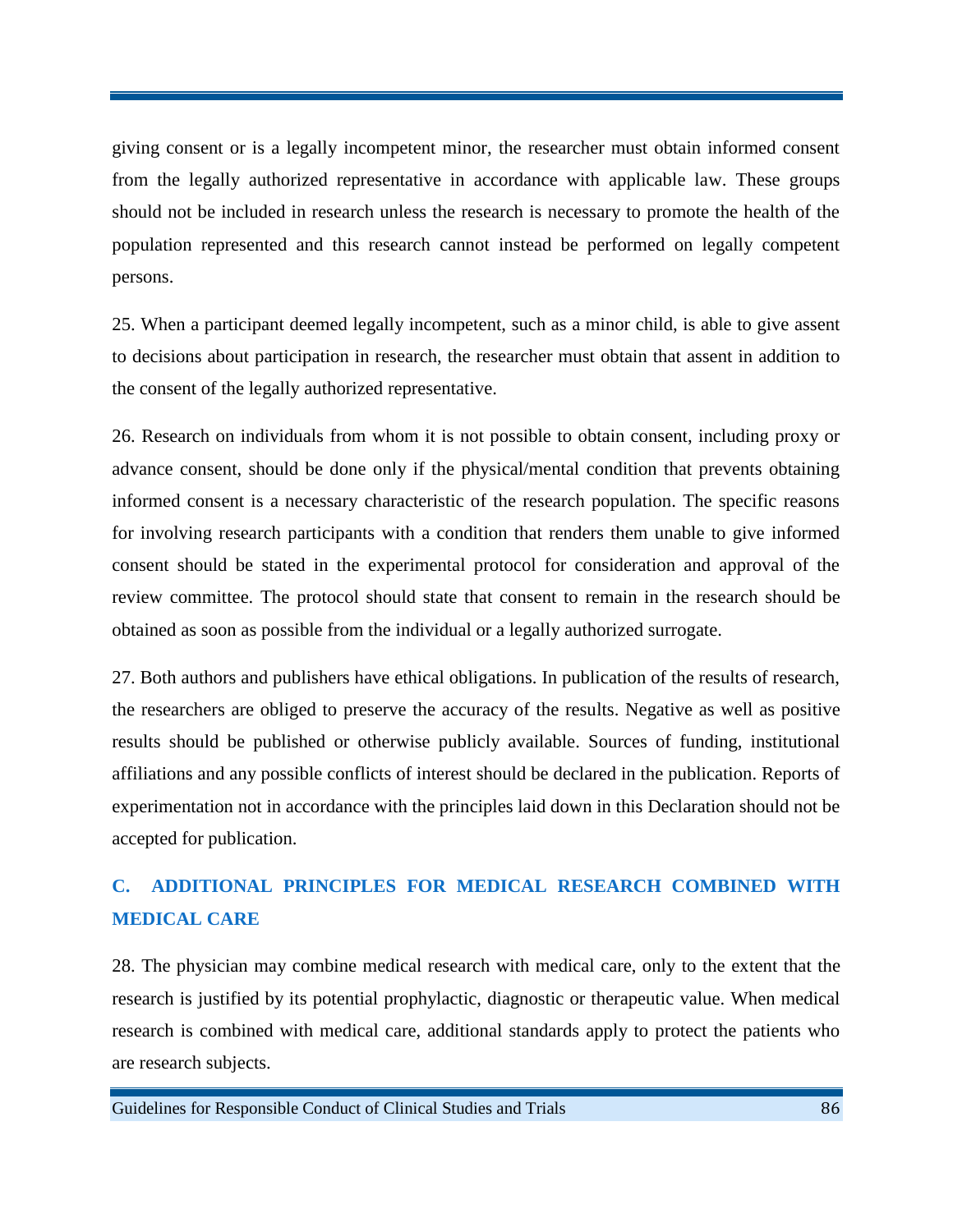29. The benefits, risks, burdens and effectiveness of a new method should be tested against those of the best current prophylactic, diagnostic, and therapeutic methods. This does not exclude the use of placebo, or no treatment, in studies where no proven prophylactic, diagnostic or therapeutic method exists<sup>1</sup> (see part1 below).

30. At the conclusion of the study, every patient entered into the study should be assured of access to the best proven prophylactic, diagnostic and therapeutic methods identified by the study<sup>2</sup> (see part2 below).

31. The physician should fully inform the patient which aspects of the care are related to the research. The refusal of a patient to participate in a study must never interfere with the patientphysician relationship.

32. In the treatment of a patient, where proven prophylactic, diagnostic and therapeutic methods

#### <sup>1</sup> **Note of clarification on paragraph 29 of the WMA Declaration of Helsinki**

 $\overline{a}$ 

The WMA hereby reaffirms its position that extreme care must be taken in making use of a placebo-controlled trial and that in general this methodology should only be used in the absence of existing proven therapy. However, a placebo-controlled trial may be ethically acceptable, even if proven therapy is available, under the following circumstances:

- Where for compelling and scientifically sound methodological reasons its use is necessary to determine the efficacy or safety of a prophylactic, diagnostic or therapeutic method; or - Where a prophylactic, diagnostic or therapeutic method is being investigated for a minor condition and the patients who receive placebo will not be participant to any additional risk of serious or irreversible harm.

All other provisions of the Declaration of Helsinki must be adhered to, especially the need for appropriate ethical and scientific review.

#### <sup>2</sup> **Note of clarification on paragraph 30 of the WMA Declaration of Helsinki**

The WMA hereby reaffirms its position that it is necessary during the study planning process to identify post-trial access by study participants to prophylactic, diagnostic and therapeutic procedures identified as beneficial in the study or access to other appropriate care. Post-trial access arrangements or other care must be described in the study protocol so the ethical review committee may consider such arrangements during its review.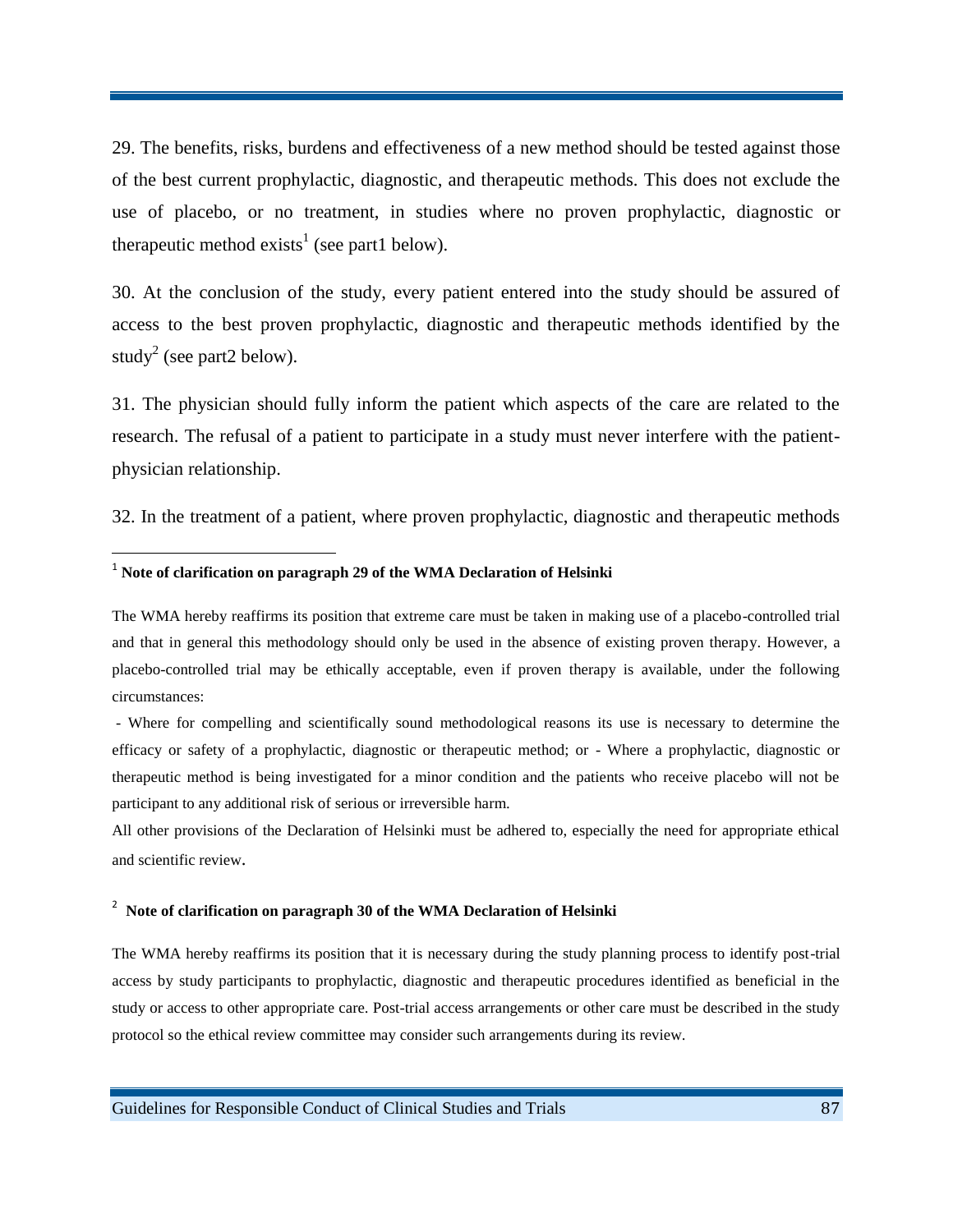do not exist or have been ineffective, the physician, with informed consent from the patient, must be free to use unproven or new prophylactic, diagnostic and therapeutic measures, if in the physician's judgement it offers hope of saving life, re-establishing health or alleviating suffering. Where possible, these measures should be made the object of research, designed to evaluate their safety and efficacy. In all cases, new information should be recorded and, where appropriate, published. The other relevant guidelines of this Declaration should be followed.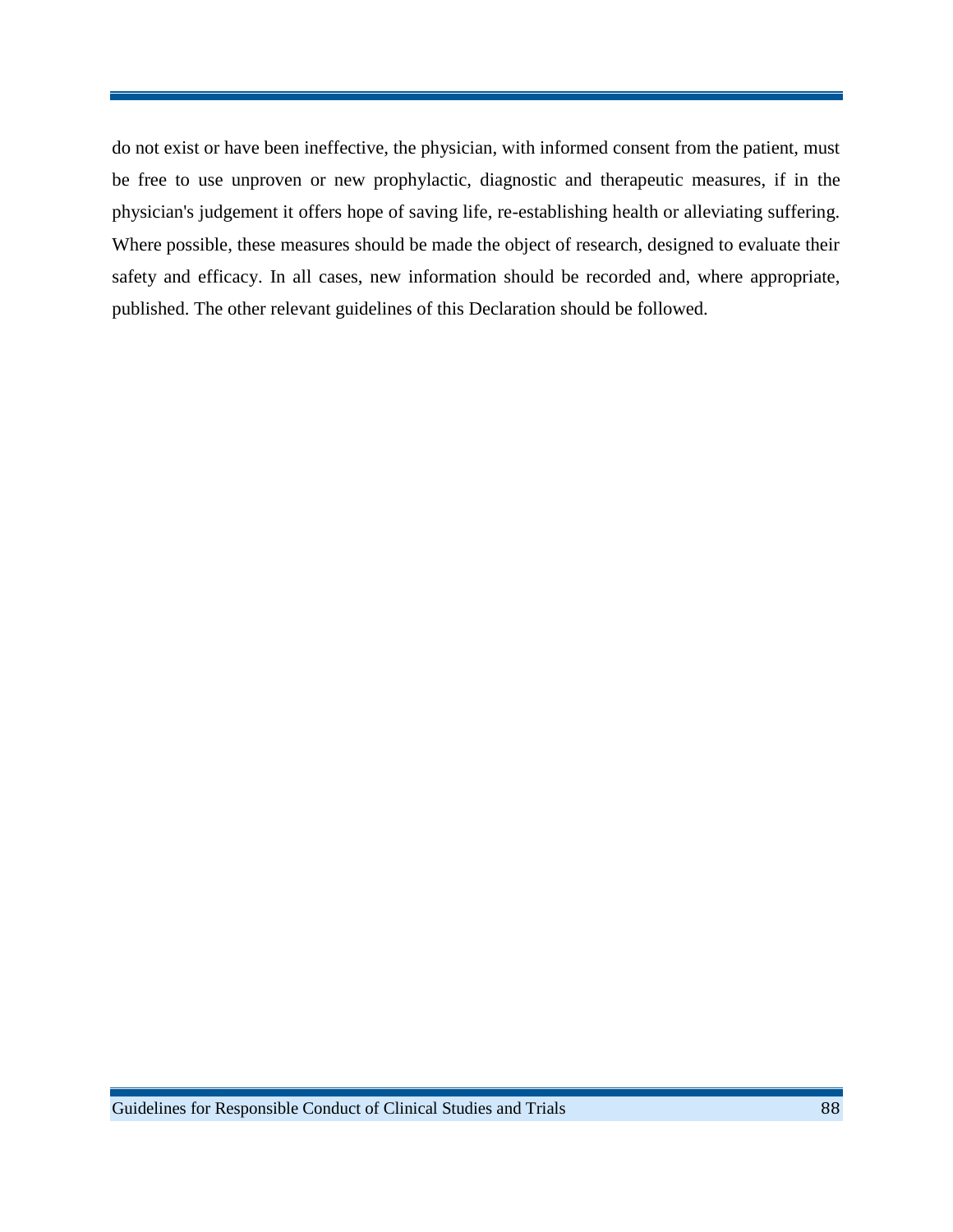## **Appendix 10: Ethics of Clinical Research: An Islamic Perspective**

Citation: *Fadel HE. Ethics of clinical research: An Islamic perspective***.** *Journal of the Islamic Medical Association of North America. 2010;42(2).*

#### **Abstract**

Medical progress depends on clinical research that at some point has to involve human subjects. The human rights of research participants must be protected. Ethical principles and guidelines have been developed by international organizations such as the World Medical Association (WMA) and the Council for International Organizations of Medical Sciences (CIOMS). The Islamic Organization for Medical sciences (IOMS) in Kuwait convened a meeting in Cairo, Egypt, in 2004 and produced a document advancing an Islamic viewpoint on these principles and guidelines. In this paper I discuss all these documents. The guidelines developed by CIOMS are in general agreement with Islamic principles i. e. respect for the person, bringing benefit, avoiding harm, and justice. However some differences exist to which I alluded. I also added some personal opinions. Muslim physicians and scientists should get involved in clinical as well as other medical research. It is farḍ kifāya (collective religious duty). They should be familiar with the ethical principles and guidelines and abide by them in their own research. Also, they should monitor externally sponsored research in their own countries to ensure that these guidelines are followed. Key words: Clinical research, ethics, Islam, Declaration of Helsinki, Council for International Organizations of Medical Sciences, Islamic Organization of Medical Sciences

#### **Introduction**

Academicians in faculty positions are traditionally involved in clinical research. Private practitioners can and should be involved in clinical research as well<sup>1</sup>. A requirement of clinical research is that it conforms to internationally recognized ethical guidelines. For Muslim physicians, conforming to Islamic ethical guidelines is an added requirement. In this article, I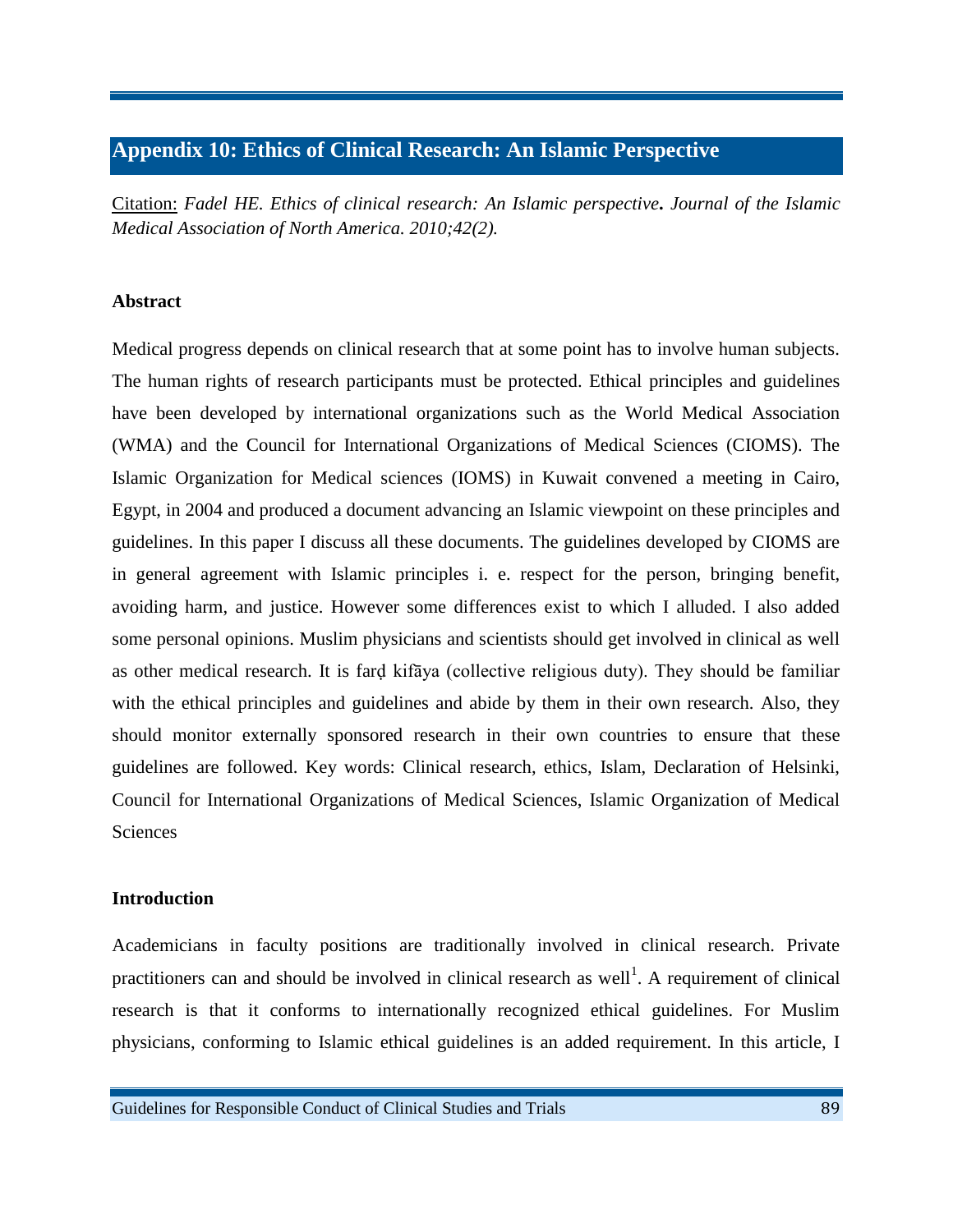will discuss the international guidelines and Islamic viewpoints regarding these guidelines. **Muslim Obligation to Conduct Research**.

Muslim countries are, in general, lagging behind in research, including medical research, despite their collective material and human potential. This is very ironic, noting that Muslim physicians of the past were the pioneers of scientific and medical research and were the first to employ scientific experimentation<sup>2-5</sup>. It is worthwhile to emphasize the importance laid by Islam on the pursuit of learning. There are several Qur'anic verses and traditions of the Prophet to this effect. The first revealed verses of the Q ur'an state: Recite in the name of your Lord, Who created. He created man from a leech-like structure. Recite, and your Lord is Most Generous, Who has taught by the pen. He taught Man that what he knew not <sup>6</sup>. Allah also says, addressing the Prophet, S ay, "My Lord, increase my knowledge<sup>7</sup>."

Allah asks us to look inside ourselves and at the universe to dis cover God's laws. Let man consider from what he is created<sup>8</sup>. And in another verse: Will they not reflect on camels, how they are created; the sky, how it is raised; the mountains, how they are erected; and the earth, how it is leveled<sup>9</sup>. Learning in Islam is not limited to religious studies. Early Muslim scholars used to acquire an extensive knowledge, not only in jurisprudence (fiqh), Qur'an, and linguistic studies, but also in medicine, chemistry, and natural sciences. Knowledge has to be based on evidence. Allah says: Can there be another god besides Allah? Say bring forth your proof if you are telling the truth<sup>10</sup>!

Based on the above, scientific research is considered by some scholars as farḍ kifāya (collective religious duty). The Prophet Muhammad وسلم عليه هللا صلى is reported to have said: Allah created disease and its cure except senility (death). Children of Adam, seek the cure but use not ḥarām (forbidden) things<sup>11</sup>. This hadith makes it incumbent on us to investigate the causes of disease and to try to find cures. This can only be achieved by undertaking both basic and clinical research.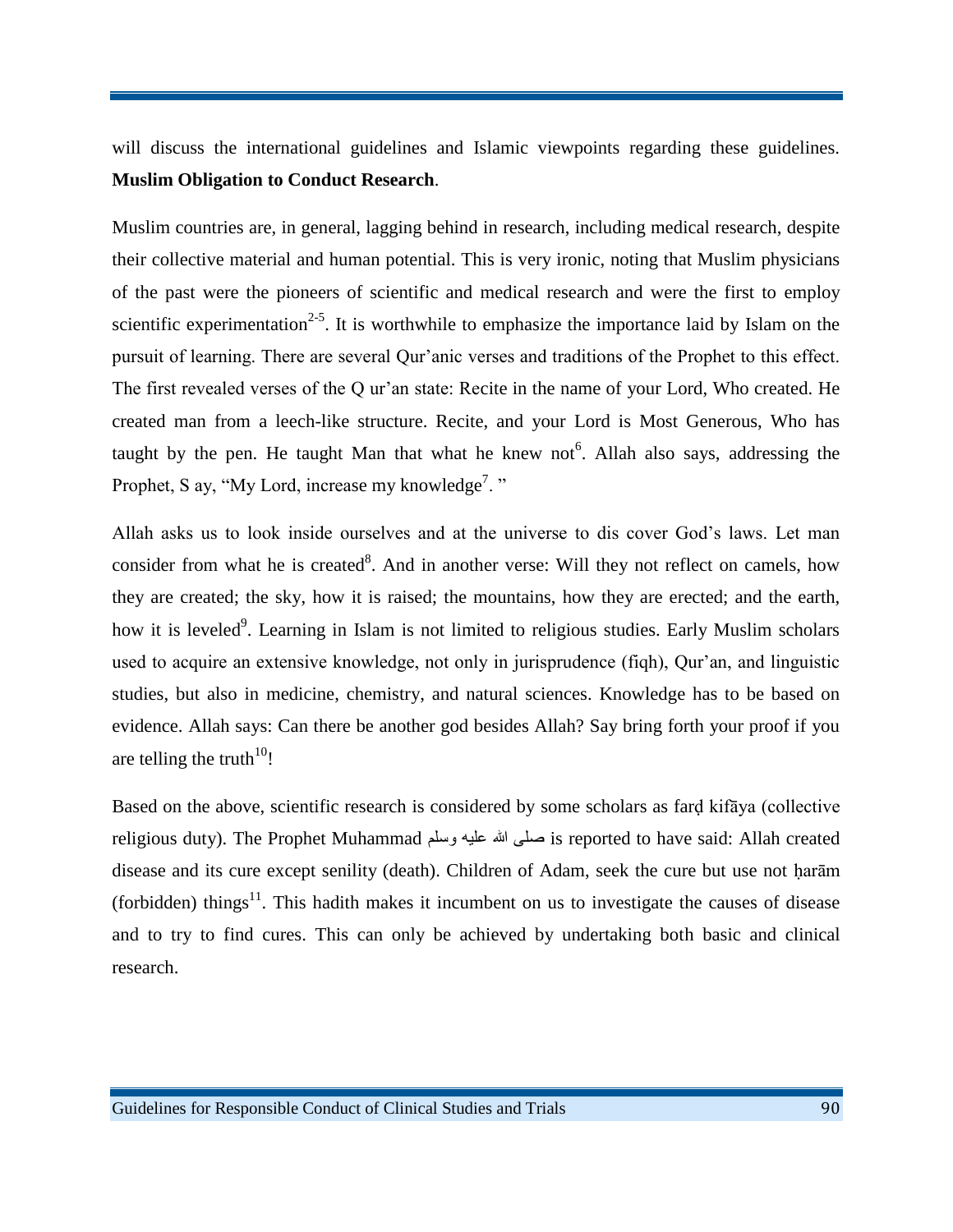#### **International Ethical Guidelines for Clinical Research**

Clinical research must rest in part on experimentation involving human subjects. Research involving human participants creates a lot of potential pitfalls that unfortunately led to tragedies in the last century. The most well-known of these are the experimentation by Nazis on the prisoners and in the United States in the Tuskegee study of untreated syphilis<sup>12</sup>. This study was conducted by the U. S. Public Health Service (USPHS). Over the period of 40 years (1932-72), 399 syphilitic African Americans were followed to study the natural course of the disease without treatment<sup>13-6</sup>. The study patients were never informed of the availability of Penicillin, which in the late 1940s was found to be an effective treatment for their disease. The Nuremberg Code was promulgated in 1947 as a direct consequence of the trial of Nazi physicians who conducted research on the prisoners of World War II without their consent. The United Nations general Assembly adopted the Universal Declaration of Human Rights in 1948 and the International Convention on Civil and Political Rights in 1966. Its article seven states in part: "In particular, no one shall be subjected without his free consent to medical or scientific experimentation."

In parallel with these efforts, medical professionals worked on formulating principles of ethical use of human participants in research. The first such document, the Declaration of Helsinki, was adopted by the World Medical Association (WMA) in 1964 in Helsinki, Finland. This was updated several times. The last was in Seoul, South Korea, in 2008 at the WMA 59th General Assembly meeting<sup>17</sup>. The central point of the declaration is that medical research should be participant to ethical standards that promote respect for all human beings and protect their health and rights.

The Declaration of Helsinki consists of 35 articles divided into three sections: the introduction,

"Principles for All Medical Research," and "Additional Principles for Medical Research Combined with Medical Care. " This document stresses that in the field of biomedical research, fundamental distinction should be recognized between medical research in which the aim is essentially diagnostic or therapeutic for a patient, and medical research, the essential object of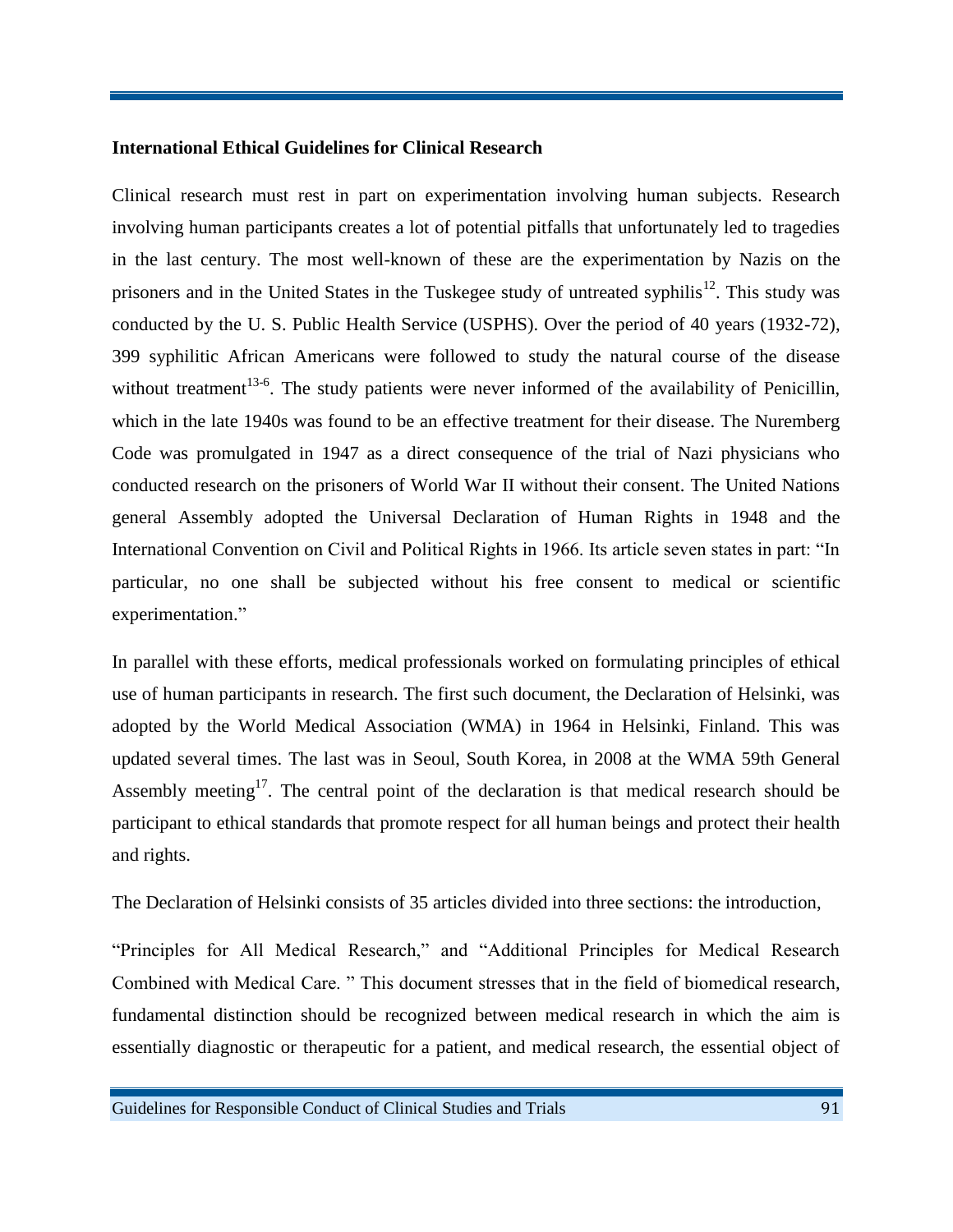which is purely scientific and without direct diagnostic or therapeutic value to the person subjected to research. Medical research should be participant to ethical standards that promote respect for all human beings and protect their health and rights.

The Declaration of Helsinki also stresses that some research participants are vulnerable and need special protection. The research should be approved by especially appointed ethical review committees. Each potential research participant should be adequately informed of the aims, methods, sources of funding, and potential risks of the study. They should be informed about their right to abstain from participation or to withdraw from the study without any reprisal. For a research participant who is a minor or legally incompetent, the researcher must obtain informed consent from the legal guardian. These and other vulnerable groups should not be included in research unless it is necessary to promote the health of the particular group from which they are recruited.

In the United States, the U. S. National Commission for the Protection of Human Participants of Biomedical Research was created in 1974 and produced the Belmont Report in 1979, which distilled principles of ethics related to research<sup>18</sup>. It addresses boundaries between medical practice and research; basic ethical principles such as respect for persons, beneficence, and justice; and informed consent, assessment of risks and benefits, and selection of subjects.

Another international organization, The Council for International Organizations of Medical Sciences (CIOMS), was founded in 1949 under the auspices of the World Health Organization (WHO) and the United Nations Educational Scientific Cultural Organization (UNESCO). CIOMS in association with WHO undertook its work on the ethics of biomedical research in the 1970s. It produced guidelines to enable the effective application of the ethical principles set forth in the Declaration of Helsinki, particularly in developing countries. Their first report was published in 1982. Following that, there were major developments, such as the outbreak of the HIV/AIDS pandemic and proposals to undergo large scale experiments with vaccines and medications. There were also rapid advances in biotechnology and an increase in multinational field trials involving vulnerable populations in developing countries. These developments raised new ethical issues, and in 1996 CIOMS updated its report and published International Ethical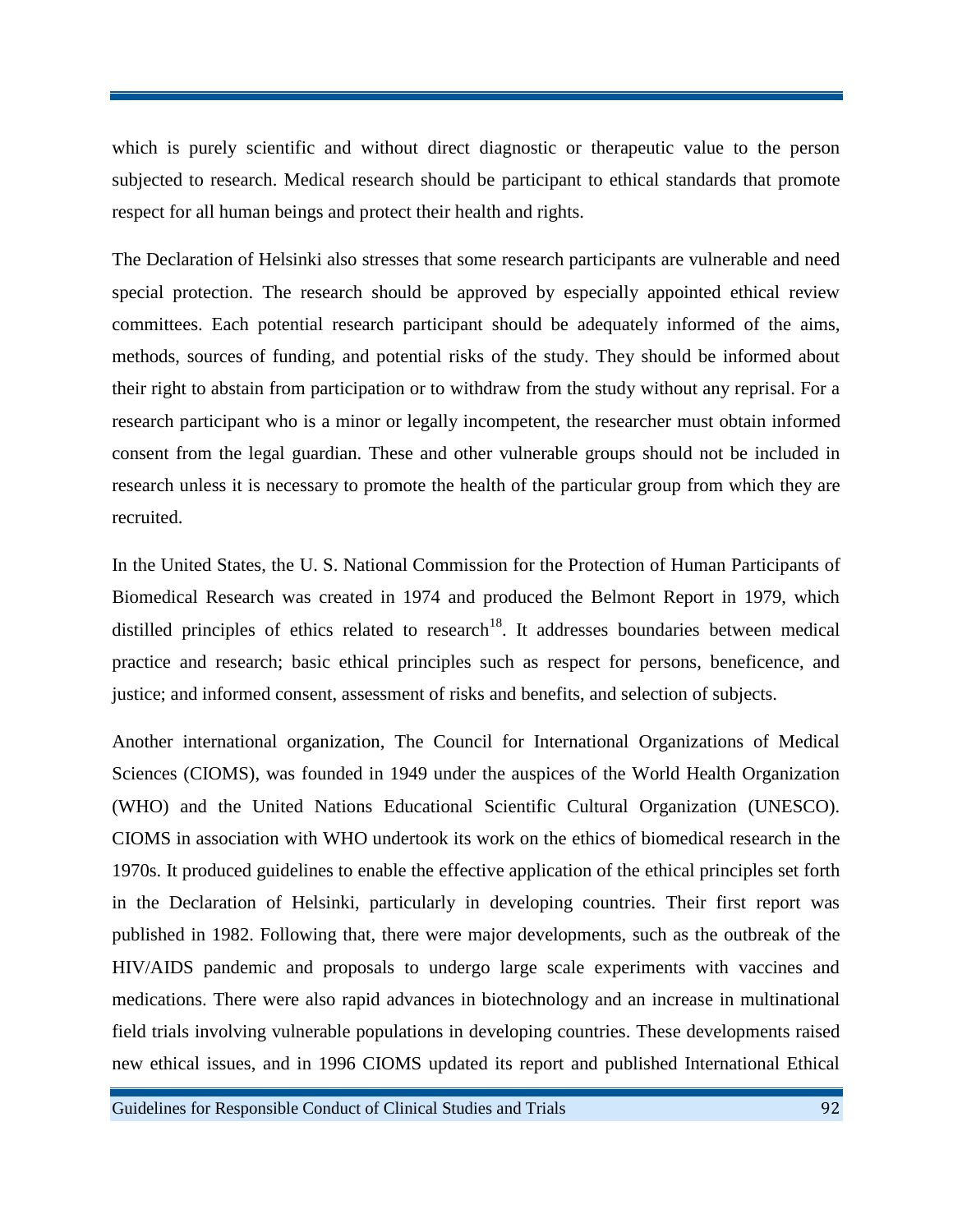Guidelines for Biomedical Research involving Human Subjects, updating it in 2002. This consisted of a statement of general ethics, a preamble, and 21 guidelines<sup>19</sup>.

#### **The Islamic Viewpoint on CIOMS Guidelines**

The Islamic Organization of Medical Sciences (IOMS), based in Kuwait, translated this document into Arabic. It was then reviewed by a scholar of Islamic jurisprudence. The document and the latter's comments were discussed by a group of Muslim scholars, physicians, including myself, and other individuals with interest in ethics and the law. The Islamic viewpoint on each of these guidelines was studied in depth by this group and discussed in a three day conference held in Cairo, Egypt, in December 2004. The results of these deliberations were published as the International Ethical Guidelines for Biomedical Research involving Human Subjects: An Islamic Perspective<sup>20</sup>. In this paper I will summarize the CIOMS guidelines, the IOMS document, and add my personal opinions.

The CIOMS guidelines as well as the principles of the Declaration of Helsinki are based on the generally accepted ethical principles of respect of person, beneficence, nonmaleficence, and justice<sup>21</sup>. These four principles are in agreement with Islamic rules. Allah says: We have honored Adam's children<sup>22</sup>. Respect of the person is a major aspect of human dignity. Respect of the person gives him the right to make his own choices and decisions. In the context of research, no one should be involved in a research project without his free and voluntary consent. The Islamic principle that applies here is "No one is entitled to dispose of the right of human being without his permission". $20$ 

A basic purpose of Islamic law is to "secure benefits for people and to protect them from harm.  $^{20}$  This is termed beneficence in our lexicon at present. Another Islamic law states that "every" action that leads to harm or that prevents a benefit is forbidden<sup>20</sup>. This is what is now called "nonmaleficence. " In cases where benefit and harm are not absolute, which is the usual case in biomedical research, the rule that applies is that "if a less substantial instance of harm and an outweighing benefit are in conflict, the harm is forgiven for the sake of the benefit. "<sup>20</sup> Justice is an established principle in Islamic law. Allah says God enjoins justice and charity<sup>23</sup>. Justice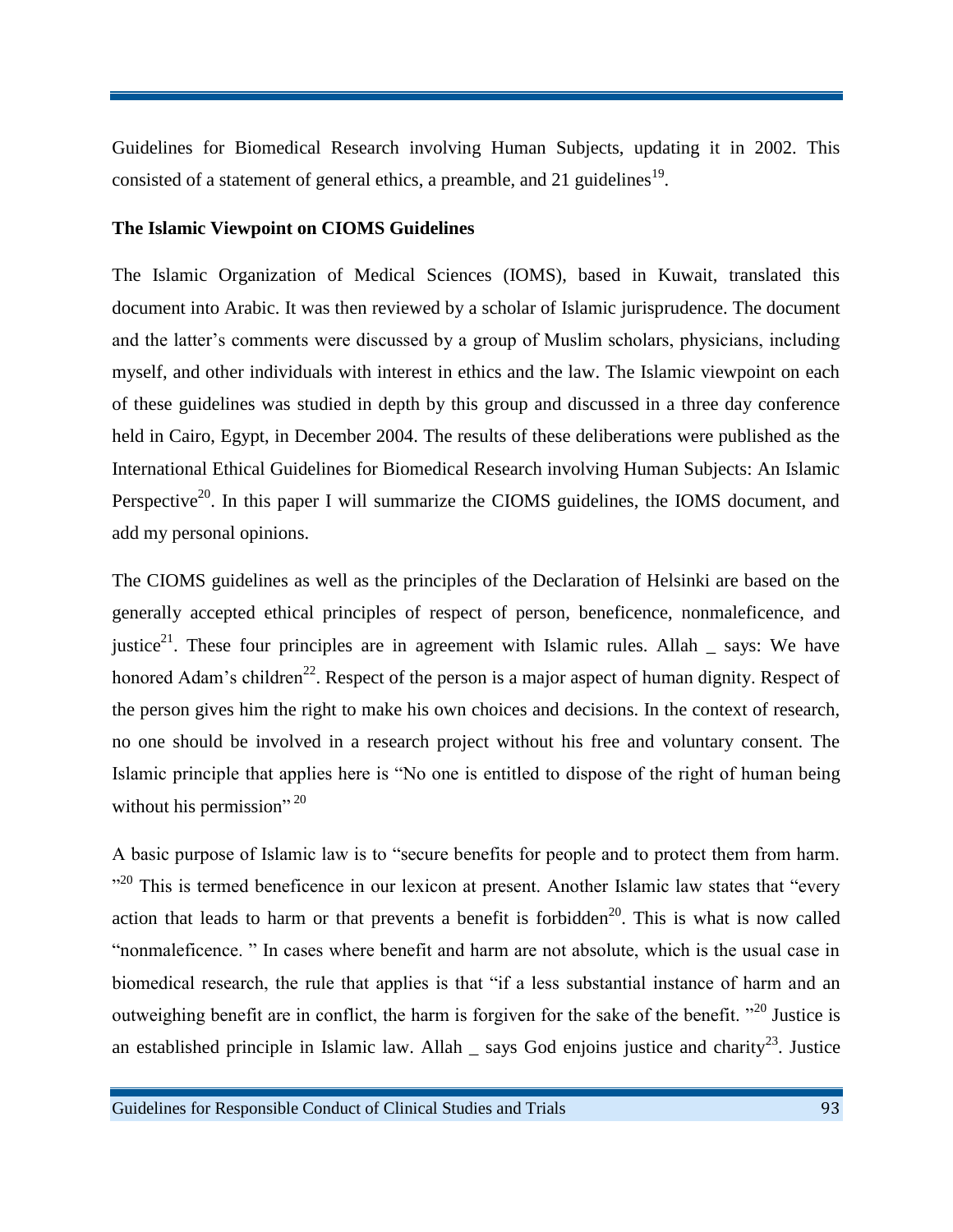means equity and fairness, and charity is either the acquisition of benefit or the prevention of harm. Now, I will discuss these guidelines individually.

#### **Document 1: Ethical Justification and Scientific**

Validity of Biomedical Research involving Human Participants In agreement with this guideline, the performance of research on human participants is Islamically acceptable. However, it should be useful and responsive to the five purposes of Islamic law (*maqāṣid alsharī` a*), i. e. the safeguarding of one's religion, life (and health), intellect, progeny and property/ resources, and that it should not cause harm. On the other hand, a person who pursues scientific knowledge to cause harm is participant to God's wrath. God says: And they learn what causes them harm and brings them no benefit<sup>25</sup>, and they already know that whoever purchases it has no share in the hereafter<sup>24</sup>. The Prophet وسلم عليه هللا صلى asked God's refuge from learning that brings no benefit<sup>25</sup>, the research should by no means lead to something prohibited. A researcher should comply with the framework of Islamic law in any research he undertakes. Moreover, a researcher should observe the rules and ethics of the profession, especially as they relate to the ethics of biomedical research. To be more specific, the research is Islamically acceptable under the following conditions:

1) The purpose of the study is to secure an absolute benefit i. e. , enhancing human health, or to prevent an instance of absolute harm that impairs health or to give priority to securing an outweighing benefit over preventing a less substantial instance of harm.

2) The benefit does not violate a legal stipulation nor contradict any absolute ruling of Islamic jurisprudence.

3) The research itself should be legitimate i. e. both the means and end must be legally permissible.

4) The design of study should be scientifically sound so that it should be more likely to achieve the purpose it is expected to accomplish. This is based on the rule that "every action that ceases to pursue its objective is unacceptable.<sup>"20</sup>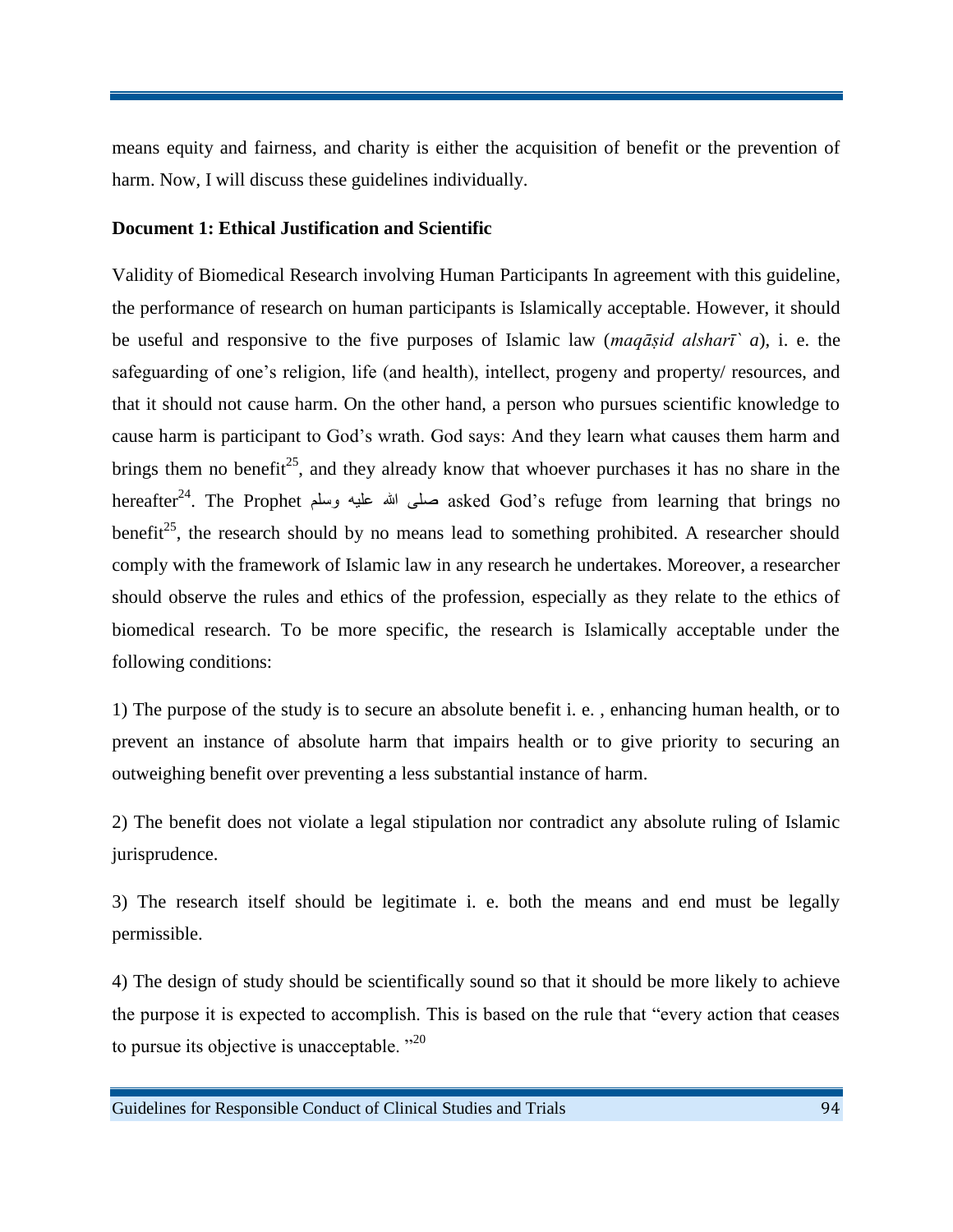5) That the research team is qualified and competent to conduct the research as consistent with the Qur'anic guidance: God enjoins you to deliver your trusts to their rightful owners<sup>26</sup> and the Prophetic saying: Allah loves the person who is performing a job to do it in the best possible  $way^{27}$ .

#### **Document 2: Ethical Review Committees**

This document addresses the formation and role of the ethical review committees. A universally accepted standard is the establishment of ethical review committees to evaluate biomedical research and to ensure that its purpose and methodology are in accordance with the ethical guidelines. This concept is Islamically ordained. Medicine and biomedical research are so important that they need to be practiced under supervision. In that regard I like to point out that Muslims were the first to establish the practice of licensure to physicians and the system of *ḥisba*   $(i$ nspection)<sup>28</sup>. This was meant to ensure that all people in trades, including physicians, were behaving justly.

The ethical review committees, usually called institutional review boards (IRBs), consist of scientists, physicians, lay people, and legal personnel. In an Islamic country, it is recommended that the ethical review committee gets the opinion of an Islamic jurisprudence (*fiqh*) committee to be certain that the proposed study is within the guidelines of Islam. An Islamic rule is "A responsible adult is not to embark on any undertaking before he finds out how it is regarded by God. "<sup>20</sup> The document that ethical review committees should be independent of the research teams and sponsors is in agreement with Islamic principles. The ethical review committee is in effect giving testimony. For such to be Islamically acceptable, it must be made by a neutral party. To satisfy the requirement of validity of testimony, any material or nonmaterial rewards for the committees should not be contingent upon the outcome of the review (testimony).

#### **Document 3. Externally Sponsored Research**

In case the research is externally sponsored, i. e. by an institution or an industrial or drug company from another country, the scientific and ethical review should be conducted objectively, independently, and honestly in the country of the sponsoring organization. This is to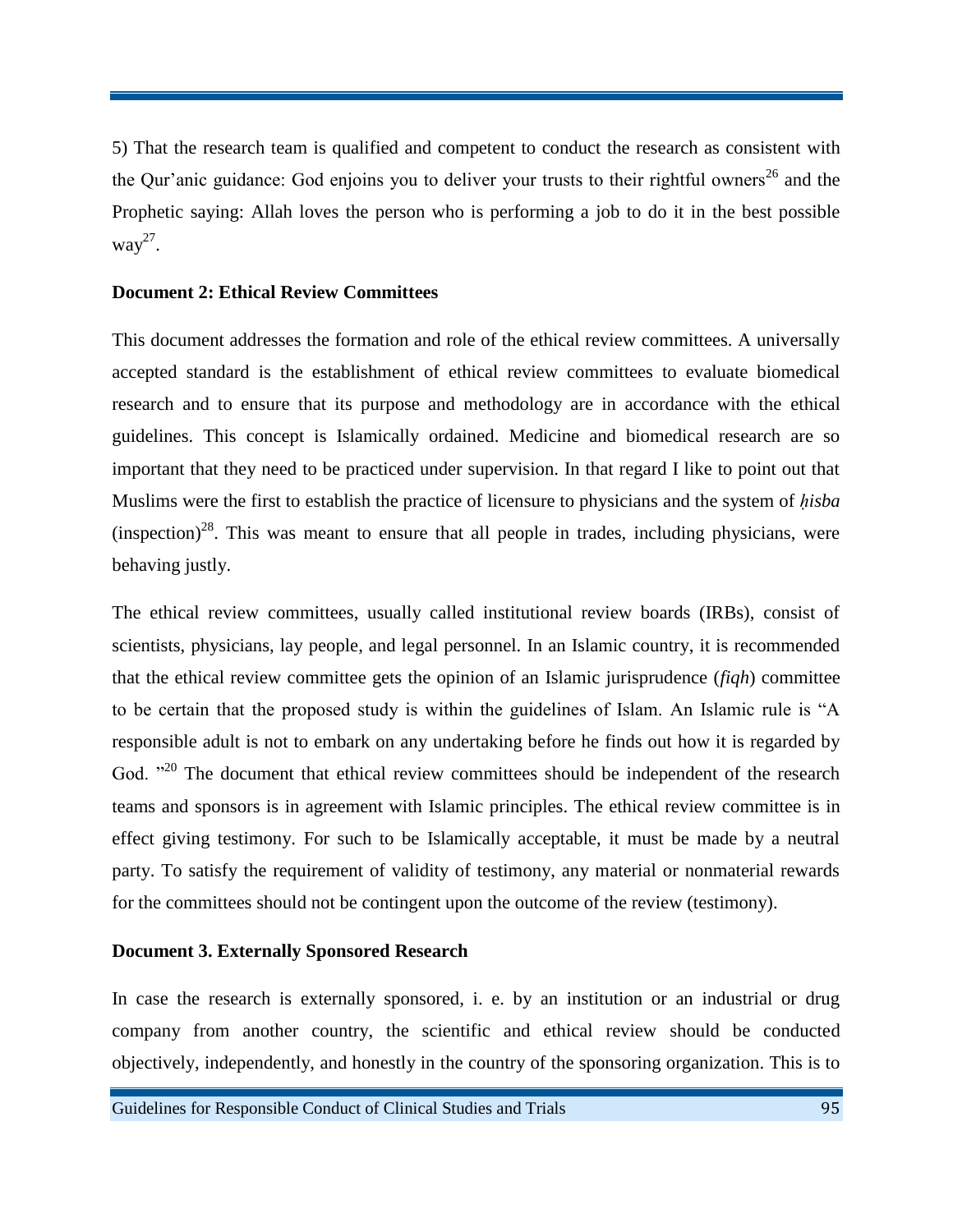guarantee that the standard ethical controls are applied. These should not be less stringent when applied in another, possibly less developed country than the controls normally applied in the country of the sponsoring organization, as all members of the human race should be treated equally. Equity for all people is a basic tenet of Islam. Allah \_ says: O mankind reverence your Guardian Lord who created you from a single person<sup>29</sup>.

In addition, another ethical review should be conducted in the host country to make sure that the proposed research meets the health needs and priorities of that country. One of the purposes of Islamic law is "To place everything in its right place [on the list of priorities]"<sup>20</sup>

#### **Document 4. Individual Informed Consent**

This document stipulates that the researcher must obtain a voluntary informed consent from each prospective study subject. This is in conformity with Islamic law that calls for respect of the independence of every individual, his right to make his personal choices and arrive at decisions suitable for him without any trace of coercion or deception, and his right to be protected from injury, misleading inducement, or exploitation by others. The consent should be given willingly after the subject, if fully competent, receives and understands the necessary information.

This is stipulated in *fiqh* rule: "No one is entitled to dispose of the rights of a human being without his permission" and "no right of a human being can be canceled without his consent. "<sup>20</sup> The information should be given in a written format in a language easily understood by the individual, and the consent should be documented.

#### **Document 5. Essential Information for Prospective Participants**

This document details the necessary information that should be given to the potential participants for the research. The informed consent should be given with full knowledge and correct understanding of the content of his consent on the part of the subject.

#### **Document 6. Obligations of Sponsors/Researchers**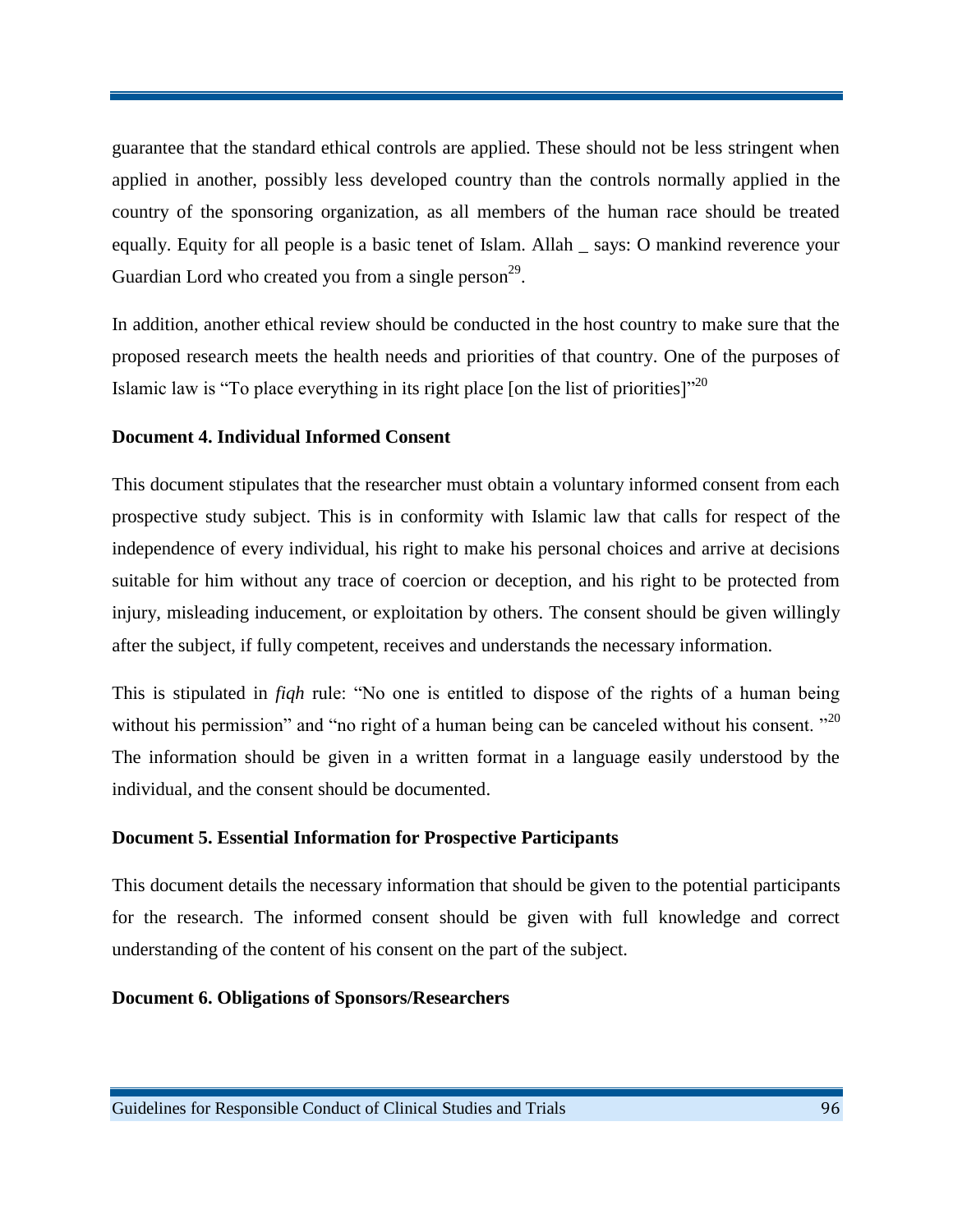This document details the duties of both the sponsors and researchers to give the participants accurate information and neither withhold any information that may negatively influence the potential research subjects' decision to consent nor deceive them in any way. They should not include any explicit or implicit threats in their discussions with the potential subjects. Islamic jurisprudence stipulations support this guideline. These stipulations are: "mutual agreement cannot be reached under conditions of ignorance" and "consent to an unknown thing and acquittal from an unknown thing are not valid. "

#### **Document 7. Inducement to Participate**

There is no objection from the Islamic point of view to compensate research participants for lost earnings, transport, and other expenses that might be incurred as a result of participating in the research. Actually, the rule of reparation and the principles of justice and fairness make it necessary to compensate the participants adequately for their expenses. Additional financial or in-kind payments made to induce participation in research may imply undue inducement. If it pressures the participant to give consent not based on conviction, then it is legally prohibited. However, if such payment does not influence the subject's decision making, and he gives his consent, with his free will, his consent in Islamic jurisprudence is valid. Nevertheless there should be – in my view – some restriction. The additional payments given to a poor person, or the provision or even the promise of medical care to a person who does not have access to that care in less developed countries or uninsured individuals in Western societies, could be a significant inducement that may cloud the ability of the person to make a true informed decision. The person may consent to participate and expose himself to certain risks he would avoid were he not in need of such incentives.

#### **Document 8. Benefits and Risks of Study Participation**

The researchers must ensure that potential benefits and risks are reasonably balanced, and the risks are minimized. The need to strike a balance between potential benefits and risks in research involving human subjects, with the prospective benefits being more likely and the need to minimize risks, is included in a basic principle of Islamic Law. It says "if a less substantial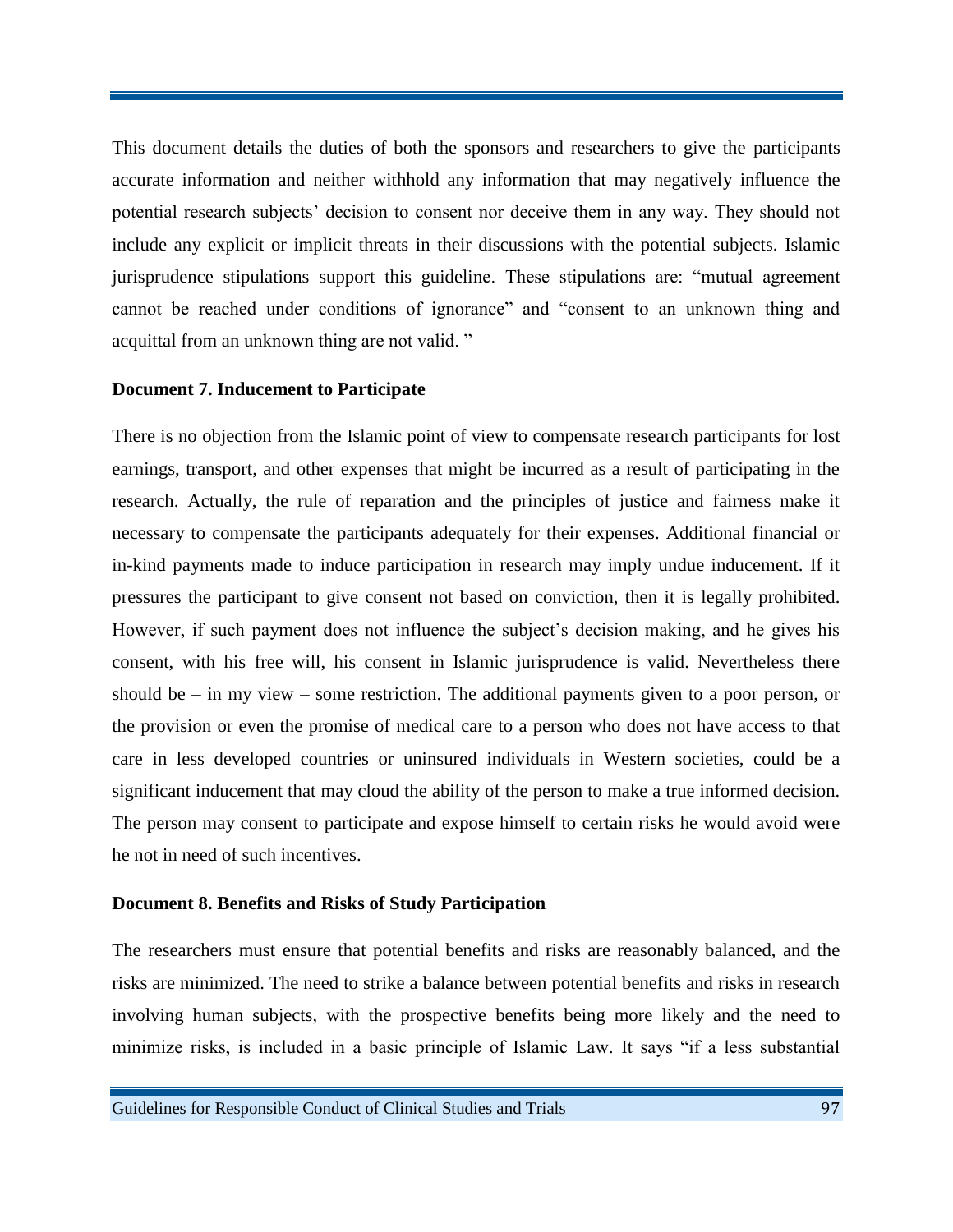instance of harm and an outweighing benefit are in conflict, the harm is forgiven for the sake of the benefit. " If a benefit and an instance of harm are in conflict, priority should be given to the weightier of the two<sup>20</sup>.

It is acceptable from a religious perspective to use the expected, significant benefits to society as a justification of the risks interventions pose to an individual who has no possible direct diagnostic, therapeutic, or preventive benefit. This is based on a rule of jurisprudence, "Public interests take precedence over private ones. "<sup>20</sup> This is different from the Helsinki Declaration and the CIOMS guidelines that emphasize that individual benefit precedes social benefits. This point needs further study by Islamic scholars to determine to what extent public interest supersedes individual interest as it relates to human clinical research.

#### **Document 10. Research in Populations and Communities with Limited Resources**

Before undertaking research in a population or a community with limited resources, the sponsor and researcher must make every effort to ensure that the research is responsive to the health needs and priorities of the community in which the research will be conducted. Also, any knowledge generated or any intervention or product developed as a result of that research must be made reasonably available for the benefit of that population or community. This document is consistent with the Islamic principle of justice and charity<sup>23</sup>.

#### **Document 11. Choice of Controls in Clinical Trials**

This document can also be endorsed from an Islamic point of view as it requires researchers to observe, in dealing with human subjects, the obligation of trust when choosing the method of intervention to protect their human rights fully and ensure their safety. God enjoins you to deliver your trust to their rightful owners<sup>26</sup>. Whether the use of a placebo arm in clinical trials is ethically acceptable has been vigorously debated<sup>30</sup>. Against objection by scientists, the  $2000$ version of the Helsinki Declaration specifically prohibits the use of placebos, except in limited situations. CIOMS recommends the use of equivalency trials or add-on studies. Equivalency trials compare an investigational intervention with an established effective treatment and produce scientifically reliable data. An add-on design may be employed when the investigational therapy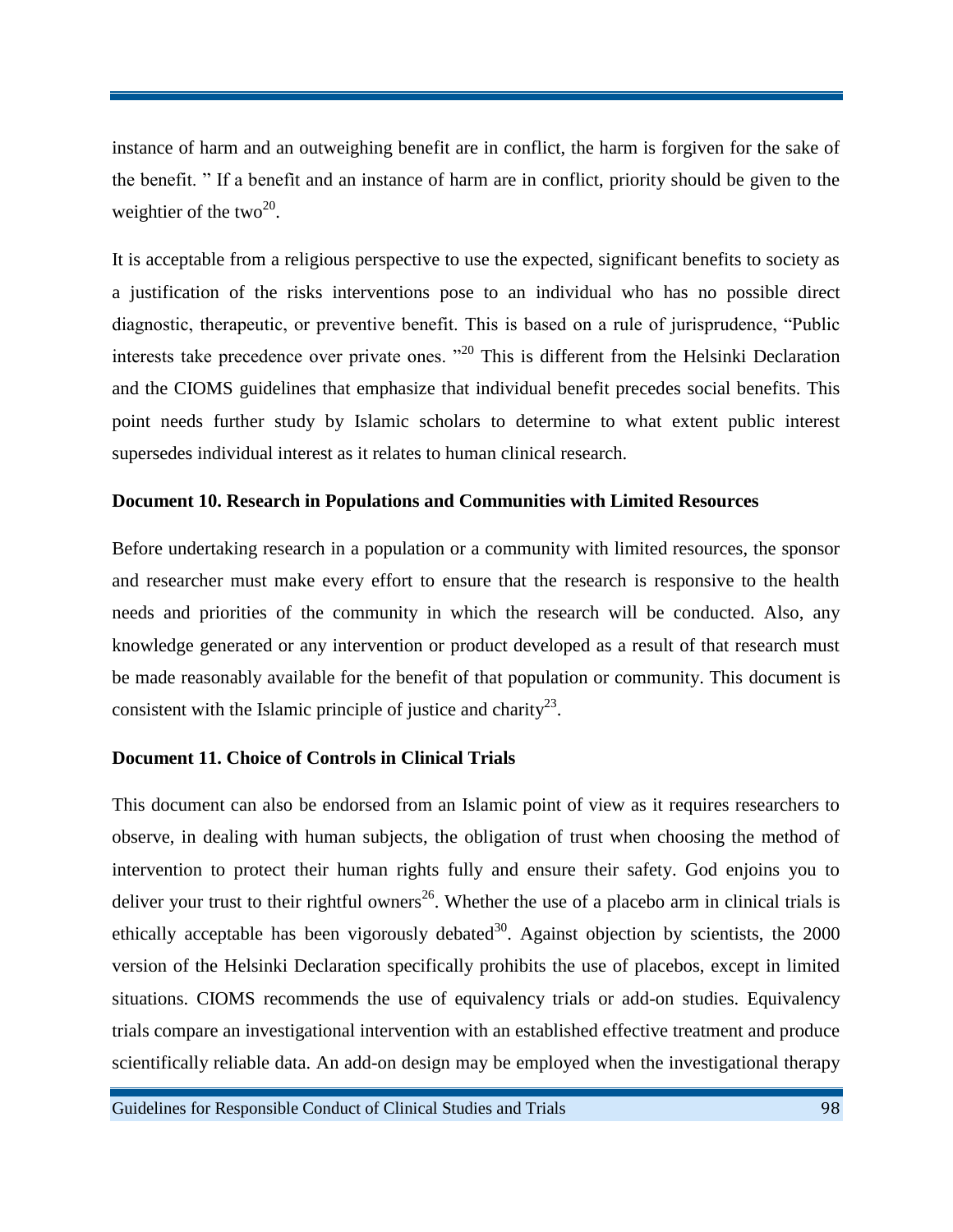and a standard therapy have different mechanisms of action. The treatment to be tested and the placebo are each added to the standard treatment to determine if the investigational therapy leads to a better outcome or to fewer side effects. If the use of a placebo arm is essential for the clinical trial to produce useful information and there is no resulting harm to the participants in the control arm, it will be Islamically acceptable. The rationale for that is that "although a sort of deception is practiced, the consequences are safe.  $^{20}$  In my view, it may cause harm if the research participant in the control arm is deprived of a currently accepted treatment. I believe that the concerned ethics review committee has to carefully examine each specific case, evaluate the possibility of harm to the participants in the placebo arm and try to work with the researcher to find an alternative study design.

## **Document 12. Equitable Distribution of Burdens and Benefits in the Selection of Groups of Participants in Research**

This document is again in harmony with Islamic law, which calls for justice in all affairs of  $life^{23}$ . So it is unfair that participants in a study share in the burdens i. e. the potential side effects or other hardships but they do not share in the benefits when a successful intervention is achieved but is not made available to them.

#### **Document 13. Research Involving Vulnerable Persons**

These include persons with limited capacities or freedom to consent or decline to consent. They may be mentally incapacitated, elderly people who developed varying degrees of dementia, residents of nursing homes, people receiving welfare benefits, the unemployed, patients in emergency rooms, some ethnic or racial minorities groups, homeless persons, nomads, refugees, prisoners, and patients with incurable diseases. Junior or subordinate members of hierarchical groups, for example medical and nursing students, employees of pharmaceutical companies and members of the armed forces or police, are all considered vulnerable groups. Their agreement to volunteer may be influenced by the expectation of preferential treatment if they agree and retaliation if they refuse. Ethical justifications for the involvement of these vulnerable groups are: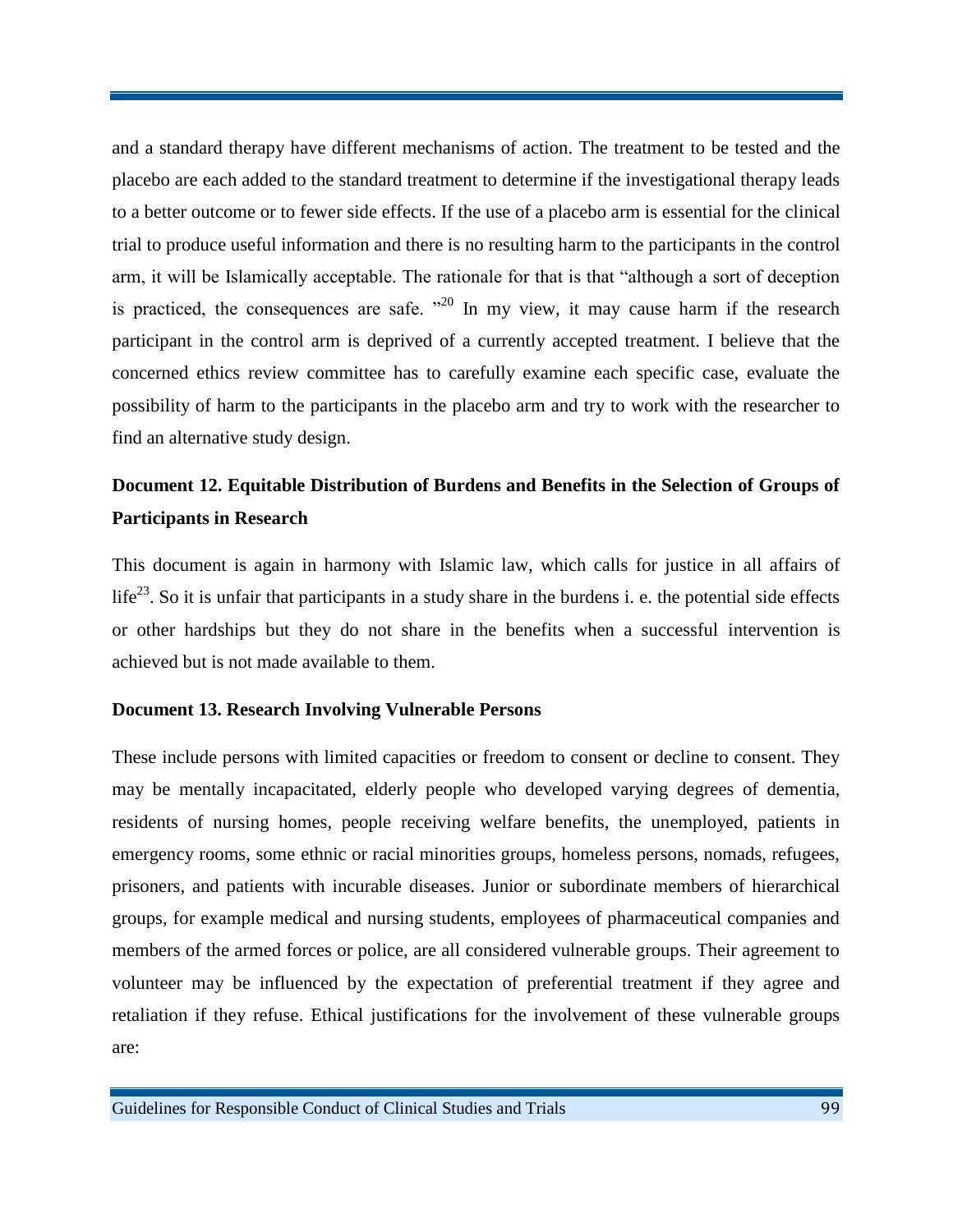- 1. The research could not be carried out equally well with less vulnerable persons.
- 2. The research will lead to improved treatment of health problems unique to the vulnerable class.
- 3. They are assured that they will have reasonable access to any product that comes out of the research
- 4. The risk is minimal.
- 5. The agreement to participate is supplanted by the permission of a legal guardian or other appropriate representative.

This CIOMS document is in conformity with Islamic law. These individuals need their rights and interests protected. They should not be forced, pressured, deceived, or subjected to exploitation of their psychological condition or financial difficulties in order to make them consent to be research subjects. Such coercion or exploitation involves injustice that is disapproved by Islamic law. In a divine tradition, Prophet Muhammad وسلم عليه هللا صلى quotes his Lord \_, as saying: My worshippers, I have forbidden injustice on my part and made it forbidden among you, so do not be unjust to one another  $31$ .

Thus, a special justification of recruiting vulnerable individuals to serve as research participants is required in Islamic Law<sup>20</sup>, and, as stipulated in the CIOMS guideline, strict measures to protect their personal rights and interests should be taken.

## **Document 14. Research Involving Children**

The participation of children is essential in research on childhood diseases and treatments given to children, including medications and vaccines. However, the researcher must ensure that the research could not be carried out equally well in adults and that the knowledge to be acquired is relevant to the health needs of children. Further, a parent or guardian must give permission, and the assent of the child should be obtained to the extent of that child's capabilities and a child's refusal to participate or to continue in the research should be respected.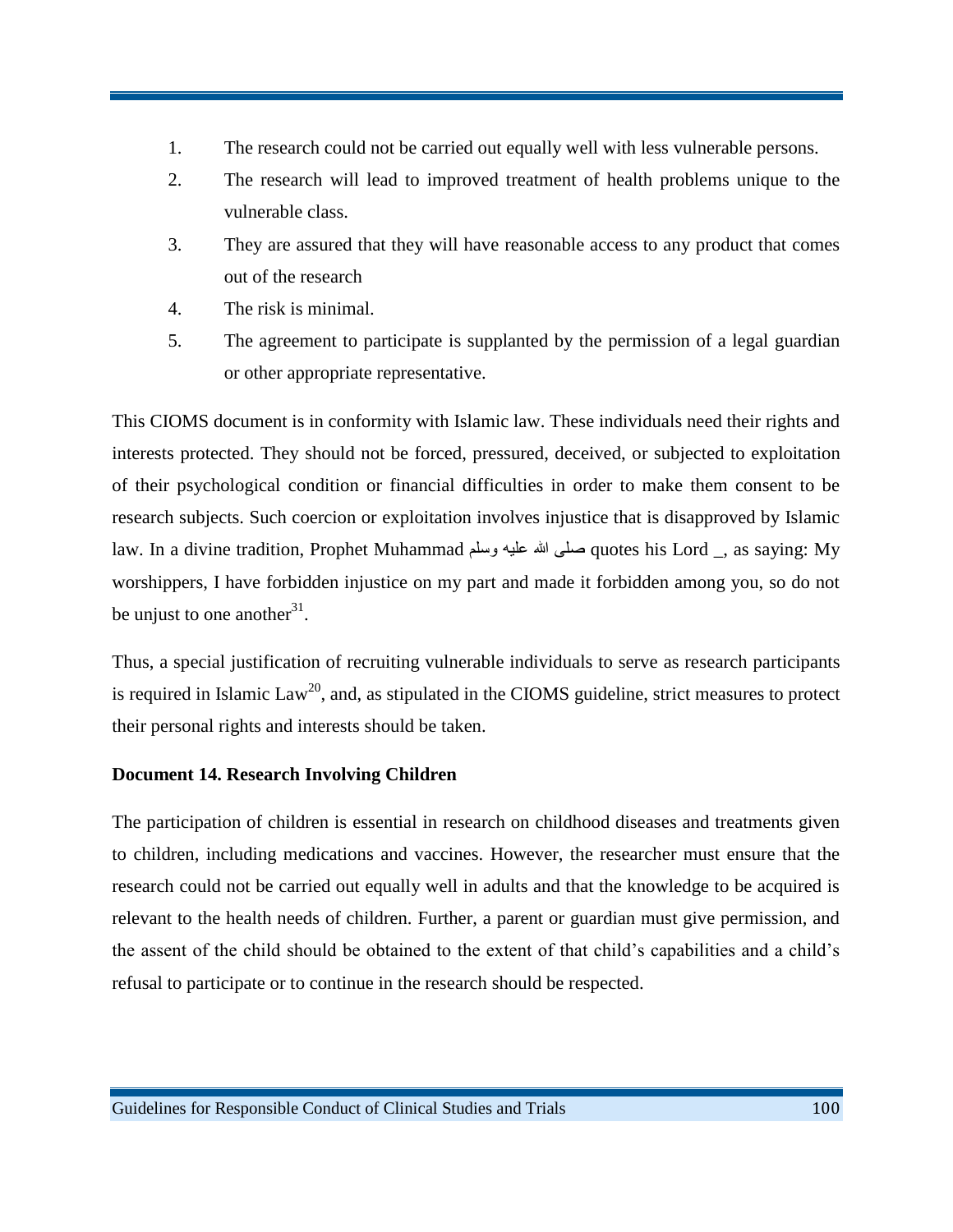Under Islamic rulings, a child under the age of puberty is incompetent and his "consent" to participate in biomedical research is not valid. Moreover, in variance with this CIOMS guideline, Islamically, the permission of the guardian is not legitimate except

a) when there is an absolute or outweighing benefit or when the child's condition needs urgent participation,

b) when there is general need to conduct research relevant to children's diseases, drugs,or vaccines, and c) if the risks involved do not exceed what is associated with a normal medical or psychological examination of the child or when the increase in risk level is slight and approved by an ethical review committee. These special circumstances are considered "necessities that render permissible what is usually prohibited" in Islamic law.

In another variance from the CIOMS guideline, a child's objection to participate in the study is not taken in consideration. The authority to withdraw from a study is only given to the guardian. An exception would be if the child is perceptive i. e. is close to puberty and his perception skills have developed sufficiently even though he is still under guardianship.

#### **Document 15. Women of Reproductive Age as Research Subjects**

Researchers should not exclude women of reproductive age from biomedical research. If participation may be hazardous if a woman conceives, the researcher /sponsor should offer her pregnancy testing and provide her with access to effective contraception before the research. In agreement with this guideline, Islamic jurisprudence considers the exclusion of women of reproductive age from biomedical research as unjust because it deprives them from potential benefit. Their participation is conditional on voluntary informed consent, including information on the precautions taken to spare her and her fetus if she becomes pregnant from any hazards. In Islamic law, it is unacceptable for the permission of a husband to replace that of his wife. That would be an affront to her human rights. Although not a requirement, it is preferable for a married woman to obtain her husband's consent. No such point is included in the

CIOMS guidelines.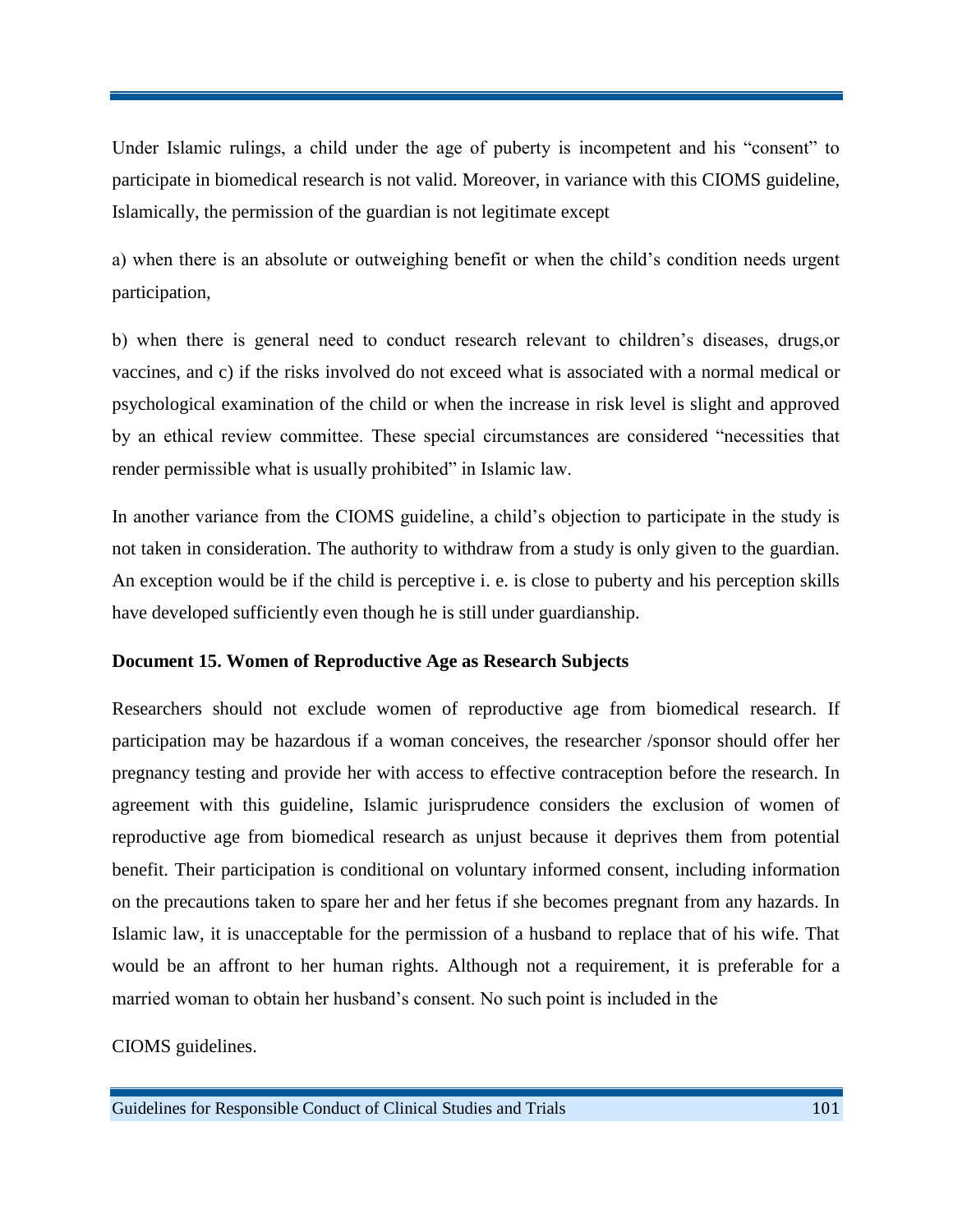#### **Document 16. Pregnant Women as Research Subjects**

Research involving pregnant women is complicated by the fact that it may present potential benefits and risks to both the women and their fetuses. However, pregnant women should be presumed to be eligible for participation in biomedical research as long as they are adequately informed about the benefits and risks to themselves, their pregnancies, their fetuses, their subsequent pregnancies, and their fertility. The research should be relevant to the particular health needs of pregnant women in general. Researchers should include in their protocols a plan to monitor the outcome of the pregnancy with regard to both the health of the woman and the short- and long-term health of the newborn. Islamically, there is no objection to the participation of pregnant women in biomedical research because of the potential benefit of the research to them and to their fetuses. Ideally, before enrolling pregnant women in biomedical research, the researchers should rule out any harm to the fetus. However, that is almost impossible to achieve.

The safety of new medications cannot be assumed from animal experiments or from the study of the pharmacology of the medication used. There will always be some risk. Islamically, accepting the possibility of such harm would nevertheless be permissible if the mother or the fetus is likely to gain an absolute or outweighing benefit. When there are potential risks for the fetus, even when they are minor or outweighed, the researcher should also obtain the consent of the father. This is not a requirement of the CIOMS guidelines. It states ". . . it is desirable in research directed at the health of the fetus to obtain the father's opinion also, when possible.  $120$  In some instances, clinical trials are meant for the treatment of the fetus and not the mother. In these cases there are more risks to the mother without any benefit to her. In my opinion the most obvious example is in utero (prenatal) fetal surgery to correct a fetal birth defect. In these cases, the maternal instinct may unduly influence her to agree to such trials. Ethically and Islamically, the researchers should make an extra effort to explain the trial, the potential benefit to the fetus, and the potential complications in the neonatal management, the short- and long-term prognosis for the fetus/neonate/child and especially the short- and long-term complications for the mother before she agrees to participate in the trial. Safeguards should be established to prevent undue inducement to pregnant women to participate in the research for the sole benefit of the fetus. In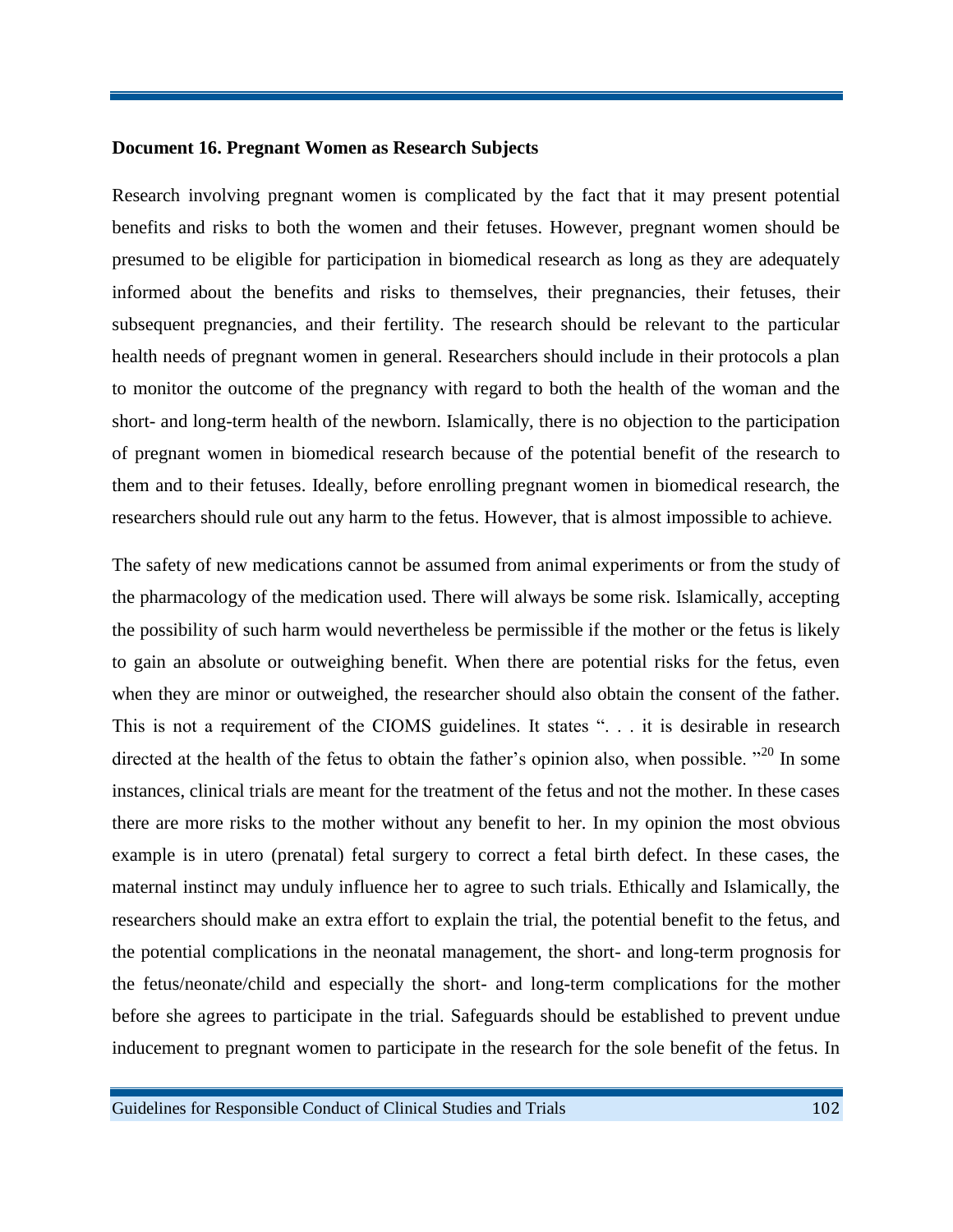these circumstances I recommend that the ethics review committee establishes a special counseling team independent of the researcher .

# **Document 17. Safeguarding Confidentiality**

The subjects' research data should be held in strict confidentiality. However, the participants should be told the limits, legal or otherwise, to the researcher 's ability to absolutely safeguard confidentiality and the possible consequences of possible breeches of confidentiality. Safeguarding confidentiality is a basic tenet of Islamic law. This is the "trust" between an individual and the physician/researcher . Exceptions from the requirement of safeguarding confidentiality are made in cases where concealing the confidential information causes greater harm for the person involved than that caused by revealing it or when revealing it brings a benefit that outweighs the harm of concealing it. This is based on the rule of the permissibility of commission of the lesser of two injuries to prevent the greater injury. Also, there are cases where revealing confidential information is permitted because it brings a social benefit or prevents public harm<sup>20</sup>.

# **Document 18. Right of Injured Participants to Treatment and Reparation**

Research participants are entitled to free medical treatment when they incur any injury or any other harm as a result of their involvement in the research. They are also entitled to equitable compensation for any impairment, disability, or handicap that result from their participation. In the case of death, dependents are entitled to compensation. Their entitlement is based on the principle of justice, the fourth principle of ethics. The same is true from the Islamic point of view. This is based on the Islamic legal rule of reparation, which makes it an obligation for a person who causes any damage to another to make equitable compensation for the loss. When a participant dies as a result of his participation in research, his heirs are entitled to monetary compensation, which is the blood money stipulated in Islamic legislation for accidental homicide. The implicit agreement between research sponsor(s) and involved participants entails a religious responsibility on the part of the former party to make up for the damages suffered by a participant as a result of participation in the research. However, it was pointed out during the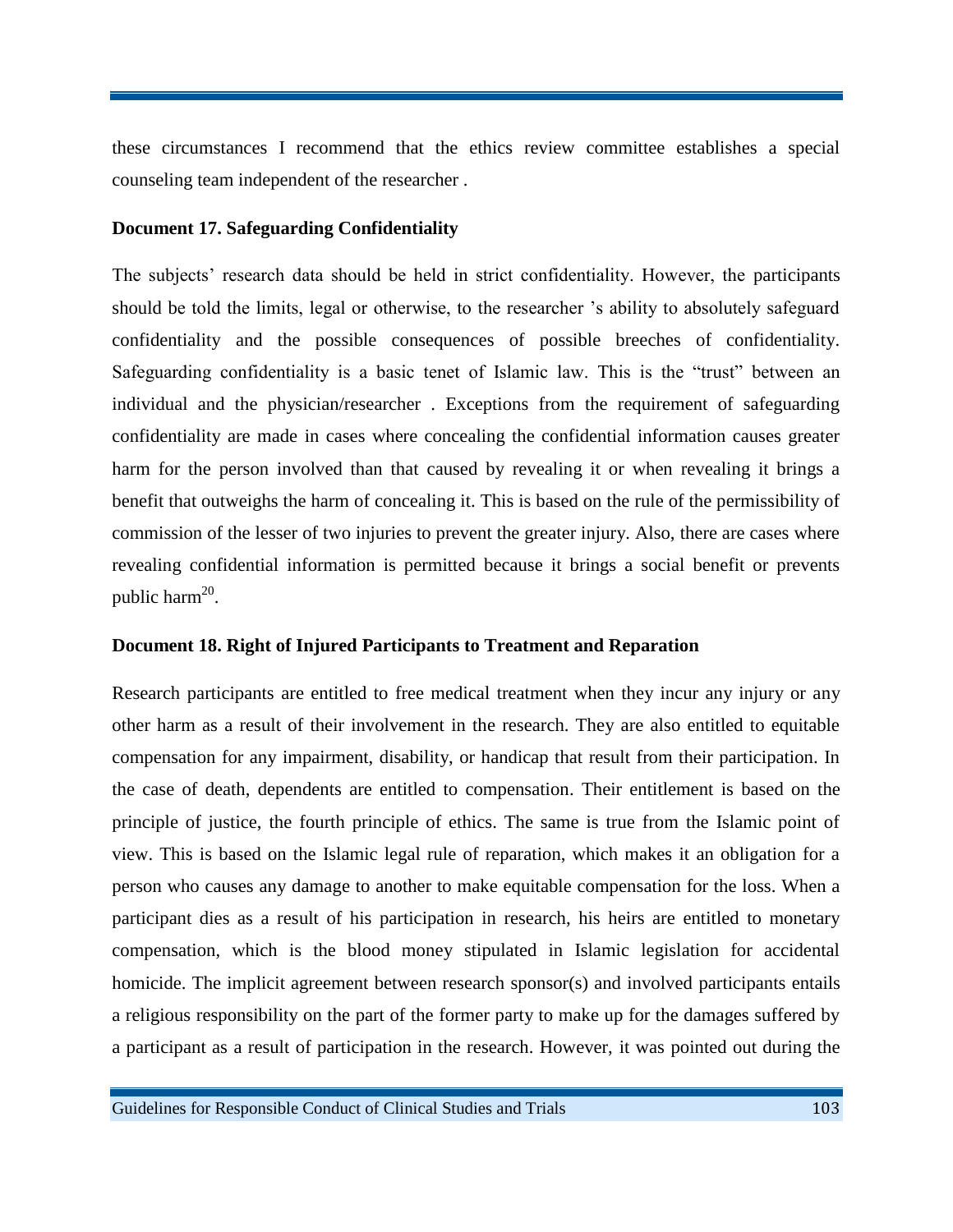deliberations in the Cairo conference that it is permissible for the researchers or sponsors to obtain in advance the subjects' informed consent to waive the researcher 's responsibility, including the research subjects' entitlement to compensation for disability and handicaps when they are not deliberately caused.

This is based on the fact that Islamically, a competent individual is entitled to waive voluntarily any of his rights, provided that he does that completely voluntarily without any pressure, inducement, or deception. While this is true, in my opinion, there is danger of it being abused as it will be impossible to prove that the waiver was given truly voluntarily. I would think that waiving of the right to reparation ought not to be permitted. In my view, allowing waivers will make the researcher less careful in avoiding harm to the research subject. Further, I believe there is a difference between harm resulting from accepted treatment versus that resulting from investigational treatment in the course of conducting a clinical trial. CIOMS Document 19 specifically prohibits such waivers.

# **Document 19. Strengthening Capacity for Ethical and Scientific Review and Biomedical Research**

In externally sponsored research, sponsors and researchers have an ethical obligation to ensure that biomedical research projects for which they are responsible in the host countries contribute effectively to national or local capacity to design and conduct biomedical research and to provide scientific and ethical review and monitoring of such research.

# **Document 20. Ethical Obligations of External Sponsors to Provide Health Care Services**

External sponsors are ethically obliged to ensure the availability of health care services that are essential to the safe conduct of the research and for the treatment of participants who suffer injury as a consequence of the research. External sponsors should also ensure the availability of services to make a beneficial intervention developed as a result of the research reasonably available to the population.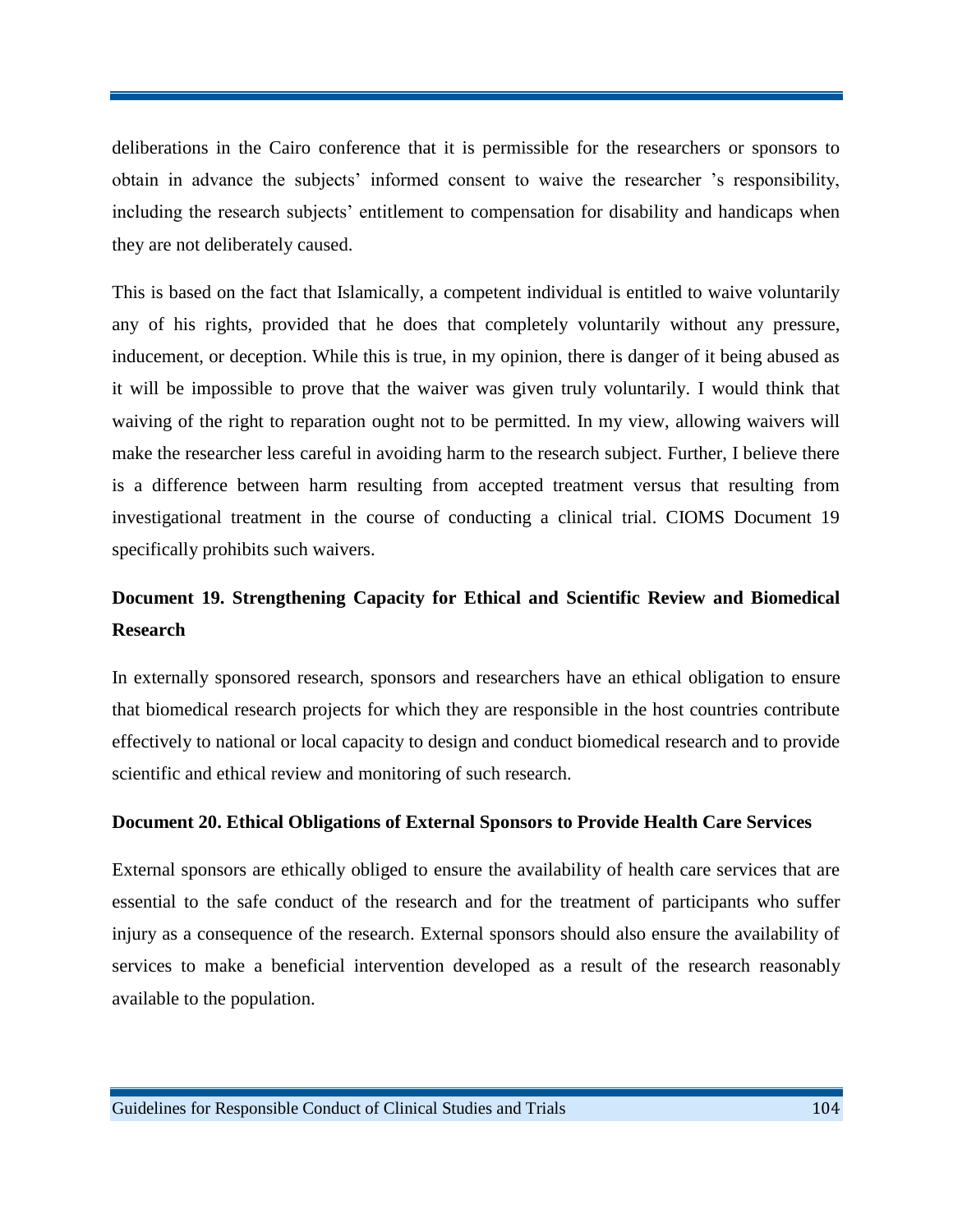Guidelines 20 and 21 both fall under the Islamic principles of justice and charity and that of reparation previously discussed.

# **Summary of the Differences between the Islamic Viewpoint and CIOMS Guidelines**

Few differences exist between the two documents. A major difference is the importance that Islam puts on "public interest. " It takes precedence over private interest in special cases. This contrasts with Document 8 as well as with the Declaration of Helsinki.

CIOMS Document 14 requires the consent of the guardian for a child to participate in research study. Under Islamic rulings this is also necessary, but the permission of the guardian is legitimate only under the strict conditions outlined above. Further, the CIOMS document stipulates that the assent of the child should be obtained if possible. Islamically, that is not required. At the same time, the child's objection to participation in the study is not to be accepted if the guardian believes that participation is beneficial. However, if the child's perceptive skills have developed sufficiently, the child's objection can be taken into consideration. On the other hand, the CIOMS document respects a child's objection to participate.

When recruiting a married woman for research, it is Islamically preferable to obtain the husband's consent. This is not included in CIOMS Document 16. When recruiting a pregnant woman for a research study if there is any potential risk to the fetus even when minimal or outweighed the husband's consent should be obtained according to Islamic rulings, but not according to CIOMS Document 17.

Islamic rulings allow revealing confidential information if it brings social benefit or prevents public harm. This is not mentioned explicitly in CIOMS Document 18 but is implied in certain situations. The concept of public versus private interest is again invoked here as in the discussion about Document 8. It needs further elaboration by Islamic scholars.

Another difference relates to Document 19. Whereas Islamic rulings will allow waiving of liability against the researcher (s) under certain conditions, the document prohibits such waivers. I expressed my stand against the waiver.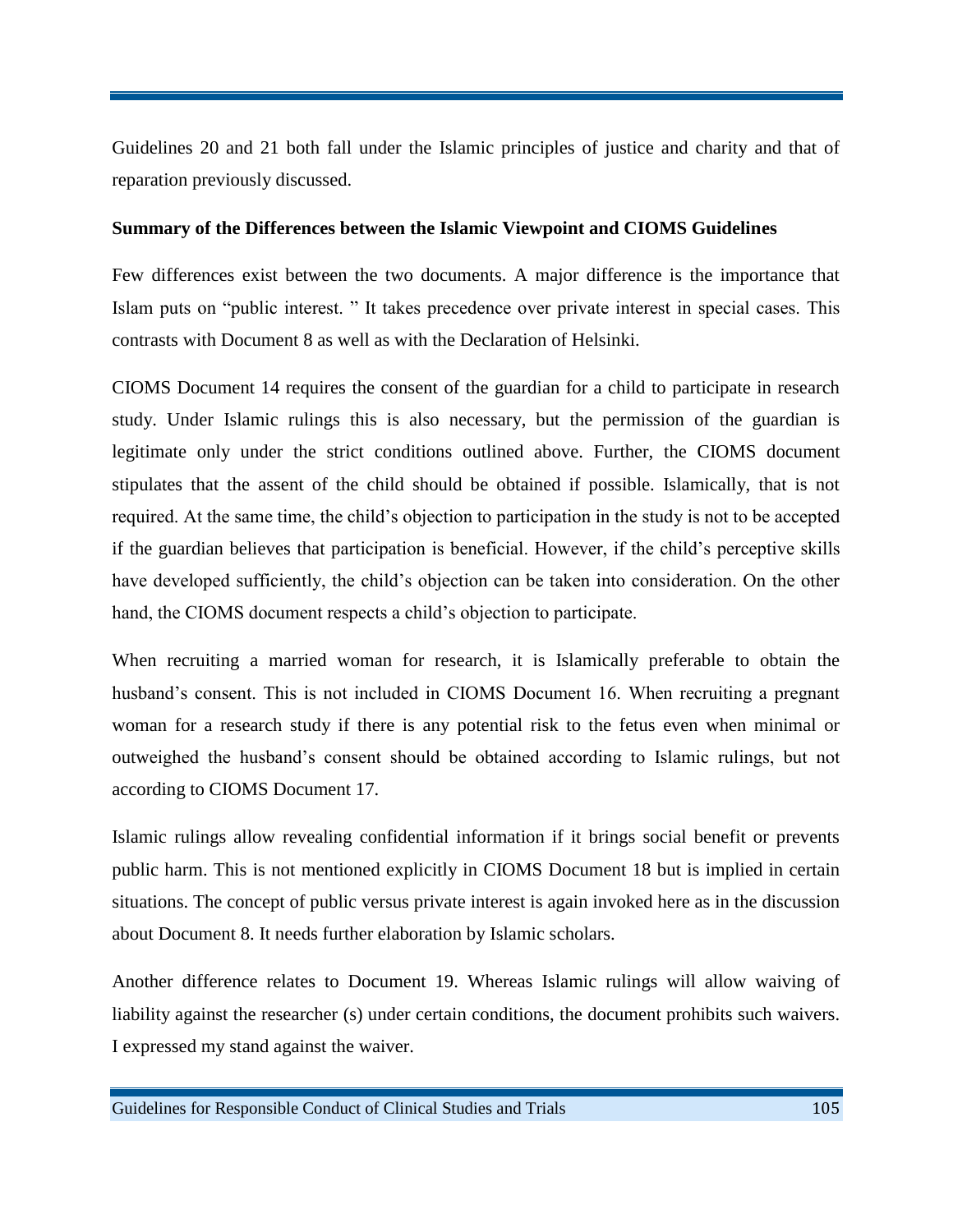# **Integrity in Clinical Research**

It has been stressed in Document 1 and in the Islamic prerequisites for research that the researchers should be qualified and competent to conduct the study by virtue of their education and experience. I believe it is important to add that they need to be honest. Although honesty is implied in competency, it is better and more practical to have it as a separate trait. Integrity or honesty can be manifested in two aspects. The first is for an researcher , upon noting unexpected side effects or harm to the study subjects, to discontinue the study and notify the concerned IRB or ethics review committee. An example of this has been reported<sup>32</sup>. The second aspect is to never falsify research data. Unfortunately, there have been instances of "competent" researchers falsifying data. Article 30 of The Declaration of Helsinki touches on the subject:

Authors, editors and publishers all have ethical obligations with regard to the publication of the results of research. Authors have a duty to make publicly available the results of their research on human participants and are accountable for the completeness and accuracy of their reports. They should adhere to accepted guidelines for ethical reporting. Negative and inconclusive as well as positive results should be published or otherwise made publicly available. Sources of funding, institutional affiliations, and conflicts of interest should be declared in the publication.

Reports of research not in accordance with the principles of this Declaration should not be accepted for publication<sup>17</sup>. These points cannot be stressed enough. Islam stresses honesty and truthfulness. It abhors false testimony under which falsification of scientific data falls: O you believe! Be staunch in justice, witness for Allah even though it be against yourselves or your parents or your kindred<sup>33</sup> ...

 $\ldots$  So shun the filth of idols, and shun lying speech<sup>34</sup>.

# **Conclusion**

In this paper I presented the current ethical principles embodied in the Helsinki Declaration and the guidelines the CIOMS established for the application of these principles. They are mostly in conformity with Islamic law. I did point out some of the differences. Some of these are outlined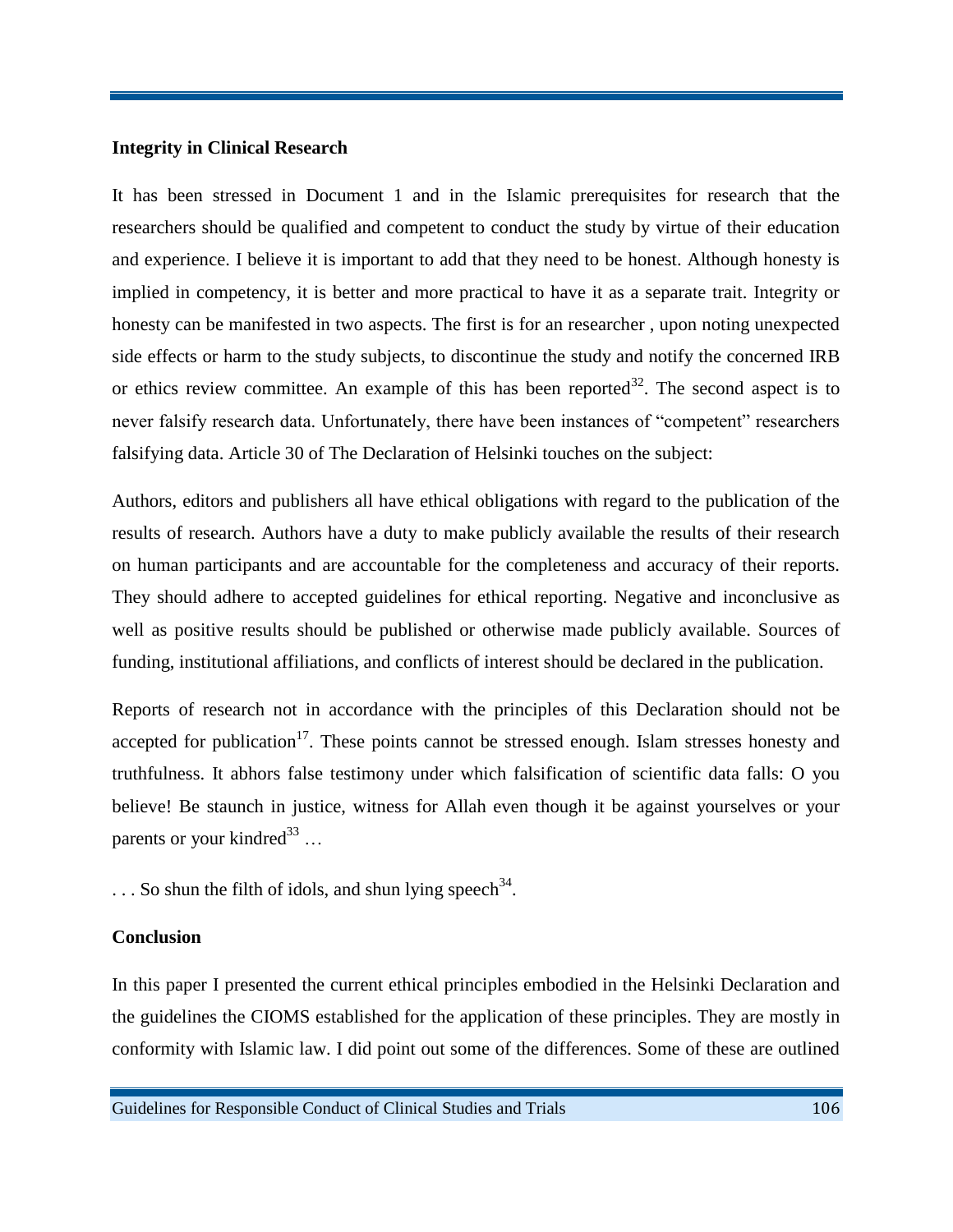in the "International Ethical Guidelines for Biomedical Research (An Islamic Perspective). "<sup>20</sup> Other differences represent my personal viewpoints. It behooves Muslim researchers to fully abide by these principles and guidelines. Muslims who have *taqwā* (God consciousness) should be the first to promulgate those ideals as we are given the privilege by Allah \_to care for His most honored creation, humans.

# **Citation sources for Appendix 10**

- 1. Khan FA. Clinicians as effective researchers. J Islam Med Assoc. 2010;42:9- 14.http://dx.doi.org/10.5915/42-1-4846
- 2. Muazzam MG, Muazzam N. Important contributions of early Muslim period to medical science. I.Basic sciences. J Islam Med Assoc. 1989;21:8-13.http://dx.doi.org/10.5915/21- 1-5513
- 3. Muazzam MG, Muazzam N. Important contributions of early Muslim period to medical Science. II. Clinical sciences. J Islam Med Assoc. 1989;21:64-70.http://dx.doi.org/10.5915/21-2-5514
- 4. Khan HR. Contributions of Muslims to medicine and science: up to the middle of thirteen century. J Islam Med Assoc. 1982;14:111-4. http://dx.doi.org/10.5915/14-4-5526
- 5. Haddad FS. Original contributions of physicians during the Islamic era. J Islam Med Assoc.1996;28:103-12. http://dx.doi.org/10.5915/28-3-5530
- 6. The Glorious Qur'an Chapter 96, Verses 1-5.
- 7. The Glorious Qur'an Chapter 20, Verse 114.
- 8. The Glorious Qur'an Chapter 86, Verse 5.
- 9. The Glorious Qur'an Chapter 88, Verses 17-20.
- 10. The Glorious Qur'an Chapter 27, Verse 64.
- 11. Sunan Abī Dāwūd. Kitāb al-ṭibb.Bāb fī al-adwiya al-makrūha. Hadith no. 3874. muhaddith.org
- 12. Pressel DM. Nuremberg and Tuskegee: lessons for contemporary American medicine. J Natl Med Assoc. 2003;95:1216-25. PubMed Central PMCID: PMC2594827
- 13. Vonderlehr RA, Clark T, Wenger OC et al. Untreated syphilis in the male Negro: a comparative study of treated and untreated cases. JAMA. 1936;107:856-60. http://doi.org/hd6
- 14. Schuman SH, Olansky S, Rivers E et al. Untreated syphilis in the male Negro: ,background and current status of patients in the Tuskegee study. J Chronic Dis. 1955;2:543-58. http://doi.org/hd7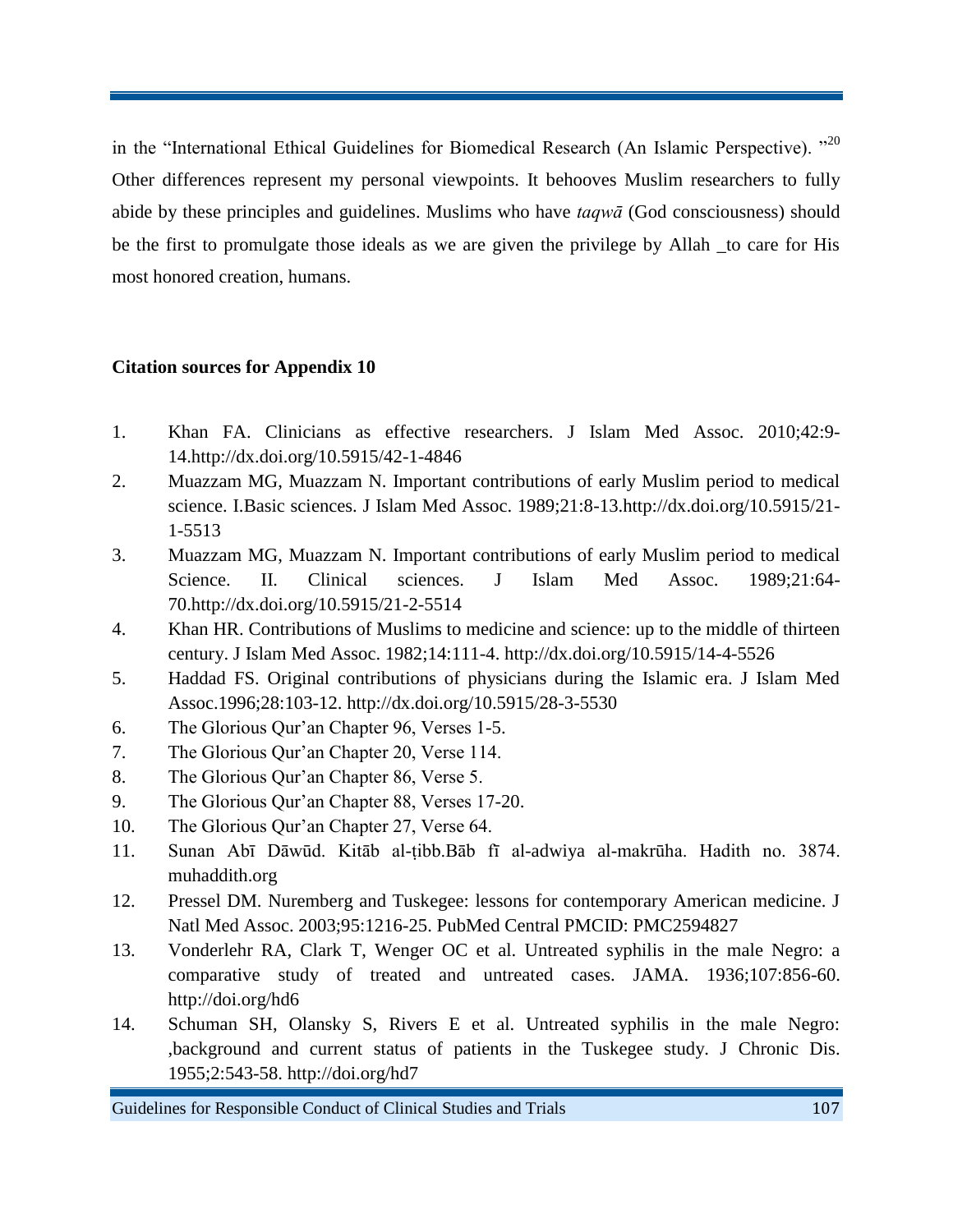- 15. Olansky S, Schuman SH, Peters JJ et al. Untreated syphilis in the male Negro: X. Twenty years of clinical observation of untreated syphilitic and presumably nonsyphilitic groups. J Chronic Dis. 1956;4:177- 85. http://dx.doi.org/10.1016/0021-9681(56)90019-4
- 16. Rockwell DH, Yobs AR, Moore MB. The Tuskegee study of untreated syphilis: the 30th year of observation. Arch Intern Med. 1964;114:792-8. http://doi.org/hd8
- 17. 59th World Medical Association General Assembly. Declaration of Helsinki: ethical principles for medical research involving human subjects. 2008. <http://www.wma.net/en/30publications/10policies> b3/17c.pdf
- 18. The National Commission for the Protection of Human Participants of Biomedical and Behavioral Research. Department of Health Education and Welfare. The Belmont Report. Ethical principles and guidelines for the protection of human participants of research. April 18, 1979.<http://www.hhs.gov/> ohrp/humansubjects/guidance/belmont.html
- 19. Council for International Organizations of Medical Sciences. International ethical guidelines for biomedical research involving human subjects. Geneva: World Health Organization; 2002. <http://www.cioms.ch/publications/guidelines/guid> elines\_nov\_2002\_blurb.htm
- 20. Islamic Organization for Medical Sciences. International ethical guidelines for biomedical research involving human participants "an Islamic perspective." In El-Gendy AR, Al-Awadi ARA, editors. The international Islamic code for medical and health ethics. Kuwait: Islamic Organization for Medical Sciences; 2005:Vol 2, 121-276.
- 21. Beauchamp TL, Childress JF. Principles of biomedical ethics. 5th ed, Oxford (UK) and New York: Oxford University Press; 2001.
- 22. The Glorious Qur'an, Chapter 17, Verse 70.
- 23. The Glorious Qur'an, Chapter 16, Verse 90.
- 24. The Glorious Qur'an, Chapter 2, Verse 102.
- 25. Sahih Muslim. Siddiq AH, translator. Lahore: Sh. Muhammad Ashraf; 1987: 1425, hadith no 6568.
- 26. The Glorious Qur'an, Chapter 4, Verse 58.
- 27. Jalāl al-dīn al-Suyūṭi. Al-Jāmi` al-ṣaghīr. Vol 2. Chapter of Alif. Hadith no 1861. http://muhaddith.org
- 28. Chiarelli LC. Muslim Sicily and the beginnings of medical licensing in Europe. J Islam Med Assoc. 1999;31:79-82. http://doi.org/hd9
- 29. The Glorious Qur'an, Chapter 4, Verse 1.
- 30. Vastag B. Helsinki discord? A controversial declaration. JAMA. 2000;284:2983-5. http://doi.org/hfb
- 31. Sahih Muslim. Siddiq AH, translator. Lahore: Sh. Muhammad Ashraf; 1987: 1365, hadith no. 6426.

Guidelines for Responsible Conduct of Clinical Studies and Trials 108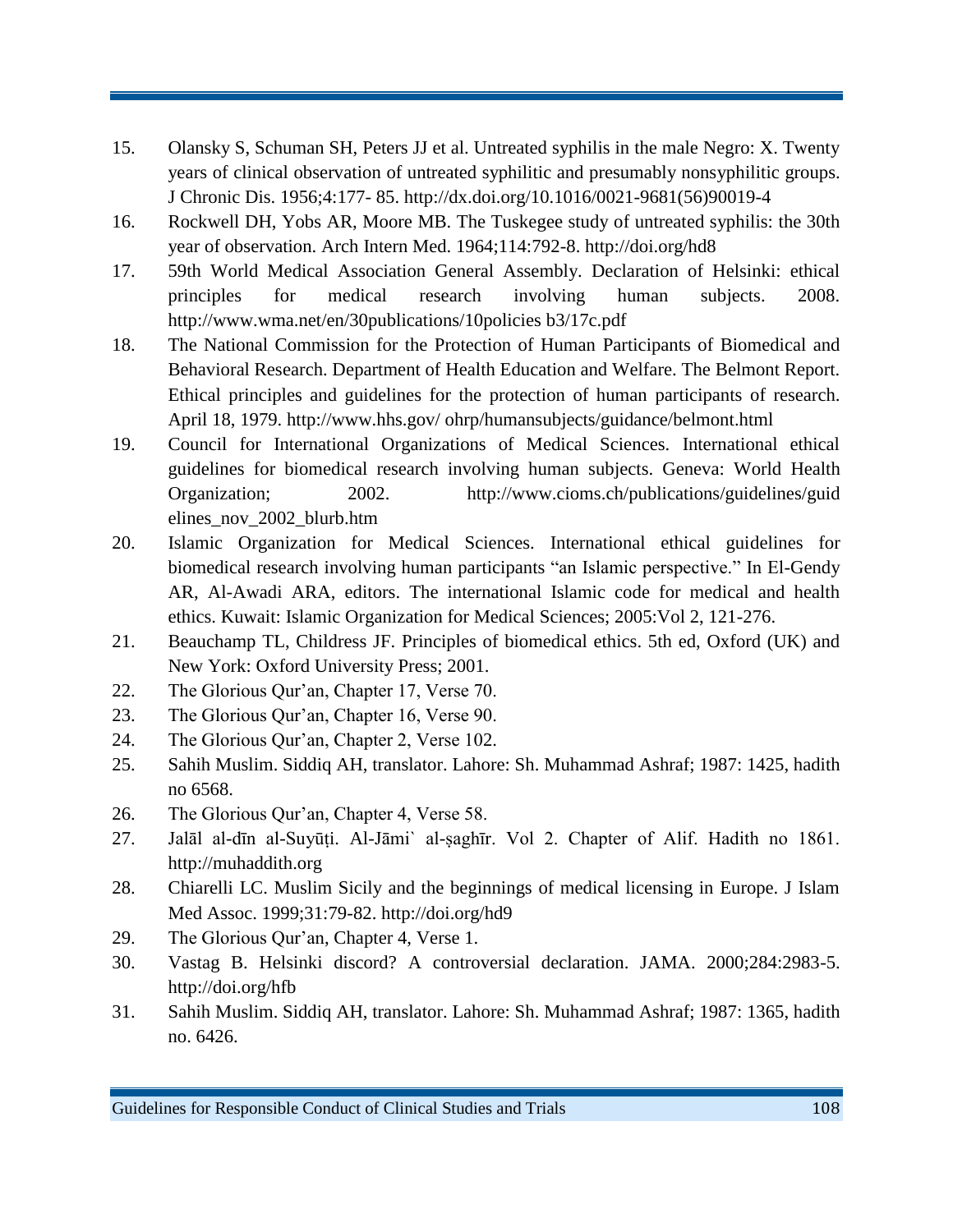- 32. Straus SE. Unanticipated risk in clinical research. In: Gallin JI, Ognibene FP, editors. Principles and practice of clinical research. 2nd ed. New York: Elsevier; 2007:78-94.
- 33. The Glorious Qur'an, Chapter 4, Verse 135.
- 34. The Glorious Qur'an, Chapter 22, Verse 30.